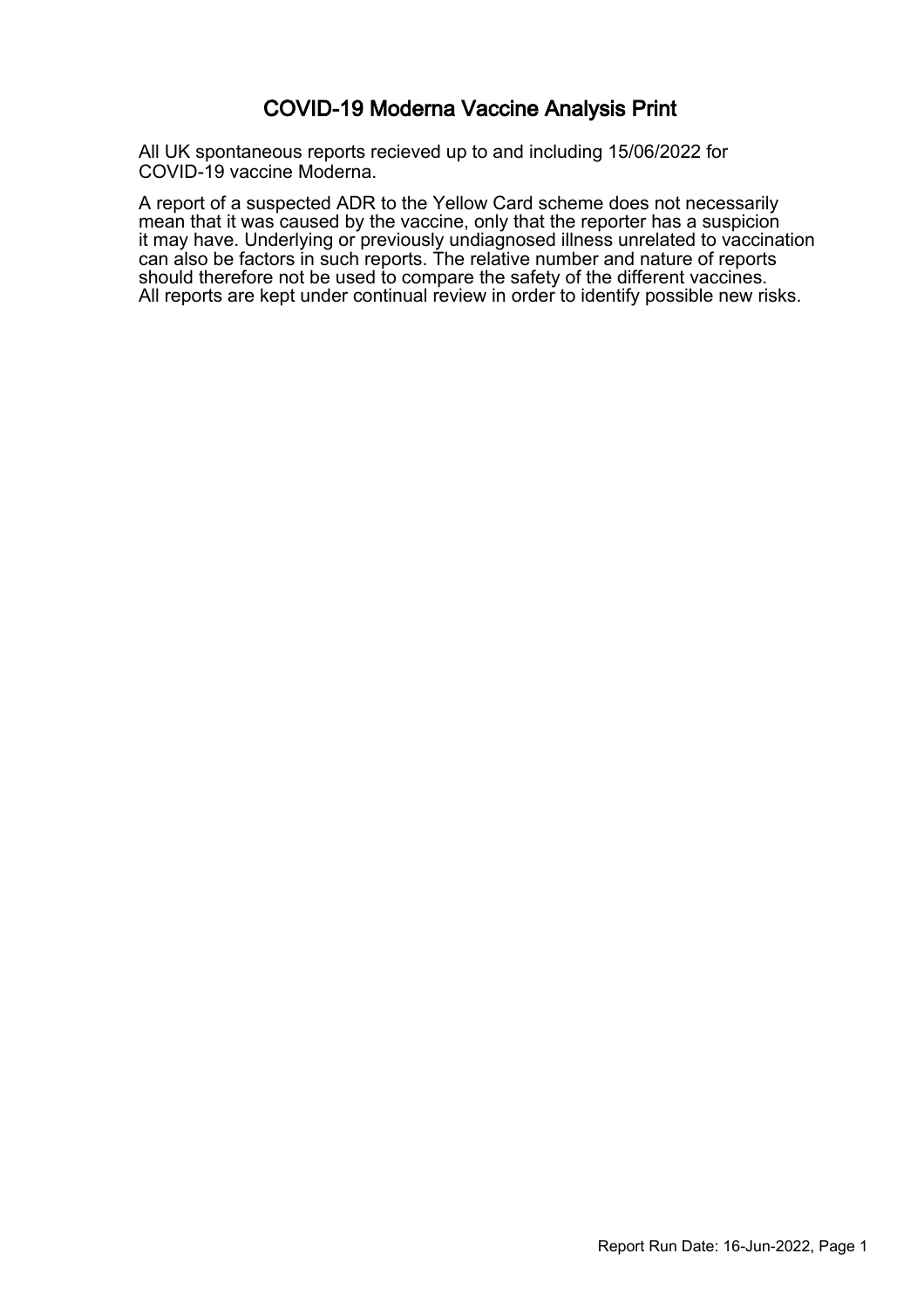#### Name: COVID-19 Moderna Vaccine Analysis Print

| <b>Reaction Name</b>                       | <b>Total</b>   | Fatal            |
|--------------------------------------------|----------------|------------------|
| <b>Blood disorders</b>                     |                |                  |
| Anaemia deficiencies                       |                |                  |
| Iron deficiency anaemia                    | 2              | $\mathbf 0$      |
| <b>Anaemias NEC</b>                        |                |                  |
| Anaemia                                    | 18             | $\boldsymbol{0}$ |
| Autoimmune anaemia                         |                | $\mathbf 0$      |
| Microcytic anaemia                         | 1              | $\overline{0}$   |
| Anaemias haemolytic NEC                    |                |                  |
| Haemolytic anaemia                         | $\overline{2}$ | $\boldsymbol{0}$ |
| <b>Bleeding tendencies</b>                 |                |                  |
| Increased tendency to bruise               | 7              | $\mathbf 0$      |
| Spontaneous haematoma                      | 1              | $\mathbf 0$      |
| Coagulopathies                             |                |                  |
| Abnormal clotting factor                   |                | $\mathbf 0$      |
| Antiphospholipid syndrome                  | 2<br>3         | $\mathbf 0$      |
| Coagulopathy                               | 3              | $\mathbf 0$      |
| Hypercoagulation                           | $\overline{2}$ | $\overline{0}$   |
| <b>Eosinophilic disorders</b>              |                |                  |
| Eosinophilia                               | $\overline{2}$ | $\mathbf 0$      |
| Haematological disorders                   |                |                  |
| <b>Blood disorder</b>                      | 1              | $\boldsymbol{0}$ |
| Mast cell activation syndrome              | 3              | $\mathbf 0$      |
| Mastocytosis                               | 1              | $\overline{0}$   |
| Lymphatic system disorders NEC             |                |                  |
| Lymph node pain                            | 350            | $\boldsymbol{0}$ |
| Lymph node ulcer                           |                | $\mathbf 0$      |
| Lymphadenitis                              | 27             | $\mathbf 0$      |
| Lymphadenopathy                            | 2075           | $\mathbf 0$      |
| Lymphatic disorder                         | 1              | $\overline{0}$   |
| Marrow depression and hypoplastic anaemias |                |                  |
| Aplastic anaemia                           | $\mathbf{1}$   | $\boldsymbol{0}$ |
| Neutropenias                               |                |                  |
| Autoimmune neutropenia                     | 1              | $\boldsymbol{0}$ |
| Neutropenia                                | 3              | $\mathbf 0$      |
| <b>Platelet disorders NEC</b>              |                |                  |
| Platelet disorder                          | 1              | $\boldsymbol{0}$ |
| Polycythaemia (excl rubra vera)            |                |                  |
| Stress polycythaemia                       | 1              | $\overline{0}$   |
| Sickle cell trait and disorders            |                |                  |
| Sickle cell anaemia with crisis            | 1              | $\mathbf 0$      |
| Spleen disorders                           |                |                  |
| Splenic infarction                         | 1              | $\mathbf 0$      |
| Splenic vein thrombosis                    | 1              | $\overline{0}$   |
| Thrombocytopenias                          |                |                  |
| Immune thrombocytopenia                    | 11             | $\boldsymbol{0}$ |
| Thrombocytopenia                           | 33             | $\overline{0}$   |
| Thrombocytopenic purpura                   | $\overline{2}$ | $\pmb{0}$        |
| <b>Blood disorders SOC TOTAL</b>           | <u>2559</u>    | <u>0</u>         |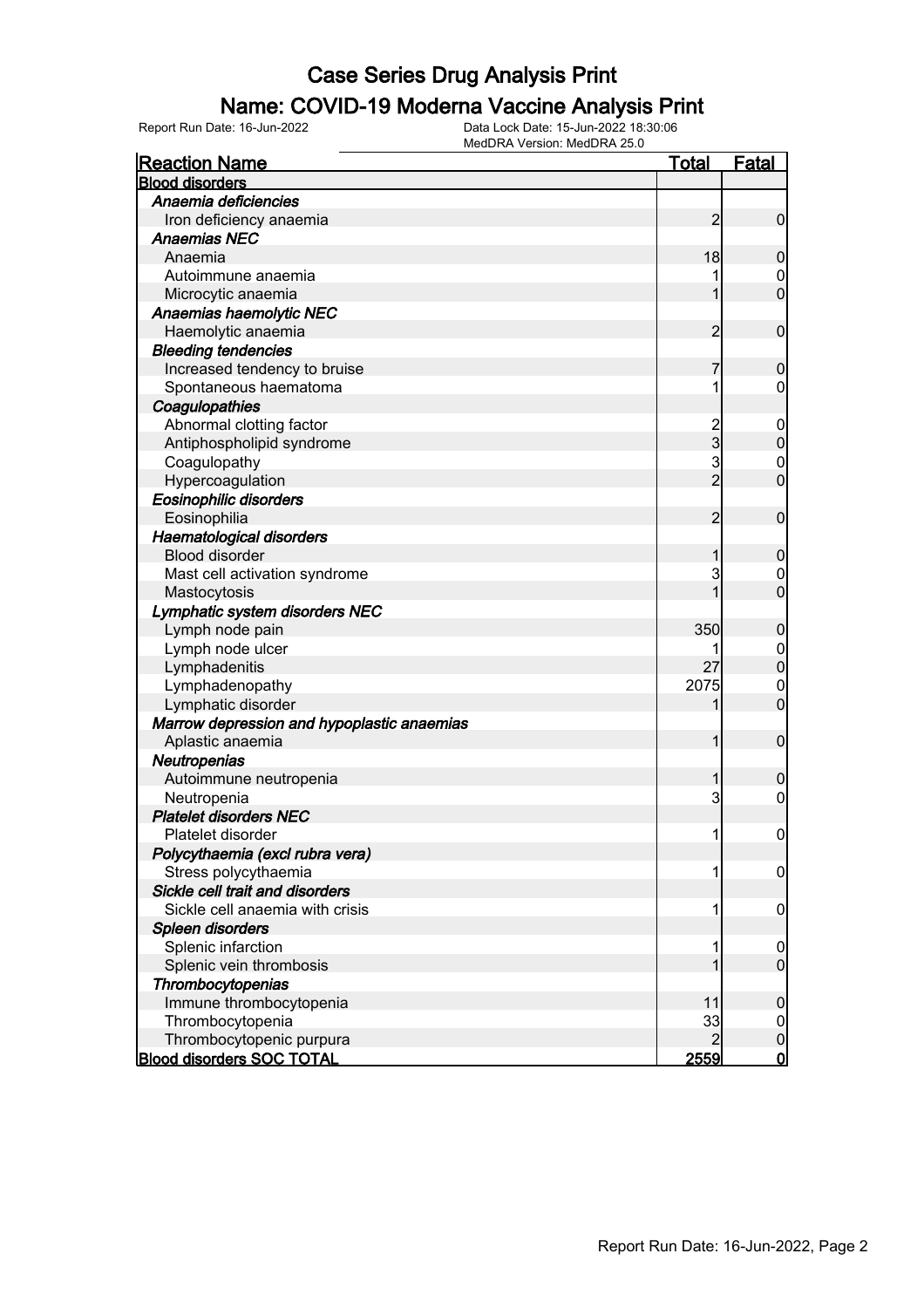#### Name: COVID-19 Moderna Vaccine Analysis Print

| <b>Reaction Name</b>                                    | <u>Total</u>   | <b>Fatal</b>                       |
|---------------------------------------------------------|----------------|------------------------------------|
| <b>Cardiac disorders</b>                                |                |                                    |
| <b>Cardiac conduction disorders</b>                     |                |                                    |
| Atrioventricular block                                  | 4              | $\boldsymbol{0}$                   |
| Bundle branch block left                                | 1              |                                    |
| Bundle branch block right                               | $\overline{2}$ | $0$<br>0                           |
| Sinoatrial block                                        | 1              | 0                                  |
| <b>Cardiac disorders NEC</b>                            |                |                                    |
| Cardiac disorder                                        | 19             | $\mathbf{0}$                       |
| Cardiac dysfunction                                     | 3              | $\overline{0}$                     |
| Cardiac ventricular thrombosis                          | 1              | 0                                  |
| Cardiac infections and inflammations NEC                |                |                                    |
| Carditis                                                | 3              | $\boldsymbol{0}$                   |
| Cardiac signs and symptoms NEC                          |                |                                    |
| Cardiac discomfort                                      | 6              | 0                                  |
| Palpitations                                            | 1763           | $\overline{0}$                     |
| Cardiomyopathies                                        |                |                                    |
| Cardiomyopathy                                          | 2              | $\boldsymbol{0}$                   |
| Congestive cardiomyopathy                               | 1              |                                    |
| Stress cardiomyopathy                                   | 1              | $\begin{matrix}0\\0\end{matrix}$   |
| Toxic cardiomyopathy                                    | 1              | 0                                  |
| <b>Coronary artery disorders NEC</b>                    |                |                                    |
| Arteriosclerosis coronary artery                        | 1              | 1                                  |
| Coronary artery disease                                 |                | $\pmb{0}$                          |
| Coronary artery occlusion                               | 1              |                                    |
| Coronary artery stenosis                                | 1              | $\mathbf{0}$<br>$\overline{0}$     |
|                                                         | 1              | $\mathbf 0$                        |
| Coronary artery thrombosis<br><b>Heart failures NEC</b> |                |                                    |
| Cardiac failure                                         | 8              |                                    |
| Cardiac failure acute                                   |                | $\boldsymbol{0}$<br>$\overline{0}$ |
|                                                         |                |                                    |
| Cardiac failure congestive                              | 1              | $\mathbf{0}$                       |
| Cardiogenic shock                                       | 1              | 0                                  |
| Cardiopulmonary failure                                 | 1              | 1                                  |
| Ischaemic coronary artery disorders                     |                |                                    |
| Acute coronary syndrome                                 | $\overline{c}$ | $\mathbf 0$                        |
| Acute myocardial infarction                             | 4              | $\mathbf 0$                        |
| Angina pectoris                                         | 69             | $\mathbf 0$                        |
| Angina unstable                                         | 3              | 0                                  |
| Myocardial infarction                                   | 41             | $\frac{2}{0}$                      |
| Myocardial ischaemia                                    | 1              |                                    |
| Left ventricular failures                               |                |                                    |
| Left ventricular failure                                | 1              | $\boldsymbol{0}$                   |
| Mitral valvular disorders                               |                |                                    |
| Mitral valve incompetence                               | 1              | $\mathbf 0$                        |
| Mitral valve prolapse                                   | 1              | $\mathbf 0$                        |
| <b>Myocardial disorders NEC</b>                         |                |                                    |
| Cardiomegaly                                            | 8              | $\mathbf 0$                        |
| Left ventricular dilatation                             | $\mathbf 1$    | $\pmb{0}$                          |
| Left ventricular dysfunction                            | $\frac{5}{1}$  | $\boldsymbol{0}$                   |
| Left ventricular enlargement                            |                | $\mathbf 0$                        |
| Left ventricular hypertrophy                            |                | $\boldsymbol{0}$                   |
| Myocardial fibrosis                                     | $\frac{2}{2}$  | $\mathbf 0$                        |
| Myocardial injury                                       | $\overline{1}$ | $\mathbf 0$                        |
| Myocardial oedema                                       | $\overline{2}$ | $\mathbf 0$                        |
| <b>Noninfectious myocarditis</b>                        |                |                                    |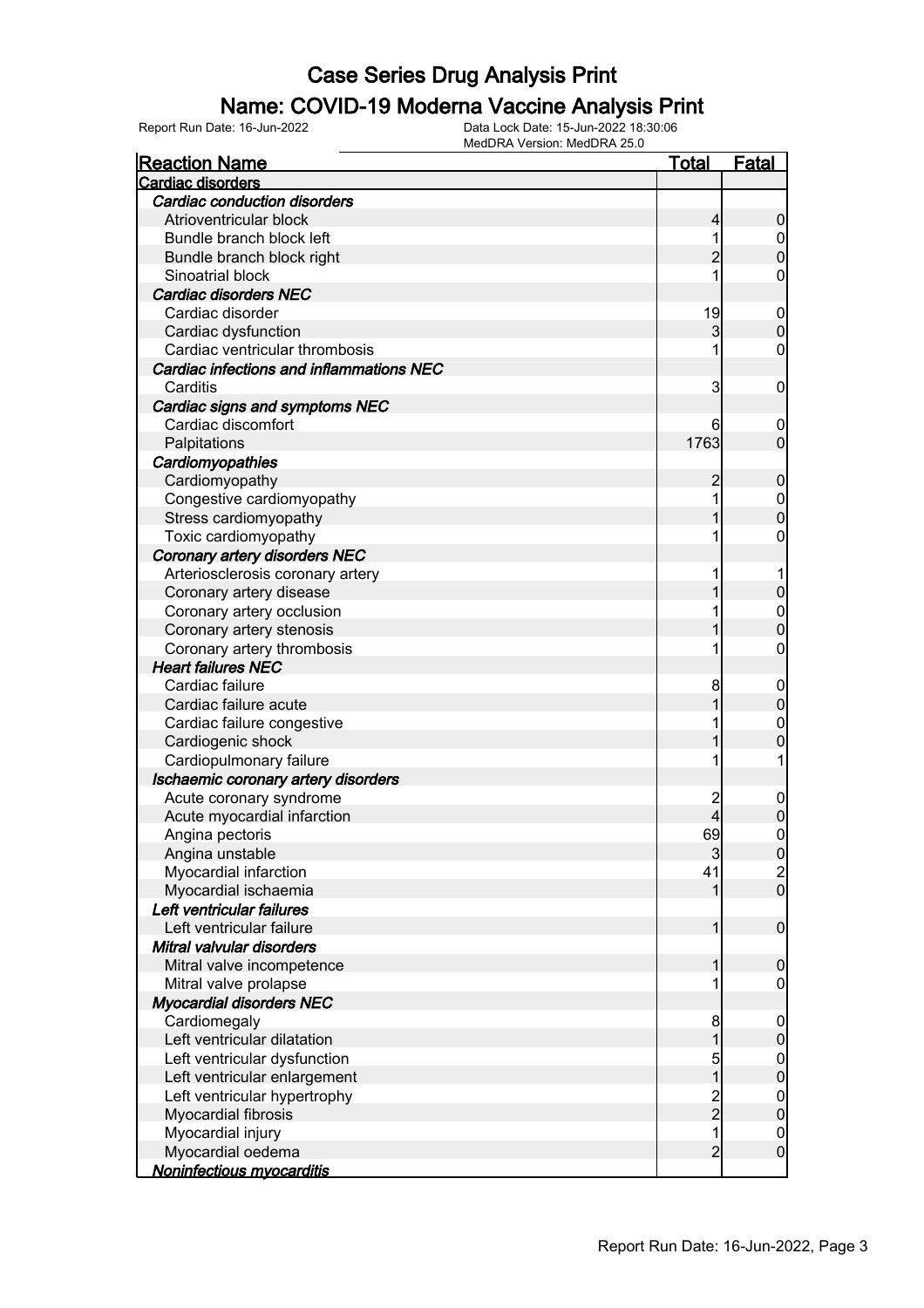### Name: COVID-19 Moderna Vaccine Analysis Print

| <b>Reaction Name</b>                          | <u>Total</u>   | <b>Fatal</b>     |
|-----------------------------------------------|----------------|------------------|
| Cardiac disorders cont'd<br>Cardiac disorders |                |                  |
| Hypersensitivity myocarditis                  | 1              | $\mathbf 0$      |
| Myocarditis                                   | 197            | $\boldsymbol{0}$ |
| Myopericarditis                               | 28             | $\overline{0}$   |
| Noninfectious pericarditis                    |                |                  |
| Pericarditis                                  | 132            | $\boldsymbol{0}$ |
| Pleuropericarditis                            |                | $\mathbf 0$      |
| <b>Pericardial disorders NEC</b>              |                |                  |
| Pericardial effusion                          | 3              | $\mathbf 0$      |
| Pericardial rub                               | $\overline{1}$ | $\mathbf 0$      |
| Rate and rhythm disorders NEC                 |                |                  |
| Arrhythmia                                    | 31             | $\boldsymbol{0}$ |
| Bradycardia                                   | 15             | $\mathbf 0$      |
| Cardiac fibrillation                          | 1              | $\mathbf 0$      |
| Cardiac flutter                               | 141            | $\mathbf{0}$     |
| Extrasystoles                                 | 56             | $\overline{0}$   |
| Paroxysmal arrhythmia                         | 1              | $\mathbf{0}$     |
| Postural orthostatic tachycardia syndrome     | 4              | $\overline{0}$   |
| Tachyarrhythmia                               | 3              | $\mathbf{0}$     |
| Tachycardia                                   | 775            | $\overline{1}$   |
| Tachycardia foetal                            | 1              | $\mathbf 0$      |
| Supraventricular arrhythmias                  |                |                  |
| <b>Atrial fibrillation</b>                    | 47             | $\mathbf 0$      |
| <b>Atrial flutter</b>                         | 13             | $\pmb{0}$        |
| Atrial tachycardia                            | 3              | $\mathbf{0}$     |
| Sinus arrhythmia                              | $\overline{2}$ | $\overline{0}$   |
| Sinus tachycardia                             | 11             | $\mathbf{0}$     |
| Supraventricular extrasystoles                | $\overline{c}$ | $\overline{0}$   |
| Supraventricular tachycardia                  | 8              | $\mathbf 0$      |
| Ventricular arrhythmias and cardiac arrest    |                |                  |
| Cardiac arrest                                | 20             | 7                |
| Ventricular arrhythmia                        | 1              | $\mathbf 0$      |
| Ventricular extrasystoles                     | 4              | $\mathbf 0$      |
| Ventricular fibrillation                      | 1              | $\overline{0}$   |
| Ventricular tachycardia                       |                | 0                |
| <b>Cardiac disorders SOC TOTAL</b>            | 3479           | 12               |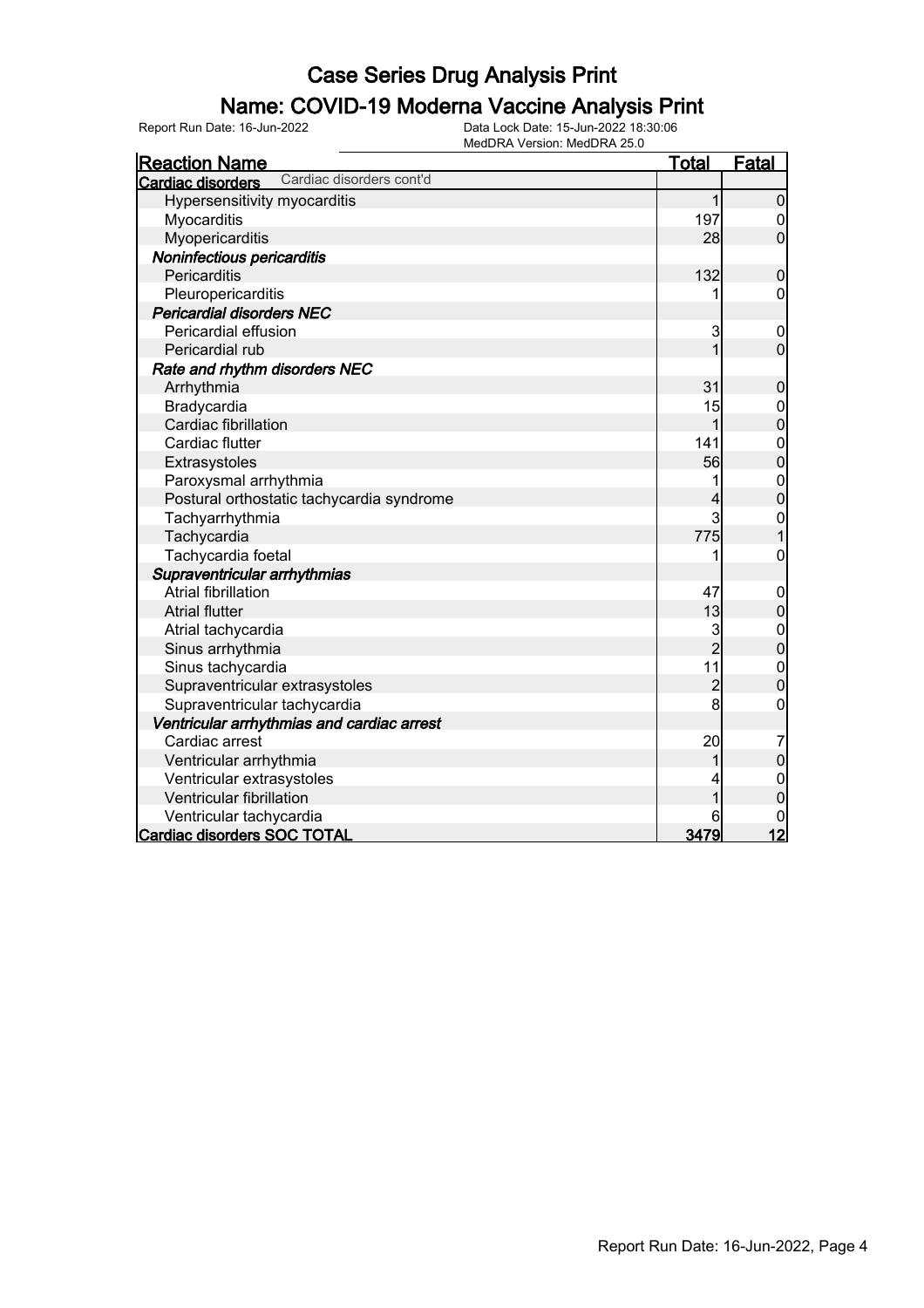#### Name: COVID-19 Moderna Vaccine Analysis Print

| <b>Reaction Name</b>                               | <b>Total</b> | <b>Fatal</b> |
|----------------------------------------------------|--------------|--------------|
| <b>Congenital disorders</b>                        |              |              |
| Cardiac disorders congenital NEC                   |              |              |
| Heart disease congenital                           | 3            | 0            |
| Cerebellar disorders congenital                    |              |              |
| Arnold-Chiari malformation                         |              |              |
| Hereditary ataxia                                  |              |              |
| Connective tissue disorders congenital             |              |              |
| Ehlers-Danlos syndrome                             | 2            | 0            |
| Gene mutations and other alterations NEC           |              |              |
| Hereditary angioedema                              |              | 0            |
| Haematological disorders congenital NEC            |              |              |
| Neonatal alloimmune thrombocytopenia               |              | 0            |
| Male reproductive tract disorders congenital       |              |              |
| Micropenis                                         |              |              |
| Musculoskeletal disorders congenital NEC           |              |              |
| Dysmorphism                                        |              | 0            |
| Neurological disorders congenital NEC              |              |              |
| Familial hemiplegic migraine                       |              | 0            |
| Ocular disorders congenital NEC                    |              |              |
| <b>Colour blindness</b>                            |              | 0            |
| Peripheral nervous system disorders congenital NEC |              |              |
| Paroxysmal extreme pain disorder                   |              |              |
| <b>Congenital disorders SOC TOTAL</b>              |              |              |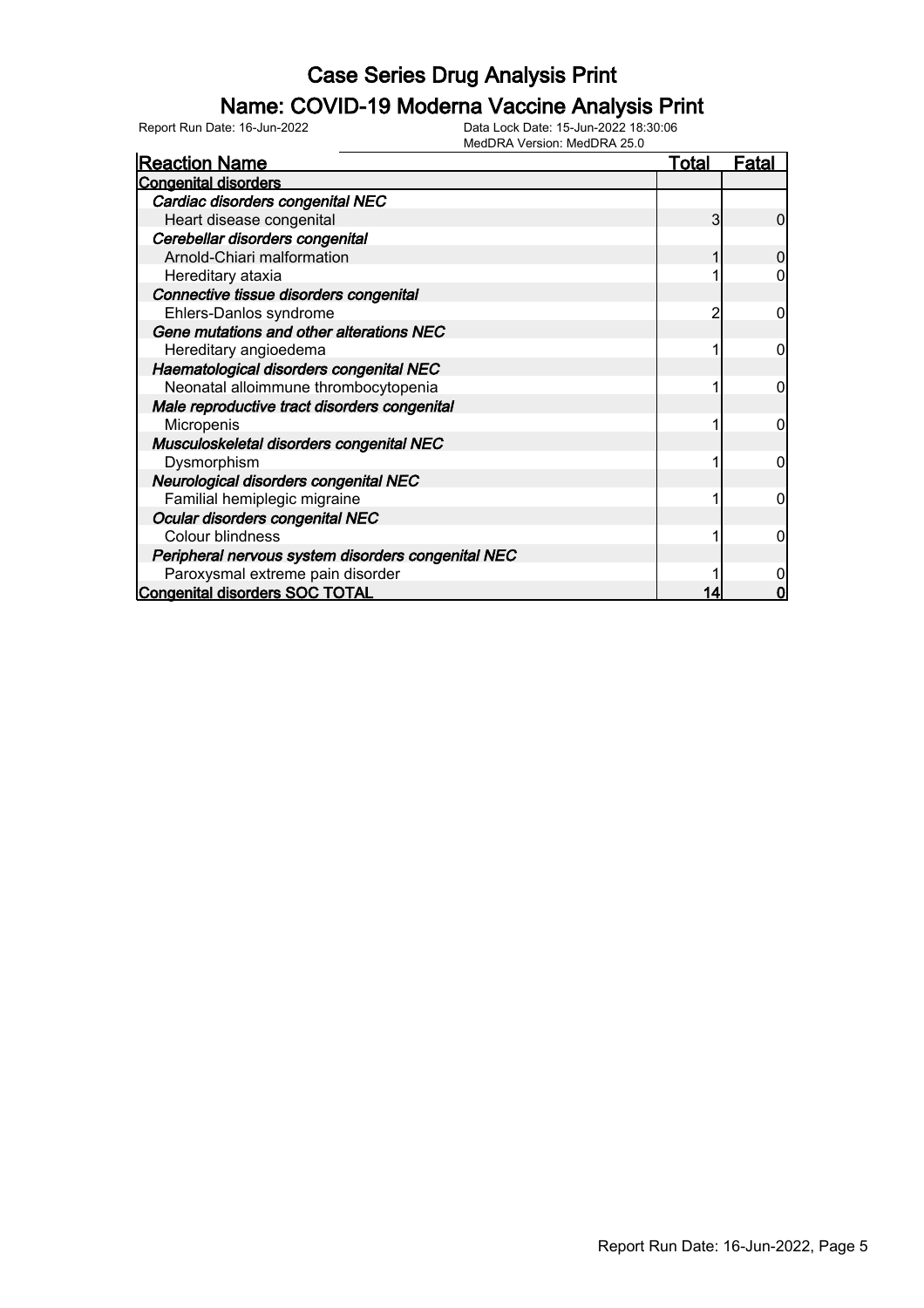#### Name: COVID-19 Moderna Vaccine Analysis Print

| <b>Reaction Name</b>                             | <u>Total</u>   | Fatal            |
|--------------------------------------------------|----------------|------------------|
| Ear disorders                                    |                |                  |
| Ear disorders NEC                                |                |                  |
| Ear canal erythema                               |                | $\mathbf 0$      |
| Ear congestion                                   | 8              | 0                |
| Ear discomfort                                   | 9              | $\overline{0}$   |
| Ear disorder                                     | 6              | $\mathbf{0}$     |
| Ear inflammation                                 |                | $\mathbf{0}$     |
| Ear pain                                         | 305            | $\mathbf 0$      |
| Ear swelling                                     | 6              | $\overline{0}$   |
| Eustachian tube disorders                        |                |                  |
| Eustachian tube obstruction                      | $\overline{c}$ | $\mathbf 0$      |
| <b>External ear disorders NEC</b>                |                |                  |
| Excessive cerumen production                     | 3              | $\boldsymbol{0}$ |
| Red ear syndrome                                 | 1              | 0                |
| <b>External ear infections and inflammations</b> |                |                  |
| External ear inflammation                        |                | $\boldsymbol{0}$ |
| <b>Hearing losses</b>                            |                |                  |
| Deafness                                         | 55             | $\mathbf 0$      |
| Deafness neurosensory                            | $\overline{c}$ | $\boldsymbol{0}$ |
| Deafness transitory                              |                |                  |
| Deafness unilateral                              | 9              | $0\atop 0$       |
| Hypoacusis                                       | 43             | $\mathbf 0$      |
| Sudden hearing loss                              | 13             | $\overline{0}$   |
| Hyperacusia                                      |                |                  |
| Hyperacusis                                      | 10             | $\boldsymbol{0}$ |
| <b>Inner ear disorders NEC</b>                   |                |                  |
| Meniere's disease                                |                | $\mathbf 0$      |
| Vestibular disorder                              |                | 0                |
| Inner ear infections and inflammations           |                |                  |
| Inner ear inflammation                           | 4              | $\boldsymbol{0}$ |
| Inner ear signs and symptoms                     |                |                  |
| Motion sickness                                  | 19             | 0                |
| Tinnitus                                         | 460            | $\boldsymbol{0}$ |
| Vertigo                                          | 316            | $\mathbf 0$      |
| Vertigo labyrinthine                             | 2              | $\mathbf 0$      |
| Vertigo positional                               | 15             | $\mathbf 0$      |
| Middle ear infections and inflammations          |                |                  |
| Middle ear inflammation                          |                | $\mathbf{0}$     |
| Ear disorders SOC TOTAL                          | 1295           | $\overline{0}$   |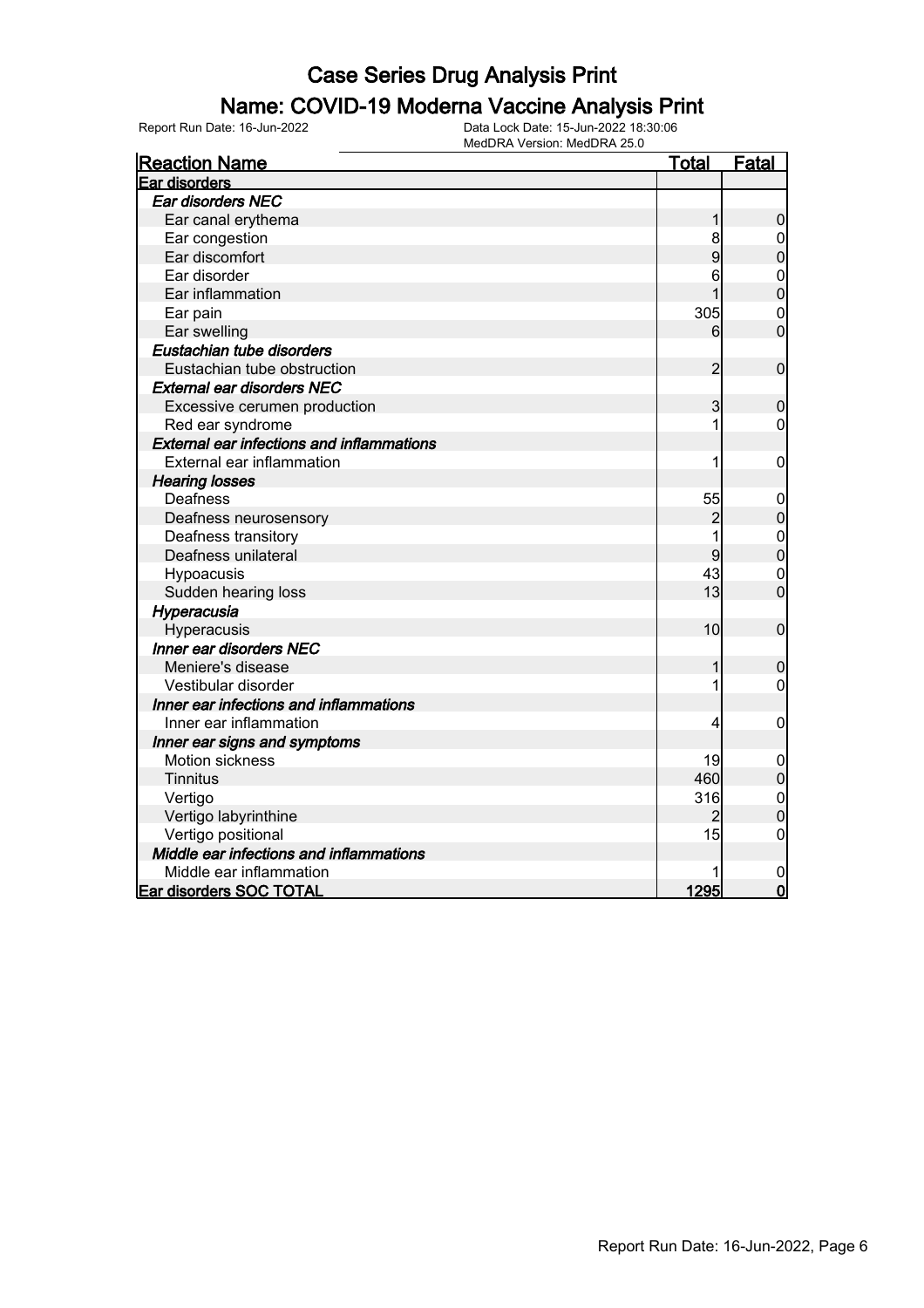#### Name: COVID-19 Moderna Vaccine Analysis Print

| <b>Reaction Name</b>                      | <b>Total</b>   | <b>Fatal</b>     |
|-------------------------------------------|----------------|------------------|
| <b>Endocrine disorders</b>                |                |                  |
| Acute and chronic thyroiditis             |                |                  |
| Autoimmune thyroiditis                    |                | 0                |
| Thyroiditis                               | $\frac{2}{2}$  |                  |
| Thyroiditis subacute                      |                | $\overline{0}$   |
| <b>Adrenal cortical hypofunctions</b>     |                |                  |
| Adrenal insufficiency                     |                | 0                |
| Adrenocortical insufficiency acute        | 6              | 0                |
| Anterior pituitary hypofunction           |                |                  |
| Hypopituitarism                           | 1              | 0                |
| <b>Endocrine abnormalities of puberty</b> |                |                  |
| Delayed menarche                          | $\frac{2}{3}$  | 0                |
| Premature menarche                        |                | $\overline{0}$   |
| Female gonadal function disorders         |                |                  |
| Anovulatory cycle                         |                | 0                |
| Ovulation delayed                         | 11             | 0                |
| <b>Hyperparathyroid disorders</b>         |                |                  |
| Hyperparathyroidism                       | 1              | 0                |
| <b>Hypoparathyroid disorders</b>          |                |                  |
| Hypoparathyroidism                        |                | 0                |
| Hypothalamic and pituitary disorders NEC  |                |                  |
| Pituitary haemorrhage                     |                | 0                |
| Polyglandular endocrine disorders         |                |                  |
| Polyglandular disorder                    |                | 0                |
| <b>Thyroid disorders NEC</b>              |                |                  |
| Goitre                                    | 6              | $\mathbf 0$      |
| Thyroid disorder                          |                | $\overline{0}$   |
| Thyroid pain                              | 2              | 0                |
| <b>Thyroid hyperfunction disorders</b>    |                |                  |
| Basedow's disease                         | $\overline{c}$ | 0                |
| Hyperthyroidism                           | 4              | $\overline{0}$   |
| <b>Thyroid hypofunction disorders</b>     |                |                  |
| Hypothyroidism                            |                | $\boldsymbol{0}$ |
| <b>Endocrine disorders SOC TOTAL</b>      | 60             | $\mathbf 0$      |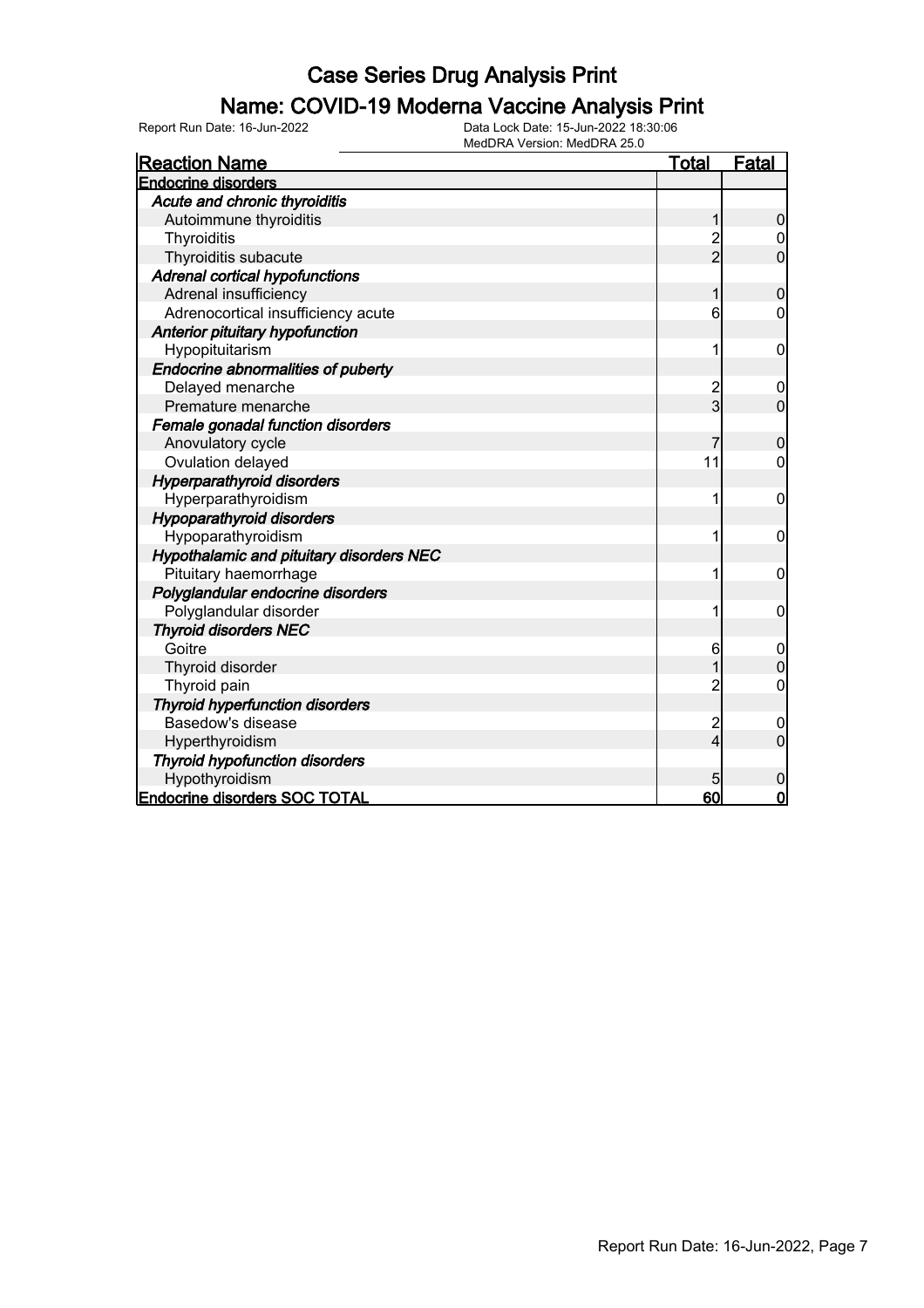#### Name: COVID-19 Moderna Vaccine Analysis Print

| <u>Reaction Name</u>                                             | <u>Total</u>   | <b>Fatal</b>        |
|------------------------------------------------------------------|----------------|---------------------|
| Eye disorders                                                    |                |                     |
| Amblyopic vision impairment                                      |                |                     |
| Amblyopia                                                        | $\overline{4}$ | $\overline{0}$      |
| <b>Cataract conditions</b>                                       |                |                     |
| Cataract                                                         | 1              | $\mathbf 0$         |
| Choroid and vitreous structural change, deposit and degeneration |                |                     |
| Vitreous detachment                                              | 2              | $\mathbf 0$         |
| Vitreous floaters                                                | 19             | $\mathbf 0$         |
| Colour blindness (incl acquired)                                 |                |                     |
| Dyschromatopsia                                                  | 2              | 0                   |
| Conjunctival and corneal bleeding and vascular disorders         |                |                     |
| Conjunctival haemorrhage                                         | 9              | 0                   |
| Corneal infections, oedemas and inflammations                    |                |                     |
| Ulcerative keratitis                                             | 1              | 0                   |
|                                                                  |                |                     |
| <b>Eyelid movement disorders</b>                                 | 35             |                     |
| Blepharospasm                                                    |                | 0<br>$\overline{0}$ |
| Eyelid ptosis                                                    | 4              |                     |
| Iris and uveal tract infections, irritations and inflammations   |                |                     |
| Iridocyclitis                                                    | 2              | $\mathbf 0$         |
| Iritis                                                           | $\overline{2}$ | 0                   |
| <b>Uveitis</b>                                                   | 11             | $\overline{0}$      |
| <b>Lacrimation disorders</b>                                     |                |                     |
| Dry eye                                                          | 37             | $\mathbf 0$         |
| Lacrimation increased                                            | 17             | $\mathbf 0$         |
| Lid, lash and lacrimal infections, irritations and inflammations |                |                     |
| <b>Blepharitis</b>                                               | 2              | 0                   |
| Erythema of eyelid                                               | $\overline{2}$ | $\mathbf 0$         |
| Eyelid cyst                                                      | 1              | $\boldsymbol{0}$    |
| <b>Eyelid irritation</b>                                         | $\overline{c}$ | $\overline{0}$      |
| Eyelid oedema                                                    | $\overline{2}$ | $\boldsymbol{0}$    |
| Eyelid rash                                                      | $\overline{2}$ | $\overline{0}$      |
| Swelling of eyelid                                               | 33             | $\mathbf 0$         |
| Lid, lash and lacrimal structural disorders                      |                |                     |
| Lagophthalmos                                                    | 1              | 0                   |
| Ocular bleeding and vascular disorders NEC                       |                |                     |
| Eye haematoma                                                    | 1              | $\boldsymbol{0}$    |
| Eye haemorrhage                                                  | $\overline{4}$ | 0                   |
| <b>Ocular disorders NEC</b>                                      |                |                     |
| Eye disorder                                                     | 5              | $\mathbf 0$         |
| Eye oedema                                                       | 1              | $\boldsymbol{0}$    |
| Eye pain                                                         | 355            | $\pmb{0}$           |
| Eye swelling                                                     | 133            | $\boldsymbol{0}$    |
| Eyelid disorder                                                  | 4              | $\mathbf 0$         |
| Eyelids pruritus                                                 | 3              | $\boldsymbol{0}$    |
| Ocular discomfort                                                | 16             | $\mathbf 0$         |
| Periorbital oedema                                               | $\mathbf{3}$   | $\boldsymbol{0}$    |
| Periorbital swelling                                             | 22             | $\mathbf{0}$        |
| Ocular infections, inflammations and associated manifestations   |                |                     |
| Eye allergy                                                      |                | $\mathbf 0$         |
|                                                                  | 5              |                     |
| Eye discharge                                                    | $\frac{2}{8}$  | $\overline{0}$      |
| Eye inflammation                                                 |                | $\pmb{0}$           |
| Eye irritation                                                   | 20             | $\mathbf 0$         |
| Eye pruritus                                                     | 40             | $\pmb{0}$           |
| Limbal swelling                                                  | 1              | $\mathbf 0$         |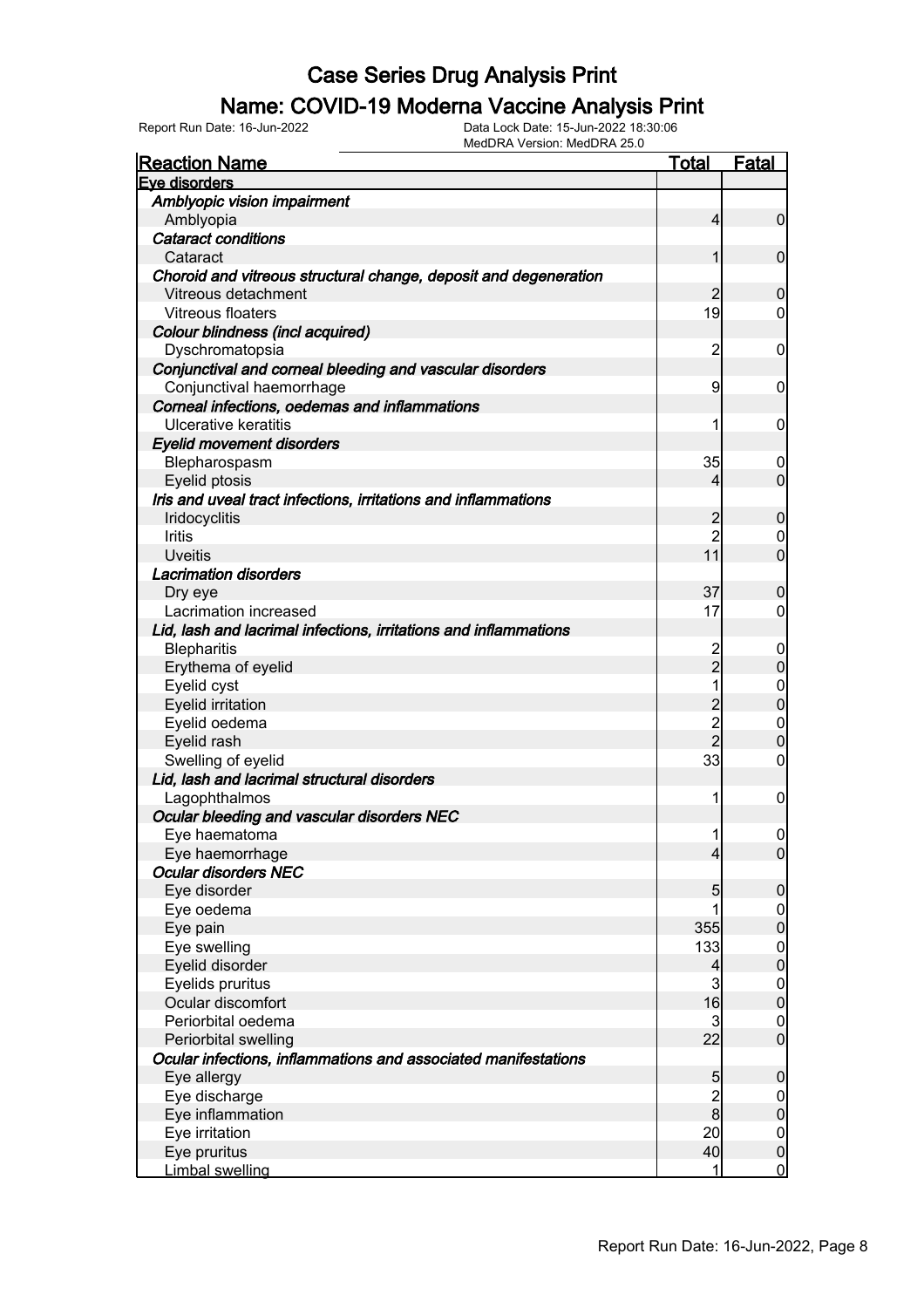#### Name: COVID-19 Moderna Vaccine Analysis Print

Report Run Date: 16-Jun-2022 Data Lock Date: 15-Jun-2022 18:30:06

| MedDRA Version: MedDRA 25.0                                |                 |                  |
|------------------------------------------------------------|-----------------|------------------|
| <b>Reaction Name</b>                                       | <u>Total</u>    | Fatal            |
| Eye disorders cont'd<br>Eye disorders                      |                 |                  |
| Ocular hyperaemia                                          | 47              | $\overline{0}$   |
| Ocular nerve and muscle disorders                          |                 |                  |
| Eye movement disorder                                      |                 | $\mathbf 0$      |
| Gaze palsy                                                 |                 | $\overline{0}$   |
| Ophthalmoplegia                                            |                 | $\mathbf 0$      |
| <b>Ocular sensation disorders</b>                          |                 |                  |
| Abnormal sensation in eye                                  | $\overline{2}$  | $\mathbf 0$      |
| Asthenopia                                                 | 30              | $\overline{0}$   |
| Foreign body sensation in eyes                             | 8               | $\mathbf 0$      |
| Hypoaesthesia eye                                          | 6               | $\overline{0}$   |
| Photophobia                                                | 133             | $\overline{0}$   |
| <b>Optic disc abnormalities NEC</b>                        |                 |                  |
| Optic discs blurred                                        |                 | $\mathbf 0$      |
| Papilloedema                                               |                 | $\mathbf 0$      |
| Optic nerve bleeding and vascular disorders                |                 |                  |
| Optic ischaemic neuropathy                                 | 1               | $\mathbf 0$      |
| Orbital infections, inflammations and irritations          |                 |                  |
| Orbital myositis                                           | $\overline{c}$  | $\mathbf 0$      |
| Orbital structural change, deposit and degeneration        |                 |                  |
| Lid sulcus deepened                                        | $\overline{c}$  | $\mathbf 0$      |
| <b>Pupil disorders</b>                                     |                 |                  |
| Mydriasis                                                  | 5               | $\mathbf 0$      |
| Refractive and accommodative disorders                     |                 |                  |
| Accommodation disorder                                     | 1               | $\overline{0}$   |
| Astigmatism                                                | 3               | $\overline{0}$   |
| Retinal bleeding and vascular disorders (excl retinopathy) |                 |                  |
| Papillophlebitis                                           |                 | $\mathbf 0$      |
| Retinal haemorrhage                                        |                 | $\overline{0}$   |
| Retinal ischaemia                                          |                 | $\boldsymbol{0}$ |
| Retinal vein occlusion                                     | 11              | $\boldsymbol{0}$ |
| Retinal structural change, deposit and degeneration        |                 |                  |
| Macular hole                                               |                 | $\overline{0}$   |
| Retinal detachment                                         |                 | $\boldsymbol{0}$ |
| Retinal, choroid and vitreous infections and inflammations |                 |                  |
| Retinal oedema                                             |                 | $\mathbf 0$      |
| <b>Retinopathies NEC</b>                                   |                 |                  |
| Acute macular neuroretinopathy                             |                 | $\overline{0}$   |
| Central serous chorioretinopathy                           |                 | $\overline{0}$   |
| Serous retinopathy                                         |                 | $\overline{0}$   |
| Scleral infections, irritations and inflammations          |                 |                  |
| Episcleritis                                               | $5\overline{)}$ | $\mathbf 0$      |
| Scleral structural change, deposit and degeneration        |                 |                  |
| Scleral disorder                                           |                 | $\mathbf 0$      |
| Structural change, deposit and degeneration of eye NEC     |                 |                  |
| Exophthalmos                                               | $\overline{2}$  | $\mathbf 0$      |
| <b>Visual colour distortions</b>                           |                 |                  |
| Cyanopsia                                                  |                 | $\boldsymbol{0}$ |
| Xanthopsia                                                 | 2               | $\mathbf 0$      |
| <b>Visual disorders NEC</b>                                |                 |                  |
| Diplopia                                                   | 36              | $\mathbf 0$      |
| Halo vision                                                | 4               | $\mathbf 0$      |
| Metamorphopsia                                             | 5               | 0                |
| Photopsia                                                  | 32              | $\mathbf 0$      |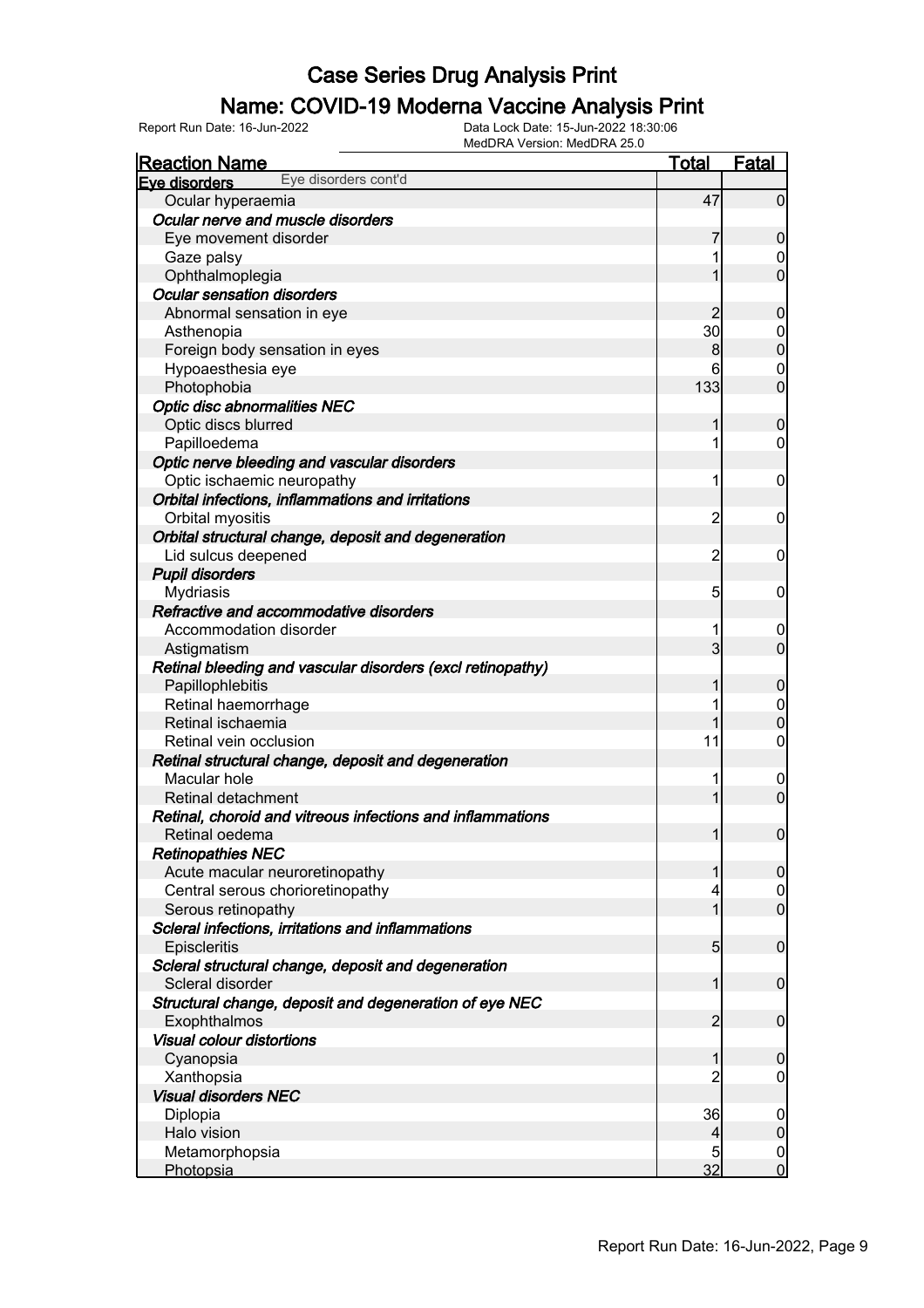#### Name: COVID-19 Moderna Vaccine Analysis Print

| <b>Reaction Name</b>                                    | <u>Total</u> | Fatal |
|---------------------------------------------------------|--------------|-------|
| Eye disorders cont'd<br>Eve disorders                   |              |       |
| Scintillating scotoma                                   |              |       |
| <b>Vision blurred</b>                                   | 323          |       |
| <b>Visual field disorders</b>                           |              |       |
| Visual field defect                                     | 5            |       |
| Visual impairment and blindness (excl colour blindness) |              |       |
| Amaurosis fugax                                         |              |       |
| <b>Blindness</b>                                        | 42           |       |
| <b>Blindness transient</b>                              |              |       |
| <b>Blindness unilateral</b>                             |              |       |
| Night blindness                                         |              |       |
| Visual acuity reduced                                   |              |       |
| Visual impairment                                       | 64           |       |
| <b>Eve disorders SOC TOTAL</b>                          | 1626         |       |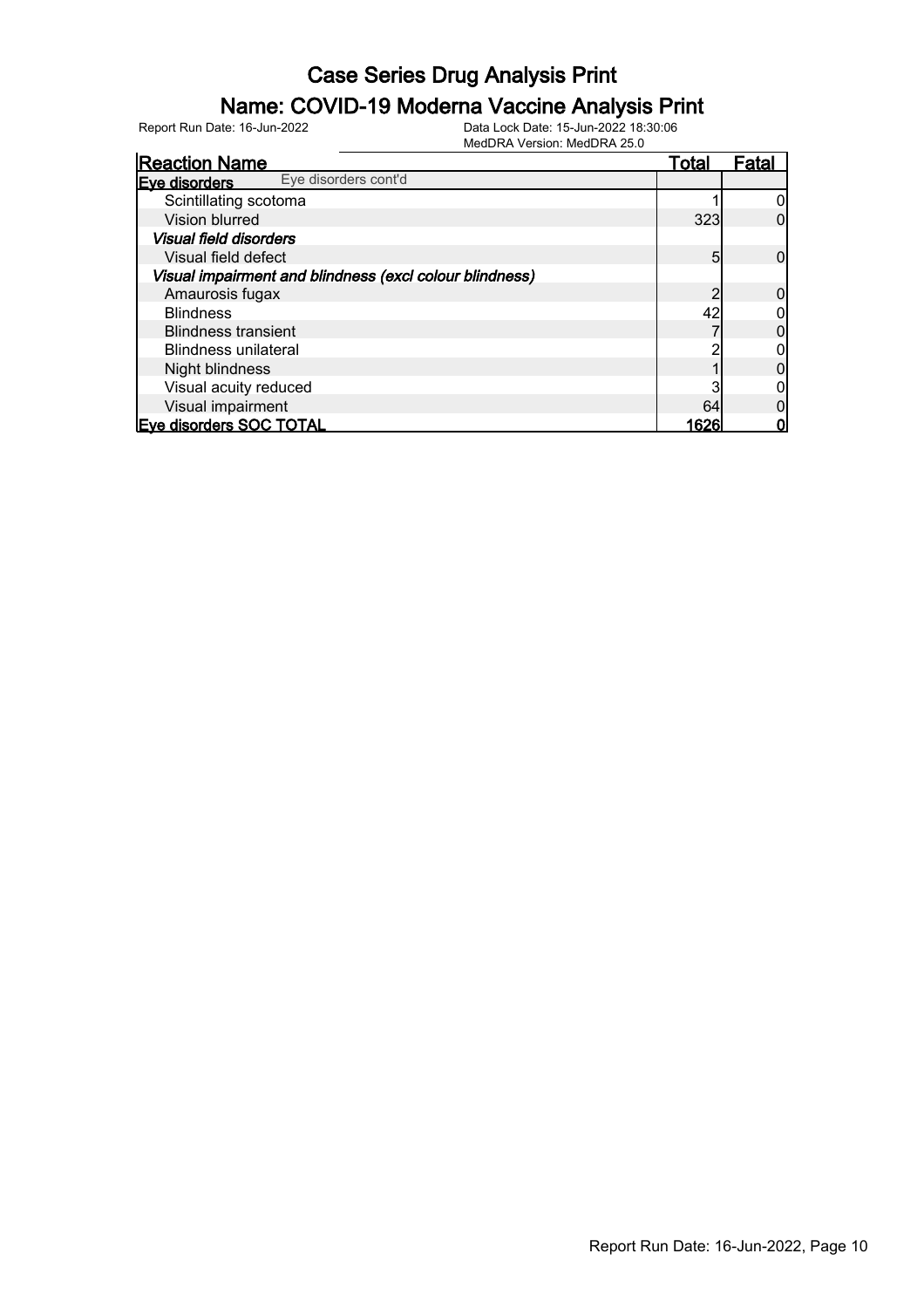#### Name: COVID-19 Moderna Vaccine Analysis Print

Report Run Date: 16-Jun-2022 Data Lock Date: 15-Jun-2022 18:30:06

| <b>Gastrointestinal disorders</b><br>Abdominal findings abnormal<br>Gastrointestinal sounds abnormal<br>$\overline{0}$<br>1<br>Acute and chronic pancreatitis<br>Pancreatitis<br>$\mathbf 0$<br>4<br>Pancreatitis acute<br>0<br>Anal and rectal disorders NEC<br>Anal sphincter atony<br>1<br>$\mathbf 0$<br>Anal and rectal pains<br>9<br>Proctalgia<br>$\mathbf 0$<br>Anal and rectal signs and symptoms<br>Anal pruritus<br>$\overline{0}$<br>$\mathbf 0$<br>Anal rash<br>Anorectal discomfort<br>0<br>Colitis (excl infective)<br>Colitis<br>6<br>$\mathbf 0$<br>$\boldsymbol{0}$<br>Colitis ischaemic<br>Colitis ulcerative<br>10<br>$\boldsymbol{0}$<br>$\mathbf 0$<br>Crohn's disease<br>8<br>$\boldsymbol{0}$<br>Inflammatory bowel disease<br>7<br>Dental and periodontal infections and inflammations<br><b>Dental caries</b><br>$\mathbf 0$<br>1<br><b>Dental disorders NEC</b><br>Loose tooth<br>$\boldsymbol{0}$<br>$\boldsymbol{0}$<br>$\overline{2}$<br>Teething<br>Tooth disorder<br>$\boldsymbol{0}$<br>Dental pain and sensation disorders<br>Dental discomfort<br>$\mathbf 0$<br>$\pmb{0}$<br>$\overline{5}$<br>Dental paraesthesia<br>Hyperaesthesia teeth<br>6<br>$\mathbf 0$<br>$\mathbf 0$<br>Toothache<br>38<br>Dental pulp disorders<br>Dental pulp disorder<br>$\mathbf 0$<br>1<br>Diaphragmatic hernias<br>Hiatus hernia<br>$\overline{2}$<br>$\boldsymbol{0}$<br>Diarrhoea (excl infective)<br>1251<br> 0 <br>Diarrhoea<br>Diarrhoea haemorrhagic<br>$\overline{0}$<br>6<br><b>Diverticula</b><br>$\mathbf 0$<br>Diverticulum<br>Duodenal ulcers and perforation<br>Duodenal ulcer<br>$\boldsymbol{0}$<br>Dyspeptic signs and symptoms<br>162<br>Dyspepsia<br>$\overline{0}$<br>$\overline{0}$<br>Epigastric discomfort<br>Eructation<br>19<br>$\boldsymbol{0}$<br><b>Faecal abnormalities NEC</b><br>Faeces discoloured<br>10<br>$\overline{0}$<br>$\overline{0}$<br>Faeces soft<br>2<br>Mucous stools<br>$\boldsymbol{0}$<br>Flatulence, bloating and distension<br>Abdominal distension<br>81<br>$\boldsymbol{0}$<br>42<br>$\overline{0}$<br>Flatulence | MedDRA Version: MedDRA 25.0 |              |       |
|----------------------------------------------------------------------------------------------------------------------------------------------------------------------------------------------------------------------------------------------------------------------------------------------------------------------------------------------------------------------------------------------------------------------------------------------------------------------------------------------------------------------------------------------------------------------------------------------------------------------------------------------------------------------------------------------------------------------------------------------------------------------------------------------------------------------------------------------------------------------------------------------------------------------------------------------------------------------------------------------------------------------------------------------------------------------------------------------------------------------------------------------------------------------------------------------------------------------------------------------------------------------------------------------------------------------------------------------------------------------------------------------------------------------------------------------------------------------------------------------------------------------------------------------------------------------------------------------------------------------------------------------------------------------------------------------------------------------------------------------------------------------------------------------------------------------------------------------------------------------------------------------------------------------------------------------------------------------------------------------------------------------------------------------------------------------------------------|-----------------------------|--------------|-------|
|                                                                                                                                                                                                                                                                                                                                                                                                                                                                                                                                                                                                                                                                                                                                                                                                                                                                                                                                                                                                                                                                                                                                                                                                                                                                                                                                                                                                                                                                                                                                                                                                                                                                                                                                                                                                                                                                                                                                                                                                                                                                                        | <b>Reaction Name</b>        | <u>Total</u> | Fatal |
|                                                                                                                                                                                                                                                                                                                                                                                                                                                                                                                                                                                                                                                                                                                                                                                                                                                                                                                                                                                                                                                                                                                                                                                                                                                                                                                                                                                                                                                                                                                                                                                                                                                                                                                                                                                                                                                                                                                                                                                                                                                                                        |                             |              |       |
|                                                                                                                                                                                                                                                                                                                                                                                                                                                                                                                                                                                                                                                                                                                                                                                                                                                                                                                                                                                                                                                                                                                                                                                                                                                                                                                                                                                                                                                                                                                                                                                                                                                                                                                                                                                                                                                                                                                                                                                                                                                                                        |                             |              |       |
|                                                                                                                                                                                                                                                                                                                                                                                                                                                                                                                                                                                                                                                                                                                                                                                                                                                                                                                                                                                                                                                                                                                                                                                                                                                                                                                                                                                                                                                                                                                                                                                                                                                                                                                                                                                                                                                                                                                                                                                                                                                                                        |                             |              |       |
|                                                                                                                                                                                                                                                                                                                                                                                                                                                                                                                                                                                                                                                                                                                                                                                                                                                                                                                                                                                                                                                                                                                                                                                                                                                                                                                                                                                                                                                                                                                                                                                                                                                                                                                                                                                                                                                                                                                                                                                                                                                                                        |                             |              |       |
|                                                                                                                                                                                                                                                                                                                                                                                                                                                                                                                                                                                                                                                                                                                                                                                                                                                                                                                                                                                                                                                                                                                                                                                                                                                                                                                                                                                                                                                                                                                                                                                                                                                                                                                                                                                                                                                                                                                                                                                                                                                                                        |                             |              |       |
|                                                                                                                                                                                                                                                                                                                                                                                                                                                                                                                                                                                                                                                                                                                                                                                                                                                                                                                                                                                                                                                                                                                                                                                                                                                                                                                                                                                                                                                                                                                                                                                                                                                                                                                                                                                                                                                                                                                                                                                                                                                                                        |                             |              |       |
|                                                                                                                                                                                                                                                                                                                                                                                                                                                                                                                                                                                                                                                                                                                                                                                                                                                                                                                                                                                                                                                                                                                                                                                                                                                                                                                                                                                                                                                                                                                                                                                                                                                                                                                                                                                                                                                                                                                                                                                                                                                                                        |                             |              |       |
|                                                                                                                                                                                                                                                                                                                                                                                                                                                                                                                                                                                                                                                                                                                                                                                                                                                                                                                                                                                                                                                                                                                                                                                                                                                                                                                                                                                                                                                                                                                                                                                                                                                                                                                                                                                                                                                                                                                                                                                                                                                                                        |                             |              |       |
|                                                                                                                                                                                                                                                                                                                                                                                                                                                                                                                                                                                                                                                                                                                                                                                                                                                                                                                                                                                                                                                                                                                                                                                                                                                                                                                                                                                                                                                                                                                                                                                                                                                                                                                                                                                                                                                                                                                                                                                                                                                                                        |                             |              |       |
|                                                                                                                                                                                                                                                                                                                                                                                                                                                                                                                                                                                                                                                                                                                                                                                                                                                                                                                                                                                                                                                                                                                                                                                                                                                                                                                                                                                                                                                                                                                                                                                                                                                                                                                                                                                                                                                                                                                                                                                                                                                                                        |                             |              |       |
|                                                                                                                                                                                                                                                                                                                                                                                                                                                                                                                                                                                                                                                                                                                                                                                                                                                                                                                                                                                                                                                                                                                                                                                                                                                                                                                                                                                                                                                                                                                                                                                                                                                                                                                                                                                                                                                                                                                                                                                                                                                                                        |                             |              |       |
|                                                                                                                                                                                                                                                                                                                                                                                                                                                                                                                                                                                                                                                                                                                                                                                                                                                                                                                                                                                                                                                                                                                                                                                                                                                                                                                                                                                                                                                                                                                                                                                                                                                                                                                                                                                                                                                                                                                                                                                                                                                                                        |                             |              |       |
|                                                                                                                                                                                                                                                                                                                                                                                                                                                                                                                                                                                                                                                                                                                                                                                                                                                                                                                                                                                                                                                                                                                                                                                                                                                                                                                                                                                                                                                                                                                                                                                                                                                                                                                                                                                                                                                                                                                                                                                                                                                                                        |                             |              |       |
|                                                                                                                                                                                                                                                                                                                                                                                                                                                                                                                                                                                                                                                                                                                                                                                                                                                                                                                                                                                                                                                                                                                                                                                                                                                                                                                                                                                                                                                                                                                                                                                                                                                                                                                                                                                                                                                                                                                                                                                                                                                                                        |                             |              |       |
|                                                                                                                                                                                                                                                                                                                                                                                                                                                                                                                                                                                                                                                                                                                                                                                                                                                                                                                                                                                                                                                                                                                                                                                                                                                                                                                                                                                                                                                                                                                                                                                                                                                                                                                                                                                                                                                                                                                                                                                                                                                                                        |                             |              |       |
|                                                                                                                                                                                                                                                                                                                                                                                                                                                                                                                                                                                                                                                                                                                                                                                                                                                                                                                                                                                                                                                                                                                                                                                                                                                                                                                                                                                                                                                                                                                                                                                                                                                                                                                                                                                                                                                                                                                                                                                                                                                                                        |                             |              |       |
|                                                                                                                                                                                                                                                                                                                                                                                                                                                                                                                                                                                                                                                                                                                                                                                                                                                                                                                                                                                                                                                                                                                                                                                                                                                                                                                                                                                                                                                                                                                                                                                                                                                                                                                                                                                                                                                                                                                                                                                                                                                                                        |                             |              |       |
|                                                                                                                                                                                                                                                                                                                                                                                                                                                                                                                                                                                                                                                                                                                                                                                                                                                                                                                                                                                                                                                                                                                                                                                                                                                                                                                                                                                                                                                                                                                                                                                                                                                                                                                                                                                                                                                                                                                                                                                                                                                                                        |                             |              |       |
|                                                                                                                                                                                                                                                                                                                                                                                                                                                                                                                                                                                                                                                                                                                                                                                                                                                                                                                                                                                                                                                                                                                                                                                                                                                                                                                                                                                                                                                                                                                                                                                                                                                                                                                                                                                                                                                                                                                                                                                                                                                                                        |                             |              |       |
|                                                                                                                                                                                                                                                                                                                                                                                                                                                                                                                                                                                                                                                                                                                                                                                                                                                                                                                                                                                                                                                                                                                                                                                                                                                                                                                                                                                                                                                                                                                                                                                                                                                                                                                                                                                                                                                                                                                                                                                                                                                                                        |                             |              |       |
|                                                                                                                                                                                                                                                                                                                                                                                                                                                                                                                                                                                                                                                                                                                                                                                                                                                                                                                                                                                                                                                                                                                                                                                                                                                                                                                                                                                                                                                                                                                                                                                                                                                                                                                                                                                                                                                                                                                                                                                                                                                                                        |                             |              |       |
|                                                                                                                                                                                                                                                                                                                                                                                                                                                                                                                                                                                                                                                                                                                                                                                                                                                                                                                                                                                                                                                                                                                                                                                                                                                                                                                                                                                                                                                                                                                                                                                                                                                                                                                                                                                                                                                                                                                                                                                                                                                                                        |                             |              |       |
|                                                                                                                                                                                                                                                                                                                                                                                                                                                                                                                                                                                                                                                                                                                                                                                                                                                                                                                                                                                                                                                                                                                                                                                                                                                                                                                                                                                                                                                                                                                                                                                                                                                                                                                                                                                                                                                                                                                                                                                                                                                                                        |                             |              |       |
|                                                                                                                                                                                                                                                                                                                                                                                                                                                                                                                                                                                                                                                                                                                                                                                                                                                                                                                                                                                                                                                                                                                                                                                                                                                                                                                                                                                                                                                                                                                                                                                                                                                                                                                                                                                                                                                                                                                                                                                                                                                                                        |                             |              |       |
|                                                                                                                                                                                                                                                                                                                                                                                                                                                                                                                                                                                                                                                                                                                                                                                                                                                                                                                                                                                                                                                                                                                                                                                                                                                                                                                                                                                                                                                                                                                                                                                                                                                                                                                                                                                                                                                                                                                                                                                                                                                                                        |                             |              |       |
|                                                                                                                                                                                                                                                                                                                                                                                                                                                                                                                                                                                                                                                                                                                                                                                                                                                                                                                                                                                                                                                                                                                                                                                                                                                                                                                                                                                                                                                                                                                                                                                                                                                                                                                                                                                                                                                                                                                                                                                                                                                                                        |                             |              |       |
|                                                                                                                                                                                                                                                                                                                                                                                                                                                                                                                                                                                                                                                                                                                                                                                                                                                                                                                                                                                                                                                                                                                                                                                                                                                                                                                                                                                                                                                                                                                                                                                                                                                                                                                                                                                                                                                                                                                                                                                                                                                                                        |                             |              |       |
|                                                                                                                                                                                                                                                                                                                                                                                                                                                                                                                                                                                                                                                                                                                                                                                                                                                                                                                                                                                                                                                                                                                                                                                                                                                                                                                                                                                                                                                                                                                                                                                                                                                                                                                                                                                                                                                                                                                                                                                                                                                                                        |                             |              |       |
|                                                                                                                                                                                                                                                                                                                                                                                                                                                                                                                                                                                                                                                                                                                                                                                                                                                                                                                                                                                                                                                                                                                                                                                                                                                                                                                                                                                                                                                                                                                                                                                                                                                                                                                                                                                                                                                                                                                                                                                                                                                                                        |                             |              |       |
|                                                                                                                                                                                                                                                                                                                                                                                                                                                                                                                                                                                                                                                                                                                                                                                                                                                                                                                                                                                                                                                                                                                                                                                                                                                                                                                                                                                                                                                                                                                                                                                                                                                                                                                                                                                                                                                                                                                                                                                                                                                                                        |                             |              |       |
|                                                                                                                                                                                                                                                                                                                                                                                                                                                                                                                                                                                                                                                                                                                                                                                                                                                                                                                                                                                                                                                                                                                                                                                                                                                                                                                                                                                                                                                                                                                                                                                                                                                                                                                                                                                                                                                                                                                                                                                                                                                                                        |                             |              |       |
|                                                                                                                                                                                                                                                                                                                                                                                                                                                                                                                                                                                                                                                                                                                                                                                                                                                                                                                                                                                                                                                                                                                                                                                                                                                                                                                                                                                                                                                                                                                                                                                                                                                                                                                                                                                                                                                                                                                                                                                                                                                                                        |                             |              |       |
|                                                                                                                                                                                                                                                                                                                                                                                                                                                                                                                                                                                                                                                                                                                                                                                                                                                                                                                                                                                                                                                                                                                                                                                                                                                                                                                                                                                                                                                                                                                                                                                                                                                                                                                                                                                                                                                                                                                                                                                                                                                                                        |                             |              |       |
|                                                                                                                                                                                                                                                                                                                                                                                                                                                                                                                                                                                                                                                                                                                                                                                                                                                                                                                                                                                                                                                                                                                                                                                                                                                                                                                                                                                                                                                                                                                                                                                                                                                                                                                                                                                                                                                                                                                                                                                                                                                                                        |                             |              |       |
|                                                                                                                                                                                                                                                                                                                                                                                                                                                                                                                                                                                                                                                                                                                                                                                                                                                                                                                                                                                                                                                                                                                                                                                                                                                                                                                                                                                                                                                                                                                                                                                                                                                                                                                                                                                                                                                                                                                                                                                                                                                                                        |                             |              |       |
|                                                                                                                                                                                                                                                                                                                                                                                                                                                                                                                                                                                                                                                                                                                                                                                                                                                                                                                                                                                                                                                                                                                                                                                                                                                                                                                                                                                                                                                                                                                                                                                                                                                                                                                                                                                                                                                                                                                                                                                                                                                                                        |                             |              |       |
|                                                                                                                                                                                                                                                                                                                                                                                                                                                                                                                                                                                                                                                                                                                                                                                                                                                                                                                                                                                                                                                                                                                                                                                                                                                                                                                                                                                                                                                                                                                                                                                                                                                                                                                                                                                                                                                                                                                                                                                                                                                                                        |                             |              |       |
|                                                                                                                                                                                                                                                                                                                                                                                                                                                                                                                                                                                                                                                                                                                                                                                                                                                                                                                                                                                                                                                                                                                                                                                                                                                                                                                                                                                                                                                                                                                                                                                                                                                                                                                                                                                                                                                                                                                                                                                                                                                                                        |                             |              |       |
|                                                                                                                                                                                                                                                                                                                                                                                                                                                                                                                                                                                                                                                                                                                                                                                                                                                                                                                                                                                                                                                                                                                                                                                                                                                                                                                                                                                                                                                                                                                                                                                                                                                                                                                                                                                                                                                                                                                                                                                                                                                                                        |                             |              |       |
|                                                                                                                                                                                                                                                                                                                                                                                                                                                                                                                                                                                                                                                                                                                                                                                                                                                                                                                                                                                                                                                                                                                                                                                                                                                                                                                                                                                                                                                                                                                                                                                                                                                                                                                                                                                                                                                                                                                                                                                                                                                                                        |                             |              |       |
|                                                                                                                                                                                                                                                                                                                                                                                                                                                                                                                                                                                                                                                                                                                                                                                                                                                                                                                                                                                                                                                                                                                                                                                                                                                                                                                                                                                                                                                                                                                                                                                                                                                                                                                                                                                                                                                                                                                                                                                                                                                                                        |                             |              |       |
|                                                                                                                                                                                                                                                                                                                                                                                                                                                                                                                                                                                                                                                                                                                                                                                                                                                                                                                                                                                                                                                                                                                                                                                                                                                                                                                                                                                                                                                                                                                                                                                                                                                                                                                                                                                                                                                                                                                                                                                                                                                                                        |                             |              |       |
|                                                                                                                                                                                                                                                                                                                                                                                                                                                                                                                                                                                                                                                                                                                                                                                                                                                                                                                                                                                                                                                                                                                                                                                                                                                                                                                                                                                                                                                                                                                                                                                                                                                                                                                                                                                                                                                                                                                                                                                                                                                                                        |                             |              |       |
|                                                                                                                                                                                                                                                                                                                                                                                                                                                                                                                                                                                                                                                                                                                                                                                                                                                                                                                                                                                                                                                                                                                                                                                                                                                                                                                                                                                                                                                                                                                                                                                                                                                                                                                                                                                                                                                                                                                                                                                                                                                                                        |                             |              |       |
|                                                                                                                                                                                                                                                                                                                                                                                                                                                                                                                                                                                                                                                                                                                                                                                                                                                                                                                                                                                                                                                                                                                                                                                                                                                                                                                                                                                                                                                                                                                                                                                                                                                                                                                                                                                                                                                                                                                                                                                                                                                                                        |                             |              |       |
|                                                                                                                                                                                                                                                                                                                                                                                                                                                                                                                                                                                                                                                                                                                                                                                                                                                                                                                                                                                                                                                                                                                                                                                                                                                                                                                                                                                                                                                                                                                                                                                                                                                                                                                                                                                                                                                                                                                                                                                                                                                                                        |                             |              |       |
|                                                                                                                                                                                                                                                                                                                                                                                                                                                                                                                                                                                                                                                                                                                                                                                                                                                                                                                                                                                                                                                                                                                                                                                                                                                                                                                                                                                                                                                                                                                                                                                                                                                                                                                                                                                                                                                                                                                                                                                                                                                                                        |                             |              |       |
|                                                                                                                                                                                                                                                                                                                                                                                                                                                                                                                                                                                                                                                                                                                                                                                                                                                                                                                                                                                                                                                                                                                                                                                                                                                                                                                                                                                                                                                                                                                                                                                                                                                                                                                                                                                                                                                                                                                                                                                                                                                                                        |                             |              |       |
|                                                                                                                                                                                                                                                                                                                                                                                                                                                                                                                                                                                                                                                                                                                                                                                                                                                                                                                                                                                                                                                                                                                                                                                                                                                                                                                                                                                                                                                                                                                                                                                                                                                                                                                                                                                                                                                                                                                                                                                                                                                                                        |                             |              |       |
|                                                                                                                                                                                                                                                                                                                                                                                                                                                                                                                                                                                                                                                                                                                                                                                                                                                                                                                                                                                                                                                                                                                                                                                                                                                                                                                                                                                                                                                                                                                                                                                                                                                                                                                                                                                                                                                                                                                                                                                                                                                                                        |                             |              |       |
|                                                                                                                                                                                                                                                                                                                                                                                                                                                                                                                                                                                                                                                                                                                                                                                                                                                                                                                                                                                                                                                                                                                                                                                                                                                                                                                                                                                                                                                                                                                                                                                                                                                                                                                                                                                                                                                                                                                                                                                                                                                                                        |                             |              |       |
|                                                                                                                                                                                                                                                                                                                                                                                                                                                                                                                                                                                                                                                                                                                                                                                                                                                                                                                                                                                                                                                                                                                                                                                                                                                                                                                                                                                                                                                                                                                                                                                                                                                                                                                                                                                                                                                                                                                                                                                                                                                                                        |                             |              |       |
|                                                                                                                                                                                                                                                                                                                                                                                                                                                                                                                                                                                                                                                                                                                                                                                                                                                                                                                                                                                                                                                                                                                                                                                                                                                                                                                                                                                                                                                                                                                                                                                                                                                                                                                                                                                                                                                                                                                                                                                                                                                                                        |                             |              |       |
| Gastric ulcers and perforation                                                                                                                                                                                                                                                                                                                                                                                                                                                                                                                                                                                                                                                                                                                                                                                                                                                                                                                                                                                                                                                                                                                                                                                                                                                                                                                                                                                                                                                                                                                                                                                                                                                                                                                                                                                                                                                                                                                                                                                                                                                         |                             |              |       |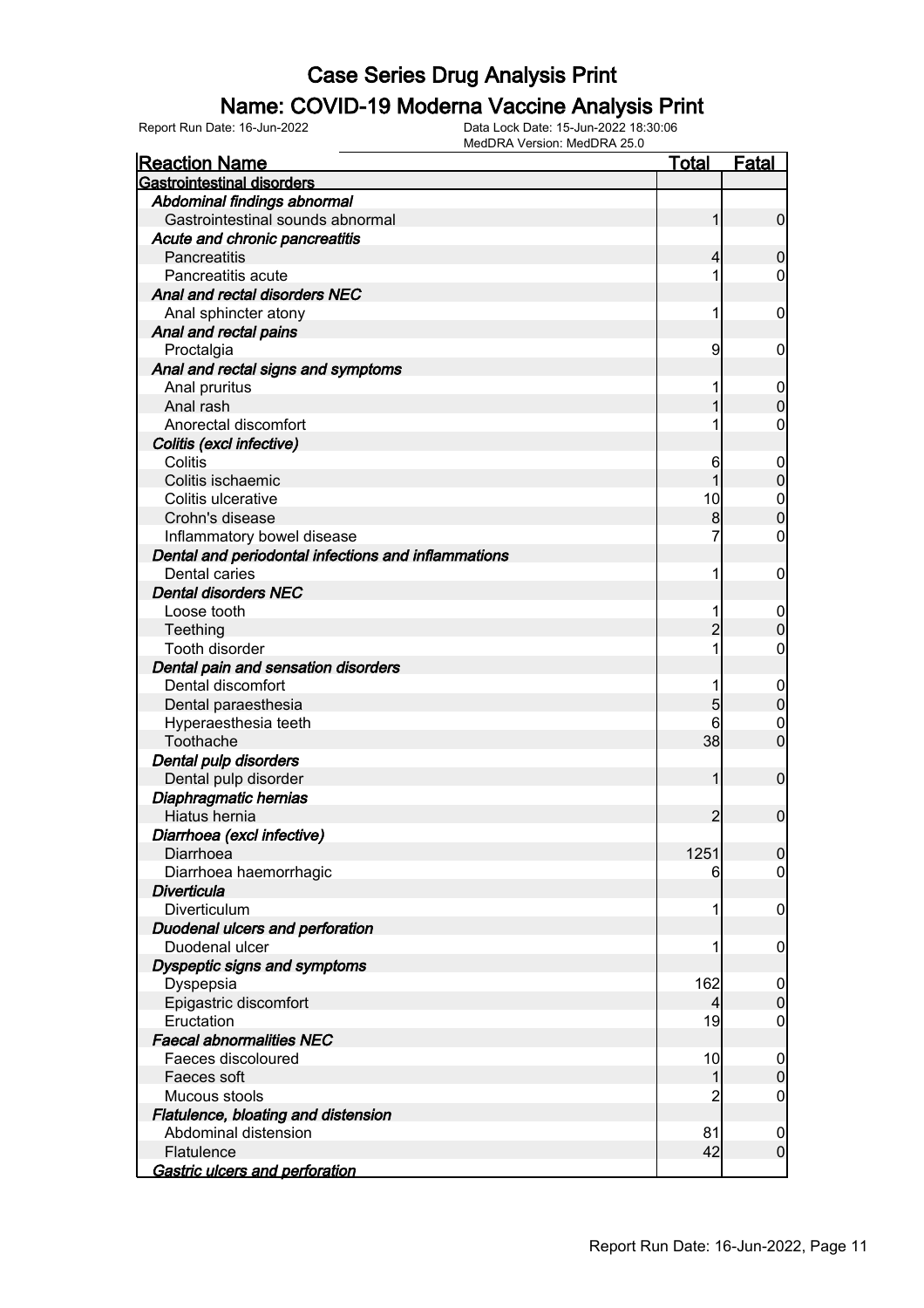### Name: COVID-19 Moderna Vaccine Analysis Print

| <b>Reaction Name</b>                                                   | <b>Total</b>            | <b>Fatal</b>                         |
|------------------------------------------------------------------------|-------------------------|--------------------------------------|
| Gastrointestinal disorders cont'd<br><b>Gastrointestinal disorders</b> |                         |                                      |
| Gastric ulcer                                                          | $\overline{c}$          | $\mathbf 0$                          |
| Gastritis erosive                                                      | 1                       | $\overline{0}$                       |
| Gastritis (excl infective)                                             |                         |                                      |
| Gastritis                                                              | 12                      | $\mathbf 0$                          |
| Gastrointestinal and abdominal pains (excl oral and throat)            |                         |                                      |
| Abdominal pain                                                         | 359                     | $\mathbf 0$                          |
| Abdominal pain lower                                                   | 27                      | $\mathbf 0$                          |
| Abdominal pain upper                                                   | 921                     |                                      |
| Abdominal rigidity                                                     | 3                       | $\begin{matrix} 0 \\ 0 \end{matrix}$ |
| Abdominal tenderness                                                   | 5                       |                                      |
| Gastrointestinal pain                                                  | 42                      | $\begin{matrix} 0 \\ 0 \end{matrix}$ |
| Oesophageal pain                                                       | 1                       | $\boldsymbol{0}$                     |
| Gastrointestinal atonic and hypomotility disorders NEC                 |                         |                                      |
| Constipation                                                           | 44                      | $\boldsymbol{0}$                     |
| Gastric dilatation                                                     | 3                       | $\boldsymbol{0}$                     |
| Gastrooesophageal reflux disease                                       | 40                      | $\boldsymbol{0}$                     |
| Gastrointestinal disorders NEC                                         |                         |                                      |
| Food poisoning                                                         | 3                       |                                      |
| Functional gastrointestinal disorder                                   | 3                       | $\boldsymbol{0}$<br>$\mathbf 0$      |
| Gastric disorder                                                       |                         |                                      |
| Gastrointestinal disorder                                              | $\overline{c}$<br>4     | $\begin{matrix} 0 \\ 0 \end{matrix}$ |
|                                                                        | 1                       |                                      |
| Lymphoid hyperplasia of intestine                                      |                         | $\begin{matrix} 0 \\ 0 \end{matrix}$ |
| Stomach mass                                                           | 1                       |                                      |
| Gastrointestinal dyskinetic disorders                                  |                         |                                      |
| Bowel movement irregularity                                            | 1                       | $\pmb{0}$                            |
| Change of bowel habit                                                  | 3                       | $\begin{matrix} 0 \\ 0 \end{matrix}$ |
| Gastrointestinal motility disorder                                     | $\overline{2}$          |                                      |
| Oesophageal achalasia                                                  | 1                       | $\mathbf 0$                          |
| Gastrointestinal inflammatory disorders NEC                            |                         |                                      |
| Gastrointestinal inflammation                                          | $\overline{c}$          | $\mathbf 0$                          |
| Gastrointestinal mucosal dystrophies and secretion disorders           |                         |                                      |
| Hyperchlorhydria                                                       | $\overline{2}$          | $\mathbf 0$                          |
| Gastrointestinal signs and symptoms NEC                                |                         |                                      |
| Abdominal discomfort                                                   | 184                     | $\mathbf{0}$                         |
| Acute abdomen                                                          | 1                       | $\overline{0}$                       |
| Anal incontinence                                                      | 3                       | 0                                    |
| Breath odour                                                           | 8                       | 0                                    |
| Dysphagia                                                              | 37                      | $\overline{0}$                       |
| Odynophagia                                                            | 8                       | $\overline{0}$                       |
| Gastrointestinal spastic and hypermotility disorders                   |                         |                                      |
| Defaecation urgency                                                    | 1                       | $\boldsymbol{0}$                     |
| Frequent bowel movements                                               | 11                      | $\boldsymbol{0}$                     |
| Irritable bowel syndrome                                               | 21                      | $\mathbf 0$                          |
| Gastrointestinal stenosis and obstruction NEC                          |                         |                                      |
| Intestinal obstruction                                                 | 1                       | $\boldsymbol{0}$                     |
| Gastrointestinal vascular malformations                                |                         |                                      |
| Gastric antral vascular ectasia                                        | $\overline{2}$          | $\mathbf 0$                          |
| Gastrointestinal vascular occlusion and infarction                     |                         |                                      |
| Intestinal ischaemia                                                   | $\overline{c}$          | $\mathbf 0$                          |
| Mesenteric vein thrombosis                                             | 1                       | $\mathbf 0$                          |
| Gingival disorders, signs and symptoms NEC                             |                         |                                      |
| Gingival discomfort                                                    | $\overline{\mathbf{c}}$ | $\mathbf 0$                          |
| <b>Gingival disorder</b>                                               | $\overline{3}$          | $\overline{0}$                       |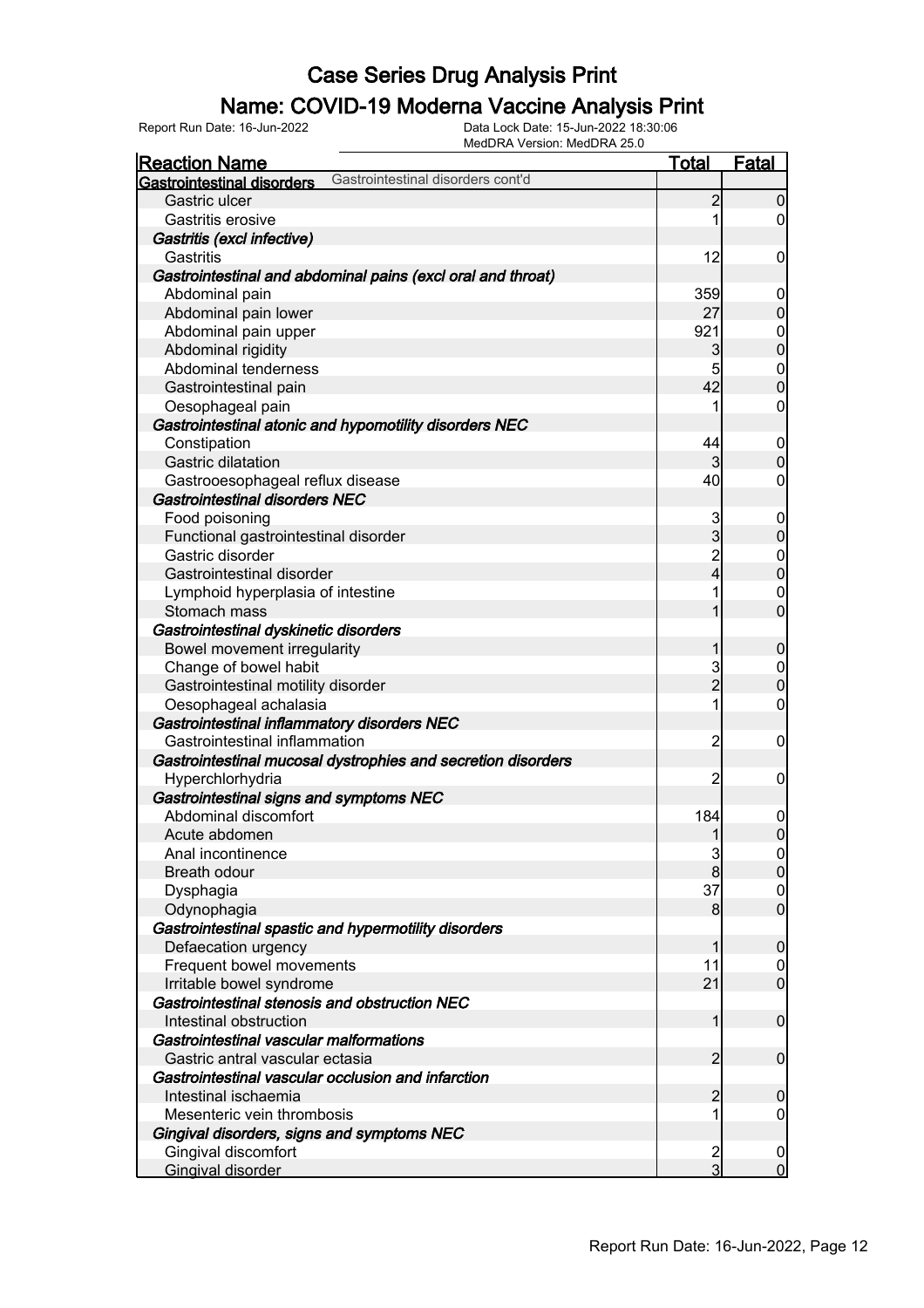### Name: COVID-19 Moderna Vaccine Analysis Print

Report Run Date: 16-Jun-2022 Data Lock Date: 15-Jun-2022 18:30:06

| MedDRA Version: MedDRA 25.0                                     |                |                                      |
|-----------------------------------------------------------------|----------------|--------------------------------------|
| <u>Reaction Name</u>                                            | <u>Total</u>   | Fatal                                |
| Gastrointestinal disorders cont'd<br>Gastrointestinal disorders |                |                                      |
| Gingival pain                                                   | 24             | $\overline{0}$                       |
| <b>Gingival swelling</b>                                        | 8              | $\mathbf 0$                          |
| Noninfective gingivitis                                         | 2              | $\boldsymbol{0}$                     |
| <b>Gingival haemorrhages</b>                                    |                |                                      |
| Gingival bleeding                                               | 14             | $\mathbf 0$                          |
| Haemorrhoids and gastrointestinal varices (excl oesophageal)    |                |                                      |
| Haemorrhoids                                                    | 6              | $\mathbf 0$                          |
| <b>Intestinal haemorrhages</b>                                  |                |                                      |
| Anal haemorrhage                                                | 1              | $\overline{0}$                       |
| Rectal haemorrhage                                              | 19             | $\mathbf 0$                          |
| <b>Malabsorption syndromes</b>                                  |                |                                      |
| Coeliac disease                                                 | 1              | $\mathbf 0$                          |
| Nausea and vomiting symptoms                                    |                |                                      |
| Discoloured vomit                                               |                | $\mathbf 0$                          |
| Nausea                                                          | 4922           | $0$<br>0                             |
| Regurgitation                                                   |                |                                      |
| Retching                                                        | 34             | $\boldsymbol{0}$                     |
| Vomiting                                                        | 1908           | $\overline{0}$                       |
| Vomiting projectile                                             | 26             | $\boldsymbol{0}$                     |
| Non-site specific gastrointestinal haemorrhages                 |                |                                      |
| Gastrointestinal haemorrhage                                    | 3              | $\overline{0}$                       |
| Haematemesis                                                    | 8              | $\mathbf 0$                          |
| Haematochezia                                                   | 17             | $\overline{0}$                       |
| Melaena                                                         | 1              | $\overline{0}$                       |
| Upper gastrointestinal haemorrhage                              | 4              | $\boldsymbol{0}$                     |
| Oesophageal disorders NEC                                       |                |                                      |
| Oesophageal disorder                                            | 1              | $\mathbf 0$                          |
| Oesophagitis (excl infective)                                   |                |                                      |
| Oesophagitis                                                    | 1              | $\mathbf 0$                          |
| Oral dryness and saliva altered                                 |                |                                      |
| Aptyalism                                                       | $\overline{c}$ | $\mathbf 0$                          |
| Dry mouth                                                       | 114            | $\mathbf 0$                          |
| Lip dry                                                         | 11             | $\begin{matrix} 0 \\ 0 \end{matrix}$ |
| Saliva altered                                                  | $\overline{c}$ |                                      |
| Salivary hypersecretion                                         | 12             | $\boldsymbol{0}$                     |
| Oral soft tissue disorders NEC                                  |                |                                      |
| Chapped lips                                                    | 3              | $\overline{0}$                       |
| <b>Cheilitis</b>                                                | $\overline{5}$ | $\overline{0}$                       |
| Enlarged uvula                                                  |                | $\overline{0}$                       |
| Lip blister                                                     | 4              | $\overline{0}$                       |
| Lip disorder                                                    |                | $\mathbf 0$                          |
| Oral disorder                                                   |                | $\mathbf 0$                          |
| <b>Uvulitis</b>                                                 |                | $\mathbf 0$                          |
| Oral soft tissue haemorrhages                                   |                |                                      |
| Mouth haemorrhage                                               | 5              | $\overline{0}$                       |
| Oral blood blister                                              | 4              | $\overline{0}$                       |
| Oral soft tissue signs and symptoms                             |                |                                      |
| Coating in mouth                                                | $\overline{2}$ | $\mathbf 0$                          |
| Hypoaesthesia oral                                              | 93             | $\overline{0}$                       |
| Lip discolouration                                              |                | $\mathbf 0$                          |
| Lip exfoliation                                                 |                | $\overline{0}$                       |
| Lip pain                                                        | 12             | $\mathbf 0$                          |
| Lip pruritus                                                    | 3              | $\overline{0}$                       |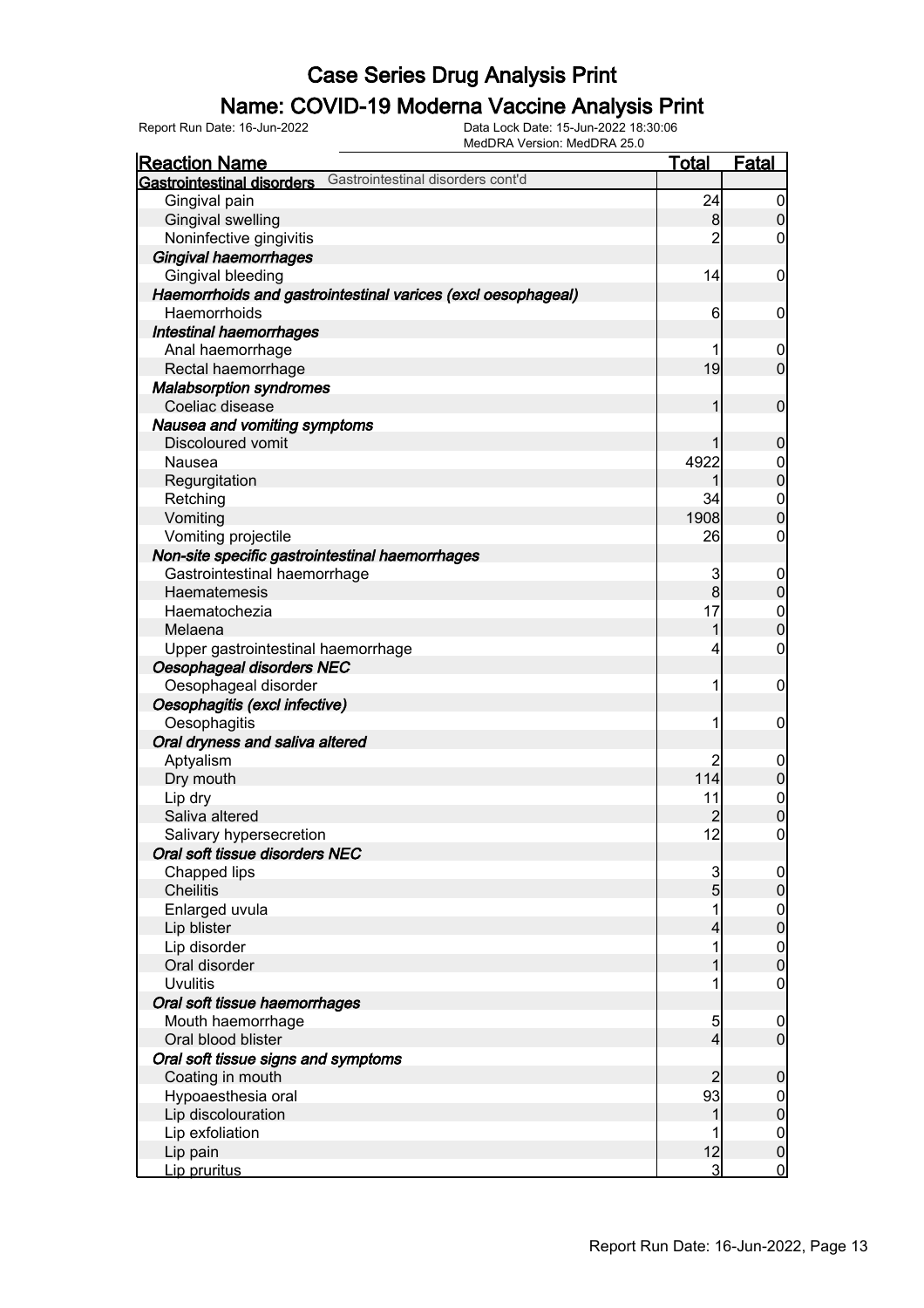### Name: COVID-19 Moderna Vaccine Analysis Print

Report Run Date: 16-Jun-2022 Data Lock Date: 15-Jun-2022 18:30:06

| <b>Reaction Name</b><br><u>Total</u>                                   |                 | Fatal                                |
|------------------------------------------------------------------------|-----------------|--------------------------------------|
|                                                                        |                 |                                      |
| Gastrointestinal disorders cont'd<br><b>Gastrointestinal disorders</b> |                 |                                      |
| Oral discomfort                                                        | 13              | $\mathbf 0$                          |
| Oral mucosal blistering                                                |                 | $\overline{0}$                       |
| Oral mucosal eruption                                                  | 2<br>3          | $\mathbf 0$                          |
| Oral mucosal erythema                                                  |                 | $\boldsymbol{0}$                     |
| Oral mucosal exfoliation                                               | $\overline{2}$  | $\overline{0}$                       |
| Oral mucosal roughening                                                | 1               | $\boldsymbol{0}$                     |
| Oral pain                                                              | 38              | $\overline{0}$                       |
| Oral pruritus                                                          | 2               | $\mathbf 0$                          |
| Paraesthesia oral                                                      | 132             | $\mathbf 0$                          |
| Oral soft tissue swelling and oedema                                   |                 |                                      |
| Lip oedema                                                             |                 | $\boldsymbol{0}$                     |
| Lip swelling                                                           | 226             | $\overline{0}$                       |
| Mouth swelling                                                         | 24              | $\mathbf 0$                          |
| Peptic ulcers and perforation                                          |                 |                                      |
| Peptic ulcer                                                           | 1               | $\boldsymbol{0}$                     |
| Peptic ulcer haemorrhage                                               | 3               | $\mathbf 0$                          |
|                                                                        |                 |                                      |
| Peritoneal and retroperitoneal disorders<br><b>Ascites</b>             |                 |                                      |
|                                                                        | 1               | $\mathbf 0$                          |
| Peritoneal and retroperitoneal fibrosis and adhesions                  |                 |                                      |
| Retroperitoneal fibrosis                                               | 1               | $\mathbf 0$                          |
| <b>Rectal inflammations NEC</b>                                        |                 |                                      |
| <b>Proctitis</b>                                                       | 1               | $\mathbf 0$                          |
| Salivary gland disorders NEC                                           |                 |                                      |
| Salivary gland mass                                                    | 1               | $\overline{0}$                       |
| Salivary gland pain                                                    | 3 <sup>1</sup>  | $\overline{0}$                       |
| Salivary gland enlargements                                            |                 |                                      |
| Parotid gland enlargement                                              | 3               | $\boldsymbol{0}$                     |
| Submaxillary gland enlargement                                         | 3               | $\mathbf 0$                          |
| <b>Stomatitis and ulceration</b>                                       |                 |                                      |
| Aphthous ulcer                                                         | 6               | $\mathbf 0$                          |
| Lip ulceration                                                         | 4               | $\boldsymbol{0}$                     |
| Mouth ulceration                                                       | 102             | $\boldsymbol{0}$                     |
| Oral mucosa erosion                                                    |                 | $\mathbf 0$                          |
| Stomatitis                                                             | 6               | $\mathbf 0$                          |
| <b>Tongue disorders</b>                                                |                 |                                      |
| Glossitis                                                              | 8               | 0                                    |
| Tongue disorder                                                        | 11              | 0                                    |
| Tongue haemorrhage                                                     |                 | $\overline{0}$                       |
| Tongue ulceration                                                      | $5\overline{)}$ | $\overline{0}$                       |
| Tongue signs and symptoms                                              |                 |                                      |
| Glossodynia                                                            | 32              | $\mathbf 0$                          |
| Stiff tongue                                                           |                 | $\mathbf 0$                          |
| Swollen tongue                                                         | 96              | $\pmb{0}$                            |
| Tongue blistering                                                      | $\mathbf{3}$    | $\overline{0}$                       |
| Tongue coated                                                          | 5               | $\mathbf 0$                          |
| Tongue discolouration                                                  |                 | $\boldsymbol{0}$                     |
| Tongue discomfort                                                      | $\frac{3}{7}$   | $\mathbf 0$                          |
| Tongue dry                                                             | 3               | $\boldsymbol{0}$                     |
| Tongue eruption                                                        | 1               | $\mathbf 0$                          |
| Tongue exfoliation                                                     |                 | $\overline{0}$                       |
| Tongue movement disturbance                                            |                 | $\mathbf 0$                          |
| Tongue oedema                                                          | 3               |                                      |
| Tongue pruritus                                                        | 1               | $\begin{matrix} 0 \\ 0 \end{matrix}$ |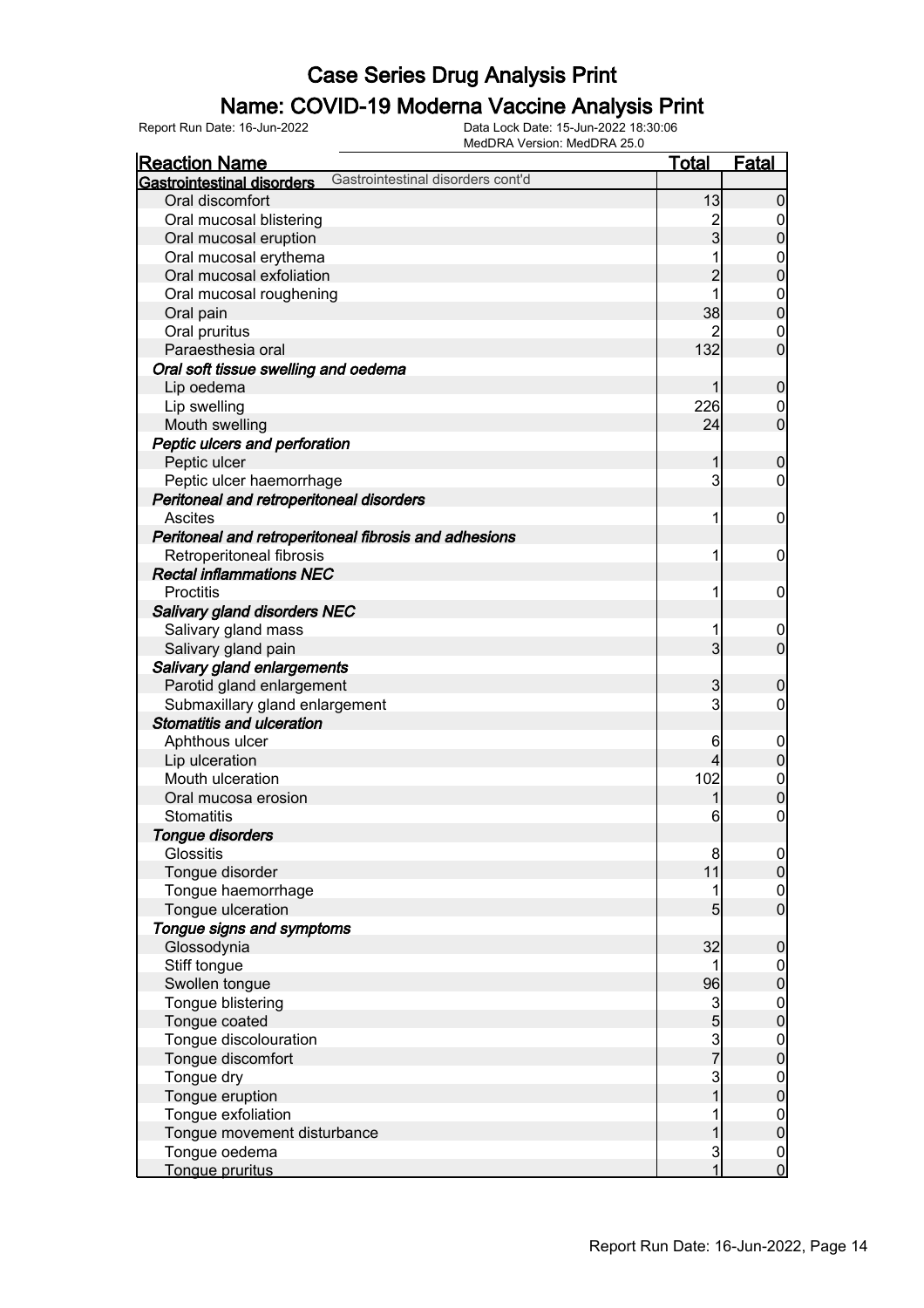#### Name: COVID-19 Moderna Vaccine Analysis Print

Report Run Date: 16-Jun-2022 Data Lock Date: 15-Jun-2022 18:30:06

MedDRA Version: MedDRA 25.0

| <b>Reaction Name</b>                                            | ™ota⊩  | Fatal |
|-----------------------------------------------------------------|--------|-------|
| Gastrointestinal disorders cont'd<br>Gastrointestinal disorders |        |       |
| Tongue rough                                                    |        |       |
| Tongue spasm                                                    |        |       |
| <b>Tooth missing</b>                                            |        |       |
| <b>Tooth loss</b>                                               |        |       |
| Gastrointestinal disorders SOC TOTAL                            | 115061 |       |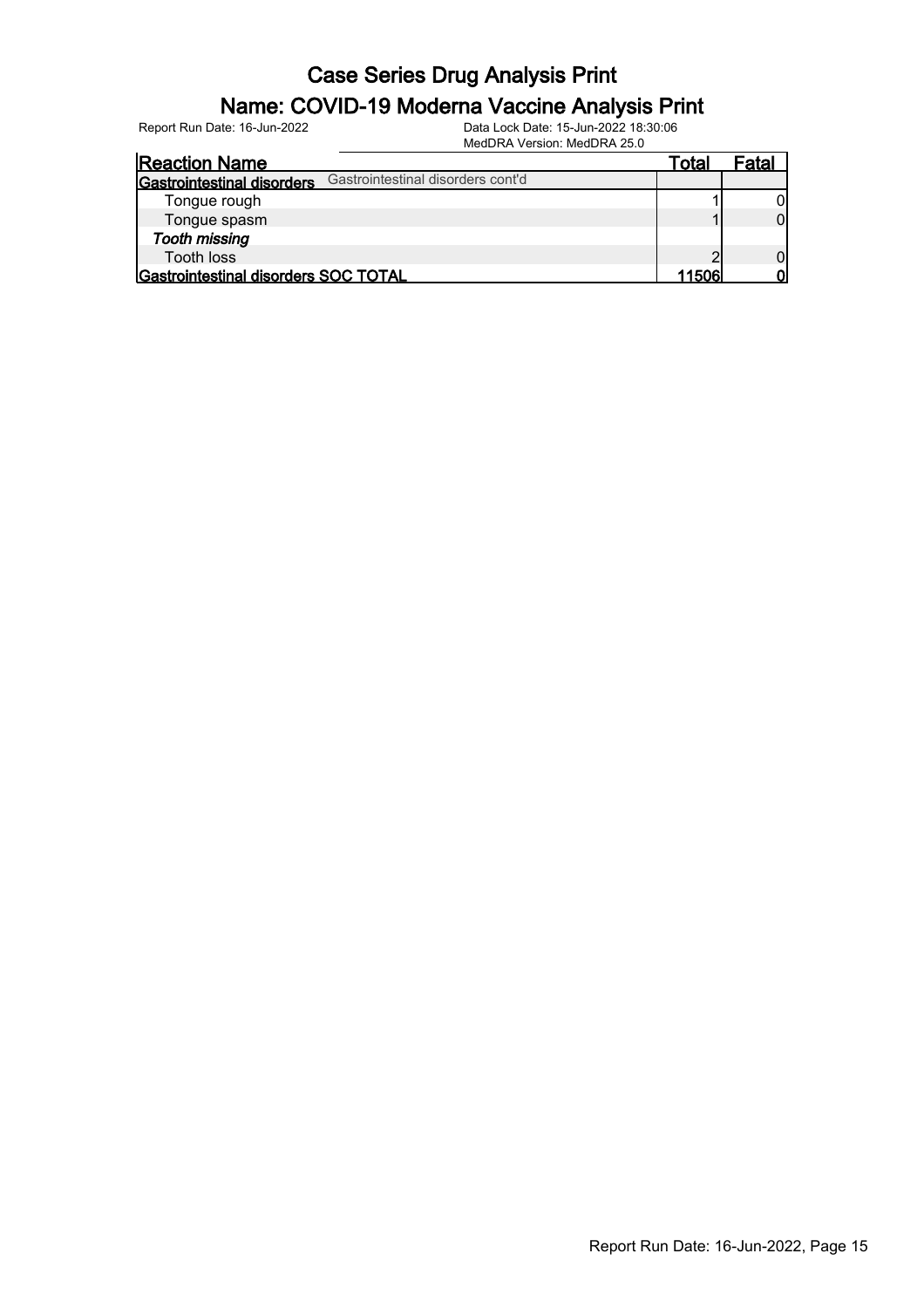#### Name: COVID-19 Moderna Vaccine Analysis Print

| <b>Reaction Name</b>                        | Total           | <u>Fatal</u>     |
|---------------------------------------------|-----------------|------------------|
| General disorders                           |                 |                  |
| <b>Administration site reactions NEC</b>    |                 |                  |
| Administration site bruise                  | 3               | 0                |
| Administration site erythema                | 1               | 0                |
| Administration site extravasation           |                 | $\mathbf 0$      |
| Administration site lymphadenopathy         |                 | $\mathbf 0$      |
| Administration site pain                    |                 | $\overline{0}$   |
| Administration site reaction                | $\overline{c}$  | $\mathbf{0}$     |
| Administration site warmth                  | $\overline{1}$  | $\overline{0}$   |
| Puncture site bruise                        | 6               | $\mathbf{0}$     |
| Puncture site pain                          | 4               | $\overline{0}$   |
| Vessel puncture site bruise                 | $\overline{2}$  | 0                |
| Adverse effect absent                       |                 |                  |
| No adverse event                            | 1               | $\mathbf 0$      |
| Application and instillation site reactions |                 |                  |
| Application site bruise                     | 1               | $\boldsymbol{0}$ |
| Application site burn                       |                 | $\mathbf 0$      |
| Application site erythema                   | 11              | $\mathbf{0}$     |
| Application site inflammation               |                 | $\overline{0}$   |
| Application site joint erythema             | 1               | $\mathbf{0}$     |
| Application site pain                       | 4               | $\overline{0}$   |
| Application site pruritus                   | 10              | $\mathbf{0}$     |
| Application site rash                       |                 | $\overline{0}$   |
| Application site reaction                   |                 | $\mathbf{0}$     |
| Application site swelling                   | 3               | $\overline{0}$   |
| Application site vesicles                   | 5               | $\mathbf{0}$     |
| Application site warmth                     | $\overline{2}$  | $\overline{0}$   |
| Instillation site erythema                  | 1               | $\mathbf{0}$     |
| Instillation site warmth                    | $5\overline{)}$ | $\overline{0}$   |
| <b>Asthenic conditions</b>                  |                 |                  |
| Asthenia                                    | 670             | $\boldsymbol{0}$ |
| Chronic fatigue syndrome                    | 9               | $\mathbf 0$      |
| Decreased activity                          |                 | $\mathbf 0$      |
| Fatigue                                     | 6935            | $\mathbf{0}$     |
| Malaise                                     | 1218            | $\overline{0}$   |
| Sluggishness                                | $\overline{2}$  | $\overline{0}$   |
| <b>Body temperature altered</b>             |                 |                  |
| Hyperthermia                                | $\frac{2}{5}$   | $\overline{0}$   |
| Hypothermia                                 |                 | $\overline{0}$   |
| Temperature regulation disorder             | 3               | $\mathbf 0$      |
| Complications associated with device NEC    |                 |                  |
| Complication associated with device         | 1               | $\boldsymbol{0}$ |
| Injury associated with device               | 1               | $\overline{0}$   |
| Death and sudden death                      |                 |                  |
| Cardiac death                               | $\overline{2}$  | $\overline{2}$   |
| Death                                       | 23              | 23               |
| Sudden cardiac death                        | 1               | $\mathbf 1$      |
| Sudden death                                | $\overline{2}$  | $\overline{c}$   |
| Febrile disorders                           |                 |                  |
| Pyrexia                                     | 7080            | 1                |
| <b>Feelings and sensations NEC</b>          |                 |                  |
| Chills                                      | 4322            | $\mathbf 0$      |
| Feeling abnormal                            | 485             | $\boldsymbol{0}$ |
| Feeling cold                                | 455             | $\overline{0}$   |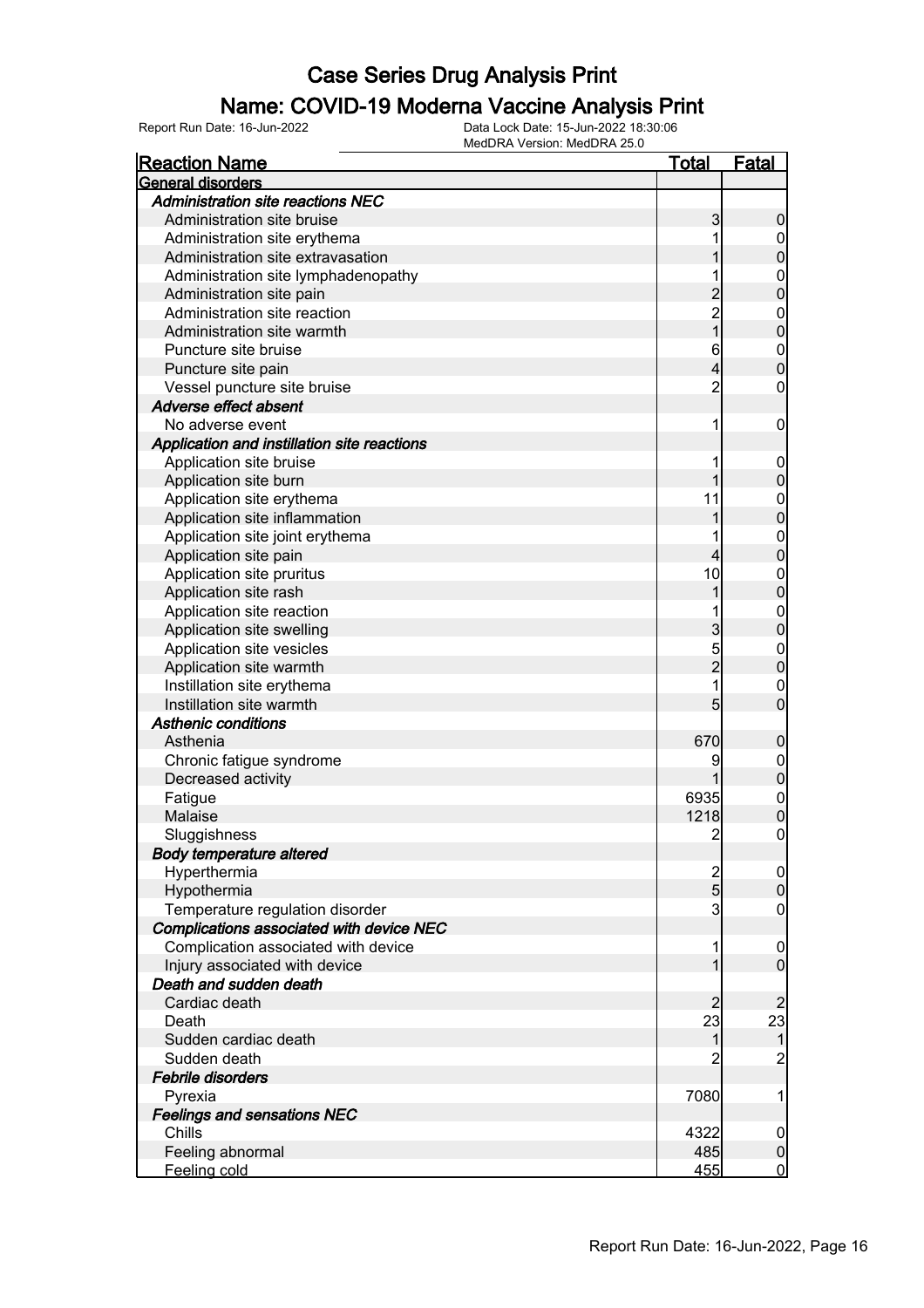### Name: COVID-19 Moderna Vaccine Analysis Print

| <b>Reaction Name</b>                          | <u>Total</u>   | <b>Fatal</b>                     |
|-----------------------------------------------|----------------|----------------------------------|
| General disorders cont'd<br>General disorders |                |                                  |
| Feeling drunk                                 | 17             | $\mathbf 0$                      |
| Feeling hot                                   | 389            | $\overline{0}$                   |
| Feeling jittery                               | 13             | $\mathbf 0$                      |
| Feeling of body temperature change            | 132            | $\boldsymbol{0}$                 |
| Hangover                                      | 21             | $\overline{0}$                   |
| Hunger                                        | 18             | $\boldsymbol{0}$                 |
| Sensation of blood flow                       | 1              | $\mathbf 0$                      |
| Sensation of foreign body                     | 8              | $\boldsymbol{0}$                 |
| Temperature intolerance                       | 22             | $\mathbf 0$                      |
| <b>Thirst</b>                                 | 130            | $\boldsymbol{0}$                 |
| Thirst decreased                              | 1              | $\overline{0}$                   |
| <b>Fibrosis NEC</b>                           |                |                                  |
| Fibrosis                                      | 1              | $\boldsymbol{0}$                 |
| Gait disturbances                             |                |                                  |
| Gait disturbance                              | 44             | $\boldsymbol{0}$                 |
| Gait inability                                | 26             |                                  |
| Loss of control of legs                       | 4              | $\overline{0}$<br>$\overline{0}$ |
|                                               |                |                                  |
| General signs and symptoms NEC                |                |                                  |
| Condition aggravated                          | 46<br>1        | $\boldsymbol{0}$                 |
| Crepitations                                  |                | $\boldsymbol{0}$                 |
| Crying                                        | 38             | $\mathbf 0$                      |
| Discharge                                     | 4              | $0$<br>0                         |
| Effusion                                      | 1              |                                  |
| Energy increased                              | 1              | $\mathbf{0}$                     |
| Exercise tolerance decreased                  | 19             | $\mathbf{0}$                     |
| Foaming at mouth                              | $\overline{c}$ | $0\atop 0$                       |
| General physical health deterioration         | $\overline{4}$ |                                  |
| Glassy eyes                                   | 1              | $\mathbf{0}$                     |
| High-pitched crying                           | 1              | $\mathbf 0$                      |
| <b>Illness</b>                                | 738            | $\boldsymbol{0}$                 |
| Induration                                    | 11             | $\mathbf 0$                      |
| Influenza like illness                        | 848            | $\boldsymbol{0}$                 |
| Irritability postvaccinal                     | 1              | $\mathbf 0$                      |
| Local reaction                                | 29             | $\begin{matrix}0\\0\end{matrix}$ |
| Moaning                                       | 1              |                                  |
| Multiple organ dysfunction syndrome           | 1              | 1                                |
| Perforation                                   |                | $\overline{0}$                   |
| Peripheral swelling                           | 2259           | $\boldsymbol{0}$                 |
| Pre-existing disease                          | 1              | $\overline{0}$                   |
| Screaming                                     | 8              | $\boldsymbol{0}$                 |
| Secretion discharge                           | $\overline{2}$ | $\mathbf 0$                      |
| Swelling                                      | 1275           | $\boldsymbol{0}$                 |
| Swelling face                                 | 219            | $\overline{0}$                   |
| Implant and catheter site reactions           |                |                                  |
| Catheter site related reaction                | 1              | $\mathbf 0$                      |
| Implant site warmth                           | 3              | $\mathbf 0$                      |
| <b>Inflammations</b>                          |                |                                  |
| Granuloma                                     | 1              | $\mathbf 0$                      |
| Inflammation                                  | 211            | $\pmb{0}$                        |
| Scar inflammation                             | 1              | $\boldsymbol{0}$                 |
| Soft tissue inflammation                      | 1              | $\pmb{0}$                        |
| Systemic inflammatory response syndrome       | $\overline{c}$ | $\overline{0}$                   |
| Infusion site reactions                       |                |                                  |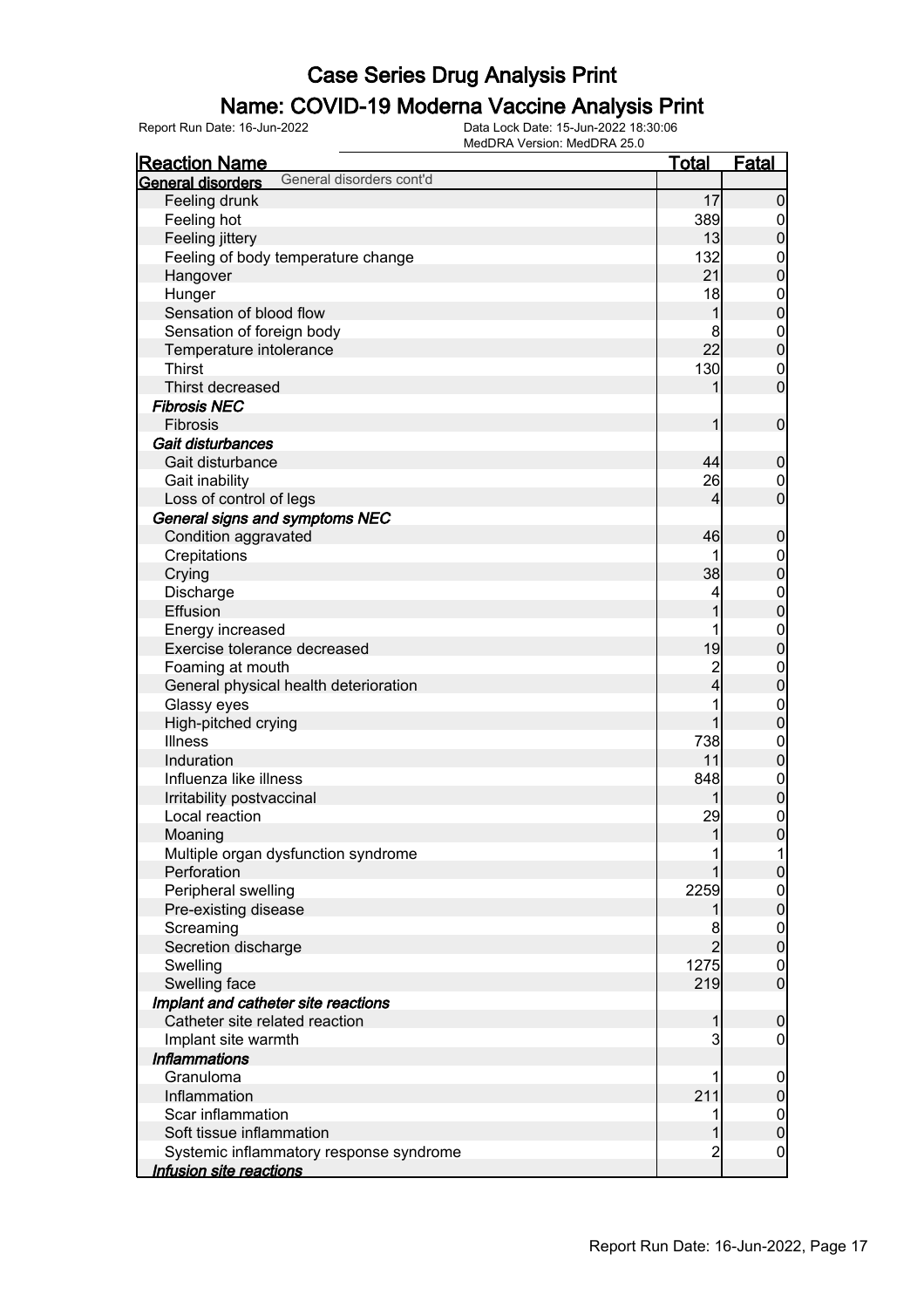#### Name: COVID-19 Moderna Vaccine Analysis Print

| <b>Reaction Name</b>                          | <u>Total</u>   | <b>Fatal</b>                       |
|-----------------------------------------------|----------------|------------------------------------|
| General disorders cont'd<br>General disorders |                |                                    |
| Infusion site erythema                        | $\overline{c}$ | $\overline{0}$                     |
| Infusion site mass                            | $\overline{1}$ | $\pmb{0}$                          |
| Infusion site pain                            |                | $\mathbf 0$                        |
| Infusion site pruritus                        | 5<br>2<br>5    | $\mathbf 0$                        |
| Infusion site urticaria                       |                | $\mathbf 0$                        |
| Infusion site warmth                          | 1              | $\overline{0}$                     |
| Injection site reactions                      |                |                                    |
| Injected limb mobility decreased              | 10             | $\boldsymbol{0}$                   |
| Injection site bruising                       | 15             | $\boldsymbol{0}$                   |
| Injection site cyst                           | 1              | $\mathbf 0$                        |
| Injection site dermatitis                     | 1              |                                    |
| Injection site discolouration                 | 1              | $0$<br>0                           |
| Injection site erythema                       | 223            |                                    |
| Injection site haemorrhage                    | 4              | $0$<br>0                           |
| Injection site hypersensitivity               | 6              |                                    |
| Injection site hypoaesthesia                  | $6\phantom{.}$ | $\boldsymbol{0}$<br>$\overline{0}$ |
|                                               |                |                                    |
| Injection site indentation                    | $\overline{2}$ | $\boldsymbol{0}$                   |
| Injection site inflammation                   | 20             | $\overline{0}$                     |
| Injection site irritation                     | 3              | $\boldsymbol{0}$                   |
| Injection site joint erythema                 | 5              | $\overline{0}$                     |
| Injection site joint pain                     | $\overline{2}$ | $\mathbf{0}$                       |
| Injection site mass                           | 215            | $\overline{0}$                     |
| Injection site movement impairment            | 1              | $\boldsymbol{0}$                   |
| Injection site nodule                         | 1              | $\overline{0}$                     |
| Injection site oedema                         | 6              | $\mathbf{0}$                       |
| Injection site pain                           | 914            | $\overline{0}$                     |
| Injection site paraesthesia                   | $\overline{c}$ | $\boldsymbol{0}$                   |
| Injection site plaque                         | $\overline{1}$ | $\overline{0}$                     |
| Injection site pruritus                       | 142            | $\mathbf{0}$                       |
| Injection site rash                           | 213            | $\mathbf 0$                        |
| Injection site reaction                       | 25             | $0$<br>0                           |
| Injection site swelling                       | 122            |                                    |
| Injection site urticaria                      | 58             | $0$<br>0                           |
| Injection site vesicles                       | 3              |                                    |
| Injection site warmth                         | 103            | $\mathbf 0$                        |
| <b>Interactions</b>                           |                |                                    |
| Alcohol interaction                           | $\frac{2}{3}$  | $\overline{0}$                     |
| Drug interaction                              |                | $\pmb{0}$                          |
| Drug-device interaction                       | $\overline{2}$ | $\mathbf 0$                        |
| <b>Mass conditions NEC</b>                    |                |                                    |
| Cyst                                          | 9              | $\boldsymbol{0}$                   |
| Mass                                          | 32             | $\boldsymbol{0}$                   |
| Nodule                                        | 6              | 0                                  |
| Mucosal findings abnormal                     |                |                                    |
| Enanthema                                     | 1              | $\mathbf 0$                        |
| Mucosal discolouration                        |                | $\pmb{0}$                          |
| Mucosal inflammation                          | $\frac{2}{2}$  | $\mathbf 0$                        |
| Mucosal pain                                  | $\overline{1}$ | $\mathbf 0$                        |
| Oedema mucosal                                | 1              | $\boldsymbol{0}$                   |
| Polyp                                         | $\overline{2}$ | $\overline{0}$                     |
| <b>Necrosis NEC</b>                           |                |                                    |
| <b>Necrosis</b>                               | $\mathbf{1}$   | $\mathbf 0$                        |
| Oedema NEC                                    |                |                                    |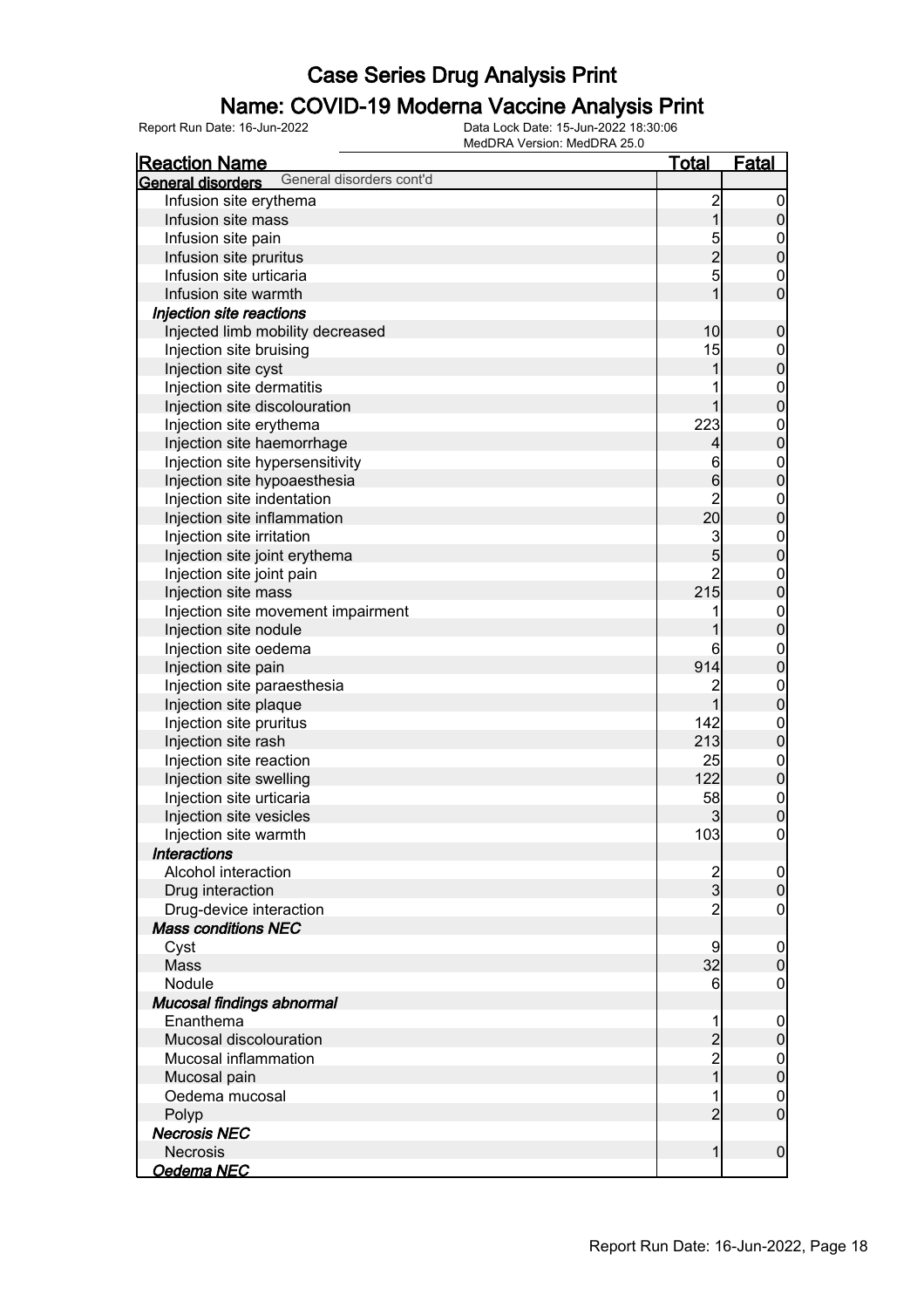### Name: COVID-19 Moderna Vaccine Analysis Print

| <b>Reaction Name</b>                                          | <u>Total</u>            | <b>Fatal</b>                         |
|---------------------------------------------------------------|-------------------------|--------------------------------------|
| General disorders cont'd<br><b>General disorders</b>          |                         |                                      |
| Face oedema                                                   | 10                      | $\overline{0}$                       |
| Localised oedema                                              | 7                       |                                      |
| Oedema                                                        | 18                      | $\begin{matrix} 0 \\ 0 \end{matrix}$ |
| Oedema peripheral                                             | 16                      | 0                                    |
| <b>Pain and discomfort NEC</b>                                |                         |                                      |
| Axillary pain                                                 | 922                     | $\boldsymbol{0}$                     |
| Chest discomfort                                              | 480                     | $\overline{0}$                       |
| Chest pain                                                    | 1862                    |                                      |
| <b>Discomfort</b>                                             | 145                     | 0<br>0                               |
| Facial discomfort                                             | 1                       |                                      |
| Facial pain                                                   | 47                      | $\begin{matrix} 0 \\ 0 \end{matrix}$ |
| Hernia pain                                                   | 1                       |                                      |
| Inflammatory pain                                             | 6                       | $0\atop 0$                           |
| Non-cardiac chest pain                                        | 3                       |                                      |
| Pain                                                          | 2835                    | $0\atop 0$                           |
| <b>Tenderness</b>                                             | 209                     |                                      |
| Visceral pain                                                 | 1                       | $\begin{matrix}0\\0\end{matrix}$     |
| Therapeutic and nontherapeutic responses                      |                         |                                      |
| Adverse drug reaction                                         | 115                     | $\mathbf 0$                          |
| Adverse reaction                                              | 3                       |                                      |
| Drug ineffective                                              | 26                      | 0<br>0                               |
| Drug intolerance                                              | 1                       |                                      |
| Immediate post-injection reaction                             |                         | $0\atop 0$                           |
| Inadequate analgesia                                          | 3                       |                                      |
| No reaction on previous exposure to drug                      | $\overline{1}$          | $\begin{matrix}0\\0\end{matrix}$     |
| Therapeutic product effect decreased                          | 1                       |                                      |
| Therapeutic response changed                                  | 1                       | $0\atop 0$                           |
| Therapeutic response unexpected                               | 3                       |                                      |
| <b>Treatment failure</b>                                      | $\overline{1}$          | $\begin{matrix}0\\0\end{matrix}$     |
| Vaccination failure                                           | 13                      | $\mathbf 0$                          |
| <b>Ulcers NEC</b>                                             |                         |                                      |
| Ulcer                                                         | 5                       | $\boldsymbol{0}$                     |
| Vaccination site reactions                                    |                         |                                      |
| Extensive swelling of vaccinated limb                         | 1                       |                                      |
|                                                               | 15                      | $\mathbf 0$<br>$\overline{0}$        |
| Shoulder injury related to vaccine administration             |                         |                                      |
| Vaccination site bruising<br>Vaccination site discolouration  | 28                      | $\Omega$<br>$\overline{0}$           |
| Vaccination site discomfort                                   | $\overline{c}$<br>9     |                                      |
| Vaccination site eczema                                       | 1                       | $\boldsymbol{0}$<br>$\overline{0}$   |
|                                                               | 313                     |                                      |
| Vaccination site erythema                                     |                         | $\boldsymbol{0}$<br>$\overline{0}$   |
| Vaccination site haemorrhage                                  | $6 \,$<br>5             |                                      |
| Vaccination site hypoaesthesia<br>Vaccination site induration | 23                      | $\boldsymbol{0}$                     |
| Vaccination site inflammation                                 | 22                      | $\overline{0}$                       |
|                                                               |                         | $\boldsymbol{0}$                     |
| Vaccination site irritation                                   |                         | $\overline{0}$                       |
| Vaccination site joint erythema                               | $\frac{3}{2}$           | $\boldsymbol{0}$                     |
| Vaccination site joint movement impairment                    |                         | $\overline{0}$                       |
| Vaccination site joint pain                                   | $\overline{\mathbf{4}}$ | $\boldsymbol{0}$                     |
| Vaccination site joint warmth                                 | $\overline{1}$          | $\pmb{0}$                            |
| Vaccination site lymphadenopathy                              | 3                       | $\boldsymbol{0}$                     |
| Vaccination site macule                                       | $\overline{1}$          | $\pmb{0}$                            |
| Vaccination site mass                                         | 85                      | $\boldsymbol{0}$                     |
| Vaccination site movement impairment                          | 23                      | $\overline{0}$                       |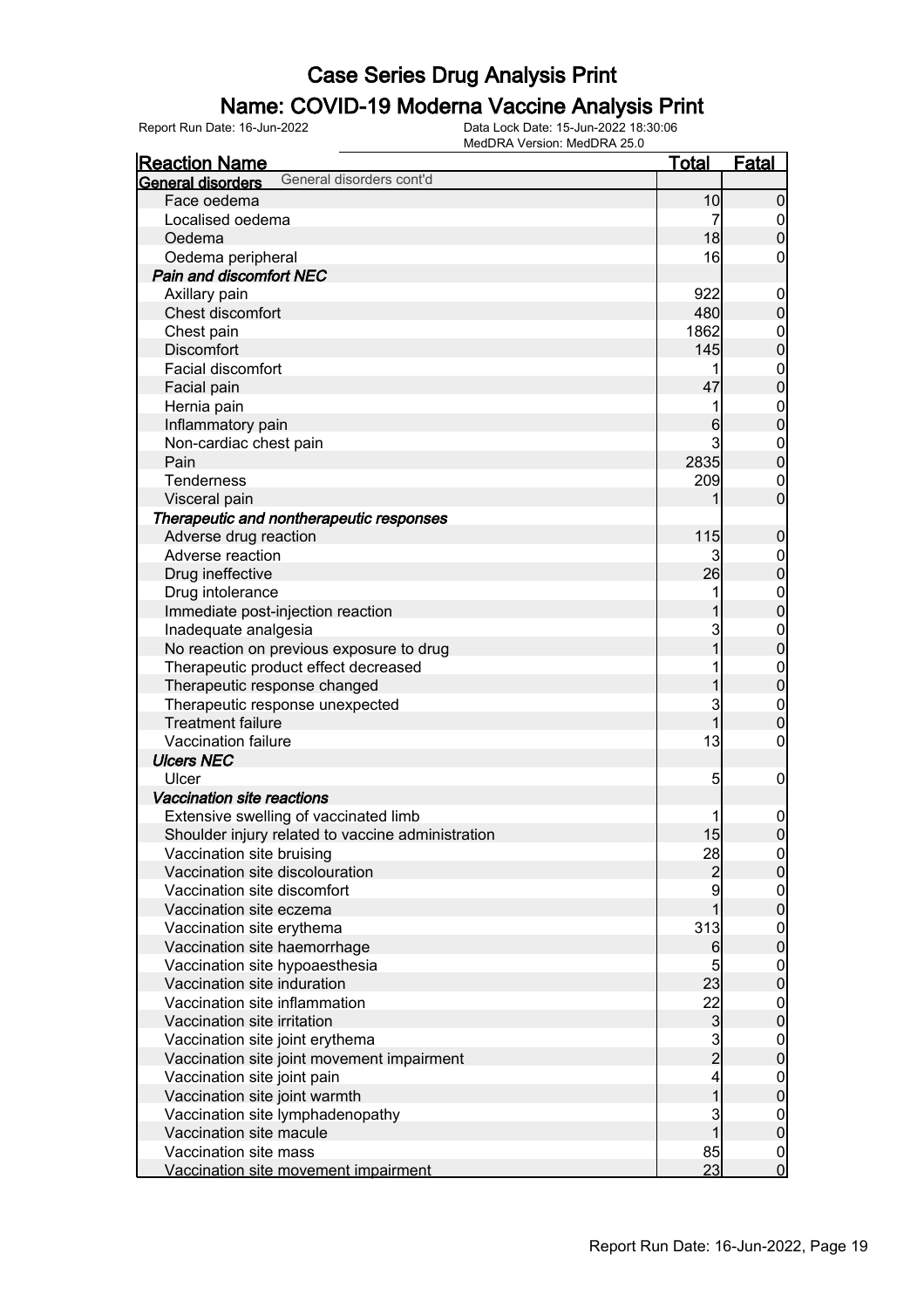#### Name: COVID-19 Moderna Vaccine Analysis Print

| <b>Reaction Name</b>                              | <b>Total</b> | <b>Fatal</b> |
|---------------------------------------------------|--------------|--------------|
| <b>General disorders</b> General disorders cont'd |              |              |
| Vaccination site oedema                           |              |              |
| Vaccination site pain                             | 427          |              |
| Vaccination site papule                           |              |              |
| Vaccination site paraesthesia                     |              |              |
| Vaccination site pruritus                         | 75           |              |
| Vaccination site rash                             | 152          |              |
| Vaccination site reaction                         | 8            |              |
| Vaccination site scar                             |              |              |
| Vaccination site swelling                         | 212          |              |
| Vaccination site urticaria                        | 14           |              |
| Vaccination site vesicles                         | 3            |              |
| Vaccination site warmth                           | 147          | ი            |
| Withdrawal and rebound effects                    |              |              |
| Drug withdrawal syndrome                          |              |              |
| Rebound effect                                    |              |              |
| Withdrawal syndrome                               |              |              |
| General disorders SOC TOTAL                       | 38372        | 30           |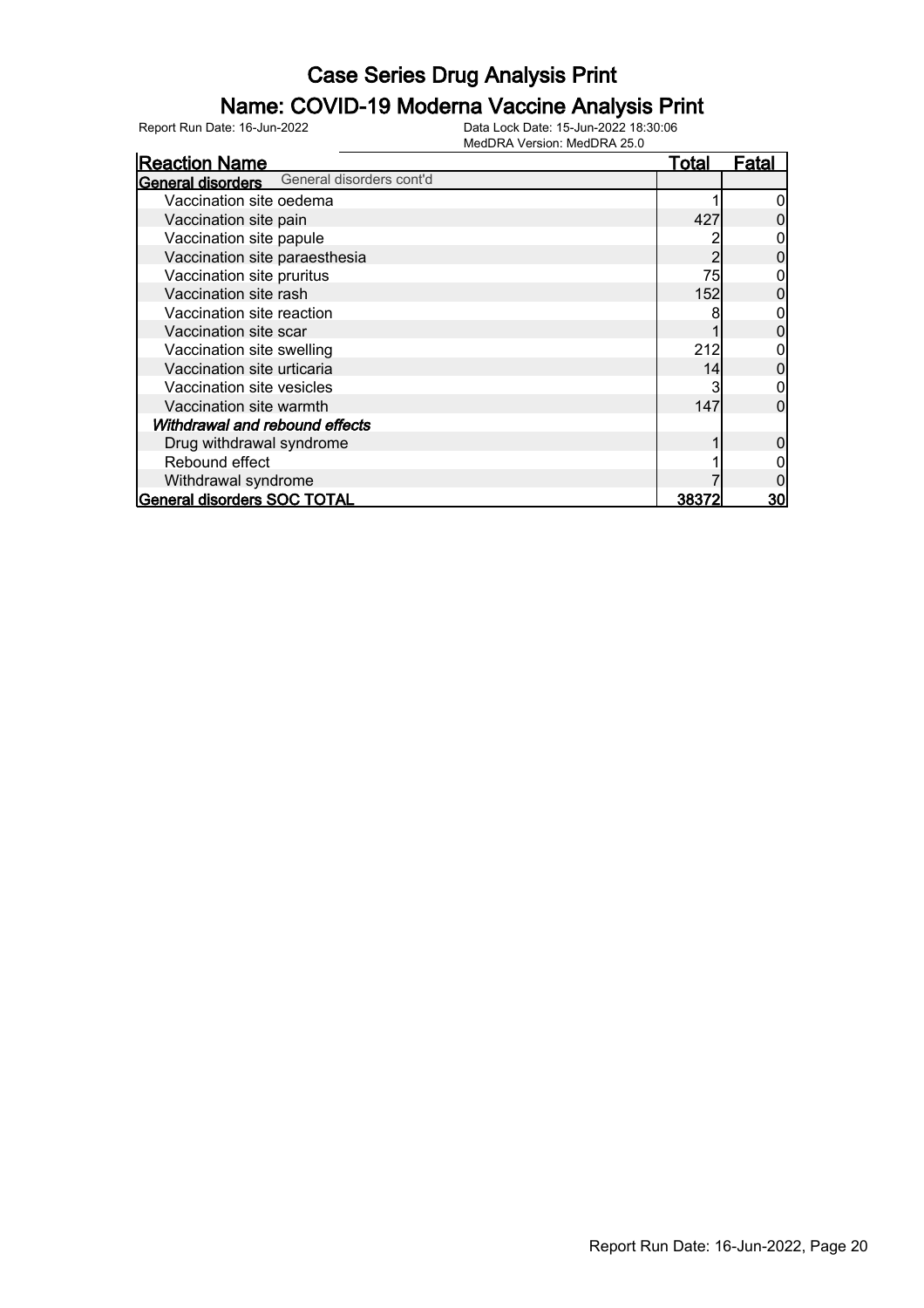#### Name: COVID-19 Moderna Vaccine Analysis Print

Report Run Date: 16-Jun-2022 Data Lock Date: 15-Jun-2022 18:30:06

MedDRA Version: MedDRA 25.0

| <u>Reaction Name</u>                           | <b>Total</b>   | <b>Fatal</b>     |
|------------------------------------------------|----------------|------------------|
| <b>Hepatic disorders</b>                       |                |                  |
| <b>Bile duct infections and inflammations</b>  |                |                  |
| <b>Biliary colic</b>                           | 5              | $\mathbf 0$      |
| Cholecystitis and cholelithiasis               |                |                  |
| Cholelithiasis                                 | 2              | 0                |
| <b>Cholestasis and jaundice</b>                |                |                  |
| Cholestasis                                    | 1              | $\mathbf{0}$     |
| Jaundice                                       | 5              | 0                |
| Jaundice cholestatic                           | $\overline{2}$ | $\overline{0}$   |
| <b>Hepatic and hepatobiliary disorders NEC</b> |                |                  |
| Hepatic cyst                                   | 1              | $\mathbf 0$      |
| Hepatic enzymes and function abnormalities     |                |                  |
| Hepatic function abnormal                      | $\overline{2}$ | $\mathbf 0$      |
| Hypertransaminasaemia                          |                | 0                |
| Hepatic failure and associated disorders       |                |                  |
| Acute hepatic failure                          |                | 0                |
| Acute on chronic liver failure                 |                | $\overline{0}$   |
| Hepatic vascular disorders                     |                |                  |
| Portal vein thrombosis                         | 2              | 0                |
| <b>Hepatobiliary signs and symptoms</b>        |                |                  |
| Hepatic pain                                   | 13             | 0                |
| Liver tenderness                               | 2              | 0                |
| <b>Hepatocellular damage and hepatitis NEC</b> |                |                  |
| Autoimmune hepatitis                           | 3              | $\boldsymbol{0}$ |
| Hepatic steatosis                              |                |                  |
| Hepatitis                                      |                | 0                |
| Immune-mediated hepatitis                      |                | $\overline{0}$   |
| Liver injury                                   |                | $\mathbf 0$      |
| <b>Hepatic disorders SOC TOTAL</b>             | 49             | $\Omega$         |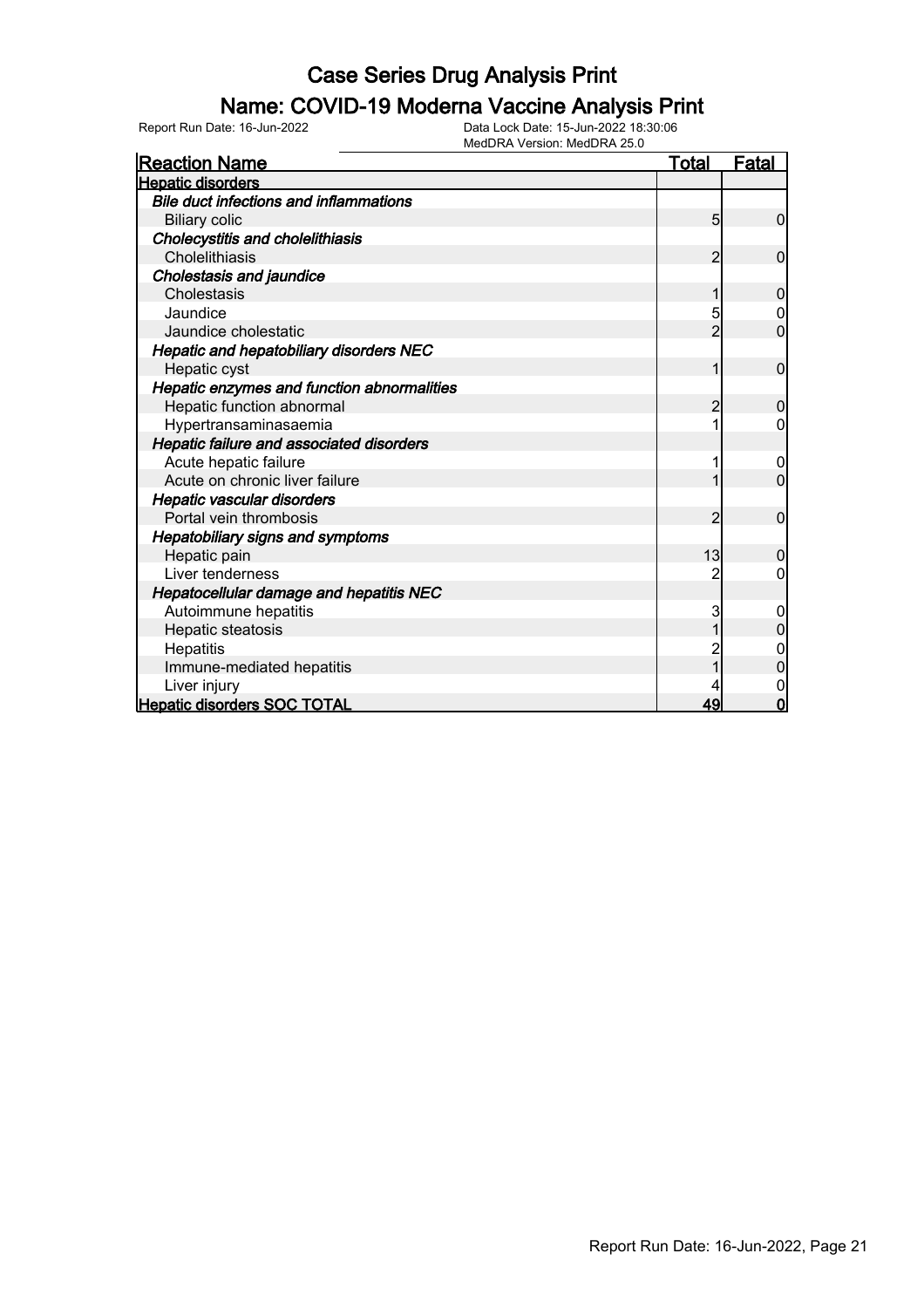#### Name: COVID-19 Moderna Vaccine Analysis Print

Report Run Date: 16-Jun-2022 Data Lock Date: 15-Jun-2022 18:30:06

| MedDRA Version: MedDRA 25.0                                   |                |                  |
|---------------------------------------------------------------|----------------|------------------|
| <b>Reaction Name</b>                                          | <u>Total</u>   | <b>Fatal</b>     |
| Immune system disorders                                       |                |                  |
| Acute and chronic sarcoidosis                                 |                |                  |
| Sarcoidosis                                                   | $\overline{2}$ | $\overline{0}$   |
| <b>Allergic conditions NEC</b>                                |                |                  |
| Allergic oedema                                               | 4              | $\mathbf 0$      |
| Allergy to animal                                             |                | $\overline{0}$   |
| Allergy to metals                                             |                | $\overline{0}$   |
| Hypersensitivity                                              | 365            | $\boldsymbol{0}$ |
| Infusion related hypersensitivity reaction                    | 14             | $\overline{0}$   |
| Multiple allergies                                            | 4              | $\boldsymbol{0}$ |
| Serum sickness                                                | 3              | $\overline{0}$   |
| Serum sickness-like reaction                                  |                | $\boldsymbol{0}$ |
| Type I hypersensitivity                                       |                | $\mathbf 0$      |
| Type III immune complex mediated reaction                     |                | $\overline{0}$   |
| Type IV hypersensitivity reaction                             | 13             | $\mathbf 0$      |
| Allergies to foods, food additives, drugs and other chemicals |                |                  |
| Allergy to chemicals                                          | $\overline{2}$ | $\mathbf 0$      |
| Allergy to vaccine                                            | 14             | $\mathbf 0$      |
| Drug hypersensitivity                                         | 15             | $\mathbf 0$      |
| Food allergy                                                  | 4              | $\boldsymbol{0}$ |
| Milk allergy                                                  |                | $\overline{0}$   |
| Perfume sensitivity                                           |                | $\mathbf 0$      |
| Reaction to excipient                                         | $\overline{2}$ | $\mathbf 0$      |
| Anaphylactic and anaphylactoid responses                      |                |                  |
| Anaphylactic reaction                                         | 74             | $\mathbf 0$      |
| Anaphylactic shock                                            | 8              | $\overline{0}$   |
| Anaphylactoid reaction                                        | 11             | $\mathbf 0$      |
| <b>Atopic disorders</b>                                       |                |                  |
| Seasonal allergy                                              | 16             | $\mathbf 0$      |
| Autoimmune disorders NEC                                      |                |                  |
| Autoimmune disorder                                           | 3              | $\mathbf 0$      |
| Immune and associated conditions NEC                          |                |                  |
| Bacille Calmette-Guerin scar reactivation                     | 52             | $\mathbf 0$      |
| Immune system disorder                                        | 5              | $\mathbf 0$      |
| Immune-mediated adverse reaction                              |                | $\mathbf 0$      |
| Immunisation reaction                                         | 25             | $\overline{0}$   |
| Sensitisation                                                 | 4              | 0                |
| Systemic immune activation                                    |                | 0                |
| <b>Immunodeficiency disorders NEC</b>                         |                |                  |
| Hypogammaglobulinaemia                                        |                | $\overline{0}$   |
| Immunodeficiency                                              |                | $\mathbf 0$      |
| Immune system disorders SOC TOTAL                             | 651            | <u>o</u>         |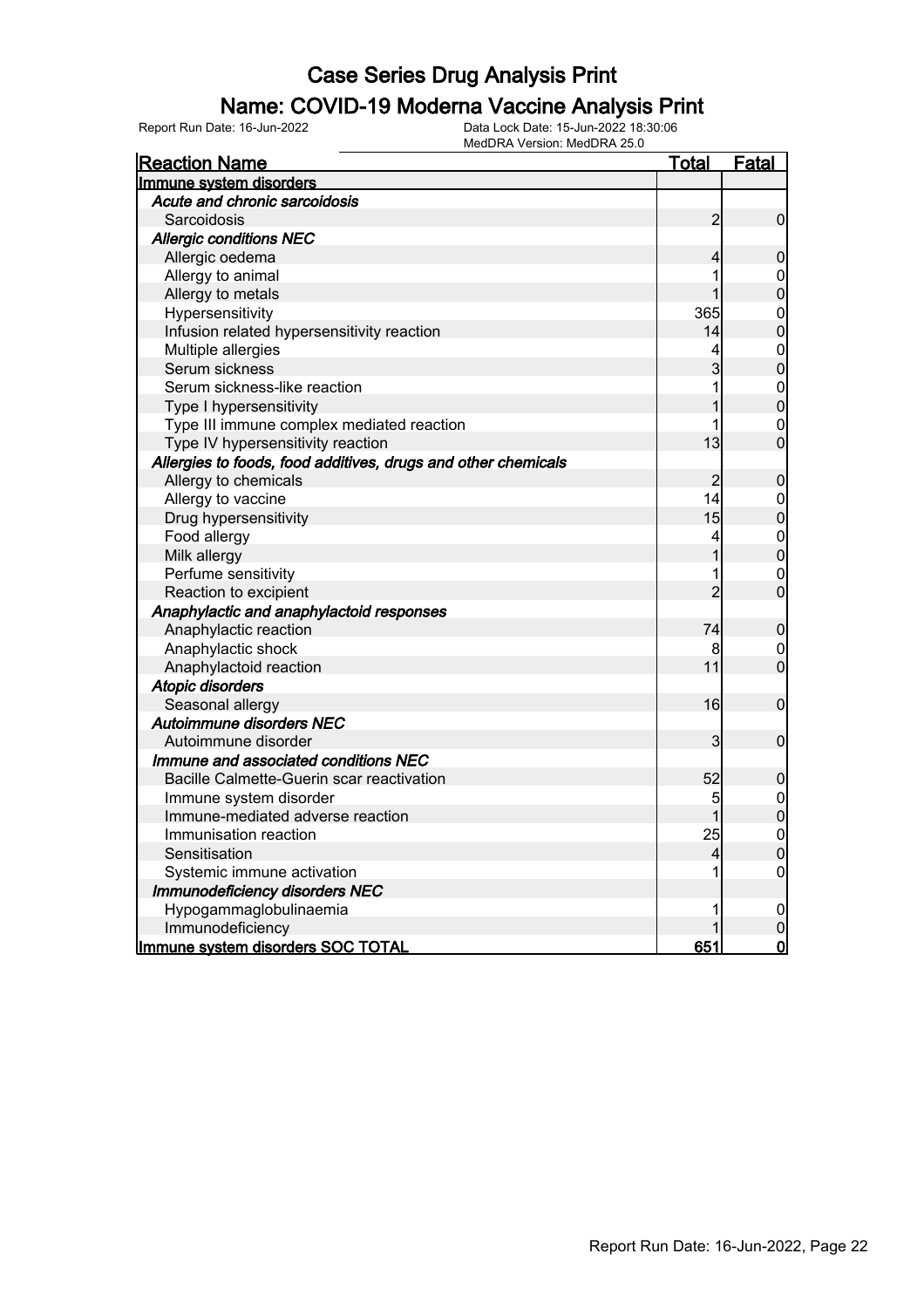#### Name: COVID-19 Moderna Vaccine Analysis Print

| <b>Reaction Name</b>                         | <u>Total</u>     | <b>Fatal</b>        |
|----------------------------------------------|------------------|---------------------|
| Infections                                   |                  |                     |
| Abdominal and gastrointestinal infections    |                  |                     |
| Appendicitis                                 | 10               | 0                   |
| Appendicitis perforated                      |                  | $\mathbf 0$         |
| <b>Diverticulitis</b>                        | 5                | 0                   |
| <b>Dysentery</b>                             |                  | $\mathbf{0}$        |
| Gastroenteritis                              | 6                | 0                   |
| Peritonitis                                  |                  | 0                   |
| <b>Bacterial infections NEC</b>              |                  |                     |
| Administration site cellulitis               |                  | $\mathbf 0$         |
| Application site cellulitis                  |                  | 0                   |
| Arthritis bacterial                          |                  | $\mathbf 0$         |
| <b>Bacterial infection</b>                   | 3                | 0                   |
| Cellulitis                                   | 84               | $\mathbf{0}$        |
| <b>Folliculitis</b>                          |                  | $\overline{0}$      |
| Injection site cellulitis                    |                  | $\mathbf{0}$        |
| Meningitis bacterial                         |                  | $\overline{0}$      |
| Paronychia                                   |                  | $\mathbf{0}$        |
| Skin bacterial infection                     |                  | $\overline{0}$      |
| Vaccination site cellulitis                  | 4                | 0                   |
| <b>Bone and joint infections</b>             |                  |                     |
| Arthritis infective                          | 1                | $\overline{0}$      |
| Osteomyelitis                                |                  | $\overline{0}$      |
| <b>Borrelial infections</b>                  |                  |                     |
| <b>Relapsing fever</b>                       |                  | $\mathbf 0$         |
| <b>Breast infections</b>                     |                  |                     |
| <b>Breast abscess</b>                        |                  | 0                   |
| <b>Mastitis</b>                              | 11               | 0                   |
| Candida infections                           |                  |                     |
| Anal candidiasis                             | 1                | $\mathbf 0$         |
| Candida infection                            | 9                | $\mathbf 0$         |
| Oral candidiasis                             | 7                | $\mathbf 0$         |
| Vulvovaginal candidiasis                     | 11               | $\overline{0}$      |
| Cardiac infections                           |                  |                     |
| Endocarditis                                 | 1                | $\boldsymbol{0}$    |
| Central nervous system and spinal infections |                  |                     |
| Central nervous system infection             | 1                | $\overline{0}$      |
| Encephalitis                                 | 4                | $\overline{0}$      |
| Meningitis                                   | $6 \overline{6}$ | $\mathsf{O}\xspace$ |
| Meningitis aseptic                           | 1                | $\mathbf 0$         |
| <b>Myelitis</b>                              | 1                | $\overline{0}$      |
| <b>Chlamydial infections</b>                 |                  |                     |
| Eye infection chlamydial                     | 1                | $\boldsymbol{0}$    |
| <b>Coronavirus infections</b>                |                  |                     |
| Asymptomatic COVID-19                        |                  | $\boldsymbol{0}$    |
| COVID-19                                     | 411              | $\mathbf 0$         |
| COVID-19 pneumonia                           | 6                | $\mathbf 0$         |
| Coronavirus infection                        | 1                | $\boldsymbol{0}$    |
| Post-acute COVID-19 syndrome                 | $6 \overline{}$  | $\overline{0}$      |
| Suspected COVID-19                           | $5\overline{)}$  | $\boldsymbol{0}$    |
| Coxiella infections                          |                  |                     |
| Q fever                                      | 8                | $\mathbf 0$         |
| <b>Cytomegaloviral infections</b>            |                  |                     |
| <b>Cytomegalovirus infection</b>             | $\overline{2}$   | $\overline{0}$      |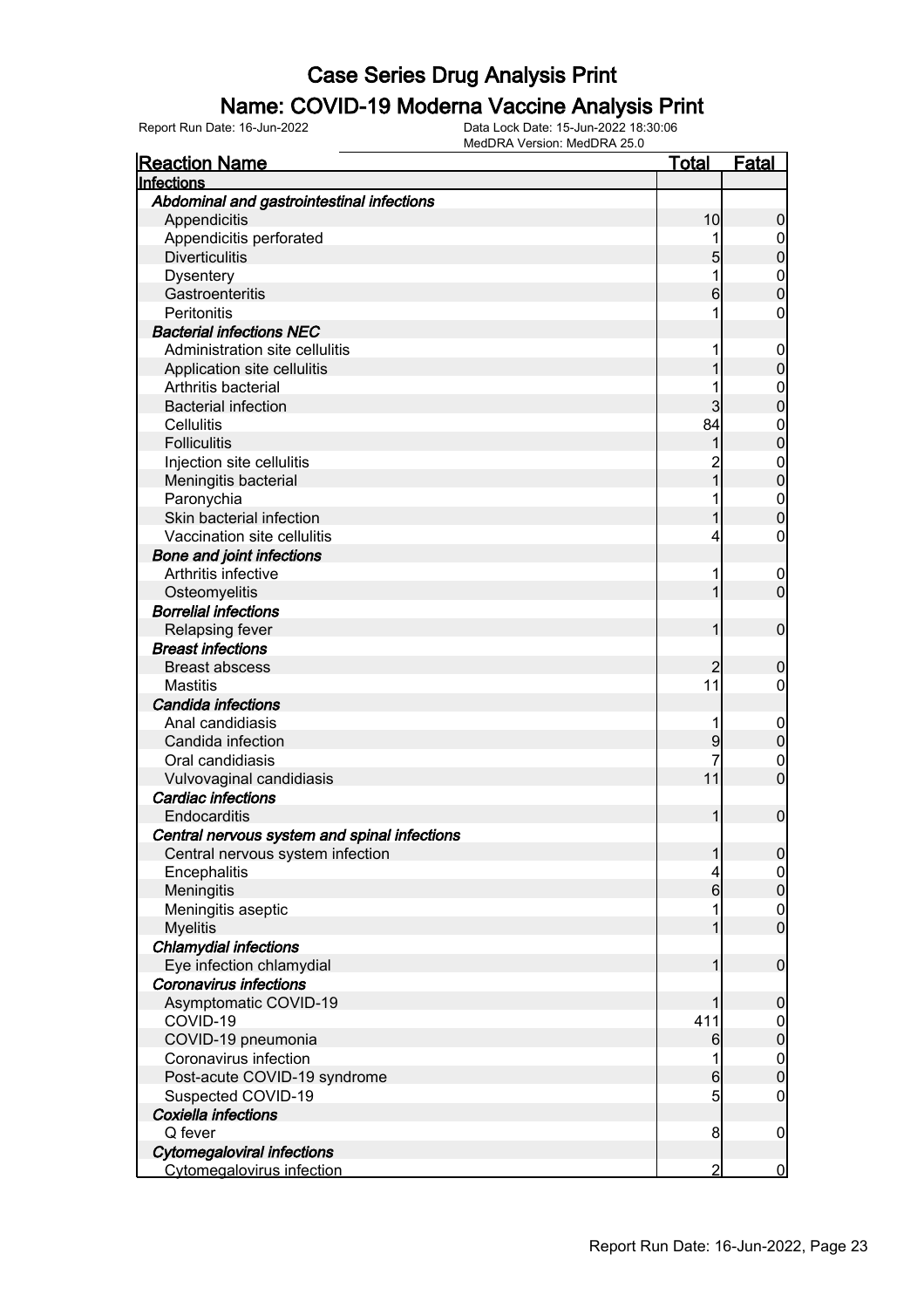#### Name: COVID-19 Moderna Vaccine Analysis Print

| <b>Reaction Name</b>                         | <b>Total</b>   | <b>Fatal</b>     |
|----------------------------------------------|----------------|------------------|
| Infections cont'd<br>Infections              |                |                  |
| Cytomegalovirus infection reactivation       | $\overline{c}$ | $\mathbf 0$      |
| Pneumonia cytomegaloviral                    |                | $\overline{0}$   |
| Dental and oral soft tissue infections       |                |                  |
| Gingivitis                                   |                | $\mathbf 0$      |
| Oral infection                               | 2<br>1         | $\boldsymbol{0}$ |
| Sialoadenitis                                |                | $\mathbf 0$      |
| <b>Tooth abscess</b>                         | 2<br>2         | $\boldsymbol{0}$ |
| Tooth infection                              | $\overline{2}$ | 0                |
| Ear infections                               |                |                  |
| Ear infection                                | 10             | $\mathbf 0$      |
| Labyrinthitis                                | 15             | $\boldsymbol{0}$ |
| Otitis externa                               |                | 0                |
| <b>Ectoparasitic infestations</b>            |                |                  |
| Acarodermatitis                              |                | $\overline{0}$   |
| Lice infestation                             |                | $\mathbf 0$      |
| <b>Enteroviral infections NEC</b>            |                |                  |
| Hand-foot-and-mouth disease                  | 1              | $\mathbf 0$      |
| <b>Epstein-Barr viral infections</b>         |                |                  |
| Epstein-Barr virus infection                 |                | $\boldsymbol{0}$ |
| Infectious mononucleosis                     | 2              | 0                |
|                                              |                |                  |
| Eye and eyelid infections<br>Chorioretinitis |                |                  |
|                                              | 13             | $\mathbf 0$      |
| Conjunctivitis                               |                | $\pmb{0}$        |
| Eye infection                                |                | 0                |
| Eyelid boil                                  |                | $\mathbf 0$      |
| Eyelid infection                             |                | 0                |
| Hordeolum                                    | 5              | $\overline{0}$   |
| Female reproductive tract infections         |                |                  |
| Vaginal infection                            | 1              | $\mathbf 0$      |
| <b>Flaviviral infections</b>                 |                |                  |
| Dengue fever                                 | $\overline{c}$ | $\boldsymbol{0}$ |
| Encephalitis Japanese B                      |                | 0                |
| <b>Fungal infections NEC</b>                 |                |                  |
| Fungal infection                             | 4              | $\mathbf 0$      |
| Fungal skin infection                        | $\overline{3}$ | $\mathbf 0$      |
| Overgrowth fungal                            | 1              | 0                |
| Pneumonia fungal                             |                | $\overline{0}$   |
| <b>Fusobacterium infections</b>              |                |                  |
| Necrotising ulcerative gingivostomatitis     | 1              | $\boldsymbol{0}$ |
| <b>Helicobacter infections</b>               |                |                  |
| Helicobacter infection                       | 1              | $\boldsymbol{0}$ |
| <b>Hepatitis virus infections</b>            |                |                  |
| <b>Hepatitis A</b>                           | 1              | $\boldsymbol{0}$ |
| <b>Herpes viral infections</b>               |                |                  |
| Eczema herpeticum                            | 1              | $\mathbf 0$      |
| Genital herpes                               | 15             | $\mathbf 0$      |
| Herpes ophthalmic                            | $\overline{c}$ | $\mathbf 0$      |
| Herpes simplex                               | 8              |                  |
| Herpes simplex reactivation                  |                | $0$<br>0         |
| Herpes virus infection                       |                | $\boldsymbol{0}$ |
| Herpes zoster                                | 133            | $\mathbf 0$      |
| Herpes zoster oticus                         | 3              | $\overline{0}$   |
| Nasal herpes                                 | 1              | $\mathbf 0$      |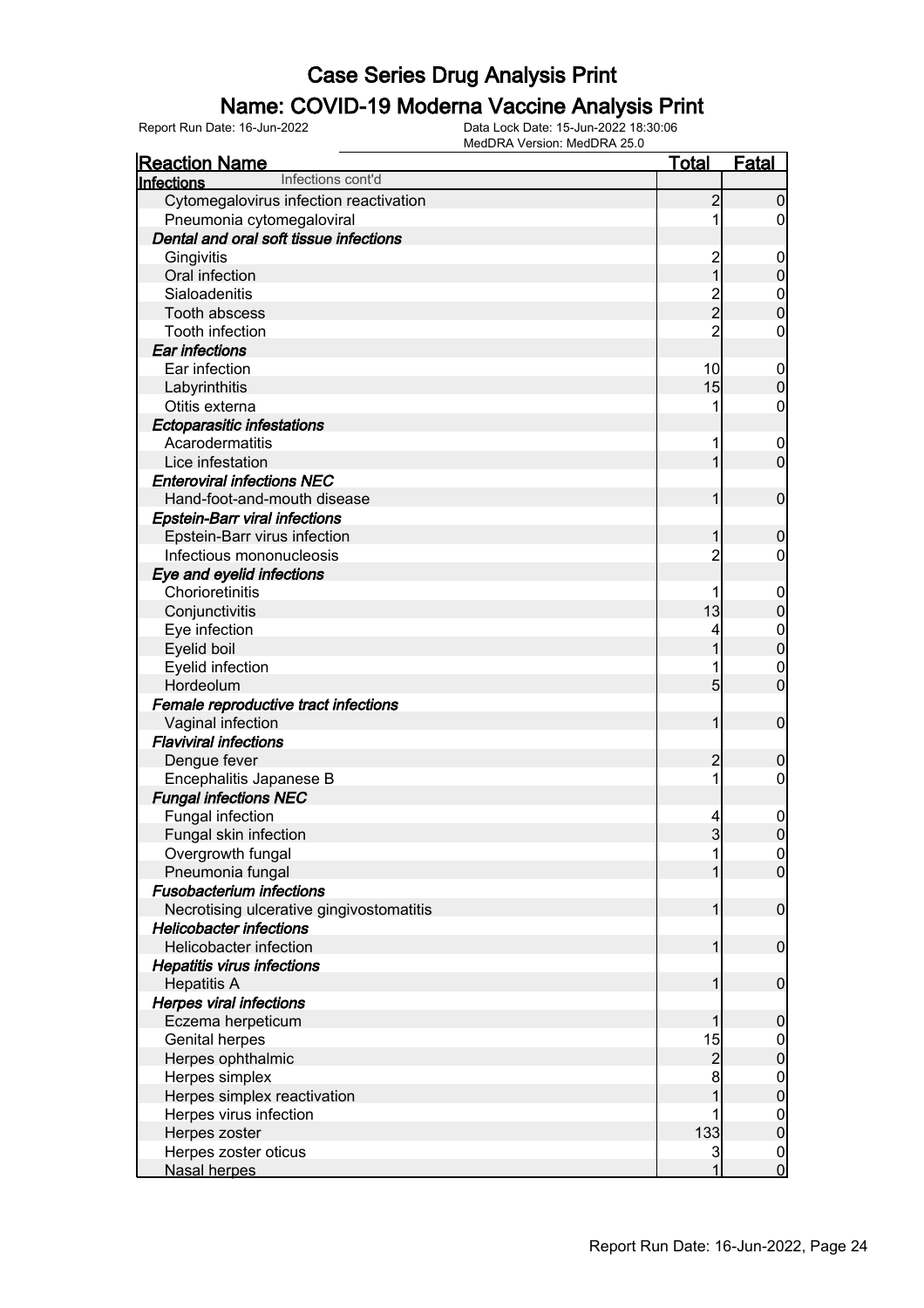#### Name: COVID-19 Moderna Vaccine Analysis Print

| <b>Reaction Name</b>                            | <b>Total</b>   | <b>Fatal</b>     |
|-------------------------------------------------|----------------|------------------|
| Infections cont'd<br>Infections                 |                |                  |
| Ophthalmic herpes simplex                       | 1              | $\boldsymbol{0}$ |
| Ophthalmic herpes zoster                        | 1              | $\boldsymbol{0}$ |
| Oral herpes                                     | 98             | $\mathbf 0$      |
| Varicella                                       | 3              | $\mathbf 0$      |
| Varicella zoster virus infection                |                | 0                |
| <b>Infections NEC</b>                           |                |                  |
| Abscess                                         |                | $\mathbf 0$      |
| Abscess limb                                    | 2<br>2         | $\mathbf 0$      |
| Abscess rupture                                 |                | $\mathbf 0$      |
| Empyema                                         |                | $\mathbf 1$      |
| Groin infection                                 |                | $\mathbf{0}$     |
| Infection                                       | 96             | $\mathbf 0$      |
| Injection site infection                        | 1              | $\mathbf{0}$     |
| Localised infection                             | 19             | $\mathbf 0$      |
| Lymph gland infection                           | $\frac{2}{3}$  | $\mathbf{0}$     |
| Lymph node abscess                              |                | $\mathbf 0$      |
| Respiratory tract infection                     |                | $\mathbf{0}$     |
| Vaccination site abscess                        | $\frac{2}{2}$  | $\mathbf 0$      |
| Vaccination site infection                      |                | $\mathbf{0}$     |
| Vaccine breakthrough infection                  |                | $\mathbf 0$      |
| Vestibulitis                                    |                | $\mathbf 0$      |
| Wound infection                                 | 1              | $\overline{0}$   |
| Infectious disorders carrier                    |                |                  |
| SARS-CoV-2 carrier                              | $\overline{c}$ | $\boldsymbol{0}$ |
| Infectious transmissions                        |                |                  |
| Secondary transmission                          | $\overline{2}$ | $\mathbf 0$      |
| Influenza viral infections                      |                |                  |
| Influenza                                       | 626            | $\boldsymbol{0}$ |
| Lower respiratory tract and lung infections     |                |                  |
| Atypical pneumonia                              | 1              | $\boldsymbol{0}$ |
| <b>Bronchitis</b>                               | 6              | $\mathbf 0$      |
| Lower respiratory tract infection               | 86             | $\mathbf{1}$     |
| Pleural infection                               | 1              | 0<br>5           |
| Pneumonia                                       | 24             |                  |
| Pneumonia aspiration                            | 1              | $\mathbf 0$      |
| Male reproductive tract infections              |                |                  |
| Epididymitis                                    | 1              | 0                |
| Orchitis                                        | $\overline{3}$ | $\overline{0}$   |
| <b>Mumps viral infections</b>                   |                |                  |
| <b>Mumps</b>                                    | 1              | $\mathbf 0$      |
| Nematode infections                             |                |                  |
| Enterobiasis                                    | 1              | $\mathbf 0$      |
| <b>Orthopox viral infections</b>                |                |                  |
| Vaccinia virus infection                        | 1              | $\mathbf 0$      |
| <b>Parvoviral infections</b>                    |                |                  |
| Erythema infectiosum                            | 1              | $\mathbf 0$      |
| <b>Rabies viral infections</b><br><b>Rabies</b> | 1              |                  |
| <b>Rotaviral infections</b>                     |                | 1                |
| Gastroenteritis rotavirus                       | 1              |                  |
| Rubella viral infections                        |                | 0                |
| <b>Rubella</b>                                  | $\overline{2}$ | $\mathbf 0$      |
| Sepsis, bacteraemia, viraemia and fungaemia NEC |                |                  |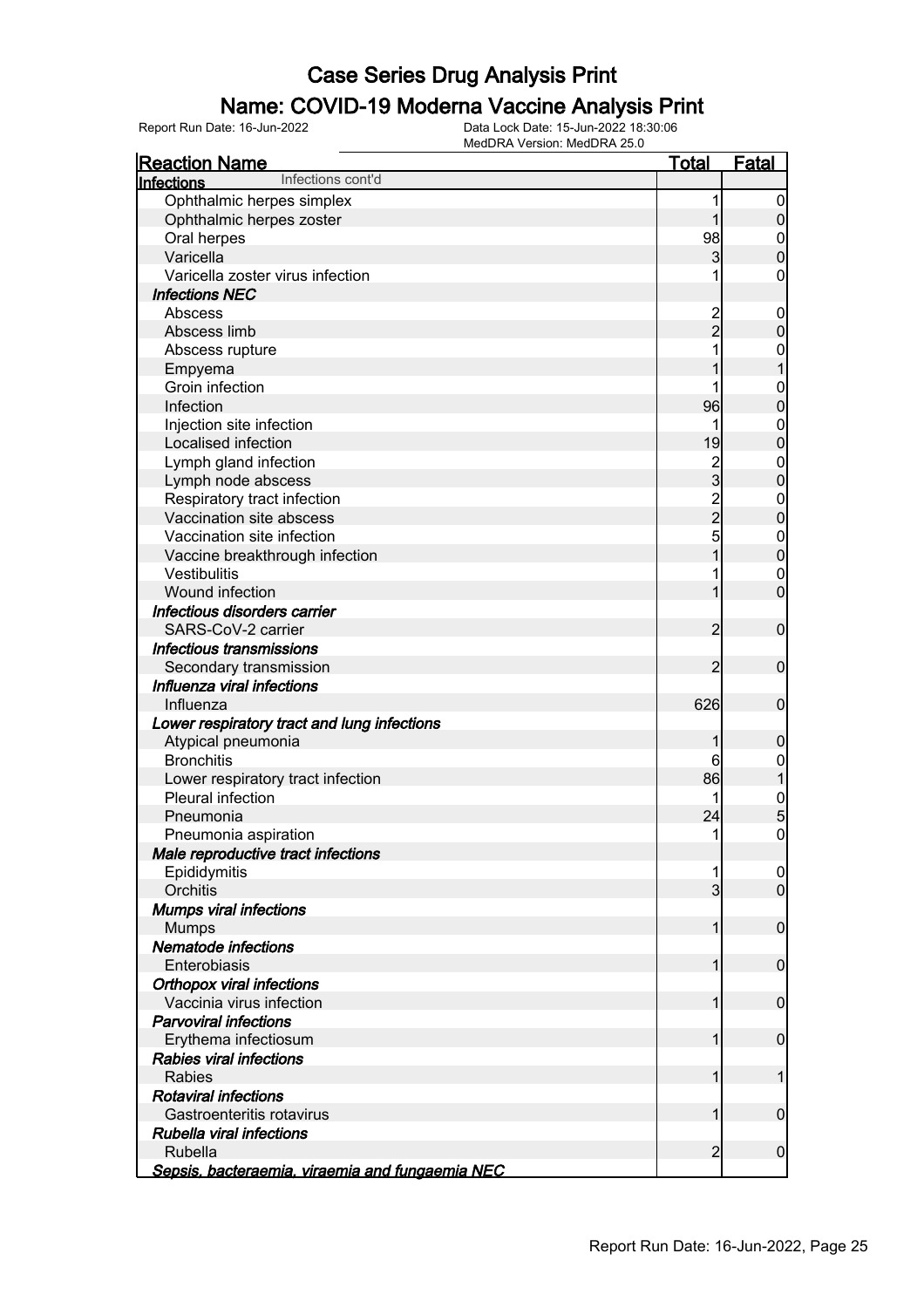#### Name: COVID-19 Moderna Vaccine Analysis Print

| <b>Reaction Name</b>                       | <u>Total</u>   | <b>Fatal</b>                     |
|--------------------------------------------|----------------|----------------------------------|
| Infections cont'd<br>Infections            |                |                                  |
| Intestinal sepsis                          | 1              | $\mathbf 0$                      |
| Sepsis                                     | 8              | $\overline{0}$                   |
| Septic shock                               | 1              | $\mathbf 0$                      |
| Urosepsis                                  |                | $\mathbf 0$                      |
| Skin structures and soft tissue infections |                |                                  |
| Acne pustular                              |                | $\mathbf 0$                      |
| <b>Blister infected</b>                    |                | $\mathbf 0$                      |
| Eczema infected                            |                | $\boldsymbol{0}$                 |
| Impetigo                                   | 6              | $\mathbf 0$                      |
| Infected skin ulcer                        |                | $\mathbf{0}$                     |
| Pustule                                    | 11             | $\mathbf 0$                      |
| Pyoderma                                   | 1              | $\mathbf{0}$                     |
| Rash pustular                              | 3              | $\mathbf 0$                      |
| Skin infection                             | 15             | $\mathbf 0$                      |
| Vaccination site pustule                   | 1              | $\overline{0}$                   |
| Staphylococcal infections                  |                |                                  |
| Furuncle                                   | 11             | $\boldsymbol{0}$                 |
| <b>Streptococcal infections</b>            |                |                                  |
| Meningitis pneumococcal                    | 1              | $\boldsymbol{0}$                 |
| Pharyngitis streptococcal                  | 1              | $\overline{0}$                   |
| <b>Tinea infections</b>                    |                |                                  |
| Body tinea                                 | 3              | $\mathbf 0$                      |
| Tinea capitis                              | 1              | $\mathbf 0$                      |
| Tinea infection                            |                | $\mathbf 0$                      |
| <b>Tuberculous infections</b>              |                |                                  |
| Lymph node tuberculosis                    | 1              | $\mathbf 0$                      |
| <b>Upper respiratory tract infections</b>  |                |                                  |
| Acute sinusitis                            | $\overline{c}$ | $\mathbf 0$                      |
| Chronic sinusitis                          | 1              | $\mathbf 0$                      |
| Laryngitis                                 |                | $\mathbf{0}$                     |
| Nasopharyngitis                            | 331            | $\mathbf 0$                      |
| Peritonsillar abscess                      | 1              | $\mathbf{0}$                     |
| Pharyngitis                                | 6              | $\mathbf{0}$                     |
| <b>Rhinitis</b>                            | 8              |                                  |
| <b>Sinusitis</b>                           | 38             | $\begin{matrix}0\\0\end{matrix}$ |
| <b>Tonsillitis</b>                         | 15             | 0                                |
| Upper respiratory tract infection          | 3              | $\overline{0}$                   |
| <b>Urinary tract infections</b>            |                |                                  |
| Cystitis                                   | 12             | $\boldsymbol{0}$                 |
| Kidney infection                           | 6              | $\overline{0}$                   |
| Urinary tract infection                    | 43             | $\mathbf 0$                      |
| <b>Vascular infections</b>                 |                |                                  |
| Lymphangitis                               | $\overline{3}$ | $\boldsymbol{0}$                 |
| <b>Viral infections NEC</b>                |                |                                  |
| Arthritis viral                            | 1              | $\boldsymbol{0}$                 |
| Conjunctivitis viral                       |                | $\overline{0}$                   |
| Gastroenteritis viral                      | $\frac{2}{4}$  | $\pmb{0}$                        |
| Meningitis viral                           |                | $\boldsymbol{0}$                 |
| Pneumonia viral                            | $\frac{2}{2}$  | $\mathbf 0$                      |
| Post viral fatigue syndrome                | 8              | $\boldsymbol{0}$                 |
| Sweating fever                             | 64             | $\mathbf 0$                      |
| Vestibular neuronitis                      | $\overline{4}$ | $\overline{0}$                   |
| <b>Viral infection</b>                     | 10             | $\mathbf 0$                      |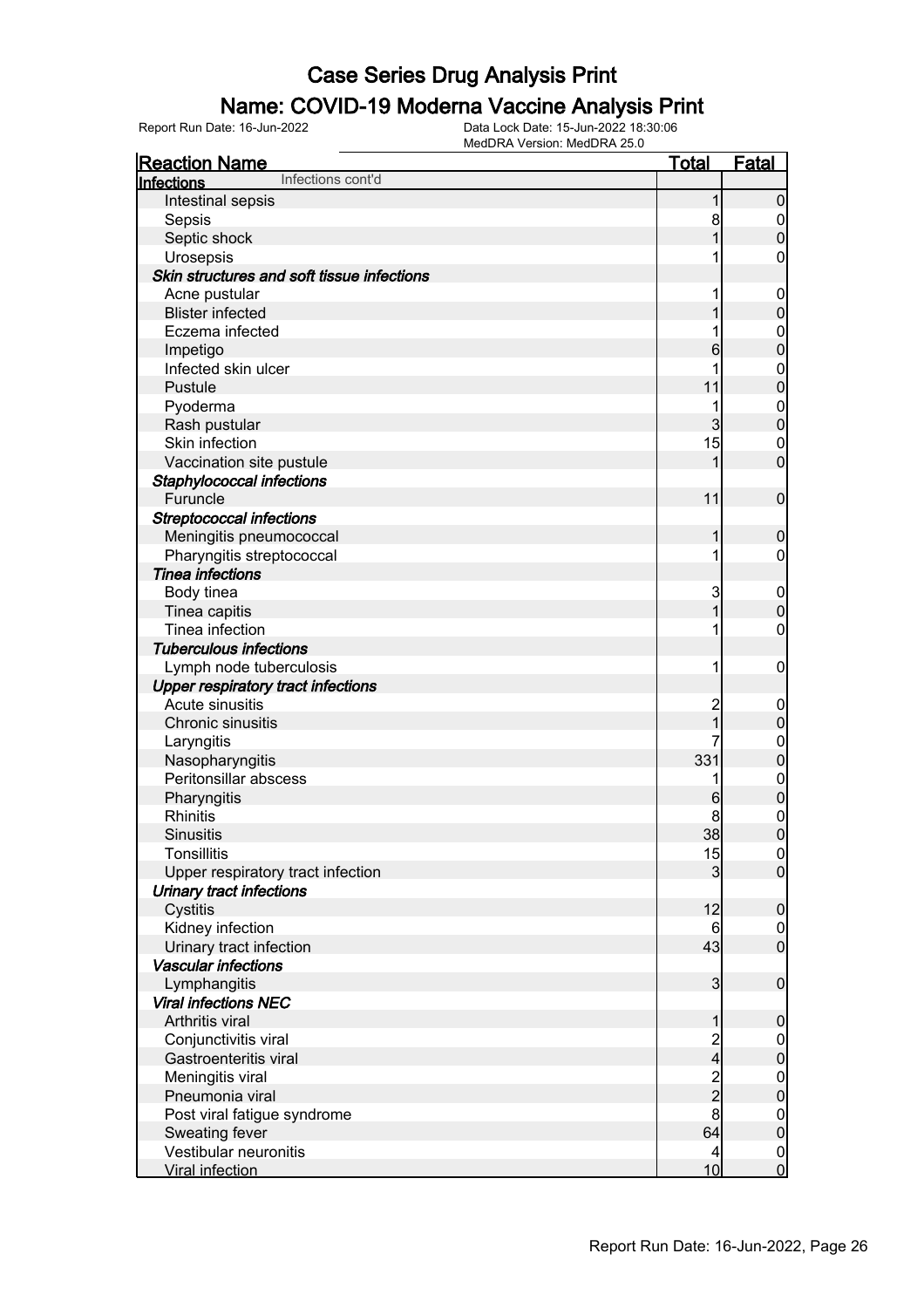#### Name: COVID-19 Moderna Vaccine Analysis Print

| <b>Reaction Name</b>                   | Total | Fatal |
|----------------------------------------|-------|-------|
| Infections cont'd<br><b>Infections</b> |       |       |
| Viral labyrinthitis                    |       |       |
| Viral myocarditis                      |       | 01    |
| Viral pharyngitis                      | 6     | ОI    |
| Viral rash                             |       |       |
| Infections SOC TOTAL                   | 2538  |       |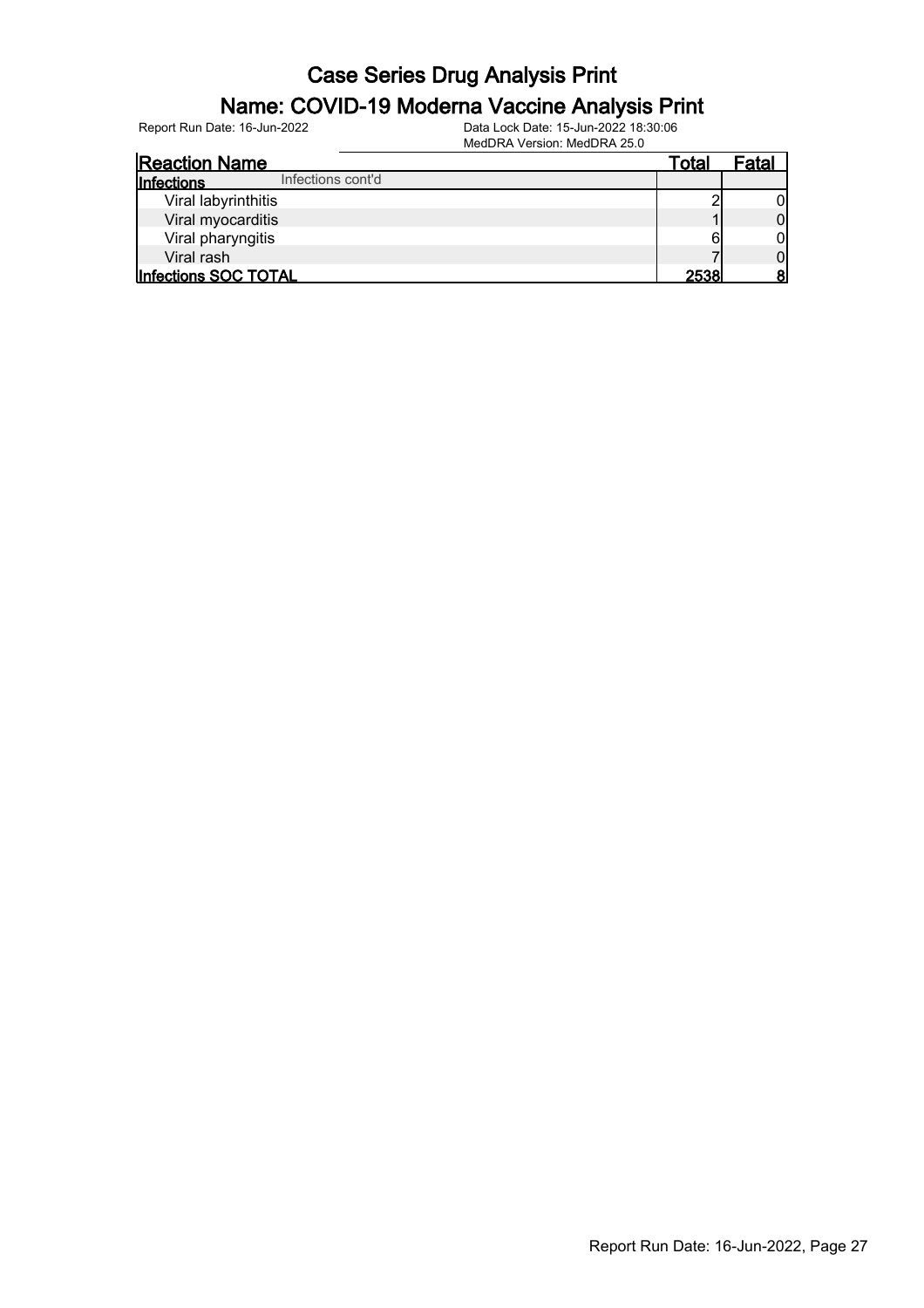#### Name: COVID-19 Moderna Vaccine Analysis Print

| <b>Reaction Name</b>                                               | Total          | Fatal            |
|--------------------------------------------------------------------|----------------|------------------|
| Injuries                                                           |                |                  |
| Abdominal and gastrointestinal injuries NEC                        |                |                  |
| Oral contusion                                                     |                | 0                |
| Palate injury                                                      | 1              | 0                |
| Accidental exposures to product                                    |                |                  |
| Accidental exposure to product                                     | $\overline{c}$ | 0                |
| Anaesthetic and allied procedural complications                    |                |                  |
| Anaesthetic complication                                           | 1              | 0                |
| Atmospheric pressure injuries                                      |                |                  |
| Barotrauma                                                         | 1              | 0                |
| <b>Bone and joint injuries NEC</b>                                 |                |                  |
| Joint injury                                                       | 3              | 0                |
| Cardiovascular injuries                                            |                |                  |
| Vascular injury                                                    | 1              | 0                |
| <b>Cerebral injuries NEC</b>                                       |                |                  |
| Concussion                                                         | 8              | $\boldsymbol{0}$ |
| Subdural haematoma                                                 |                | 0                |
| Chest and respiratory tract injuries NEC                           |                |                  |
| Chest crushing                                                     | 3              | $\mathbf 0$      |
| Conditions caused by cold                                          |                |                  |
| Chillblains                                                        | 18             | $\mathbf 0$      |
| Cranial nerve injuries                                             |                |                  |
| Cranial nerve injury                                               |                | 0                |
| Optic nerve injury                                                 | 1              | 0                |
| Exposures associated with pregnancy, delivery and lactation        |                |                  |
| Exposure via breast milk                                           | 25             | 0                |
| Foetal exposure during pregnancy                                   | 11             | 0                |
| Maternal exposure before pregnancy                                 | 2              | $\mathbf 0$      |
| Maternal exposure during breast feeding                            | 595            | $\overline{0}$   |
| Maternal exposure during pregnancy                                 | 274            | $\mathbf 0$      |
| Maternal exposure timing unspecified                               |                | $\overline{0}$   |
| <b>Exposures to agents or circumstances NEC</b>                    |                |                  |
| Exposure to SARS-CoV-2                                             | 3              | $\mathbf 0$      |
| Eye injuries NEC                                                   |                |                  |
| <b>Blindness traumatic</b>                                         |                | 0                |
| Eye contusion                                                      | $\overline{c}$ | $\mathbf{0}$     |
| Eye injury                                                         |                | $\Omega$         |
| <b>Fractures and dislocations NEC</b>                              |                |                  |
| <b>Compression fracture</b>                                        |                | 0                |
| Joint dislocation                                                  | 1              | 0                |
| Gastrointestinal and hepatobiliary procedural complications        |                |                  |
| Procedural vomiting                                                | 1              | 0                |
| Heat injuries (excl thermal burns)                                 |                |                  |
| Heat exhaustion                                                    |                | 0                |
| <b>Heat illness</b>                                                |                | 0                |
| Heat oedema                                                        | 9              | 0                |
| Heat stroke                                                        | 9              | $\mathbf 0$      |
| Limb fractures and dislocations                                    |                |                  |
| Clavicle fracture                                                  | 8              | 0                |
| Medication errors, product use errors and issues NEC               |                |                  |
| Circumstance or information capable of leading to medication error | 6              | 0                |
| <b>Medication error</b>                                            | 47             | 0                |
| Wrong schedule                                                     | 1              | 0                |
| Wrong technique in device usage process                            | 2              | 0                |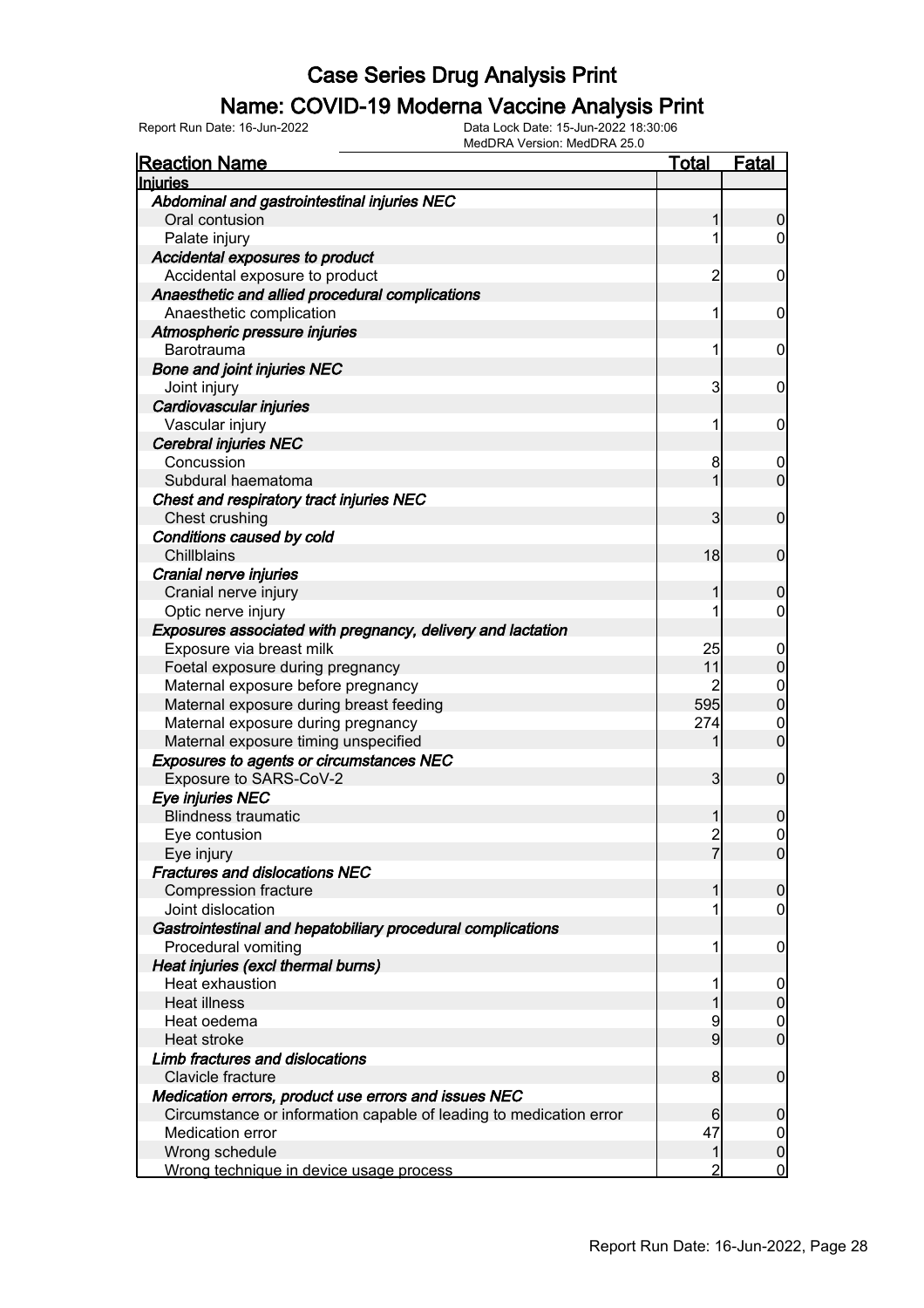#### Name: COVID-19 Moderna Vaccine Analysis Print

| <b>Reaction Name</b>                                  | <u>Total</u>   | <b>Fatal</b>                  |
|-------------------------------------------------------|----------------|-------------------------------|
| Injuries cont'd<br><b>Injuries</b>                    |                |                               |
| Wrong technique in product usage process              |                | $\mathbf 0$                   |
| Muscle, tendon and ligament injuries                  |                |                               |
| Epicondylitis                                         | 3              | 0                             |
| Ligament sprain                                       | $\overline{c}$ | $\mathbf 0$                   |
| Muscle injury                                         | 6              | 0                             |
| Muscle rupture                                        |                | $\mathbf 0$                   |
| Muscle strain                                         | 5              | $\mathbf{0}$                  |
| Tendon injury                                         | $\overline{2}$ | $\mathbf 0$                   |
| Tendon rupture                                        | 1              | $\overline{0}$                |
| Nerve injuries NEC                                    |                |                               |
| Nerve injury                                          | 23             | 0                             |
| Nerve root injury lumbar                              | 1              | 0                             |
| Neurological and psychiatric procedural complications |                |                               |
| Procedural dizziness                                  | 5              | $\mathbf 0$                   |
| Non-occupational environmental exposures              |                |                               |
| Exposure to extreme temperature                       | 1              | 0                             |
| Non-site specific injuries NEC                        |                |                               |
| Arthropod bite                                        | 5              | $\overline{0}$                |
| <b>Bite</b>                                           |                | 0                             |
| Electric shock                                        | 6              | $\mathbf 0$                   |
| Fall                                                  | 61             | $\mathbf{0}$                  |
| Inflammation of wound                                 | $\overline{c}$ | $\mathbf{0}$                  |
| Injury                                                | 5              | $\mathbf{0}$                  |
| Multiple injuries                                     |                | $\mathbf{0}$                  |
| Nervous system injury                                 |                | $\overline{0}$                |
| Stab wound                                            |                | $\mathbf 0$                   |
| Struck by lightning                                   |                | $\overline{0}$                |
| Wound complication                                    | 7              | $\mathbf 0$                   |
| Wound haemorrhage                                     | $\overline{2}$ | $\overline{0}$                |
| Non-site specific procedural complications            |                |                               |
| Incision site pain                                    |                | 0                             |
| Infusion related reaction                             |                | $\boldsymbol{0}$              |
| Injection related reaction                            | 38             | $\mathbf 0$                   |
| Post procedural complication                          | 1              | $\mathbf 0$                   |
| Post procedural erythema                              |                | $\overline{0}$                |
| Procedural pain                                       | 1              | $\overline{0}$                |
| <b>Occupational exposures</b>                         |                |                               |
| Occupational exposure to toxic agent                  | 1              | 0                             |
| Off label uses                                        |                |                               |
| Off label use                                         | 29             | 0                             |
| <b>Overdoses NEC</b><br>Overdose                      |                |                               |
|                                                       | 6              | 0                             |
| Peripheral nerve injuries                             |                |                               |
| Sciatic nerve injury                                  | 1              | $\mathbf 0$<br>$\overline{0}$ |
| Ulnar nerve injury                                    |                |                               |
| Poisoning and toxicity                                |                |                               |
| Systemic toxicity<br>Toxicity to various agents       |                | 0                             |
| Product administration errors and issues              |                | 0                             |
| Accidental overdose                                   | 73             |                               |
| Accidental underdose                                  | 2              | $\mathbf 0$<br>0              |
| Expired product administered                          | 61             | $\mathbf 0$                   |
| Extra dose administered                               | 67             | $\mathbf 0$                   |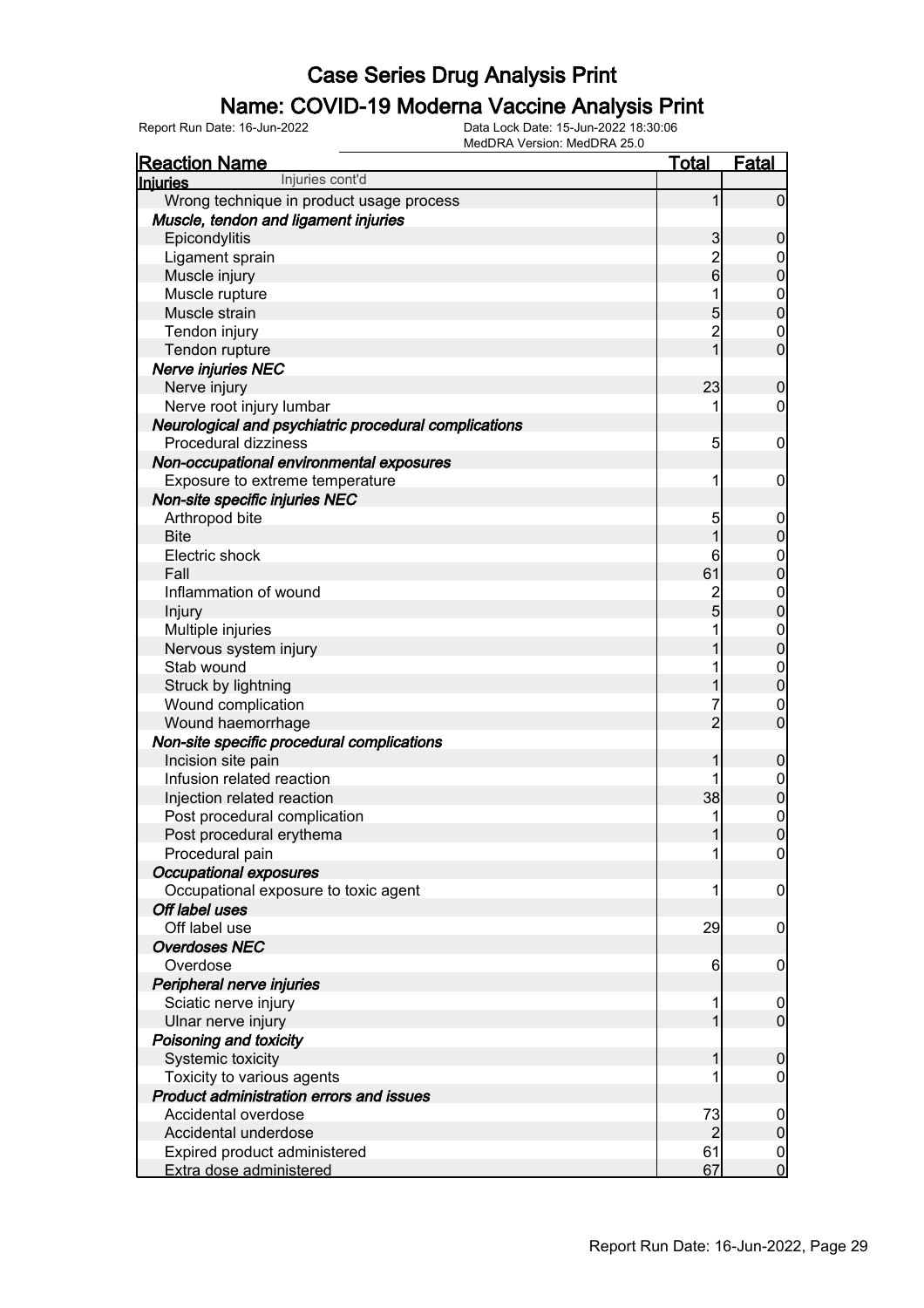#### Name: COVID-19 Moderna Vaccine Analysis Print

| Injuries cont'd<br>101<br>Inappropriate schedule of product administration<br>$\boldsymbol{0}$<br>$\boldsymbol{0}$<br>Inappropriate schedule of product discontinuation<br>1<br>Incorrect dose administered<br>14<br>$\boldsymbol{0}$<br>$\overline{0}$<br>1<br>Incorrect product administration duration<br>3<br>Incorrect route of product administration<br>$\mathbf{0}$<br>$\overline{c}$<br>$\mathbf 0$<br>Poor quality product administered<br>6<br>Product administered at inappropriate site<br>$\boldsymbol{0}$<br>$\overline{0}$<br>Product administered to patient of inappropriate age<br>Product administration error<br>$\boldsymbol{0}$<br>$\overline{0}$<br>1<br>Product administration interrupted<br>5<br>Product dose omission issue<br>$\mathbf 0$<br>3<br>$\mathbf 0$<br>Wrong product administered<br><b>Product confusion errors and issues</b><br>Product label confusion<br>11<br>$\mathbf 0$<br>Product dispensing errors and issues<br>$\mathbf 0$<br>Product dispensing error<br>1<br>Product prescribing errors and issues<br>Contraindicated product prescribed<br>$\mathbf 0$<br>1<br>Product selection errors and issues<br>Product selection error<br>$\mathbf 0$<br>7<br>Product transcribing errors and communication issues<br>Product communication issue<br>$\mathbf 0$<br>1<br><b>Radiation injuries</b><br>Sunburn<br>15<br>$\mathbf 0$<br>Renal and urinary tract injuries NEC<br>$\mathbf 0$<br><b>Bladder injury</b><br>1<br>Respiratory tract and thoracic cavity procedural complications<br>Post procedural pulmonary embolism<br>$\mathbf 0$<br>1<br>Site specific injuries NEC<br>Back injury<br>$\overline{c}$<br>$\boldsymbol{0}$<br>10<br>Head injury<br>$\mathbf 0$<br>$\mathbf 0$<br>Limb injury<br>54<br>Nasal injury<br>$\boldsymbol{0}$<br><b>Skin injuries NEC</b><br>350<br>Contusion<br>$\boldsymbol{0}$<br>Scar<br>12<br>$\overline{0}$<br>Scratch<br>2<br>0<br>$\pmb{0}$<br>Skin abrasion<br>$\boldsymbol{0}$<br>Skin injury<br>$\mathbf 0$<br><b>Skin laceration</b><br>Skin wound<br>3<br>$\mathbf 0$<br>$\overline{2}$<br>$\mathbf 0$<br>Subcutaneous haematoma<br>Skin procedural complications<br>Dermal filler reaction<br>$\mathbf 0$<br>1<br>Skull fractures, facial bone fractures and dislocations<br>Jaw fracture<br>$\mathbf 0$<br>1<br>Spinal cord injuries NEC<br>Spinal cord injury cervical<br>$\boldsymbol{0}$<br>1<br>Stoma complications<br>Stoma site discomfort<br>$\boldsymbol{0}$<br>Stoma site oedema<br>0<br><b>Thermal burns</b> | <b>Reaction Name</b> | <b>Total</b> | <b>Fatal</b>   |
|-------------------------------------------------------------------------------------------------------------------------------------------------------------------------------------------------------------------------------------------------------------------------------------------------------------------------------------------------------------------------------------------------------------------------------------------------------------------------------------------------------------------------------------------------------------------------------------------------------------------------------------------------------------------------------------------------------------------------------------------------------------------------------------------------------------------------------------------------------------------------------------------------------------------------------------------------------------------------------------------------------------------------------------------------------------------------------------------------------------------------------------------------------------------------------------------------------------------------------------------------------------------------------------------------------------------------------------------------------------------------------------------------------------------------------------------------------------------------------------------------------------------------------------------------------------------------------------------------------------------------------------------------------------------------------------------------------------------------------------------------------------------------------------------------------------------------------------------------------------------------------------------------------------------------------------------------------------------------------------------------------------------------------------------------------------------------------------------------------------------------------------------------------------------------------------------------------------------------------------------------------------------------------------------------------------------------------------------------------------------------------------------------------------------------------------------------------------------------------------------------------------------------|----------------------|--------------|----------------|
|                                                                                                                                                                                                                                                                                                                                                                                                                                                                                                                                                                                                                                                                                                                                                                                                                                                                                                                                                                                                                                                                                                                                                                                                                                                                                                                                                                                                                                                                                                                                                                                                                                                                                                                                                                                                                                                                                                                                                                                                                                                                                                                                                                                                                                                                                                                                                                                                                                                                                                                         | <b>Injuries</b>      |              |                |
|                                                                                                                                                                                                                                                                                                                                                                                                                                                                                                                                                                                                                                                                                                                                                                                                                                                                                                                                                                                                                                                                                                                                                                                                                                                                                                                                                                                                                                                                                                                                                                                                                                                                                                                                                                                                                                                                                                                                                                                                                                                                                                                                                                                                                                                                                                                                                                                                                                                                                                                         |                      |              |                |
|                                                                                                                                                                                                                                                                                                                                                                                                                                                                                                                                                                                                                                                                                                                                                                                                                                                                                                                                                                                                                                                                                                                                                                                                                                                                                                                                                                                                                                                                                                                                                                                                                                                                                                                                                                                                                                                                                                                                                                                                                                                                                                                                                                                                                                                                                                                                                                                                                                                                                                                         |                      |              |                |
|                                                                                                                                                                                                                                                                                                                                                                                                                                                                                                                                                                                                                                                                                                                                                                                                                                                                                                                                                                                                                                                                                                                                                                                                                                                                                                                                                                                                                                                                                                                                                                                                                                                                                                                                                                                                                                                                                                                                                                                                                                                                                                                                                                                                                                                                                                                                                                                                                                                                                                                         |                      |              |                |
|                                                                                                                                                                                                                                                                                                                                                                                                                                                                                                                                                                                                                                                                                                                                                                                                                                                                                                                                                                                                                                                                                                                                                                                                                                                                                                                                                                                                                                                                                                                                                                                                                                                                                                                                                                                                                                                                                                                                                                                                                                                                                                                                                                                                                                                                                                                                                                                                                                                                                                                         |                      |              |                |
|                                                                                                                                                                                                                                                                                                                                                                                                                                                                                                                                                                                                                                                                                                                                                                                                                                                                                                                                                                                                                                                                                                                                                                                                                                                                                                                                                                                                                                                                                                                                                                                                                                                                                                                                                                                                                                                                                                                                                                                                                                                                                                                                                                                                                                                                                                                                                                                                                                                                                                                         |                      |              |                |
|                                                                                                                                                                                                                                                                                                                                                                                                                                                                                                                                                                                                                                                                                                                                                                                                                                                                                                                                                                                                                                                                                                                                                                                                                                                                                                                                                                                                                                                                                                                                                                                                                                                                                                                                                                                                                                                                                                                                                                                                                                                                                                                                                                                                                                                                                                                                                                                                                                                                                                                         |                      |              |                |
|                                                                                                                                                                                                                                                                                                                                                                                                                                                                                                                                                                                                                                                                                                                                                                                                                                                                                                                                                                                                                                                                                                                                                                                                                                                                                                                                                                                                                                                                                                                                                                                                                                                                                                                                                                                                                                                                                                                                                                                                                                                                                                                                                                                                                                                                                                                                                                                                                                                                                                                         |                      |              |                |
|                                                                                                                                                                                                                                                                                                                                                                                                                                                                                                                                                                                                                                                                                                                                                                                                                                                                                                                                                                                                                                                                                                                                                                                                                                                                                                                                                                                                                                                                                                                                                                                                                                                                                                                                                                                                                                                                                                                                                                                                                                                                                                                                                                                                                                                                                                                                                                                                                                                                                                                         |                      |              |                |
|                                                                                                                                                                                                                                                                                                                                                                                                                                                                                                                                                                                                                                                                                                                                                                                                                                                                                                                                                                                                                                                                                                                                                                                                                                                                                                                                                                                                                                                                                                                                                                                                                                                                                                                                                                                                                                                                                                                                                                                                                                                                                                                                                                                                                                                                                                                                                                                                                                                                                                                         |                      |              |                |
|                                                                                                                                                                                                                                                                                                                                                                                                                                                                                                                                                                                                                                                                                                                                                                                                                                                                                                                                                                                                                                                                                                                                                                                                                                                                                                                                                                                                                                                                                                                                                                                                                                                                                                                                                                                                                                                                                                                                                                                                                                                                                                                                                                                                                                                                                                                                                                                                                                                                                                                         |                      |              |                |
|                                                                                                                                                                                                                                                                                                                                                                                                                                                                                                                                                                                                                                                                                                                                                                                                                                                                                                                                                                                                                                                                                                                                                                                                                                                                                                                                                                                                                                                                                                                                                                                                                                                                                                                                                                                                                                                                                                                                                                                                                                                                                                                                                                                                                                                                                                                                                                                                                                                                                                                         |                      |              |                |
|                                                                                                                                                                                                                                                                                                                                                                                                                                                                                                                                                                                                                                                                                                                                                                                                                                                                                                                                                                                                                                                                                                                                                                                                                                                                                                                                                                                                                                                                                                                                                                                                                                                                                                                                                                                                                                                                                                                                                                                                                                                                                                                                                                                                                                                                                                                                                                                                                                                                                                                         |                      |              |                |
|                                                                                                                                                                                                                                                                                                                                                                                                                                                                                                                                                                                                                                                                                                                                                                                                                                                                                                                                                                                                                                                                                                                                                                                                                                                                                                                                                                                                                                                                                                                                                                                                                                                                                                                                                                                                                                                                                                                                                                                                                                                                                                                                                                                                                                                                                                                                                                                                                                                                                                                         |                      |              |                |
|                                                                                                                                                                                                                                                                                                                                                                                                                                                                                                                                                                                                                                                                                                                                                                                                                                                                                                                                                                                                                                                                                                                                                                                                                                                                                                                                                                                                                                                                                                                                                                                                                                                                                                                                                                                                                                                                                                                                                                                                                                                                                                                                                                                                                                                                                                                                                                                                                                                                                                                         |                      |              |                |
|                                                                                                                                                                                                                                                                                                                                                                                                                                                                                                                                                                                                                                                                                                                                                                                                                                                                                                                                                                                                                                                                                                                                                                                                                                                                                                                                                                                                                                                                                                                                                                                                                                                                                                                                                                                                                                                                                                                                                                                                                                                                                                                                                                                                                                                                                                                                                                                                                                                                                                                         |                      |              |                |
|                                                                                                                                                                                                                                                                                                                                                                                                                                                                                                                                                                                                                                                                                                                                                                                                                                                                                                                                                                                                                                                                                                                                                                                                                                                                                                                                                                                                                                                                                                                                                                                                                                                                                                                                                                                                                                                                                                                                                                                                                                                                                                                                                                                                                                                                                                                                                                                                                                                                                                                         |                      |              |                |
|                                                                                                                                                                                                                                                                                                                                                                                                                                                                                                                                                                                                                                                                                                                                                                                                                                                                                                                                                                                                                                                                                                                                                                                                                                                                                                                                                                                                                                                                                                                                                                                                                                                                                                                                                                                                                                                                                                                                                                                                                                                                                                                                                                                                                                                                                                                                                                                                                                                                                                                         |                      |              |                |
|                                                                                                                                                                                                                                                                                                                                                                                                                                                                                                                                                                                                                                                                                                                                                                                                                                                                                                                                                                                                                                                                                                                                                                                                                                                                                                                                                                                                                                                                                                                                                                                                                                                                                                                                                                                                                                                                                                                                                                                                                                                                                                                                                                                                                                                                                                                                                                                                                                                                                                                         |                      |              |                |
|                                                                                                                                                                                                                                                                                                                                                                                                                                                                                                                                                                                                                                                                                                                                                                                                                                                                                                                                                                                                                                                                                                                                                                                                                                                                                                                                                                                                                                                                                                                                                                                                                                                                                                                                                                                                                                                                                                                                                                                                                                                                                                                                                                                                                                                                                                                                                                                                                                                                                                                         |                      |              |                |
|                                                                                                                                                                                                                                                                                                                                                                                                                                                                                                                                                                                                                                                                                                                                                                                                                                                                                                                                                                                                                                                                                                                                                                                                                                                                                                                                                                                                                                                                                                                                                                                                                                                                                                                                                                                                                                                                                                                                                                                                                                                                                                                                                                                                                                                                                                                                                                                                                                                                                                                         |                      |              |                |
|                                                                                                                                                                                                                                                                                                                                                                                                                                                                                                                                                                                                                                                                                                                                                                                                                                                                                                                                                                                                                                                                                                                                                                                                                                                                                                                                                                                                                                                                                                                                                                                                                                                                                                                                                                                                                                                                                                                                                                                                                                                                                                                                                                                                                                                                                                                                                                                                                                                                                                                         |                      |              |                |
|                                                                                                                                                                                                                                                                                                                                                                                                                                                                                                                                                                                                                                                                                                                                                                                                                                                                                                                                                                                                                                                                                                                                                                                                                                                                                                                                                                                                                                                                                                                                                                                                                                                                                                                                                                                                                                                                                                                                                                                                                                                                                                                                                                                                                                                                                                                                                                                                                                                                                                                         |                      |              |                |
|                                                                                                                                                                                                                                                                                                                                                                                                                                                                                                                                                                                                                                                                                                                                                                                                                                                                                                                                                                                                                                                                                                                                                                                                                                                                                                                                                                                                                                                                                                                                                                                                                                                                                                                                                                                                                                                                                                                                                                                                                                                                                                                                                                                                                                                                                                                                                                                                                                                                                                                         |                      |              |                |
|                                                                                                                                                                                                                                                                                                                                                                                                                                                                                                                                                                                                                                                                                                                                                                                                                                                                                                                                                                                                                                                                                                                                                                                                                                                                                                                                                                                                                                                                                                                                                                                                                                                                                                                                                                                                                                                                                                                                                                                                                                                                                                                                                                                                                                                                                                                                                                                                                                                                                                                         |                      |              |                |
|                                                                                                                                                                                                                                                                                                                                                                                                                                                                                                                                                                                                                                                                                                                                                                                                                                                                                                                                                                                                                                                                                                                                                                                                                                                                                                                                                                                                                                                                                                                                                                                                                                                                                                                                                                                                                                                                                                                                                                                                                                                                                                                                                                                                                                                                                                                                                                                                                                                                                                                         |                      |              |                |
|                                                                                                                                                                                                                                                                                                                                                                                                                                                                                                                                                                                                                                                                                                                                                                                                                                                                                                                                                                                                                                                                                                                                                                                                                                                                                                                                                                                                                                                                                                                                                                                                                                                                                                                                                                                                                                                                                                                                                                                                                                                                                                                                                                                                                                                                                                                                                                                                                                                                                                                         |                      |              |                |
|                                                                                                                                                                                                                                                                                                                                                                                                                                                                                                                                                                                                                                                                                                                                                                                                                                                                                                                                                                                                                                                                                                                                                                                                                                                                                                                                                                                                                                                                                                                                                                                                                                                                                                                                                                                                                                                                                                                                                                                                                                                                                                                                                                                                                                                                                                                                                                                                                                                                                                                         |                      |              |                |
|                                                                                                                                                                                                                                                                                                                                                                                                                                                                                                                                                                                                                                                                                                                                                                                                                                                                                                                                                                                                                                                                                                                                                                                                                                                                                                                                                                                                                                                                                                                                                                                                                                                                                                                                                                                                                                                                                                                                                                                                                                                                                                                                                                                                                                                                                                                                                                                                                                                                                                                         |                      |              |                |
|                                                                                                                                                                                                                                                                                                                                                                                                                                                                                                                                                                                                                                                                                                                                                                                                                                                                                                                                                                                                                                                                                                                                                                                                                                                                                                                                                                                                                                                                                                                                                                                                                                                                                                                                                                                                                                                                                                                                                                                                                                                                                                                                                                                                                                                                                                                                                                                                                                                                                                                         |                      |              |                |
|                                                                                                                                                                                                                                                                                                                                                                                                                                                                                                                                                                                                                                                                                                                                                                                                                                                                                                                                                                                                                                                                                                                                                                                                                                                                                                                                                                                                                                                                                                                                                                                                                                                                                                                                                                                                                                                                                                                                                                                                                                                                                                                                                                                                                                                                                                                                                                                                                                                                                                                         |                      |              |                |
|                                                                                                                                                                                                                                                                                                                                                                                                                                                                                                                                                                                                                                                                                                                                                                                                                                                                                                                                                                                                                                                                                                                                                                                                                                                                                                                                                                                                                                                                                                                                                                                                                                                                                                                                                                                                                                                                                                                                                                                                                                                                                                                                                                                                                                                                                                                                                                                                                                                                                                                         |                      |              |                |
|                                                                                                                                                                                                                                                                                                                                                                                                                                                                                                                                                                                                                                                                                                                                                                                                                                                                                                                                                                                                                                                                                                                                                                                                                                                                                                                                                                                                                                                                                                                                                                                                                                                                                                                                                                                                                                                                                                                                                                                                                                                                                                                                                                                                                                                                                                                                                                                                                                                                                                                         |                      |              |                |
|                                                                                                                                                                                                                                                                                                                                                                                                                                                                                                                                                                                                                                                                                                                                                                                                                                                                                                                                                                                                                                                                                                                                                                                                                                                                                                                                                                                                                                                                                                                                                                                                                                                                                                                                                                                                                                                                                                                                                                                                                                                                                                                                                                                                                                                                                                                                                                                                                                                                                                                         |                      |              |                |
|                                                                                                                                                                                                                                                                                                                                                                                                                                                                                                                                                                                                                                                                                                                                                                                                                                                                                                                                                                                                                                                                                                                                                                                                                                                                                                                                                                                                                                                                                                                                                                                                                                                                                                                                                                                                                                                                                                                                                                                                                                                                                                                                                                                                                                                                                                                                                                                                                                                                                                                         |                      |              |                |
|                                                                                                                                                                                                                                                                                                                                                                                                                                                                                                                                                                                                                                                                                                                                                                                                                                                                                                                                                                                                                                                                                                                                                                                                                                                                                                                                                                                                                                                                                                                                                                                                                                                                                                                                                                                                                                                                                                                                                                                                                                                                                                                                                                                                                                                                                                                                                                                                                                                                                                                         |                      |              |                |
|                                                                                                                                                                                                                                                                                                                                                                                                                                                                                                                                                                                                                                                                                                                                                                                                                                                                                                                                                                                                                                                                                                                                                                                                                                                                                                                                                                                                                                                                                                                                                                                                                                                                                                                                                                                                                                                                                                                                                                                                                                                                                                                                                                                                                                                                                                                                                                                                                                                                                                                         |                      |              |                |
|                                                                                                                                                                                                                                                                                                                                                                                                                                                                                                                                                                                                                                                                                                                                                                                                                                                                                                                                                                                                                                                                                                                                                                                                                                                                                                                                                                                                                                                                                                                                                                                                                                                                                                                                                                                                                                                                                                                                                                                                                                                                                                                                                                                                                                                                                                                                                                                                                                                                                                                         |                      |              |                |
|                                                                                                                                                                                                                                                                                                                                                                                                                                                                                                                                                                                                                                                                                                                                                                                                                                                                                                                                                                                                                                                                                                                                                                                                                                                                                                                                                                                                                                                                                                                                                                                                                                                                                                                                                                                                                                                                                                                                                                                                                                                                                                                                                                                                                                                                                                                                                                                                                                                                                                                         |                      |              |                |
|                                                                                                                                                                                                                                                                                                                                                                                                                                                                                                                                                                                                                                                                                                                                                                                                                                                                                                                                                                                                                                                                                                                                                                                                                                                                                                                                                                                                                                                                                                                                                                                                                                                                                                                                                                                                                                                                                                                                                                                                                                                                                                                                                                                                                                                                                                                                                                                                                                                                                                                         |                      |              |                |
|                                                                                                                                                                                                                                                                                                                                                                                                                                                                                                                                                                                                                                                                                                                                                                                                                                                                                                                                                                                                                                                                                                                                                                                                                                                                                                                                                                                                                                                                                                                                                                                                                                                                                                                                                                                                                                                                                                                                                                                                                                                                                                                                                                                                                                                                                                                                                                                                                                                                                                                         |                      |              |                |
|                                                                                                                                                                                                                                                                                                                                                                                                                                                                                                                                                                                                                                                                                                                                                                                                                                                                                                                                                                                                                                                                                                                                                                                                                                                                                                                                                                                                                                                                                                                                                                                                                                                                                                                                                                                                                                                                                                                                                                                                                                                                                                                                                                                                                                                                                                                                                                                                                                                                                                                         |                      |              |                |
|                                                                                                                                                                                                                                                                                                                                                                                                                                                                                                                                                                                                                                                                                                                                                                                                                                                                                                                                                                                                                                                                                                                                                                                                                                                                                                                                                                                                                                                                                                                                                                                                                                                                                                                                                                                                                                                                                                                                                                                                                                                                                                                                                                                                                                                                                                                                                                                                                                                                                                                         |                      |              |                |
|                                                                                                                                                                                                                                                                                                                                                                                                                                                                                                                                                                                                                                                                                                                                                                                                                                                                                                                                                                                                                                                                                                                                                                                                                                                                                                                                                                                                                                                                                                                                                                                                                                                                                                                                                                                                                                                                                                                                                                                                                                                                                                                                                                                                                                                                                                                                                                                                                                                                                                                         |                      |              |                |
|                                                                                                                                                                                                                                                                                                                                                                                                                                                                                                                                                                                                                                                                                                                                                                                                                                                                                                                                                                                                                                                                                                                                                                                                                                                                                                                                                                                                                                                                                                                                                                                                                                                                                                                                                                                                                                                                                                                                                                                                                                                                                                                                                                                                                                                                                                                                                                                                                                                                                                                         |                      |              |                |
|                                                                                                                                                                                                                                                                                                                                                                                                                                                                                                                                                                                                                                                                                                                                                                                                                                                                                                                                                                                                                                                                                                                                                                                                                                                                                                                                                                                                                                                                                                                                                                                                                                                                                                                                                                                                                                                                                                                                                                                                                                                                                                                                                                                                                                                                                                                                                                                                                                                                                                                         |                      |              |                |
|                                                                                                                                                                                                                                                                                                                                                                                                                                                                                                                                                                                                                                                                                                                                                                                                                                                                                                                                                                                                                                                                                                                                                                                                                                                                                                                                                                                                                                                                                                                                                                                                                                                                                                                                                                                                                                                                                                                                                                                                                                                                                                                                                                                                                                                                                                                                                                                                                                                                                                                         |                      |              |                |
|                                                                                                                                                                                                                                                                                                                                                                                                                                                                                                                                                                                                                                                                                                                                                                                                                                                                                                                                                                                                                                                                                                                                                                                                                                                                                                                                                                                                                                                                                                                                                                                                                                                                                                                                                                                                                                                                                                                                                                                                                                                                                                                                                                                                                                                                                                                                                                                                                                                                                                                         |                      |              |                |
|                                                                                                                                                                                                                                                                                                                                                                                                                                                                                                                                                                                                                                                                                                                                                                                                                                                                                                                                                                                                                                                                                                                                                                                                                                                                                                                                                                                                                                                                                                                                                                                                                                                                                                                                                                                                                                                                                                                                                                                                                                                                                                                                                                                                                                                                                                                                                                                                                                                                                                                         |                      |              |                |
|                                                                                                                                                                                                                                                                                                                                                                                                                                                                                                                                                                                                                                                                                                                                                                                                                                                                                                                                                                                                                                                                                                                                                                                                                                                                                                                                                                                                                                                                                                                                                                                                                                                                                                                                                                                                                                                                                                                                                                                                                                                                                                                                                                                                                                                                                                                                                                                                                                                                                                                         |                      |              |                |
|                                                                                                                                                                                                                                                                                                                                                                                                                                                                                                                                                                                                                                                                                                                                                                                                                                                                                                                                                                                                                                                                                                                                                                                                                                                                                                                                                                                                                                                                                                                                                                                                                                                                                                                                                                                                                                                                                                                                                                                                                                                                                                                                                                                                                                                                                                                                                                                                                                                                                                                         |                      |              |                |
|                                                                                                                                                                                                                                                                                                                                                                                                                                                                                                                                                                                                                                                                                                                                                                                                                                                                                                                                                                                                                                                                                                                                                                                                                                                                                                                                                                                                                                                                                                                                                                                                                                                                                                                                                                                                                                                                                                                                                                                                                                                                                                                                                                                                                                                                                                                                                                                                                                                                                                                         |                      |              |                |
|                                                                                                                                                                                                                                                                                                                                                                                                                                                                                                                                                                                                                                                                                                                                                                                                                                                                                                                                                                                                                                                                                                                                                                                                                                                                                                                                                                                                                                                                                                                                                                                                                                                                                                                                                                                                                                                                                                                                                                                                                                                                                                                                                                                                                                                                                                                                                                                                                                                                                                                         | Burn oesophageal     | 1            | $\overline{0}$ |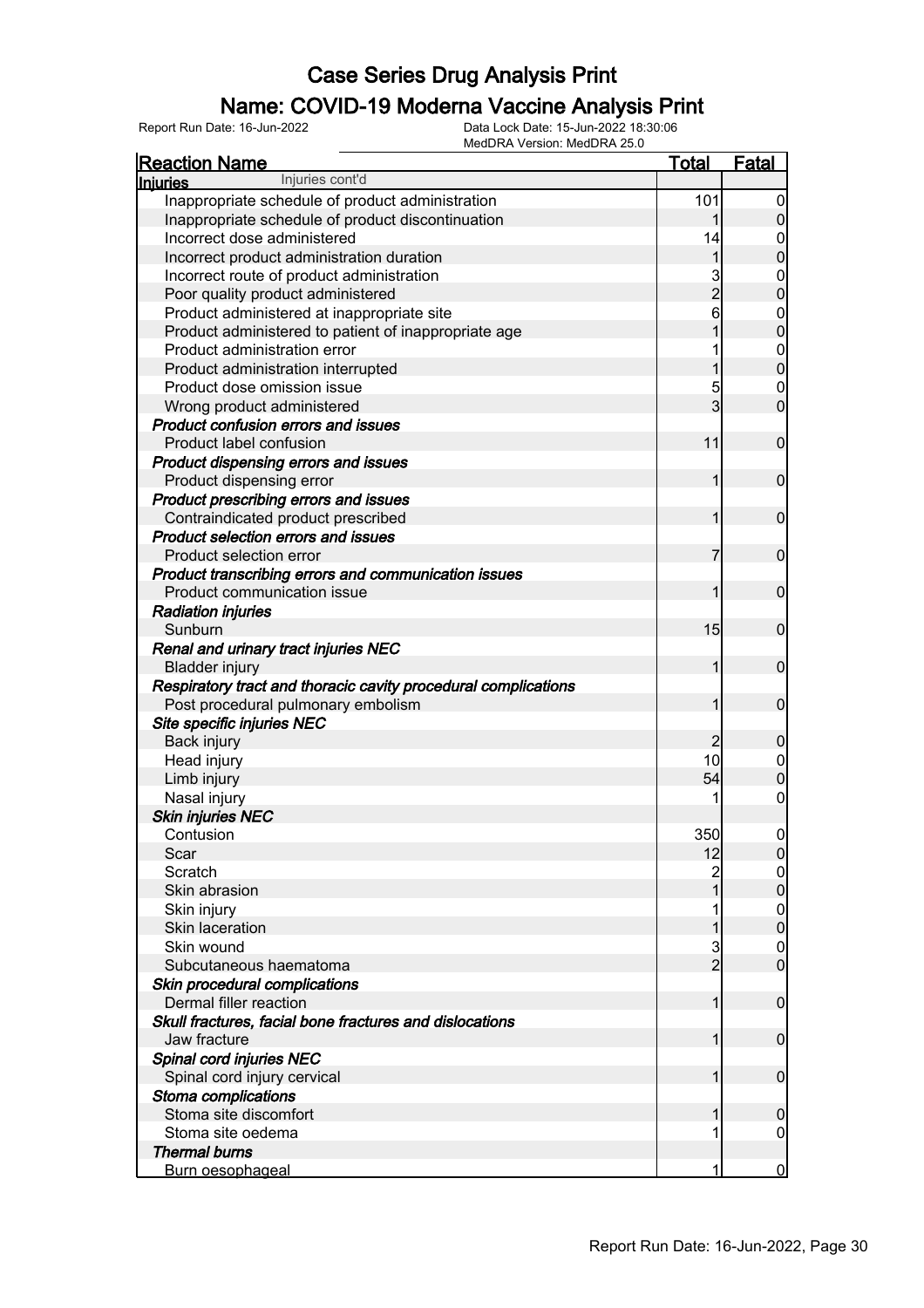### Name: COVID-19 Moderna Vaccine Analysis Print

Report Run Date: 16-Jun-2022 Data Lock Date: 15-Jun-2022 18:30:06

MedDRA Version: MedDRA 25.0

| <b>Reaction Name</b>                     | Total | ⊦atai |
|------------------------------------------|-------|-------|
| Injuries cont'd<br><b>Injuries</b>       |       |       |
| Cold burn                                |       |       |
| Thermal burn                             |       |       |
| Thermal burns of eye                     |       |       |
| Thoracic cage fractures and dislocations |       |       |
| Sternal fracture                         |       |       |
| Vaccination related complications        |       |       |
| Vaccination complication                 |       |       |
| Injuries SOC TOTAL                       | 2126' |       |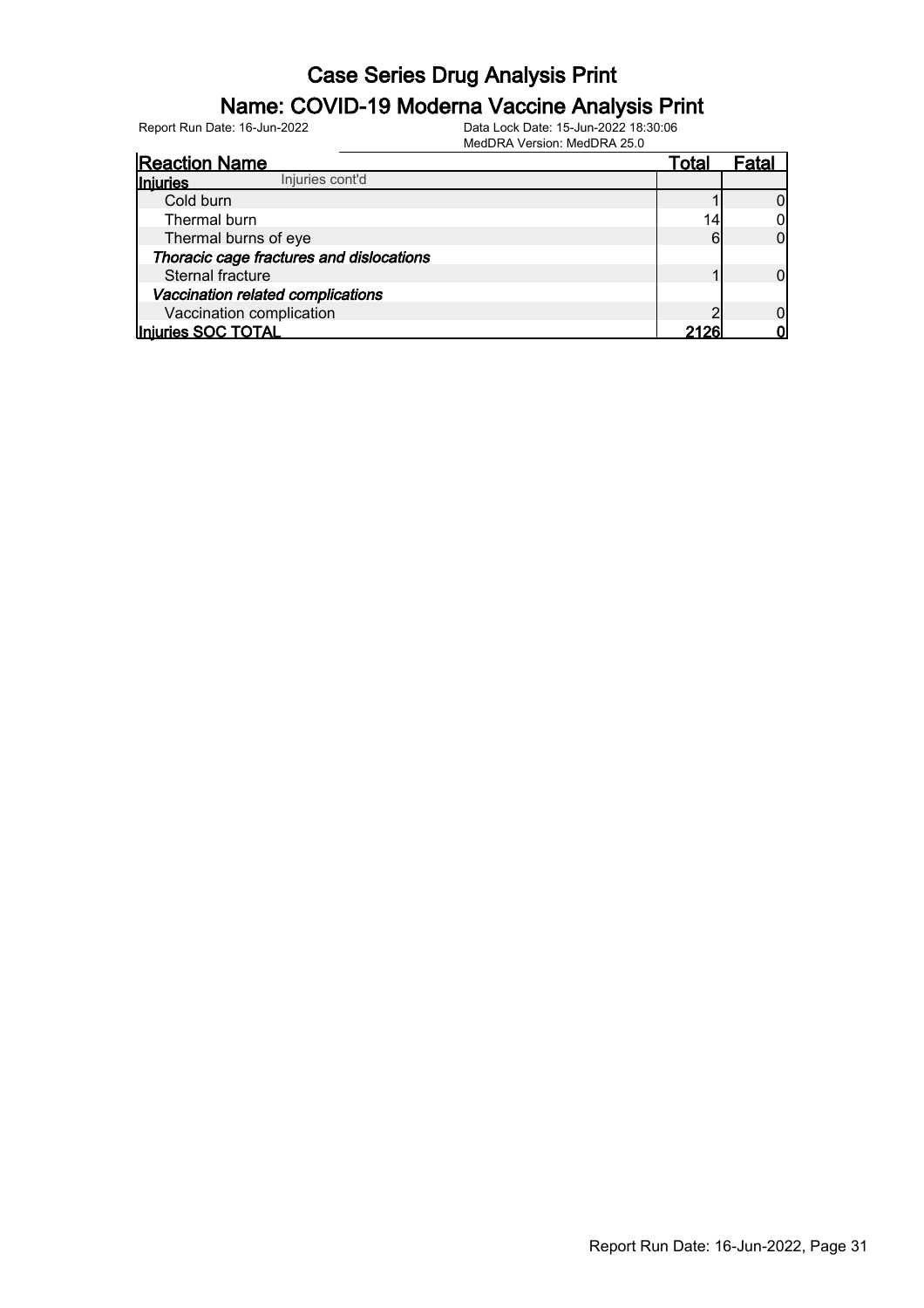#### Name: COVID-19 Moderna Vaccine Analysis Print

| <b>Reaction Name</b>                                     | <u>Total</u>   | <u>Fatal</u>                         |
|----------------------------------------------------------|----------------|--------------------------------------|
| Investigations                                           |                |                                      |
| Adrenal medulla tests                                    |                |                                      |
| Norepinephrine increased                                 | $\overline{2}$ | $\overline{0}$                       |
| Auditory and vestibular diagnostic procedures            |                |                                      |
| Audiogram abnormal                                       | 1              | $\mathbf 0$                          |
| <b>Autoimmunity analyses</b>                             |                |                                      |
| Rheumatoid factor increased                              | 1              | $\mathbf 0$                          |
| Bacteria identification and serology (excl mycobacteria) |                |                                      |
| Campylobacter test positive                              | 1              | $\mathbf 0$                          |
| <b>Blood counts NEC</b>                                  |                |                                      |
| Full blood count abnormal                                | 1              | $\mathbf 0$                          |
| Blood gas and acid base analyses                         |                |                                      |
| Blood lactic acid                                        | 1              | $\boldsymbol{0}$                     |
| Oxygen consumption decreased                             | 1              | 0                                    |
| Oxygen saturation                                        | 3              | $\overline{0}$                       |
| Oxygen saturation decreased                              | 20             | 0                                    |
| Carbohydrate tolerance analyses (incl diabetes)          |                |                                      |
| Blood glucose                                            | 1              | $\mathbf 0$                          |
| Blood glucose abnormal                                   | 1              | $\mathbf 0$                          |
| Blood glucose decreased                                  | 3              | $\mathbf 0$                          |
| Blood glucose increased                                  |                | $\overline{0}$                       |
| Cardiac auscultatory investigations                      |                |                                      |
| Cardiac murmur                                           | 4              |                                      |
| Heart sounds                                             | 5              | 0<br>0                               |
|                                                          |                |                                      |
| Cardiac function diagnostic procedures                   |                |                                      |
| Ejection fraction decreased                              | 1              | 0                                    |
| Central nervous system imaging procedures                |                |                                      |
| Computerised tomogram head                               | 1              | 0                                    |
| <b>Chemistry analyses NEC</b>                            |                |                                      |
| Histamine abnormal                                       | 1              | 0                                    |
| <b>Cholesterol analyses</b>                              |                |                                      |
| Blood cholesterol increased                              | 2              | 0                                    |
| Low density lipoprotein increased                        | $\overline{1}$ | $\overline{0}$                       |
| Coagulation and bleeding analyses                        |                |                                      |
| <b>Bleeding time</b>                                     | 1              | 0                                    |
| Bleeding time abnormal                                   | 1              | 0                                    |
| Blood fibrinogen                                         |                | 0                                    |
| <b>Blood thrombin</b>                                    | 1              | $\overline{0}$                       |
| Coagulation time shortened                               | 1              | $\mathbf 0$                          |
| Fibrin D dimer increased                                 | 5              | $\begin{matrix} 0 \\ 0 \end{matrix}$ |
| International normalised ratio decreased                 | $\overline{1}$ |                                      |
| International normalised ratio increased                 | $\overline{2}$ | $\overline{0}$                       |
| Digestive enzymes                                        |                |                                      |
| Amylase increased                                        | 1              | $\mathbf 0$                          |
| <b>ECG</b> investigations                                |                |                                      |
| Electrocardiogram                                        | 1              | $\mathbf 0$                          |
| Electrocardiogram P wave abnormal                        | 1              | $\mathbf 0$                          |
| Electrocardiogram QT prolonged                           | 1              | $\boldsymbol{0}$                     |
| Electrocardiogram ST segment elevation                   | 1              | $\overline{0}$                       |
| Electrocardiogram ST-T segment abnormal                  |                | $\boldsymbol{0}$                     |
| Electrocardiogram T wave inversion                       | $\frac{2}{3}$  | $\overline{0}$                       |
| Electrocardiogram abnormal                               |                | $\mathbf{0}$                         |
| Electrocardiogram change                                 | $\mathbf{1}$   | $\mathbf 0$                          |
| <b>Endocrine analyses and imaging NEC</b>                |                |                                      |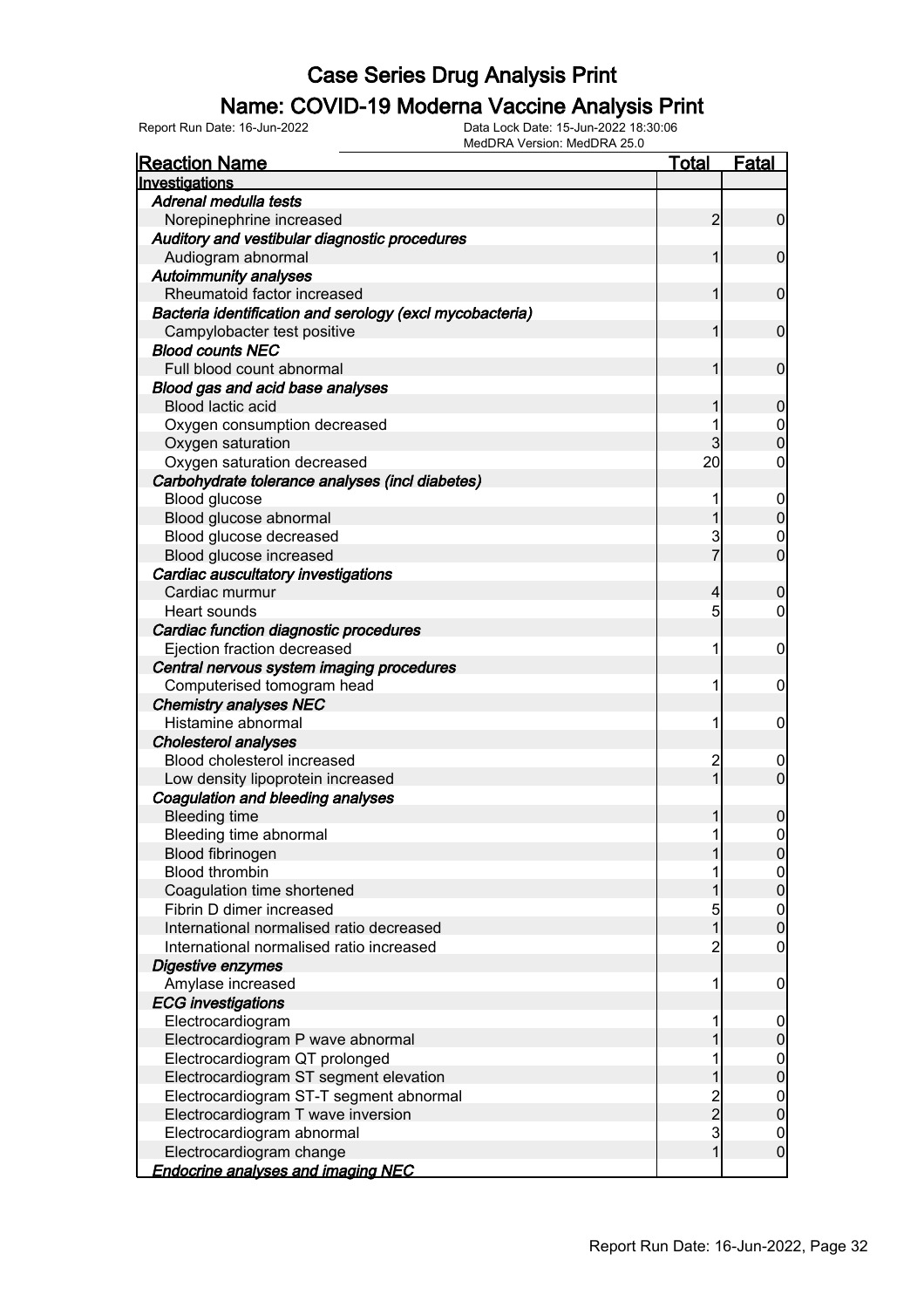#### Name: COVID-19 Moderna Vaccine Analysis Print

| <u>Reaction Name</u>                                | <b>Total</b>   | <b>Fatal</b>                     |
|-----------------------------------------------------|----------------|----------------------------------|
| Investigations cont'd<br>Investigations             |                |                                  |
| Hormone level abnormal                              | 16             | $\mathbf 0$                      |
| <b>Fertility analyses</b>                           |                |                                  |
| Semen analysis abnormal                             | 1              | $\mathbf 0$                      |
| Foetal and neonatal diagnostic procedures           |                |                                  |
| Foetal heart rate decreased                         | 1              | $\mathbf 0$                      |
| Foetal heart rate increased                         | 1              | 0                                |
| <b>Fungus identification and serology</b>           |                |                                  |
| Fungal test                                         | 1              | $\mathbf 0$                      |
| Gastrointestinal and abdominal imaging procedures   |                |                                  |
| X-ray with contrast upper gastrointestinal tract    | 1              | $\mathbf 0$                      |
| Gastrointestinal function diagnostic procedures     |                |                                  |
| Gastric pH decreased                                | 1              | $\mathbf 0$                      |
| <b>Haematological analyses NEC</b>                  |                |                                  |
| Blood viscosity increased                           | 1              | 0                                |
| Heart rate and pulse investigations                 |                |                                  |
| Heart rate                                          | 275            | $\mathbf 0$                      |
| Heart rate abnormal                                 | 22             | $\boldsymbol{0}$                 |
| Heart rate decreased                                | 18             | $\mathbf{0}$                     |
| Heart rate increased                                | 418            | $\overline{0}$                   |
| Heart rate irregular                                | 92             |                                  |
| Heart rate variability decreased                    |                | $\begin{matrix}0\\0\end{matrix}$ |
| Maximum heart rate                                  |                |                                  |
| Maximum heart rate increased                        |                | $\begin{matrix}0\\0\end{matrix}$ |
| Pulse abnormal                                      | 2              | $\mathbf{0}$                     |
| Pulse absent                                        | $\overline{1}$ | $\overline{0}$                   |
| Sinus rhythm                                        | 3              | 0                                |
| <b>Hepatobiliary function diagnostic procedures</b> |                |                                  |
| Alanine aminotransferase increased                  | 6              | $\boldsymbol{0}$                 |
| Aspartate aminotransferase                          | $\overline{c}$ | $\boldsymbol{0}$                 |
| <b>Bile output</b>                                  | 3              | $\mathbf{0}$                     |
| Blood bilirubin increased                           | 1              | $\overline{0}$                   |
| Liver function test abnormal                        | 8              | $\mathbf{0}$                     |
| Liver function test increased                       | 1              | $\overline{0}$                   |
| <b>Imaging procedures NEC</b>                       |                |                                  |
| X-ray                                               | $\mathbf{1}$   | $\boldsymbol{0}$                 |
| Immunology analyses NEC                             |                |                                  |
| Immunology test                                     | 1              | $\overline{0}$                   |
| Immunology skin tests NEC                           |                |                                  |
| Allergy alert test                                  | 1              | $\boldsymbol{0}$                 |
| Allergy alert test positive                         |                | 0                                |
| <b>Investigations NEC</b>                           |                |                                  |
| <b>Blood test</b>                                   | 1              | $\mathbf 0$                      |
| Blood test abnormal                                 | $\overline{5}$ | $\pmb{0}$                        |
| <b>Blood test normal</b>                            |                | $\mathbf 0$                      |
| Polymerase chain reaction positive                  | $\frac{2}{2}$  | $\overline{0}$                   |
| Mineral and electrolyte analyses                    |                |                                  |
| Blood calcium increased                             | $\overline{2}$ | $\pmb{0}$                        |
| <b>Blood iron</b>                                   | 1              | $\boldsymbol{0}$                 |
| Blood iron decreased                                | 3              | $\overline{0}$                   |
| Blood magnesium decreased                           | 1              | $\mathbf{0}$                     |
| Blood potassium decreased                           | 3              | $\overline{0}$                   |
| Blood sodium decreased                              | 1              | $\mathbf 0$                      |
| Serum ferritin increased                            | $\overline{2}$ | $\overline{0}$                   |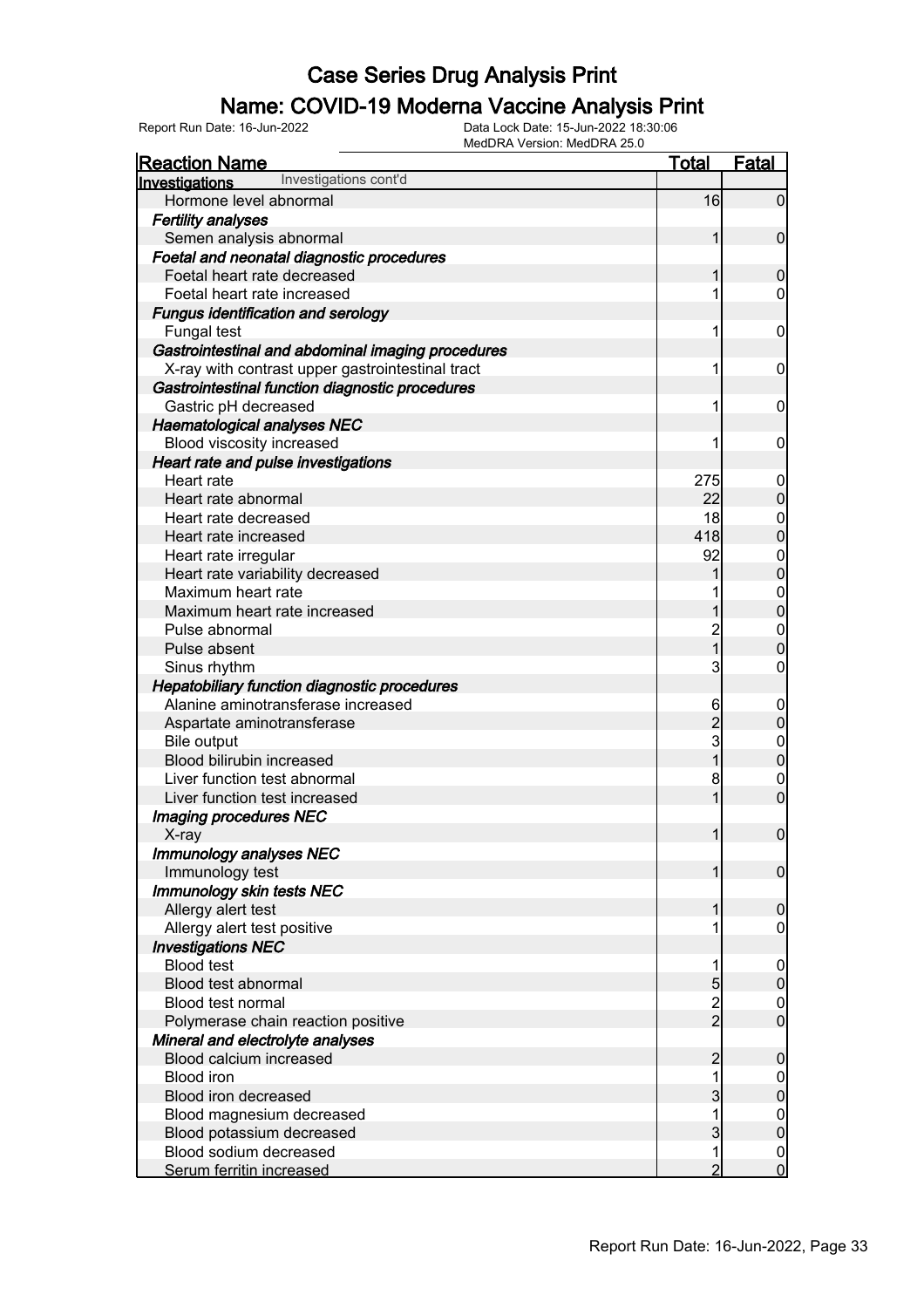#### Name: COVID-19 Moderna Vaccine Analysis Print

| Urine copper<br>1<br>Musculoskeletal and soft tissue imaging procedures<br>1<br>Bone scan<br>1<br>Face and mouth X-ray abnormal<br>Musculoskeletal and soft tissue tests NEC<br>Tender joint count<br>1<br>Neurologic diagnostic procedures<br>Coma scale abnormal<br>$\overline{c}$<br>1<br>Electromyogram abnormal<br>$\boldsymbol{0}$<br>$\overline{0}$<br>1<br>Sensory level<br>Ophthalmic function diagnostic procedures<br>Corneal reflex decreased<br>$\boldsymbol{0}$<br>1<br>2<br>1<br>Intraocular pressure increased<br>$0$<br>0<br>Visual tracking test<br>$\mathbf 0$<br>Visual tracking test abnormal<br>1<br>Physical examination procedures and organ system status<br>Body temperature<br>106<br>$\boldsymbol{0}$<br>$\mathbf 0$<br>12<br>Body temperature abnormal<br>18<br>Body temperature decreased<br>$0\atop 0$<br>27<br>Body temperature fluctuation<br>140<br>$0\atop 0$<br>Body temperature increased<br><b>Breath sounds</b><br>1<br>$0\atop 0$<br>Breath sounds abnormal<br>1<br>1<br>Grip strength<br>3<br>$0\atop 0$<br>Grip strength decreased<br>$\overline{\mathbf{4}}$<br>Head lag<br>5<br>2<br>$\begin{matrix}0\\0\end{matrix}$<br>Lymph node palpable<br>Muscle strength abnormal<br>1<br>$\begin{matrix}0\\0\end{matrix}$<br>Ophthalmological examination<br>1<br>Palpatory finding abnormal<br>$0$<br>0<br>Product residue present<br>1<br>5<br>Respiratory rate<br>6<br>$0\atop 0$<br>Respiratory rate decreased<br>10<br>Respiratory rate increased<br>$\mathbf 0$<br>Skin temperature<br>24<br>Temperature difference of extremities<br>$6 \,$<br> 0 <br>28<br>Weight decreased<br>$\overline{0}$<br>$\overline{0}$<br>11<br>Weight increased<br>Pituitary analyses anterior<br>Blood thyroid stimulating hormone decreased<br>$\pmb{0}$<br>1<br>$\overline{c}$<br>Blood thyroid stimulating hormone increased<br>$\mathbf 0$<br><b>Platelet analyses</b><br>Platelet count decreased<br>10<br>$\mathbf 0$<br>$\overline{0}$<br>Platelet count normal<br>1<br><b>Protein analyses NEC</b><br>C-reactive protein increased<br>$\overline{9}$<br>$\boldsymbol{0}$<br>Red blood cell analyses<br>Haemoglobin E<br>1<br>$\boldsymbol{0}$<br>Haemoglobin decreased<br>$\overline{c}$<br>0<br><b>Renal function analyses</b><br>Blood creatinine increased<br>1<br>$\mathbf 0$<br>Reproductive hormone analyses<br>Blood testosterone decreased<br>1 | <b>Reaction Name</b>                           | <u>Total</u> | <b>Fatal</b>     |
|----------------------------------------------------------------------------------------------------------------------------------------------------------------------------------------------------------------------------------------------------------------------------------------------------------------------------------------------------------------------------------------------------------------------------------------------------------------------------------------------------------------------------------------------------------------------------------------------------------------------------------------------------------------------------------------------------------------------------------------------------------------------------------------------------------------------------------------------------------------------------------------------------------------------------------------------------------------------------------------------------------------------------------------------------------------------------------------------------------------------------------------------------------------------------------------------------------------------------------------------------------------------------------------------------------------------------------------------------------------------------------------------------------------------------------------------------------------------------------------------------------------------------------------------------------------------------------------------------------------------------------------------------------------------------------------------------------------------------------------------------------------------------------------------------------------------------------------------------------------------------------------------------------------------------------------------------------------------------------------------------------------------------------------------------------------------------------------------------------------------------------------------------------------------------------------------------------------------------------------------------------------------------------------------------------------------------------------------------------------------------------------|------------------------------------------------|--------------|------------------|
|                                                                                                                                                                                                                                                                                                                                                                                                                                                                                                                                                                                                                                                                                                                                                                                                                                                                                                                                                                                                                                                                                                                                                                                                                                                                                                                                                                                                                                                                                                                                                                                                                                                                                                                                                                                                                                                                                                                                                                                                                                                                                                                                                                                                                                                                                                                                                                                        | Investigations cont'd<br><b>Investigations</b> |              |                  |
|                                                                                                                                                                                                                                                                                                                                                                                                                                                                                                                                                                                                                                                                                                                                                                                                                                                                                                                                                                                                                                                                                                                                                                                                                                                                                                                                                                                                                                                                                                                                                                                                                                                                                                                                                                                                                                                                                                                                                                                                                                                                                                                                                                                                                                                                                                                                                                                        |                                                |              | $\overline{0}$   |
|                                                                                                                                                                                                                                                                                                                                                                                                                                                                                                                                                                                                                                                                                                                                                                                                                                                                                                                                                                                                                                                                                                                                                                                                                                                                                                                                                                                                                                                                                                                                                                                                                                                                                                                                                                                                                                                                                                                                                                                                                                                                                                                                                                                                                                                                                                                                                                                        |                                                |              |                  |
|                                                                                                                                                                                                                                                                                                                                                                                                                                                                                                                                                                                                                                                                                                                                                                                                                                                                                                                                                                                                                                                                                                                                                                                                                                                                                                                                                                                                                                                                                                                                                                                                                                                                                                                                                                                                                                                                                                                                                                                                                                                                                                                                                                                                                                                                                                                                                                                        |                                                |              | $\mathbf 0$      |
|                                                                                                                                                                                                                                                                                                                                                                                                                                                                                                                                                                                                                                                                                                                                                                                                                                                                                                                                                                                                                                                                                                                                                                                                                                                                                                                                                                                                                                                                                                                                                                                                                                                                                                                                                                                                                                                                                                                                                                                                                                                                                                                                                                                                                                                                                                                                                                                        |                                                |              | $\overline{0}$   |
|                                                                                                                                                                                                                                                                                                                                                                                                                                                                                                                                                                                                                                                                                                                                                                                                                                                                                                                                                                                                                                                                                                                                                                                                                                                                                                                                                                                                                                                                                                                                                                                                                                                                                                                                                                                                                                                                                                                                                                                                                                                                                                                                                                                                                                                                                                                                                                                        |                                                |              |                  |
|                                                                                                                                                                                                                                                                                                                                                                                                                                                                                                                                                                                                                                                                                                                                                                                                                                                                                                                                                                                                                                                                                                                                                                                                                                                                                                                                                                                                                                                                                                                                                                                                                                                                                                                                                                                                                                                                                                                                                                                                                                                                                                                                                                                                                                                                                                                                                                                        |                                                |              | $\boldsymbol{0}$ |
|                                                                                                                                                                                                                                                                                                                                                                                                                                                                                                                                                                                                                                                                                                                                                                                                                                                                                                                                                                                                                                                                                                                                                                                                                                                                                                                                                                                                                                                                                                                                                                                                                                                                                                                                                                                                                                                                                                                                                                                                                                                                                                                                                                                                                                                                                                                                                                                        |                                                |              |                  |
|                                                                                                                                                                                                                                                                                                                                                                                                                                                                                                                                                                                                                                                                                                                                                                                                                                                                                                                                                                                                                                                                                                                                                                                                                                                                                                                                                                                                                                                                                                                                                                                                                                                                                                                                                                                                                                                                                                                                                                                                                                                                                                                                                                                                                                                                                                                                                                                        |                                                |              | $\pmb{0}$        |
|                                                                                                                                                                                                                                                                                                                                                                                                                                                                                                                                                                                                                                                                                                                                                                                                                                                                                                                                                                                                                                                                                                                                                                                                                                                                                                                                                                                                                                                                                                                                                                                                                                                                                                                                                                                                                                                                                                                                                                                                                                                                                                                                                                                                                                                                                                                                                                                        |                                                |              |                  |
|                                                                                                                                                                                                                                                                                                                                                                                                                                                                                                                                                                                                                                                                                                                                                                                                                                                                                                                                                                                                                                                                                                                                                                                                                                                                                                                                                                                                                                                                                                                                                                                                                                                                                                                                                                                                                                                                                                                                                                                                                                                                                                                                                                                                                                                                                                                                                                                        |                                                |              |                  |
|                                                                                                                                                                                                                                                                                                                                                                                                                                                                                                                                                                                                                                                                                                                                                                                                                                                                                                                                                                                                                                                                                                                                                                                                                                                                                                                                                                                                                                                                                                                                                                                                                                                                                                                                                                                                                                                                                                                                                                                                                                                                                                                                                                                                                                                                                                                                                                                        |                                                |              |                  |
|                                                                                                                                                                                                                                                                                                                                                                                                                                                                                                                                                                                                                                                                                                                                                                                                                                                                                                                                                                                                                                                                                                                                                                                                                                                                                                                                                                                                                                                                                                                                                                                                                                                                                                                                                                                                                                                                                                                                                                                                                                                                                                                                                                                                                                                                                                                                                                                        |                                                |              |                  |
|                                                                                                                                                                                                                                                                                                                                                                                                                                                                                                                                                                                                                                                                                                                                                                                                                                                                                                                                                                                                                                                                                                                                                                                                                                                                                                                                                                                                                                                                                                                                                                                                                                                                                                                                                                                                                                                                                                                                                                                                                                                                                                                                                                                                                                                                                                                                                                                        |                                                |              |                  |
|                                                                                                                                                                                                                                                                                                                                                                                                                                                                                                                                                                                                                                                                                                                                                                                                                                                                                                                                                                                                                                                                                                                                                                                                                                                                                                                                                                                                                                                                                                                                                                                                                                                                                                                                                                                                                                                                                                                                                                                                                                                                                                                                                                                                                                                                                                                                                                                        |                                                |              |                  |
|                                                                                                                                                                                                                                                                                                                                                                                                                                                                                                                                                                                                                                                                                                                                                                                                                                                                                                                                                                                                                                                                                                                                                                                                                                                                                                                                                                                                                                                                                                                                                                                                                                                                                                                                                                                                                                                                                                                                                                                                                                                                                                                                                                                                                                                                                                                                                                                        |                                                |              |                  |
|                                                                                                                                                                                                                                                                                                                                                                                                                                                                                                                                                                                                                                                                                                                                                                                                                                                                                                                                                                                                                                                                                                                                                                                                                                                                                                                                                                                                                                                                                                                                                                                                                                                                                                                                                                                                                                                                                                                                                                                                                                                                                                                                                                                                                                                                                                                                                                                        |                                                |              |                  |
|                                                                                                                                                                                                                                                                                                                                                                                                                                                                                                                                                                                                                                                                                                                                                                                                                                                                                                                                                                                                                                                                                                                                                                                                                                                                                                                                                                                                                                                                                                                                                                                                                                                                                                                                                                                                                                                                                                                                                                                                                                                                                                                                                                                                                                                                                                                                                                                        |                                                |              |                  |
|                                                                                                                                                                                                                                                                                                                                                                                                                                                                                                                                                                                                                                                                                                                                                                                                                                                                                                                                                                                                                                                                                                                                                                                                                                                                                                                                                                                                                                                                                                                                                                                                                                                                                                                                                                                                                                                                                                                                                                                                                                                                                                                                                                                                                                                                                                                                                                                        |                                                |              |                  |
|                                                                                                                                                                                                                                                                                                                                                                                                                                                                                                                                                                                                                                                                                                                                                                                                                                                                                                                                                                                                                                                                                                                                                                                                                                                                                                                                                                                                                                                                                                                                                                                                                                                                                                                                                                                                                                                                                                                                                                                                                                                                                                                                                                                                                                                                                                                                                                                        |                                                |              |                  |
|                                                                                                                                                                                                                                                                                                                                                                                                                                                                                                                                                                                                                                                                                                                                                                                                                                                                                                                                                                                                                                                                                                                                                                                                                                                                                                                                                                                                                                                                                                                                                                                                                                                                                                                                                                                                                                                                                                                                                                                                                                                                                                                                                                                                                                                                                                                                                                                        |                                                |              |                  |
|                                                                                                                                                                                                                                                                                                                                                                                                                                                                                                                                                                                                                                                                                                                                                                                                                                                                                                                                                                                                                                                                                                                                                                                                                                                                                                                                                                                                                                                                                                                                                                                                                                                                                                                                                                                                                                                                                                                                                                                                                                                                                                                                                                                                                                                                                                                                                                                        |                                                |              |                  |
|                                                                                                                                                                                                                                                                                                                                                                                                                                                                                                                                                                                                                                                                                                                                                                                                                                                                                                                                                                                                                                                                                                                                                                                                                                                                                                                                                                                                                                                                                                                                                                                                                                                                                                                                                                                                                                                                                                                                                                                                                                                                                                                                                                                                                                                                                                                                                                                        |                                                |              |                  |
|                                                                                                                                                                                                                                                                                                                                                                                                                                                                                                                                                                                                                                                                                                                                                                                                                                                                                                                                                                                                                                                                                                                                                                                                                                                                                                                                                                                                                                                                                                                                                                                                                                                                                                                                                                                                                                                                                                                                                                                                                                                                                                                                                                                                                                                                                                                                                                                        |                                                |              |                  |
|                                                                                                                                                                                                                                                                                                                                                                                                                                                                                                                                                                                                                                                                                                                                                                                                                                                                                                                                                                                                                                                                                                                                                                                                                                                                                                                                                                                                                                                                                                                                                                                                                                                                                                                                                                                                                                                                                                                                                                                                                                                                                                                                                                                                                                                                                                                                                                                        |                                                |              |                  |
|                                                                                                                                                                                                                                                                                                                                                                                                                                                                                                                                                                                                                                                                                                                                                                                                                                                                                                                                                                                                                                                                                                                                                                                                                                                                                                                                                                                                                                                                                                                                                                                                                                                                                                                                                                                                                                                                                                                                                                                                                                                                                                                                                                                                                                                                                                                                                                                        |                                                |              |                  |
|                                                                                                                                                                                                                                                                                                                                                                                                                                                                                                                                                                                                                                                                                                                                                                                                                                                                                                                                                                                                                                                                                                                                                                                                                                                                                                                                                                                                                                                                                                                                                                                                                                                                                                                                                                                                                                                                                                                                                                                                                                                                                                                                                                                                                                                                                                                                                                                        |                                                |              |                  |
|                                                                                                                                                                                                                                                                                                                                                                                                                                                                                                                                                                                                                                                                                                                                                                                                                                                                                                                                                                                                                                                                                                                                                                                                                                                                                                                                                                                                                                                                                                                                                                                                                                                                                                                                                                                                                                                                                                                                                                                                                                                                                                                                                                                                                                                                                                                                                                                        |                                                |              |                  |
|                                                                                                                                                                                                                                                                                                                                                                                                                                                                                                                                                                                                                                                                                                                                                                                                                                                                                                                                                                                                                                                                                                                                                                                                                                                                                                                                                                                                                                                                                                                                                                                                                                                                                                                                                                                                                                                                                                                                                                                                                                                                                                                                                                                                                                                                                                                                                                                        |                                                |              |                  |
|                                                                                                                                                                                                                                                                                                                                                                                                                                                                                                                                                                                                                                                                                                                                                                                                                                                                                                                                                                                                                                                                                                                                                                                                                                                                                                                                                                                                                                                                                                                                                                                                                                                                                                                                                                                                                                                                                                                                                                                                                                                                                                                                                                                                                                                                                                                                                                                        |                                                |              |                  |
|                                                                                                                                                                                                                                                                                                                                                                                                                                                                                                                                                                                                                                                                                                                                                                                                                                                                                                                                                                                                                                                                                                                                                                                                                                                                                                                                                                                                                                                                                                                                                                                                                                                                                                                                                                                                                                                                                                                                                                                                                                                                                                                                                                                                                                                                                                                                                                                        |                                                |              |                  |
|                                                                                                                                                                                                                                                                                                                                                                                                                                                                                                                                                                                                                                                                                                                                                                                                                                                                                                                                                                                                                                                                                                                                                                                                                                                                                                                                                                                                                                                                                                                                                                                                                                                                                                                                                                                                                                                                                                                                                                                                                                                                                                                                                                                                                                                                                                                                                                                        |                                                |              |                  |
|                                                                                                                                                                                                                                                                                                                                                                                                                                                                                                                                                                                                                                                                                                                                                                                                                                                                                                                                                                                                                                                                                                                                                                                                                                                                                                                                                                                                                                                                                                                                                                                                                                                                                                                                                                                                                                                                                                                                                                                                                                                                                                                                                                                                                                                                                                                                                                                        |                                                |              |                  |
|                                                                                                                                                                                                                                                                                                                                                                                                                                                                                                                                                                                                                                                                                                                                                                                                                                                                                                                                                                                                                                                                                                                                                                                                                                                                                                                                                                                                                                                                                                                                                                                                                                                                                                                                                                                                                                                                                                                                                                                                                                                                                                                                                                                                                                                                                                                                                                                        |                                                |              |                  |
|                                                                                                                                                                                                                                                                                                                                                                                                                                                                                                                                                                                                                                                                                                                                                                                                                                                                                                                                                                                                                                                                                                                                                                                                                                                                                                                                                                                                                                                                                                                                                                                                                                                                                                                                                                                                                                                                                                                                                                                                                                                                                                                                                                                                                                                                                                                                                                                        |                                                |              |                  |
|                                                                                                                                                                                                                                                                                                                                                                                                                                                                                                                                                                                                                                                                                                                                                                                                                                                                                                                                                                                                                                                                                                                                                                                                                                                                                                                                                                                                                                                                                                                                                                                                                                                                                                                                                                                                                                                                                                                                                                                                                                                                                                                                                                                                                                                                                                                                                                                        |                                                |              |                  |
|                                                                                                                                                                                                                                                                                                                                                                                                                                                                                                                                                                                                                                                                                                                                                                                                                                                                                                                                                                                                                                                                                                                                                                                                                                                                                                                                                                                                                                                                                                                                                                                                                                                                                                                                                                                                                                                                                                                                                                                                                                                                                                                                                                                                                                                                                                                                                                                        |                                                |              |                  |
|                                                                                                                                                                                                                                                                                                                                                                                                                                                                                                                                                                                                                                                                                                                                                                                                                                                                                                                                                                                                                                                                                                                                                                                                                                                                                                                                                                                                                                                                                                                                                                                                                                                                                                                                                                                                                                                                                                                                                                                                                                                                                                                                                                                                                                                                                                                                                                                        |                                                |              |                  |
|                                                                                                                                                                                                                                                                                                                                                                                                                                                                                                                                                                                                                                                                                                                                                                                                                                                                                                                                                                                                                                                                                                                                                                                                                                                                                                                                                                                                                                                                                                                                                                                                                                                                                                                                                                                                                                                                                                                                                                                                                                                                                                                                                                                                                                                                                                                                                                                        |                                                |              |                  |
|                                                                                                                                                                                                                                                                                                                                                                                                                                                                                                                                                                                                                                                                                                                                                                                                                                                                                                                                                                                                                                                                                                                                                                                                                                                                                                                                                                                                                                                                                                                                                                                                                                                                                                                                                                                                                                                                                                                                                                                                                                                                                                                                                                                                                                                                                                                                                                                        |                                                |              |                  |
|                                                                                                                                                                                                                                                                                                                                                                                                                                                                                                                                                                                                                                                                                                                                                                                                                                                                                                                                                                                                                                                                                                                                                                                                                                                                                                                                                                                                                                                                                                                                                                                                                                                                                                                                                                                                                                                                                                                                                                                                                                                                                                                                                                                                                                                                                                                                                                                        |                                                |              |                  |
|                                                                                                                                                                                                                                                                                                                                                                                                                                                                                                                                                                                                                                                                                                                                                                                                                                                                                                                                                                                                                                                                                                                                                                                                                                                                                                                                                                                                                                                                                                                                                                                                                                                                                                                                                                                                                                                                                                                                                                                                                                                                                                                                                                                                                                                                                                                                                                                        |                                                |              |                  |
|                                                                                                                                                                                                                                                                                                                                                                                                                                                                                                                                                                                                                                                                                                                                                                                                                                                                                                                                                                                                                                                                                                                                                                                                                                                                                                                                                                                                                                                                                                                                                                                                                                                                                                                                                                                                                                                                                                                                                                                                                                                                                                                                                                                                                                                                                                                                                                                        |                                                |              |                  |
|                                                                                                                                                                                                                                                                                                                                                                                                                                                                                                                                                                                                                                                                                                                                                                                                                                                                                                                                                                                                                                                                                                                                                                                                                                                                                                                                                                                                                                                                                                                                                                                                                                                                                                                                                                                                                                                                                                                                                                                                                                                                                                                                                                                                                                                                                                                                                                                        |                                                |              |                  |
|                                                                                                                                                                                                                                                                                                                                                                                                                                                                                                                                                                                                                                                                                                                                                                                                                                                                                                                                                                                                                                                                                                                                                                                                                                                                                                                                                                                                                                                                                                                                                                                                                                                                                                                                                                                                                                                                                                                                                                                                                                                                                                                                                                                                                                                                                                                                                                                        |                                                |              |                  |
|                                                                                                                                                                                                                                                                                                                                                                                                                                                                                                                                                                                                                                                                                                                                                                                                                                                                                                                                                                                                                                                                                                                                                                                                                                                                                                                                                                                                                                                                                                                                                                                                                                                                                                                                                                                                                                                                                                                                                                                                                                                                                                                                                                                                                                                                                                                                                                                        |                                                |              |                  |
|                                                                                                                                                                                                                                                                                                                                                                                                                                                                                                                                                                                                                                                                                                                                                                                                                                                                                                                                                                                                                                                                                                                                                                                                                                                                                                                                                                                                                                                                                                                                                                                                                                                                                                                                                                                                                                                                                                                                                                                                                                                                                                                                                                                                                                                                                                                                                                                        |                                                |              |                  |
|                                                                                                                                                                                                                                                                                                                                                                                                                                                                                                                                                                                                                                                                                                                                                                                                                                                                                                                                                                                                                                                                                                                                                                                                                                                                                                                                                                                                                                                                                                                                                                                                                                                                                                                                                                                                                                                                                                                                                                                                                                                                                                                                                                                                                                                                                                                                                                                        |                                                |              |                  |
|                                                                                                                                                                                                                                                                                                                                                                                                                                                                                                                                                                                                                                                                                                                                                                                                                                                                                                                                                                                                                                                                                                                                                                                                                                                                                                                                                                                                                                                                                                                                                                                                                                                                                                                                                                                                                                                                                                                                                                                                                                                                                                                                                                                                                                                                                                                                                                                        |                                                |              |                  |
|                                                                                                                                                                                                                                                                                                                                                                                                                                                                                                                                                                                                                                                                                                                                                                                                                                                                                                                                                                                                                                                                                                                                                                                                                                                                                                                                                                                                                                                                                                                                                                                                                                                                                                                                                                                                                                                                                                                                                                                                                                                                                                                                                                                                                                                                                                                                                                                        |                                                |              |                  |
|                                                                                                                                                                                                                                                                                                                                                                                                                                                                                                                                                                                                                                                                                                                                                                                                                                                                                                                                                                                                                                                                                                                                                                                                                                                                                                                                                                                                                                                                                                                                                                                                                                                                                                                                                                                                                                                                                                                                                                                                                                                                                                                                                                                                                                                                                                                                                                                        |                                                |              |                  |
|                                                                                                                                                                                                                                                                                                                                                                                                                                                                                                                                                                                                                                                                                                                                                                                                                                                                                                                                                                                                                                                                                                                                                                                                                                                                                                                                                                                                                                                                                                                                                                                                                                                                                                                                                                                                                                                                                                                                                                                                                                                                                                                                                                                                                                                                                                                                                                                        |                                                |              |                  |
|                                                                                                                                                                                                                                                                                                                                                                                                                                                                                                                                                                                                                                                                                                                                                                                                                                                                                                                                                                                                                                                                                                                                                                                                                                                                                                                                                                                                                                                                                                                                                                                                                                                                                                                                                                                                                                                                                                                                                                                                                                                                                                                                                                                                                                                                                                                                                                                        |                                                |              | $\bf{0}$         |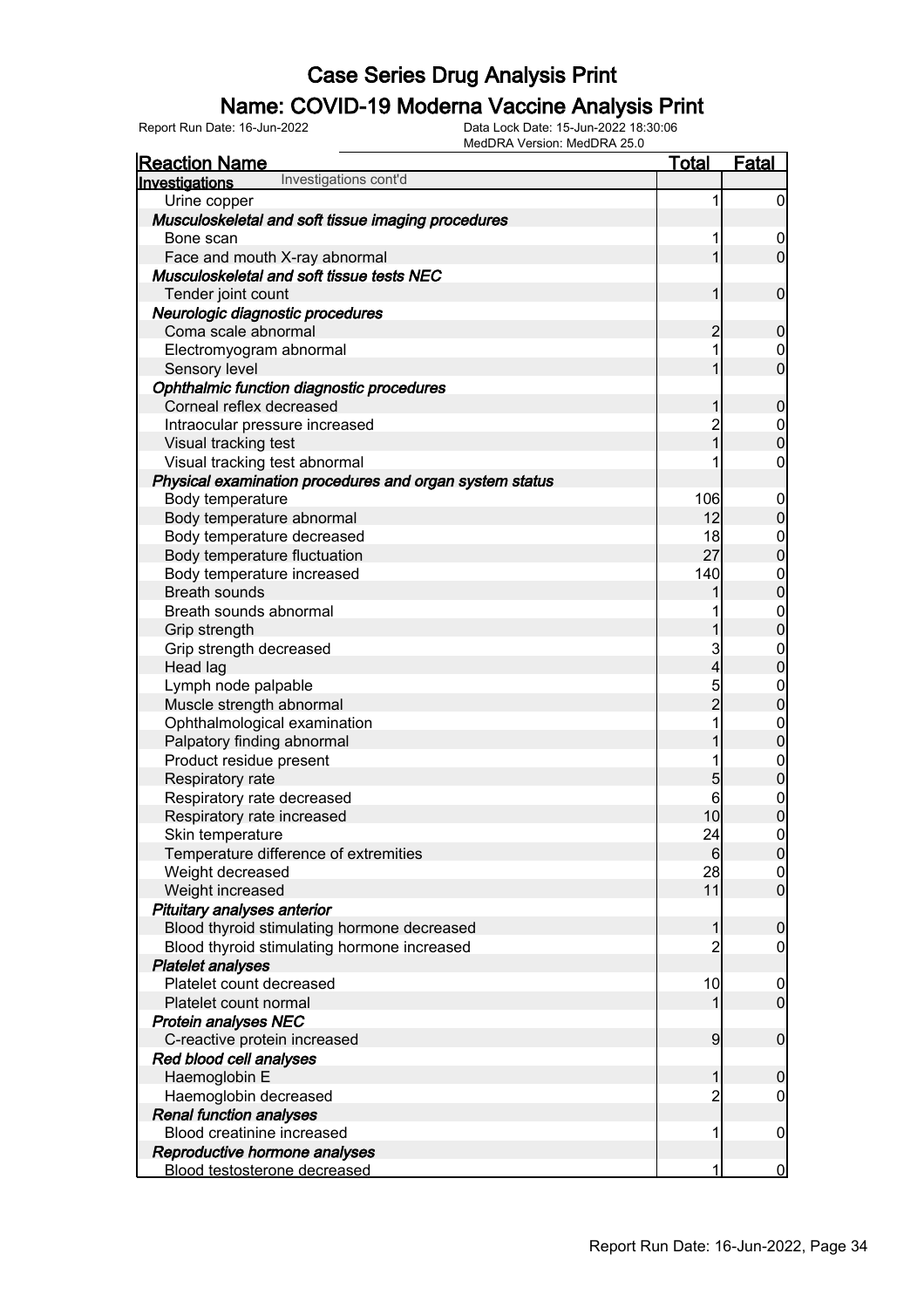#### Name: COVID-19 Moderna Vaccine Analysis Print

| <u>Reaction Name</u>                                     | <b>Total</b>                           | <b>Fatal</b>                         |
|----------------------------------------------------------|----------------------------------------|--------------------------------------|
| Investigations cont'd<br>Investigations                  |                                        |                                      |
| False negative pregnancy test                            | 1                                      | $\overline{0}$                       |
| Pregnancy test                                           |                                        | $\begin{matrix} 0 \\ 0 \end{matrix}$ |
| Pregnancy test false positive                            | 1                                      |                                      |
| Reproductive organ and breast histopathology procedures  |                                        |                                      |
| Smear cervix                                             | 1                                      | $\mathbf 0$                          |
| Reproductive organ and breast imaging procedures         |                                        |                                      |
| Hysteroscopy                                             | 1                                      | $\mathbf 0$                          |
| Respiratory and pulmonary function diagnostic procedures |                                        |                                      |
| Forced expiratory volume decreased                       | 1                                      | $\pmb{0}$                            |
| Forced expiratory volume increased                       | 3                                      | $\begin{matrix} 0 \\ 0 \end{matrix}$ |
| Pulmonary function test decreased                        | 1                                      |                                      |
| Skeletal and cardiac muscle analyses                     |                                        |                                      |
| Blood creatine phosphokinase increased                   | 1                                      | $\pmb{0}$                            |
| Myocardial necrosis marker increased                     | 1                                      | $\begin{matrix}0\\0\end{matrix}$     |
| Troponin I increased                                     | 1                                      |                                      |
| Troponin T increased                                     | 1                                      | $\begin{matrix} 0 \\ 0 \end{matrix}$ |
| Troponin increased                                       | 5                                      |                                      |
| Therapeutic drug monitoring analyses                     |                                        |                                      |
| Analgesic drug level                                     | 5                                      | $\boldsymbol{0}$                     |
| <b>Thyroid analyses</b>                                  |                                        |                                      |
| Tri-iodothyronine decreased                              | 1                                      | $\mathbf 0$                          |
| Tissue enzyme analyses NEC                               |                                        |                                      |
| Blood alkaline phosphatase increased                     | 1                                      | $\mathbf 0$                          |
| Blood lactate dehydrogenase increased                    | 1                                      | $\boldsymbol{0}$                     |
| <b>Urinalysis NEC</b>                                    |                                        |                                      |
| <b>Blood urine</b>                                       | 5                                      | $0\atop 0$                           |
| Blood urine present                                      | 27                                     |                                      |
| Protein urine                                            | 1                                      | $\begin{matrix} 0 \\ 0 \end{matrix}$ |
| pH urine                                                 | 1                                      |                                      |
| Urinary tract function analyses NEC                      |                                        |                                      |
| Urine output                                             | 12                                     | $\mathbf 0$                          |
| Urine output decreased                                   | 1                                      | $\boldsymbol{0}$                     |
| Urinary tract imaging procedures                         |                                        |                                      |
| <b>Bladder</b> scan                                      | 1                                      | $\pmb{0}$                            |
| Vascular tests NEC (incl blood pressure)                 |                                        |                                      |
| Blood pressure abnormal                                  | $\begin{array}{c} 2 \\ 11 \end{array}$ | 이                                    |
| Blood pressure decreased                                 |                                        | $\overline{0}$                       |
| Blood pressure diastolic increased                       | 1                                      | $\begin{matrix} 0 \\ 0 \end{matrix}$ |
| Blood pressure increased                                 | 42                                     |                                      |
| Blood pressure measurement                               | 10                                     | $\begin{matrix} 0 \\ 0 \end{matrix}$ |
| Blood pressure normal                                    | 1                                      |                                      |
| Virus identification and serology                        |                                        |                                      |
| Coronavirus test                                         | 4                                      | $\boldsymbol{0}$                     |
| Influenza A virus test                                   | 1                                      | $\boldsymbol{0}$                     |
| SARS-CoV-2 antibody test                                 | $\overline{c}$                         | $\mathbf 0$                          |
| SARS-CoV-2 antibody test negative                        | $\overline{1}$                         | $\begin{matrix}0\\0\end{matrix}$     |
| SARS-CoV-2 antibody test positive                        | $\frac{2}{5}$                          |                                      |
| SARS-CoV-2 test                                          |                                        | $\begin{matrix} 0 \\ 0 \end{matrix}$ |
| SARS-CoV-2 test negative                                 | 4                                      |                                      |
| SARS-CoV-2 test positive                                 | 7                                      | $\mathbf 0$                          |
| Vitamin analyses                                         |                                        |                                      |
| Blood folate decreased                                   | 1                                      | $\mathbf 0$                          |
| White blood cell analyses                                |                                        |                                      |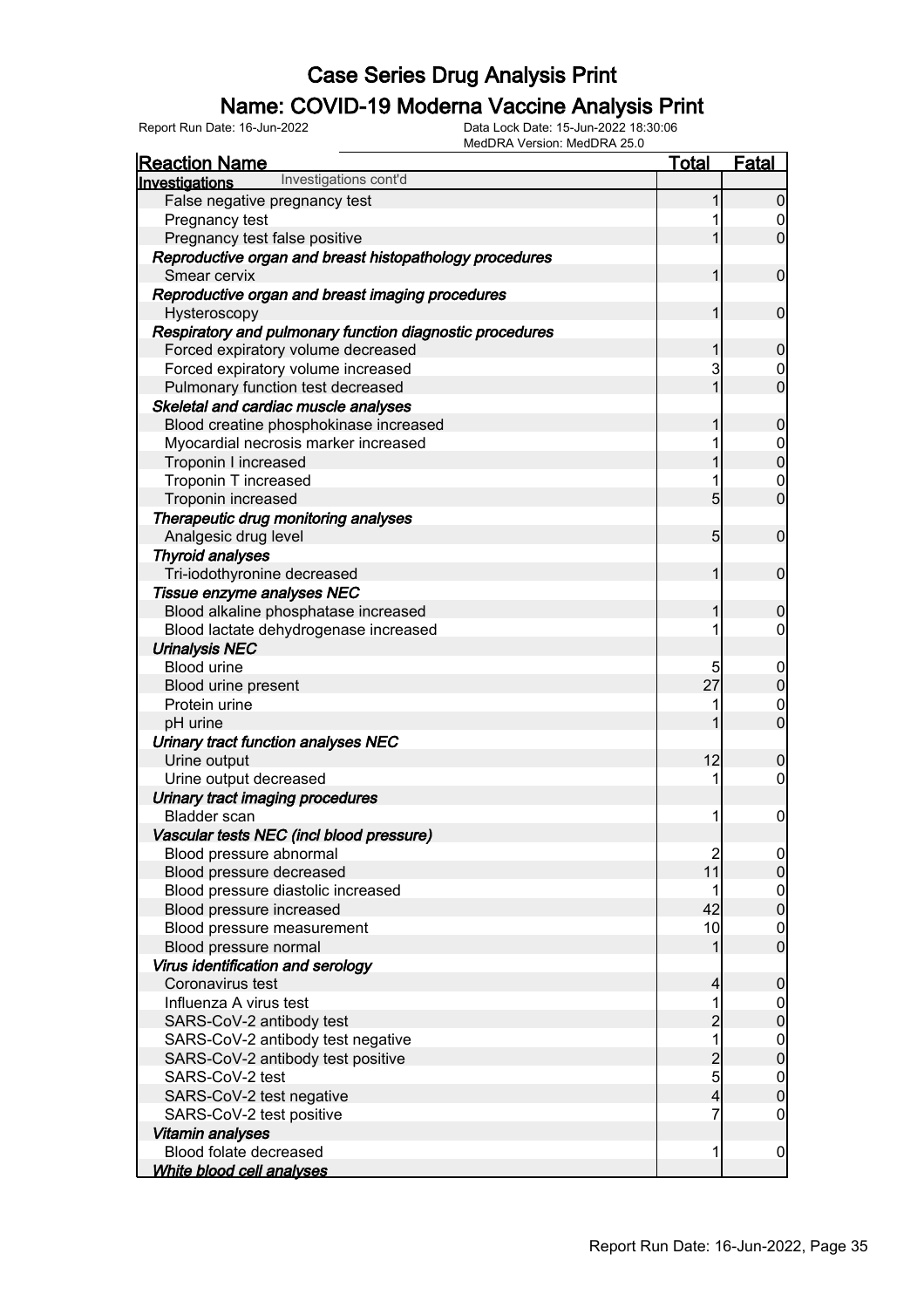#### Name: COVID-19 Moderna Vaccine Analysis Print

| <b>Reaction Name</b>                    | Tota. |  |
|-----------------------------------------|-------|--|
| Investigations cont'd<br>Investigations |       |  |
| Neutrophil count                        |       |  |
| Neutrophil count decreased              |       |  |
| White blood cell count                  |       |  |
| White blood cell count decreased        |       |  |
| White blood cell count increased        |       |  |
| <b>Investigations SOC TOTAL</b>         | 1618  |  |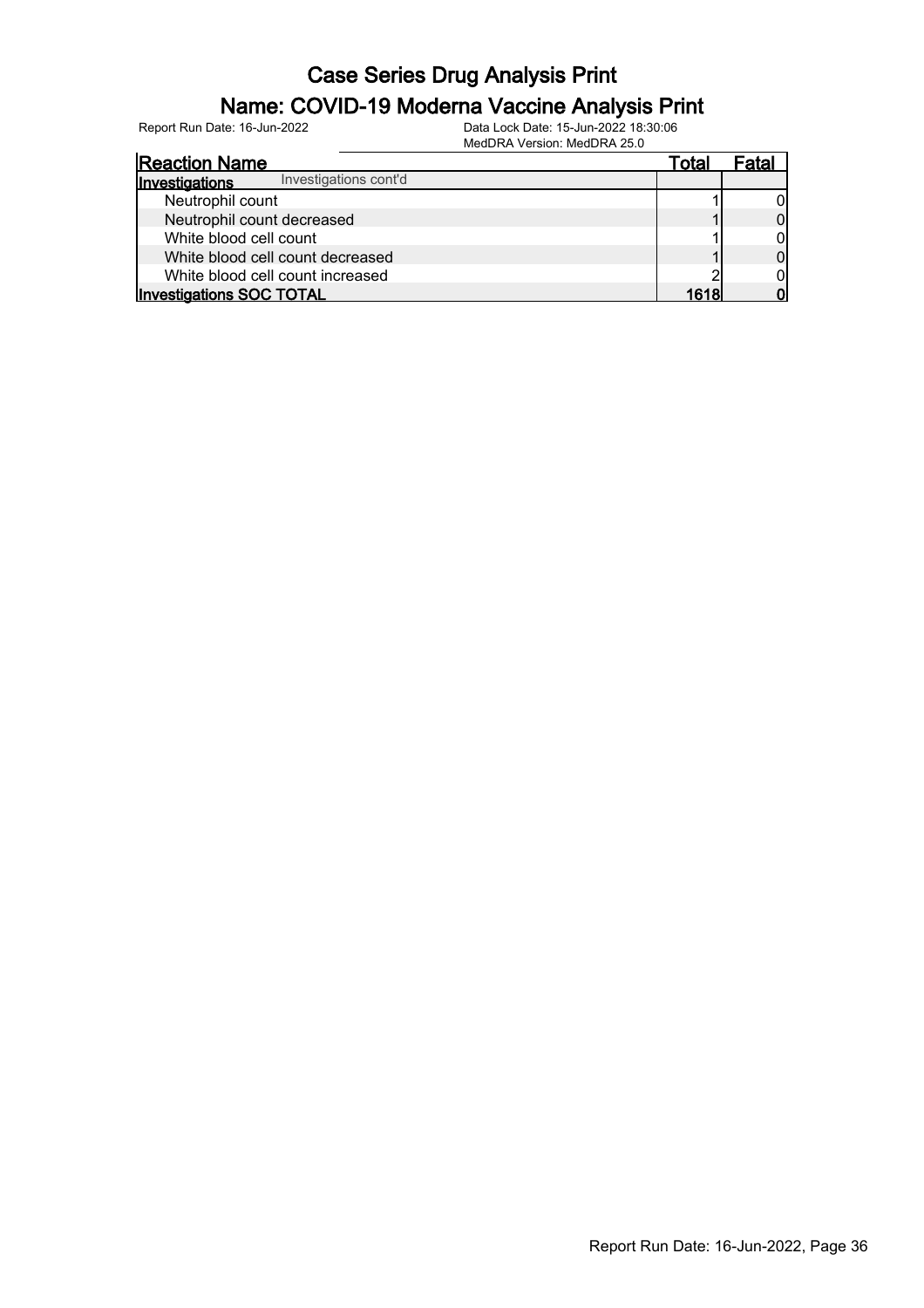### Name: COVID-19 Moderna Vaccine Analysis Print

| <b>Reaction Name</b>                                                  | <b>Total</b>            | <b>Fatal</b>     |
|-----------------------------------------------------------------------|-------------------------|------------------|
| <b>Metabolic disorders</b>                                            |                         |                  |
| Appetite disorders                                                    |                         |                  |
| Appetite disorder                                                     | 3                       | $\boldsymbol{0}$ |
| Decreased appetite                                                    | 456                     | 0                |
| Eating disorder symptom                                               |                         | $\pmb{0}$        |
| Food craving                                                          |                         | $\mathbf 0$      |
| Food refusal                                                          | $\overline{\mathbf{4}}$ | $\mathbf 0$      |
| Hyperphagia                                                           | 5                       | $\boldsymbol{0}$ |
| Hypophagia                                                            | 3                       | $\mathbf 0$      |
| Increased appetite                                                    | 9                       | $\mathbf 0$      |
| Salt craving                                                          | 1                       | $\mathbf 0$      |
| Copper metabolism disorders                                           |                         |                  |
| Copper deficiency                                                     | 1                       | $\mathbf 0$      |
| Diabetes mellitus (incl subtypes)                                     |                         |                  |
| Diabetes mellitus                                                     | 5                       | $\boldsymbol{0}$ |
| Diabetes mellitus inadequate control                                  | 4                       | $\mathbf 0$      |
| Type 1 diabetes mellitus                                              | 1                       | $\mathbf 0$      |
| Type 2 diabetes mellitus                                              |                         | $\mathbf 0$      |
| <b>Diabetic complications NEC</b>                                     |                         |                  |
| Diabetic ketoacidosis                                                 | $\overline{2}$          | $\mathbf 0$      |
|                                                                       |                         |                  |
| Disorders of purine metabolism                                        | 23                      |                  |
| Gout                                                                  |                         | $\mathbf 0$      |
| Fat soluble vitamin deficiencies and disorders                        |                         |                  |
| Vitamin D deficiency                                                  | 1                       | $\mathbf 0$      |
| <b>Fluid intake decreased</b>                                         |                         |                  |
| Fluid intake reduced                                                  | 1                       | $\mathbf 0$      |
| <b>Fluid intake increased</b>                                         |                         |                  |
| Polydipsia                                                            | 1                       | $\mathbf 0$      |
| Food malabsorption and intolerance syndromes (excl sugar intolerance) |                         |                  |
| Alcohol intolerance                                                   | $\overline{c}$          | $\mathbf 0$      |
| Food intolerance                                                      | $\overline{3}$          | $\pmb{0}$        |
| Gluten sensitivity                                                    | 1                       | $\mathbf 0$      |
| Histamine intolerance                                                 | 1                       | $\mathbf 0$      |
| General nutritional disorders NEC                                     |                         |                  |
| Abnormal loss of weight                                               | 6                       | 0                |
| Abnormal weight gain                                                  | 9                       | $\mathbf 0$      |
| Feeding disorder                                                      | 55                      | $\overline{0}$   |
| Food aversion                                                         | 5                       | $\overline{0}$   |
| Neonatal insufficient breast milk syndrome                            |                         | $\pmb{0}$        |
| Overweight                                                            |                         | $\mathbf 0$      |
| Poor feeding infant                                                   |                         | $\mathbf 0$      |
| Weight loss poor                                                      |                         | $\boldsymbol{0}$ |
| <b>Hyperglycaemic conditions NEC</b>                                  |                         |                  |
| Hyperglycaemia                                                        | 7                       | $\mathbf 0$      |
| <b>Hypoglycaemic conditions NEC</b>                                   |                         |                  |
| Hypoglycaemia                                                         | 10                      | $\mathbf 0$      |
| Iron excess                                                           |                         |                  |
| Haemochromatosis                                                      | 1                       | $\mathbf 0$      |
| Potassium imbalance                                                   |                         |                  |
| Hypokalaemia                                                          | $\overline{2}$          | $\mathbf 0$      |
| Sodium imbalance                                                      |                         |                  |
| Hyponatraemia                                                         | 1                       | $\mathbf 0$      |
| Sugar intolerance (excl glucose intolerance)                          |                         |                  |
| Lactose intolerance                                                   | 1                       | $\bf{0}$         |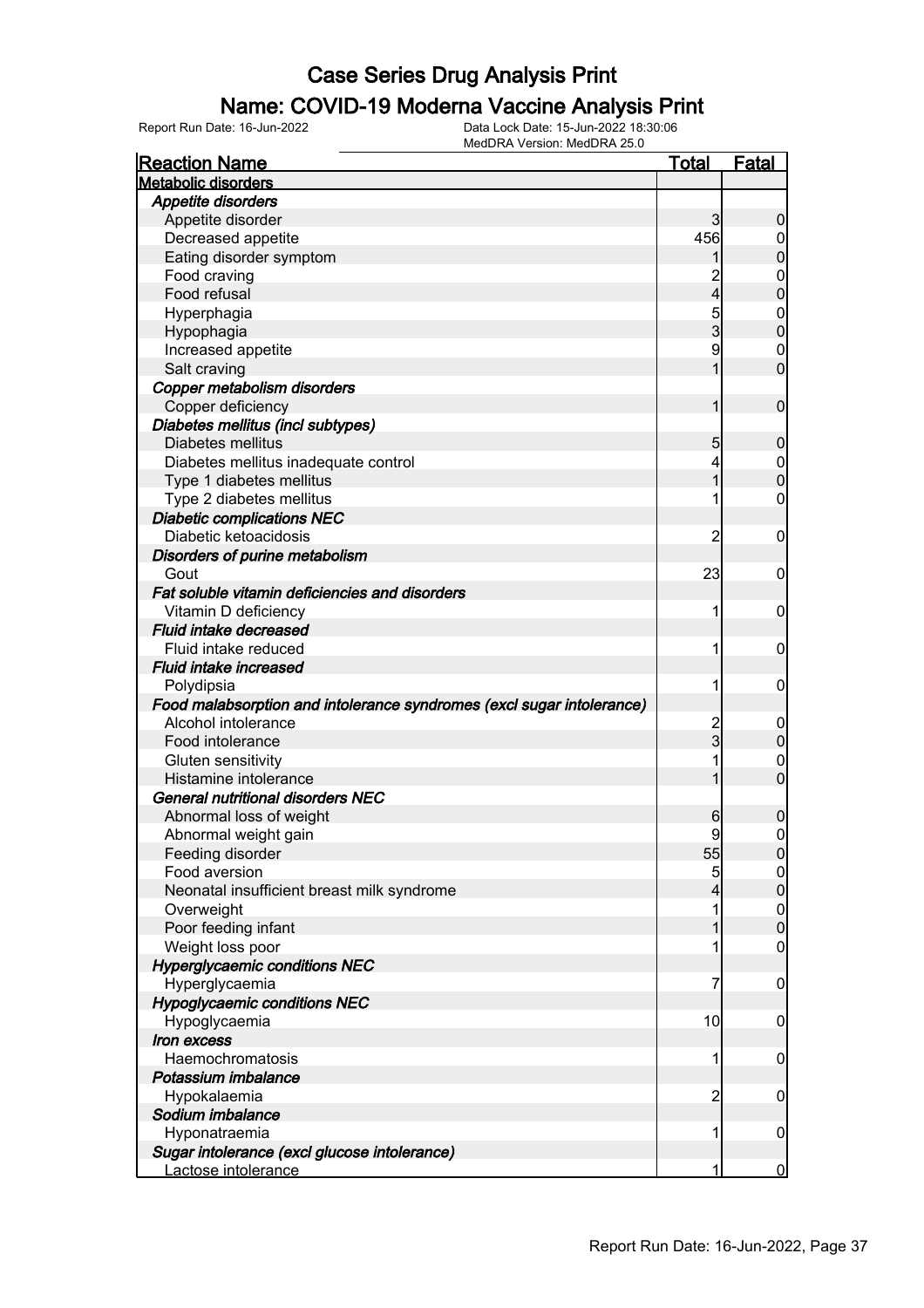#### Name: COVID-19 Moderna Vaccine Analysis Print

| Total |             |
|-------|-------------|
|       |             |
|       |             |
|       |             |
|       |             |
|       |             |
|       |             |
|       |             |
|       |             |
|       |             |
|       | 107<br>7551 |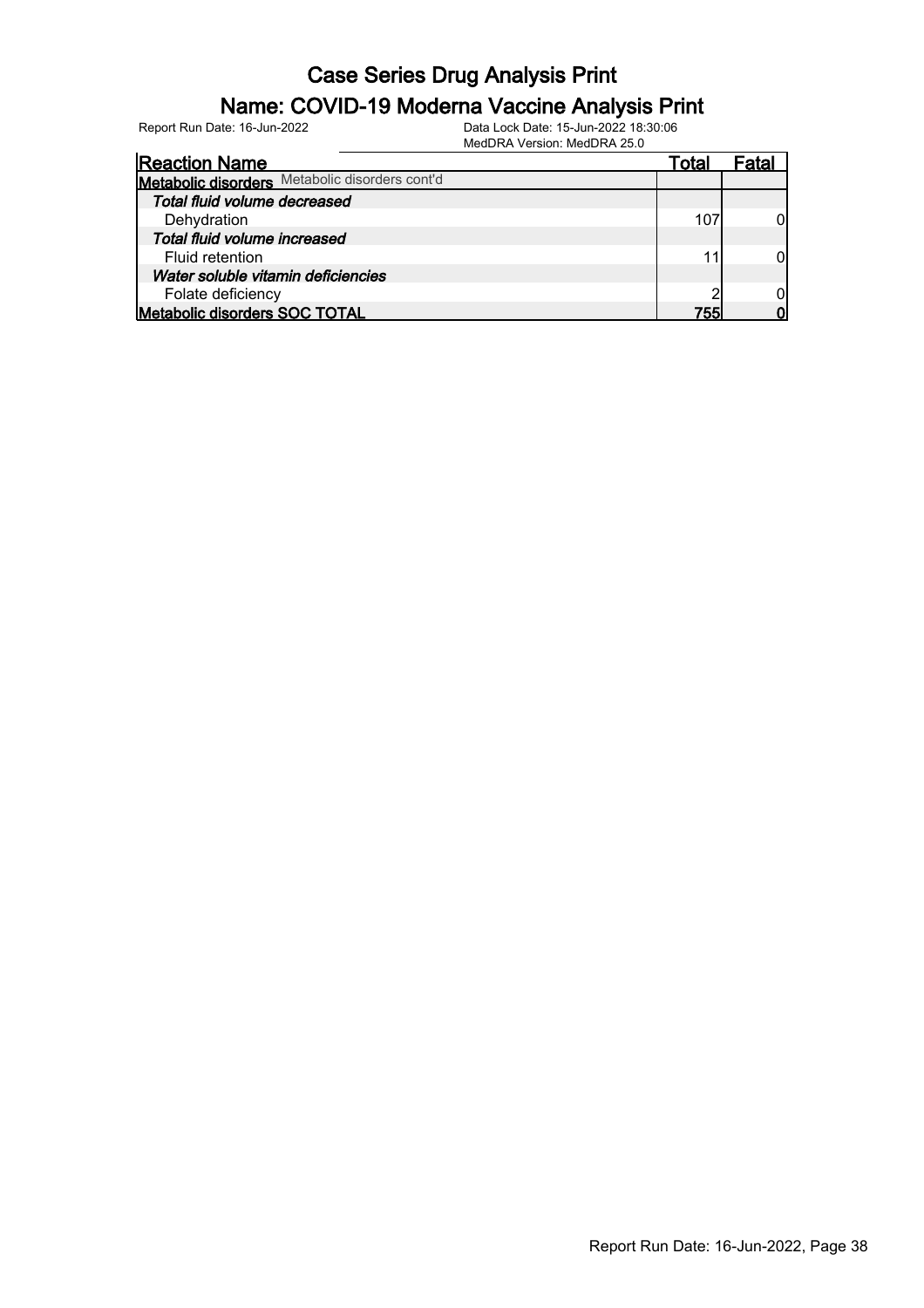#### Name: COVID-19 Moderna Vaccine Analysis Print

Report Run Date: 16-Jun-2022 Data Lock Date: 15-Jun-2022 18:30:06

MedDRA Version: MedDRA 25.0

| <b>Reaction Name</b>                                | <u>Total</u>   | <b>Fatal</b>               |
|-----------------------------------------------------|----------------|----------------------------|
| Muscle & tissue disorders                           |                |                            |
| <b>Arthropathies NEC</b>                            |                |                            |
| Arthritis                                           | 65             | $\boldsymbol{0}$           |
| Arthritis allergic                                  |                | $\overline{0}$             |
| Arthritis enteropathic                              |                | $\pmb{0}$                  |
| Arthropathy                                         | 9              | $\boldsymbol{0}$           |
| Autoimmune arthritis                                |                | $\mathbf 0$                |
| Palindromic rheumatism                              |                | $\mathbf 0$                |
| Polyarthritis                                       | $\overline{2}$ | $\overline{0}$             |
| <b>Bone disorders NEC</b>                           |                |                            |
| Bone erosion                                        | 1              | $\mathbf 0$                |
| Exostosis                                           | $\overline{c}$ | $\boldsymbol{0}$           |
| Jaw cyst                                            | $\overline{1}$ | $\mathbf 0$                |
| Jaw disorder                                        | $\overline{c}$ | $\boldsymbol{0}$           |
| Medial tibial stress syndrome                       | $\overline{1}$ | $\overline{0}$             |
| Osteitis                                            |                | $\mathbf 0$                |
| Bone related signs and symptoms                     |                |                            |
| Bone pain                                           | 121            | $\mathbf 0$                |
| Bone swelling                                       | $\overline{c}$ | $\pmb{0}$                  |
| Coccydynia                                          |                | $\boldsymbol{0}$           |
| Pain in jaw                                         | 108            | $\mathbf 0$                |
| Pubic pain                                          |                | $\mathbf 0$                |
| Spinal pain                                         | 19             | $\overline{0}$             |
| <b>Bursal disorders</b>                             |                |                            |
| <b>Bursitis</b>                                     | 24             | $\boldsymbol{0}$           |
| Cartilage disorders                                 |                |                            |
| Chondritis                                          |                | $\boldsymbol{0}$           |
| Costochondritis                                     | 23             | $\mathbf 0$                |
| Connective tissue disorders NEC                     |                |                            |
| Morphoea                                            |                |                            |
| Polymyalgia rheumatica                              | $\overline{7}$ | $\mathbf 0$<br>$\mathbf 0$ |
| Reynold's syndrome                                  | $\overline{2}$ | $\boldsymbol{0}$           |
| <b>Extremity deformities</b>                        |                |                            |
|                                                     | 1              |                            |
| Finger deformity<br>Foot deformity                  |                | $\mathbf 0$                |
|                                                     | $\frac{2}{2}$  | $\pmb{0}$<br>$\mathbf 0$   |
| Hand deformity<br>Intervertebral disc disorders NEC |                |                            |
|                                                     |                |                            |
| Intervertebral disc protrusion                      | $\overline{c}$ | $\overline{0}$             |
| Joint related disorders NEC                         |                |                            |
| Greater trochanteric pain syndrome                  |                | $\mathbf 0$                |
| Hypermobility syndrome                              |                | $\pmb{0}$                  |
| Joint lock<br>Periarthritis                         | 12             | $\boldsymbol{0}$           |
|                                                     | 57             | $\mathbf 0$                |
| Rotator cuff syndrome                               | 7              | $\overline{0}$             |
| Temporomandibular joint syndrome                    | $\overline{2}$ | $\boldsymbol{0}$           |
| Joint related signs and symptoms                    |                |                            |
| Arthralgia                                          | 2684           | $\mathbf 0$                |
| Joint effusion                                      |                | $\overline{0}$             |
| Joint noise                                         |                | $\pmb{0}$                  |
| Joint range of motion decreased                     | 1              | $\boldsymbol{0}$           |
| Joint stiffness                                     | 83             | $\pmb{0}$                  |
| Joint swelling                                      | 93             | $\boldsymbol{0}$           |
| Joint vibration                                     | $rac{2}{7}$    | $\pmb{0}$                  |
| Joint warmth                                        |                | $\overline{0}$             |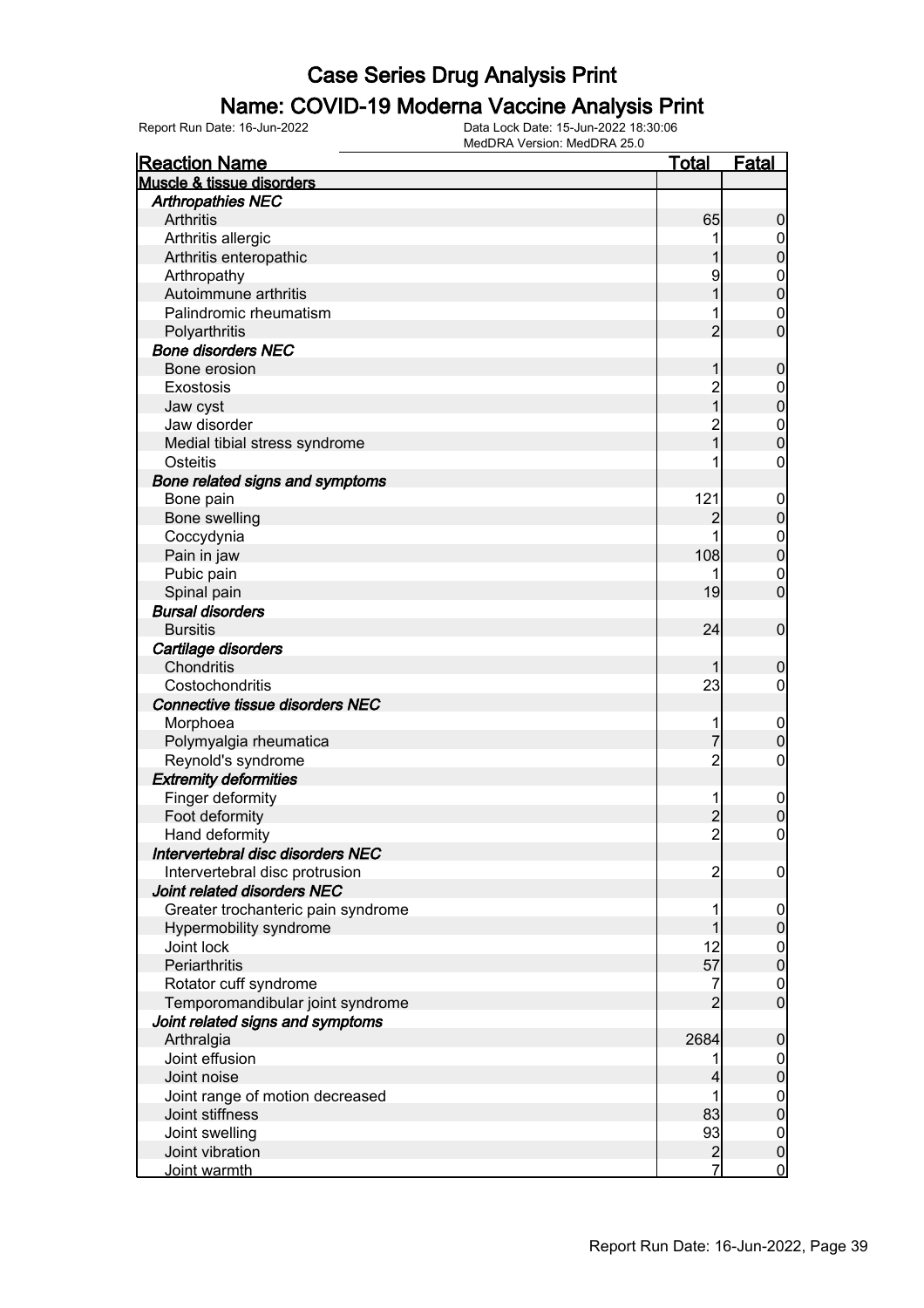#### Name: COVID-19 Moderna Vaccine Analysis Print

| <b>Reaction Name</b>                                                                  | <b>Total</b>    | <b>Fatal</b>     |
|---------------------------------------------------------------------------------------|-----------------|------------------|
| Muscle & tissue disorders cont'd<br><b>Muscle &amp; tissue disorders</b>              |                 |                  |
| Lupus erythematosus (incl subtypes)                                                   |                 |                  |
| Lupus-like syndrome                                                                   | 1               | $\overline{0}$   |
| Systemic lupus erythematosus                                                          | $\mathbf{3}$    | $\overline{0}$   |
| Muscle infections and inflammations                                                   |                 |                  |
| <b>Myositis</b>                                                                       | 10 <sub>l</sub> | $\mathbf 0$      |
| Muscle pains                                                                          |                 |                  |
| Fibromyalgia                                                                          | 27              | $\mathbf 0$      |
| Myalgia                                                                               | 3472            | $\mathbf 0$      |
| Myalgia intercostal                                                                   | 1               | $\overline{0}$   |
| Muscle related signs and symptoms NEC                                                 |                 |                  |
| Muscle atrophy                                                                        | 3               | $\mathbf 0$      |
| Muscle discomfort                                                                     | 3               | $\mathbf{0}$     |
| Muscle disorder                                                                       | 1               | $\overline{0}$   |
| Muscle fatigue                                                                        | 117             | $\mathbf{0}$     |
| Muscle haemorrhage                                                                    | 1               | $\mathbf 0$      |
| Muscle spasms                                                                         | 520             | $\boldsymbol{0}$ |
| Muscle swelling                                                                       | 17              | $\mathbf 0$      |
| Muscle tightness                                                                      | 32              | $\mathbf{0}$     |
| Muscle twitching                                                                      | 94              | $\overline{0}$   |
| Myosclerosis                                                                          | 1               | $\boldsymbol{0}$ |
| Muscle tone abnormalities                                                             |                 |                  |
| Muscle rigidity                                                                       | 5               | $\mathbf 0$      |
| Nuchal rigidity                                                                       | $5\overline{)}$ | $\mathbf 0$      |
| <b>Trismus</b>                                                                        | 11              | $\mathbf 0$      |
| Muscle weakness conditions                                                            |                 |                  |
| Muscular weakness                                                                     | 274             | $\mathbf 0$      |
| Musculoskeletal and connective tissue conditions NEC                                  |                 |                  |
| Growth retardation                                                                    | 1               | $\mathbf 0$      |
| Limb mass                                                                             | $\mathbf{3}$    | $\mathbf 0$      |
| <b>Mastication disorder</b>                                                           | $\overline{2}$  | $\mathbf{0}$     |
| Mobility decreased                                                                    | 33              | $\overline{0}$   |
| Muscle contracture                                                                    | 1               | $\mathbf{0}$     |
| Musculoskeletal disorder                                                              | 3               | $\mathbf 0$      |
| Musculoskeletal stiffness                                                             | 503             | $\mathbf{0}$     |
| Weight bearing difficulty                                                             | 1               | $\overline{0}$   |
| Musculoskeletal and connective tissue deformities of skull, face and<br>buccal cavity |                 |                  |
| Facial asymmetry                                                                      | $\overline{2}$  | $\boldsymbol{0}$ |
| Musculoskeletal and connective tissue infections and inflammations NEC                |                 |                  |
| Dupuytren's contracture                                                               | 1               | $\overline{0}$   |
| <b>Fasciitis</b>                                                                      | 1               | $\mathbf 0$      |
| <b>Plantar fasciitis</b>                                                              |                 | $\overline{0}$   |
| Musculoskeletal and connective tissue pain and discomfort                             |                 |                  |
| Back pain                                                                             | 868             | 0                |
| Flank pain                                                                            | 19              | 0                |
| Limb discomfort                                                                       | 414             | $\mathbf 0$      |
| Musculoskeletal chest pain                                                            | 69              | $\boldsymbol{0}$ |
| Musculoskeletal discomfort                                                            | 31              | $\mathbf 0$      |
| Musculoskeletal pain                                                                  | 26              | 0                |
| Neck pain                                                                             | 514             | $\overline{0}$   |
| Pain in extremity                                                                     | 4128            | 1                |
| Sacral pain                                                                           | 1               | $\mathbf 0$      |
| <b>Myopathies</b>                                                                     |                 |                  |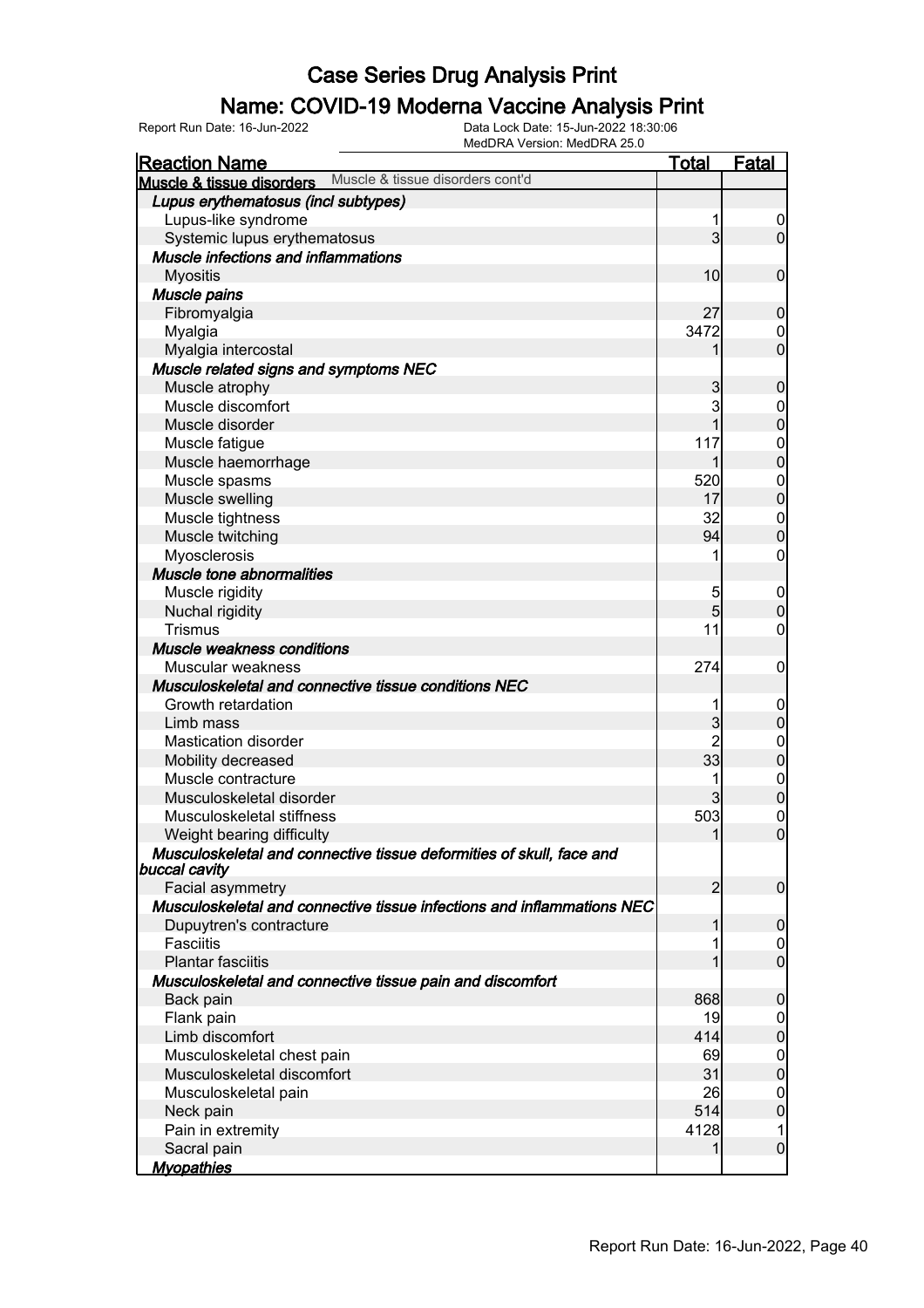#### Name: COVID-19 Moderna Vaccine Analysis Print

| <b>Reaction Name</b>                                          | <u>Total</u>    | <u>Fatal</u>   |
|---------------------------------------------------------------|-----------------|----------------|
| Muscle & tissue disorders cont'd<br>Muscle & tissue disorders |                 |                |
| Rhabdomyolysis                                                | 1               | 0              |
| <b>Osteoarthropathies</b>                                     |                 |                |
| Osteoarthritis                                                | $6 \overline{}$ | $\mathbf 0$    |
| Psoriatic arthropathies                                       |                 |                |
| Psoriatic arthropathy                                         | 4               | $\mathbf 0$    |
| <b>Rheumatoid arthropathies</b>                               |                 |                |
| Rheumatoid arthritis                                          | 24              | $\mathbf 0$    |
| Soft tissue disorders NEC                                     |                 |                |
| Axillary mass                                                 | 59              | $\mathbf 0$    |
| Fluctuance                                                    |                 | 0              |
| Groin pain                                                    | 27              | $\overline{0}$ |
| Neck mass                                                     | 14              | $\mathbf 0$    |
| Soft tissue swelling                                          | $\overline{2}$  | $\overline{0}$ |
| Spine and neck deformities                                    |                 |                |
| Spinal stenosis                                               | 1               | $\mathbf 0$    |
| Spondyloarthropathies                                         |                 |                |
| Ankylosing spondylitis                                        | 4               | 0              |
| Arthritis reactive                                            | 19              | $\mathbf 0$    |
| Axial spondyloarthritis                                       |                 | $\overline{0}$ |
| Spondylitis                                                   |                 | 0              |
| <b>Synovial disorders</b>                                     |                 |                |
| Synovial cyst                                                 | 5               | 0              |
| Synovitis                                                     | $\overline{2}$  | 0              |
| <b>Tendon disorders</b>                                       |                 |                |
| Tendon pain                                                   | 4               | $\mathbf 0$    |
| <b>Tendonitis</b>                                             | 8               | 0              |
| Trigger finger                                                | 3               | $\mathbf 0$    |
| <b>Trunk deformities</b>                                      |                 |                |
| Shoulder deformity                                            | $\overline{2}$  | 0              |
| Muscle & tissue disorders SOC TOTAL                           | <u>14768 </u>   | 1              |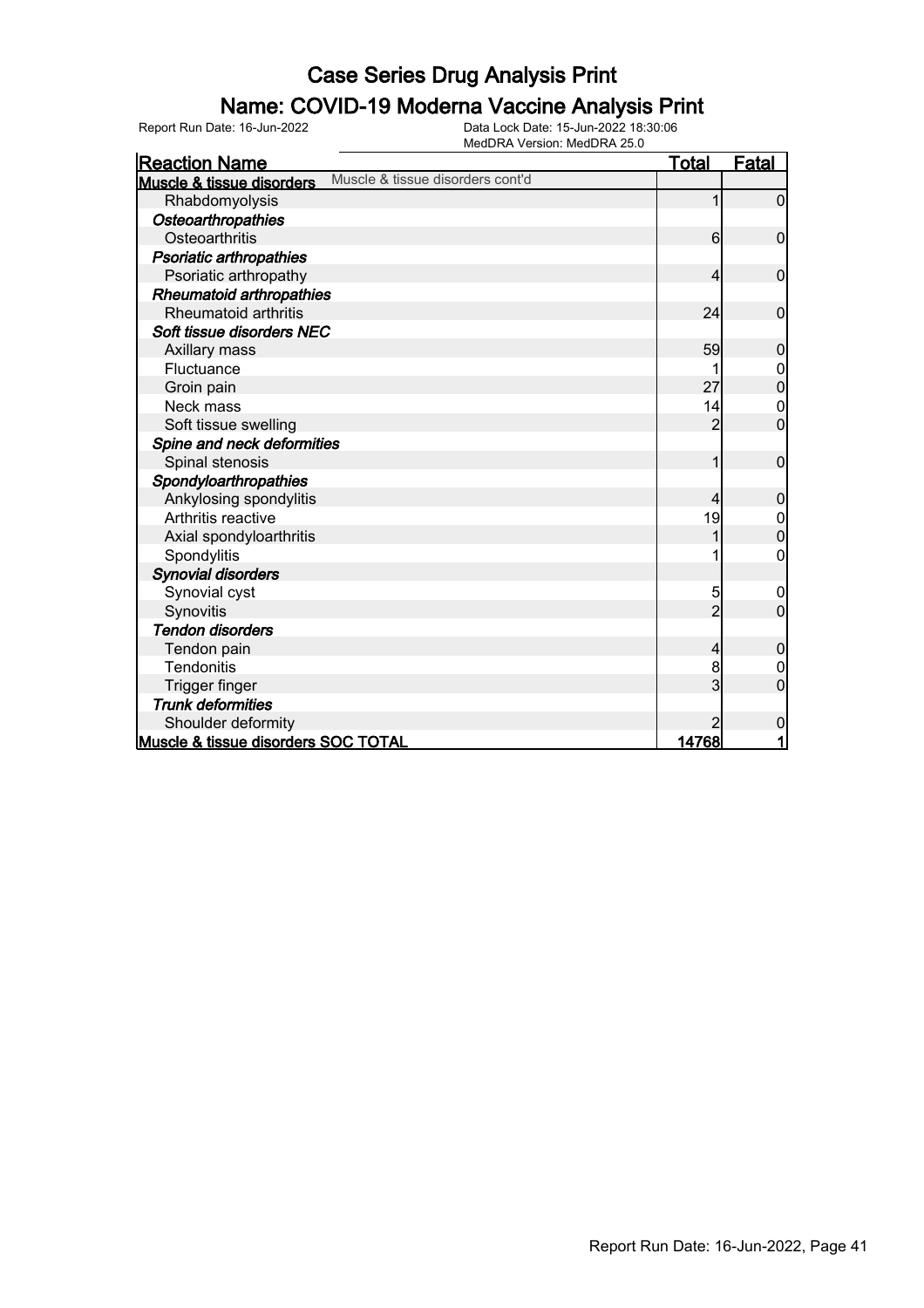### Name: COVID-19 Moderna Vaccine Analysis Print

| <u>Reaction Name</u>                                                               | <u>Total</u>   | <b>Fatal</b>   |
|------------------------------------------------------------------------------------|----------------|----------------|
| <b>Neoplasms</b>                                                                   |                |                |
| <b>B-cell lymphomas NEC</b>                                                        |                |                |
| B-cell lymphoma stage II                                                           | 1              | 0              |
| B-cell lymphoma stage III                                                          | 1              | $\overline{0}$ |
| Breast and nipple neoplasms benign                                                 |                |                |
| Benign breast neoplasm                                                             | $\overline{c}$ | 0              |
| Fibroadenoma of breast                                                             | 1              | $\overline{0}$ |
| <b>Breast and nipple neoplasms malignant</b>                                       |                |                |
| Breast cancer                                                                      | 4              | $\mathbf 0$    |
| Breast neoplasms unspecified malignancy                                            |                |                |
| Phyllodes tumour                                                                   | 1              | $\mathbf 0$    |
| Cardiovascular neoplasms benign                                                    |                |                |
| Haemangioma                                                                        | 1              | $\mathbf 0$    |
| Leukaemias NEC                                                                     |                |                |
| Leukaemia                                                                          | 1              | $\mathbf 0$    |
| Lymphomas unspecified NEC                                                          |                |                |
| Lymphoma                                                                           | 9              | $\mathbf 0$    |
| Mediastinal neoplasms malignancy unspecified NEC                                   |                |                |
| Good syndrome                                                                      | 1              | $\mathbf 0$    |
| Metastases to specified sites                                                      |                |                |
| Metastases to lymph nodes                                                          | 1              | $\mathbf 0$    |
| Metastases to unknown and unspecified sites                                        |                |                |
| Metastasis                                                                         | 1              | $\mathbf 0$    |
| Neoplasms malignant site unspecified NEC                                           |                |                |
| Neoplasm malignant                                                                 | 1              | $\mathbf 0$    |
| Oesophageal neoplasms malignant                                                    |                |                |
| Oesophageal carcinoma                                                              | 1              | $\mathbf 0$    |
| Oropharyngeal, nasopharyngeal and tonsillar neoplasms malignant and<br>unspecified |                |                |
| Tonsil cancer                                                                      | 2              | $\mathbf 0$    |
| Plasma cell neoplasms NEC                                                          |                |                |
| Hypergammaglobulinaemia benign monoclonal                                          |                | $\mathbf 0$    |
| Respiratory tract and pleural neoplasms malignant cell type unspecified            |                |                |
| NEC                                                                                |                |                |
| <b>Bronchial carcinoma</b>                                                         | 1              | $\overline{0}$ |
| Skin neoplasms benign                                                              |                |                |
| Acrochordon                                                                        |                |                |
| Anogenital warts                                                                   | 1              | $\overline{0}$ |
| Haemangioma of skin                                                                | $\overline{3}$ | $\overline{0}$ |
| Melanocytic naevus                                                                 |                | 0              |
| Skin papilloma                                                                     | 4              | $\mathbf 0$    |
| Skin neoplasms malignant and unspecified (excl melanoma)                           |                |                |
| Keratoacanthoma                                                                    | 1              | $\overline{0}$ |
| Small intestinal neoplasms malignant                                               |                |                |
| Small intestine adenocarcinoma                                                     | 1              | $\mathbf 0$    |
| Small intestine carcinoma                                                          |                | 0              |
| Soft tissue neoplasms benign NEC                                                   |                |                |
| Lipoma                                                                             | 2              | $\mathbf 0$    |
| Urinary tract neoplasms unspecified malignancy NEC                                 |                |                |
| Renal neoplasm                                                                     | 1              | $\mathbf 0$    |
| Uterine neoplasms benign                                                           |                |                |
| Uterine leiomyoma                                                                  | 3              | $\mathbf 0$    |
| Uterine neoplasms malignant NEC                                                    |                |                |
| Uterine cancer                                                                     |                | $\overline{0}$ |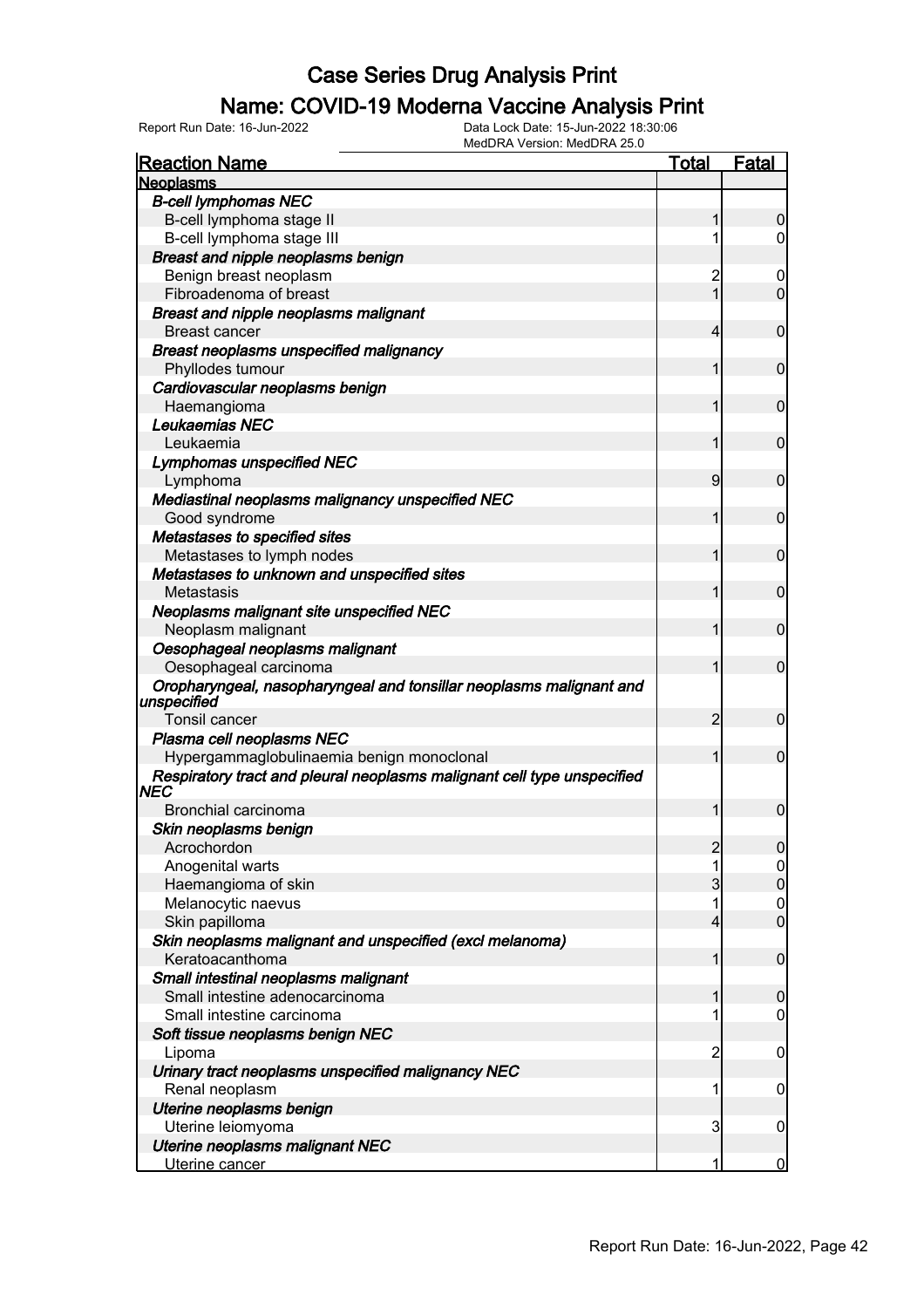#### Name: COVID-19 Moderna Vaccine Analysis Print

Report Run Date: 16-Jun-2022 Data Lock Date: 15-Jun-2022 18:30:06

| <b>Reaction Name</b>          | ⊤otaı | Fatal |
|-------------------------------|-------|-------|
| Neoplasms cont'd<br>Neoplasms |       |       |
| Neoplasms SOC TOTAL           |       |       |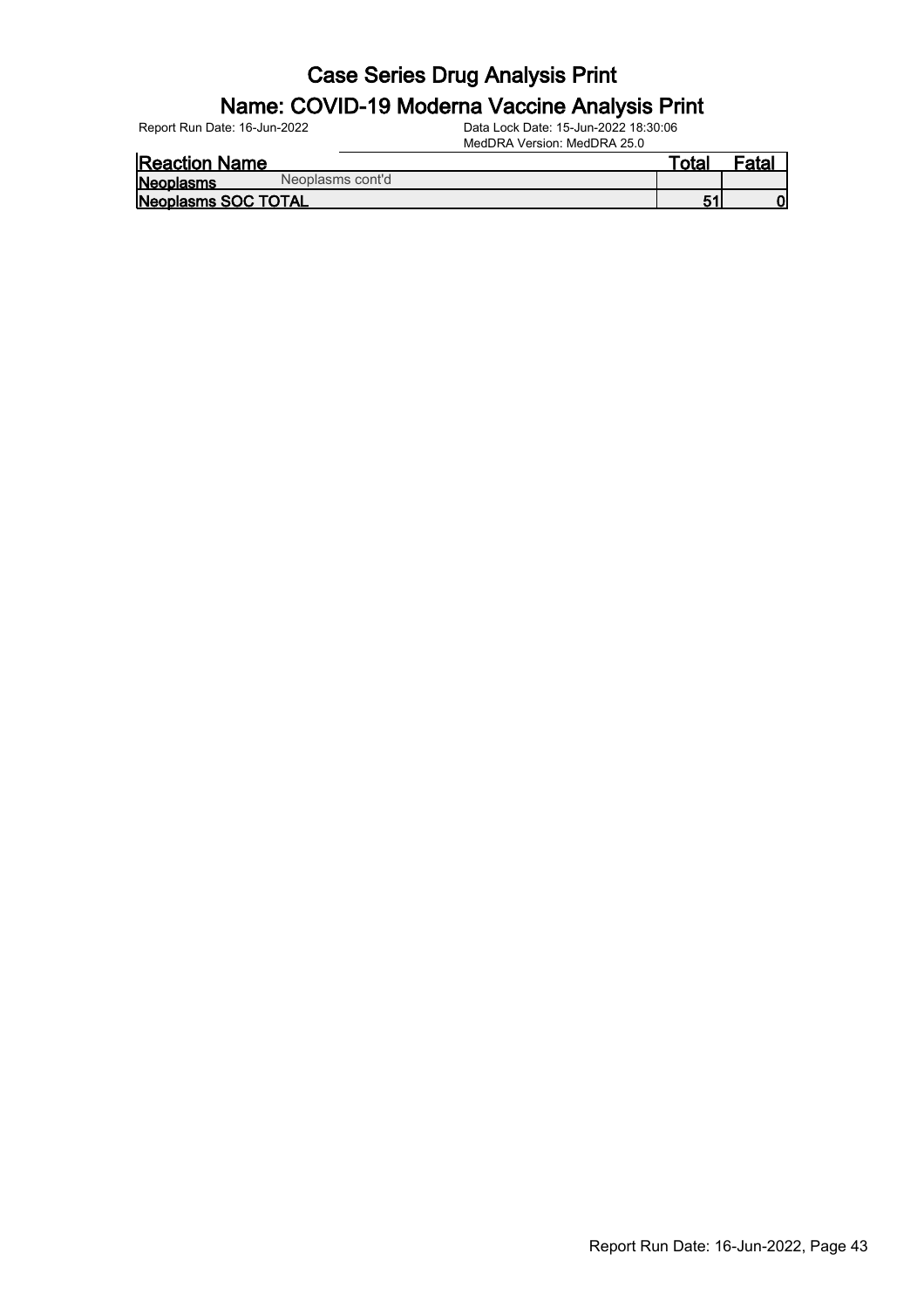#### Name: COVID-19 Moderna Vaccine Analysis Print

| <b>Reaction Name</b>                                              | <u>Total</u>   | <b>Fatal</b>                     |
|-------------------------------------------------------------------|----------------|----------------------------------|
| Nervous system disorders                                          |                |                                  |
| Abnormal sleep-related events                                     |                |                                  |
| Sleep paralysis                                                   | 5 <sub>5</sub> | $\mathbf 0$                      |
| Absence seizures                                                  |                |                                  |
| Petit mal epilepsy                                                | 1              | $\mathbf 0$                      |
| Acute polyneuropathies                                            |                |                                  |
| Guillain-Barre syndrome                                           | 20             | $\mathbf 0$                      |
| Autonomic nervous system disorders                                |                |                                  |
| Autonomic nervous system imbalance                                | $\overline{c}$ | $\boldsymbol{0}$                 |
| Orthostatic intolerance                                           | $\overline{3}$ | 0                                |
| Central nervous system haemorrhages and cerebrovascular accidents |                |                                  |
| Brain stem infarction                                             |                | $\mathbf 0$                      |
| Cerebral artery embolism                                          |                |                                  |
| Cerebral haemorrhage                                              |                | 00000                            |
| Cerebral infarction                                               | 1              |                                  |
| Cerebrovascular accident                                          | 44             |                                  |
| Haemorrhage intracranial                                          | $\overline{c}$ |                                  |
| Haemorrhagic stroke                                               |                |                                  |
| Intracranial haematoma                                            |                | $\begin{matrix}0\\0\end{matrix}$ |
| Intraventricular haemorrhage                                      |                | $\mathbf{0}$                     |
| Ischaemic stroke                                                  | 5              | $\overline{0}$                   |
| Lacunar infarction                                                | 1              | $\mathbf{0}$                     |
| Ruptured cerebral aneurysm                                        |                | $\mathbf{1}$                     |
| Subarachnoid haemorrhage                                          | 7              | $\boldsymbol{0}$                 |
| Central nervous system inflammatory disorders NEC                 |                |                                  |
| Central nervous system inflammation                               | $\overline{2}$ | $\mathbf 0$                      |
| Central nervous system vascular disorders NEC                     |                |                                  |
| Cerebral congestion                                               | $\overline{2}$ | $\mathbf 0$                      |
| Cerebrovascular venous and sinus thrombosis                       |                |                                  |
| Cerebral venous sinus thrombosis                                  | 4              | 0                                |
| Cerebral venous thrombosis                                        | 1              | $\mathbf 0$                      |
| Cervical spinal cord and nerve root disorders                     |                |                                  |
| Cervical radiculopathy                                            | 1              | $\boldsymbol{0}$                 |
| <b>Choreiform movements</b>                                       |                |                                  |
| Chorea                                                            | 1              | $\mathbf 0$                      |
| Chronic polyneuropathies                                          |                |                                  |
| Chronic inflammatory demyelinating polyradiculoneuropathy         | 3              | 0                                |
| Demyelinating polyneuropathy                                      |                | $\overline{0}$                   |
| Coordination and balance disturbances                             |                |                                  |
| Ataxia                                                            | 5              | $\boldsymbol{0}$                 |
| <b>Balance disorder</b>                                           | 106            | $\pmb{0}$                        |
| Coordination abnormal                                             | 7              | $\mathbf 0$                      |
| Dysstasia                                                         | 19             | $\pmb{0}$                        |
| Nystagmus                                                         | 3              | $\boldsymbol{0}$                 |
| <b>Cortical dysfunction NEC</b>                                   |                |                                  |
| Aphasia                                                           | 10             | $\boldsymbol{0}$                 |
| Dysgraphia                                                        | 1              | $\overline{0}$                   |
| Cranial nerve disorders NEC                                       |                |                                  |
| Cranial nerve disorder                                            | 1              | $\boldsymbol{0}$                 |
| Dementia (excl Alzheimer's type)                                  |                |                                  |
| Dementia                                                          | $\overline{3}$ | $\boldsymbol{0}$                 |
| <b>Demyelinating disorders NEC</b>                                |                |                                  |
| Demyelination                                                     | $\overline{2}$ | $\boldsymbol{0}$                 |
| Disturbances in consciousness NEC                                 |                |                                  |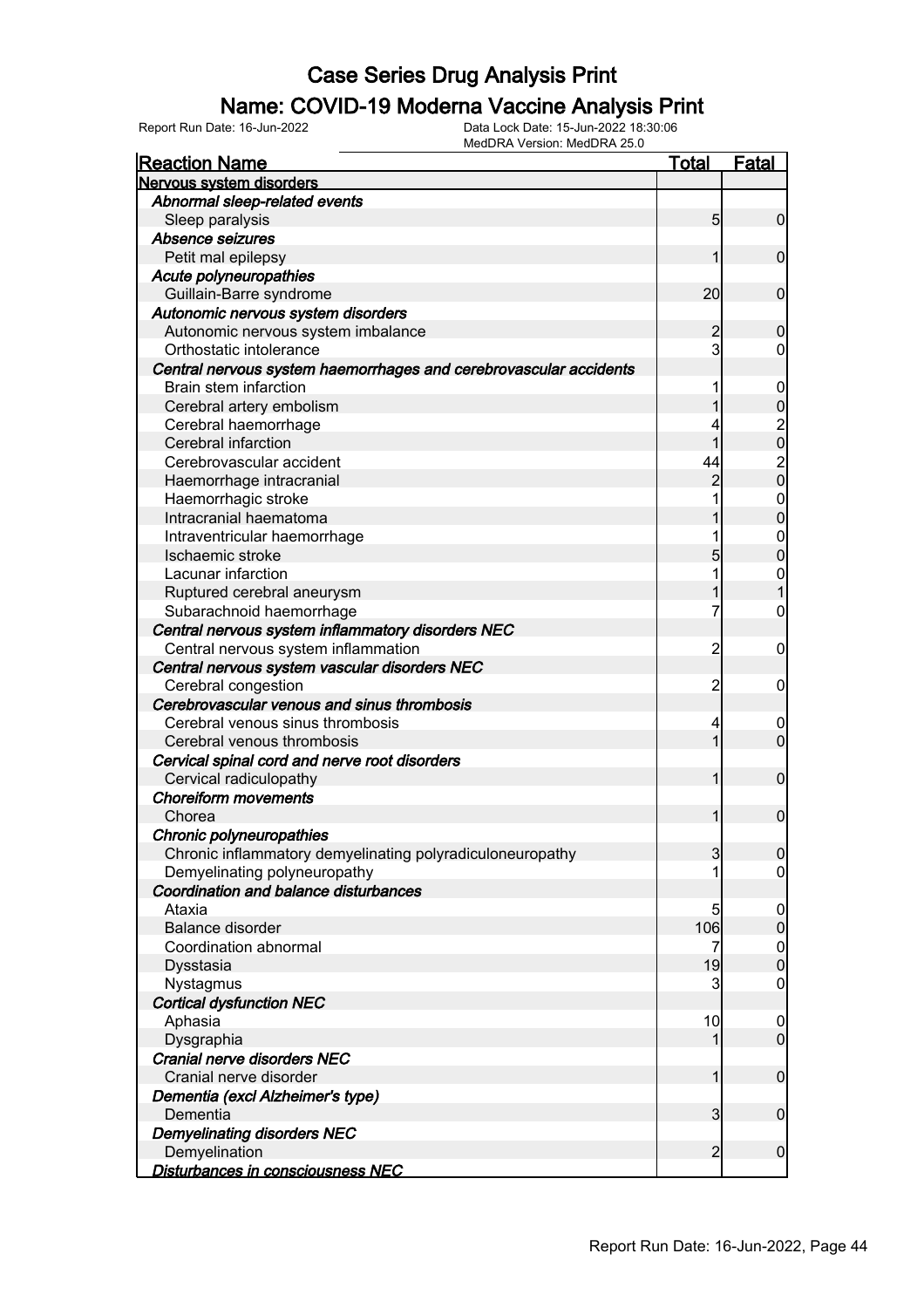### Name: COVID-19 Moderna Vaccine Analysis Print

Report Run Date: 16-Jun-2022 Data Lock Date: 15-Jun-2022 18:30:06

|                                                  | MedDRA Version: MedDRA 25.0     |                         |                  |
|--------------------------------------------------|---------------------------------|-------------------------|------------------|
| <u>Reaction Name</u>                             |                                 | <u>Total</u>            | <b>Fatal</b>     |
| Nervous system disorders                         | Nervous system disorders cont'd |                         |                  |
| <b>Consciousness fluctuating</b>                 |                                 | 1                       | $\overline{0}$   |
| Depressed level of consciousness                 |                                 | 16                      | $\mathbf 0$      |
| Lethargy                                         |                                 | 553                     | $\overline{0}$   |
| Loss of consciousness                            |                                 | 290                     | $0\atop 0$       |
| Postictal state                                  |                                 | 1                       |                  |
| Somnolence                                       |                                 | 296                     | $0$<br>0         |
| Stupor                                           |                                 |                         |                  |
| Syncope                                          |                                 | 1164                    | $\boldsymbol{0}$ |
| Disturbances in sleep phase rhythm               |                                 |                         |                  |
| Delayed sleep phase                              |                                 | 1                       | $\mathbf 0$      |
| Dyskinesias and movement disorders NEC           |                                 |                         |                  |
| Akathisia                                        |                                 | 2<br>5                  | $\mathbf 0$      |
| Bradykinesia                                     |                                 |                         | $\pmb{0}$        |
| Clumsiness                                       |                                 | 4                       |                  |
| Dyskinesia                                       |                                 | 17                      | $0\atop 0$       |
| Extrapyramidal disorder                          |                                 | $\overline{\mathbf{c}}$ |                  |
| Fine motor delay                                 |                                 | $\overline{1}$          | $0\atop 0$       |
| Fine motor skill dysfunction                     |                                 | 4                       |                  |
| Foetal movement disorder                         |                                 | 1                       | $0\atop 0$       |
| Hyperkinesia                                     |                                 | 1                       |                  |
| Hypokinesia                                      |                                 | 23                      | $0$<br>0         |
| Motor dysfunction                                |                                 | 3                       | $\boldsymbol{0}$ |
| Movement disorder                                |                                 | 13                      | $\overline{0}$   |
| Psychomotor hyperactivity                        |                                 | 5                       | $\boldsymbol{0}$ |
| <b>Dystonias</b>                                 |                                 |                         |                  |
| Dystonia                                         |                                 | 1                       | $\mathbf 0$      |
| <b>Encephalitis NEC</b>                          |                                 |                         |                  |
| Encephalitis allergic                            |                                 | 1                       | $\mathbf 0$      |
| Noninfective encephalitis                        |                                 | 1                       | $\overline{0}$   |
| Eye movement disorders                           |                                 |                         |                  |
| IVth nerve paresis                               |                                 | 1                       | $\boldsymbol{0}$ |
| <b>Facial cranial nerve disorders</b>            |                                 |                         |                  |
| Bell's palsy                                     |                                 | 105                     | $\mathbf 0$      |
| Facial nerve disorder                            |                                 | 1                       | $\mathbf 0$      |
| Facial paralysis                                 |                                 | 59                      | $\overline{0}$   |
| Facial paresis                                   |                                 | 12                      | 0                |
| Facial spasm                                     |                                 | $\overline{7}$          | $\overline{0}$   |
| Generalised tonic-clonic seizures                |                                 |                         |                  |
| Generalised tonic-clonic seizure                 |                                 | 11                      | $\overline{0}$   |
| Glossopharyngeal nerve disorders                 |                                 |                         |                  |
| Glossopharyngeal neuralgia                       |                                 | 1                       | $\overline{0}$   |
| <b>Headaches NEC</b>                             |                                 |                         |                  |
| Cluster headache                                 |                                 | 66                      | $\mathbf 0$      |
| Cold-stimulus headache                           |                                 | 12                      | $\overline{0}$   |
| Drug withdrawal headache                         |                                 | $\overline{2}$          | $\overline{0}$   |
| Headache                                         |                                 | 8614                    | $\overline{0}$   |
| Medication overuse headache                      |                                 | 1                       | $\mathbf 0$      |
| New daily persistent headache                    |                                 | $\overline{c}$          | $\mathbf 0$      |
| Occipital neuralgia                              |                                 | 1                       | $\mathbf 0$      |
| Primary cough headache                           |                                 |                         | $\boldsymbol{0}$ |
| Primary headache associated with sexual activity |                                 | 1                       | $\overline{0}$   |
| Sinus headache                                   |                                 | 110                     | $\overline{0}$   |
| Tension headache                                 |                                 | 173                     | $\overline{0}$   |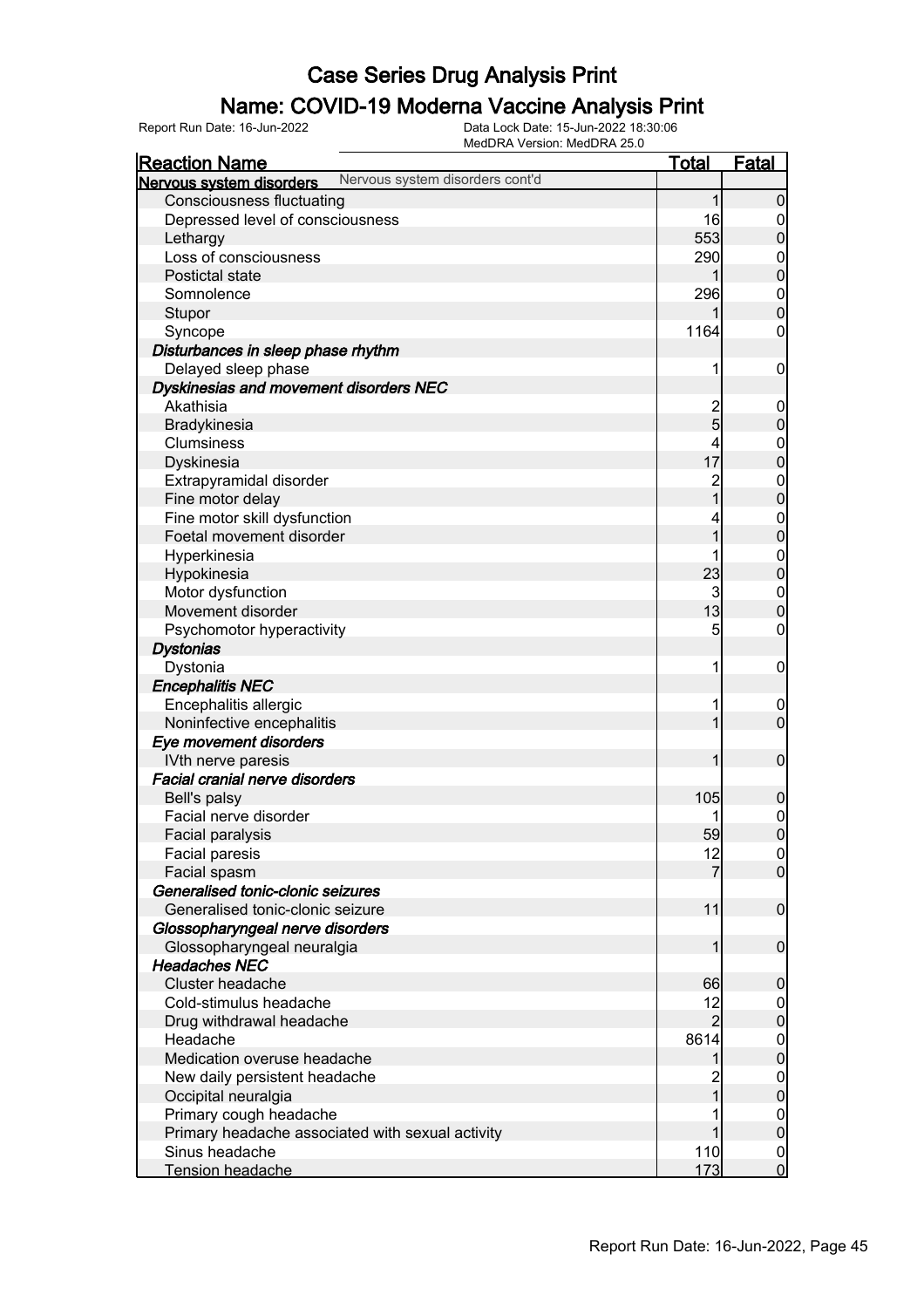### Name: COVID-19 Moderna Vaccine Analysis Print

| <u>Reaction Name</u>                                        | <u>Total</u>   | <b>Fatal</b>                         |
|-------------------------------------------------------------|----------------|--------------------------------------|
| Nervous system disorders cont'd<br>Nervous system disorders |                |                                      |
| Thunderclap headache                                        | 3              | $\overline{0}$                       |
| Vascular headache                                           | $\overline{7}$ | $\overline{0}$                       |
| <b>Hydrocephalic conditions</b>                             |                |                                      |
| Hydrocephalus                                               | 1              | $\boldsymbol{0}$                     |
| Hypoglossal nerve disorders                                 |                |                                      |
| Tongue paralysis                                            | 1              | $\boldsymbol{0}$                     |
| Increased intracranial pressure disorders                   |                |                                      |
| Idiopathic intracranial hypertension                        | $\overline{c}$ | $\mathbf 0$                          |
| Intracranial pressure increased                             | 3              | $\mathbf 0$                          |
| Lumbar spinal cord and nerve root disorders                 |                |                                      |
| Sciatica                                                    | 16             | $\boldsymbol{0}$                     |
| Memory loss (excl dementia)                                 |                |                                      |
| Amnesia                                                     | 63             | $\boldsymbol{0}$                     |
| Memory impairment                                           | 42             | $\boldsymbol{0}$                     |
| Transient global amnesia                                    | $\overline{2}$ | $\boldsymbol{0}$                     |
| Mental impairment (excl dementia and memory loss)           |                |                                      |
| Cognitive disorder                                          | 27             | $\boldsymbol{0}$                     |
| Disturbance in attention                                    | 93             | $\mathbf 0$                          |
| Mental impairment                                           | 18             | $\mathsf{O}\xspace$                  |
| <b>Migraine headaches</b>                                   |                |                                      |
| Basilar migraine                                            | 1              | $\boldsymbol{0}$                     |
| Hemiplegic migraine                                         | 7              | $\mathbf 0$                          |
| Migraine                                                    | 860            |                                      |
| Migraine with aura                                          | 50             | $0$<br>0                             |
| Migraine without aura                                       | 3              |                                      |
| Retinal migraine                                            | 5              | $0\atop 0$                           |
| Typical aura without headache                               | 1              | $\mathbf{0}$                         |
| Vestibular migraine                                         | $\overline{4}$ | $\overline{0}$                       |
| <b>Mononeuropathies</b>                                     |                |                                      |
| Carpal tunnel syndrome                                      | 6              | $\boldsymbol{0}$                     |
| Cubital tunnel syndrome                                     | 1              |                                      |
| Mononeuritis                                                | $\overline{c}$ | $\boldsymbol{0}$<br>$\overline{0}$   |
| Nerve compression                                           | $\overline{4}$ | $\mathbf 0$                          |
| Multiple sclerosis acute and progressive                    |                |                                      |
| <b>Band sensation</b>                                       | 1              | $\boldsymbol{0}$                     |
| Multiple sclerosis                                          | 5              |                                      |
| Multiple sclerosis pseudo relapse                           | 1              | 0                                    |
| Multiple sclerosis relapse                                  | 6              | 이<br>$\pmb{0}$                       |
| Progressive multiple sclerosis                              | 1              |                                      |
| Uhthoff's phenomenon                                        | 1              | $\boldsymbol{0}$<br>$\overline{0}$   |
| Muscle tone abnormal                                        |                |                                      |
| Drop attacks                                                | 1              | $\boldsymbol{0}$                     |
| Hypotonia                                                   | 10             |                                      |
| Stiff leg syndrome                                          | 3              | $\overline{0}$<br>$\overline{0}$     |
|                                                             |                |                                      |
| Myelitis (incl infective)<br>Myelitis transverse            | $\overline{7}$ | $\boldsymbol{0}$                     |
|                                                             |                |                                      |
| Narcolepsy and hypersomnia<br>Hypersomnia                   | 32             |                                      |
|                                                             |                | $\mathbf 0$                          |
| Narcolepsy                                                  |                | 0                                    |
| Nervous system disorders NEC<br>Nervous system disorder     |                |                                      |
|                                                             | 5<br>1         | $\boldsymbol{0}$<br>$\boldsymbol{0}$ |
| Psychomotor skills impaired                                 |                |                                      |
| Neurologic visual problems NEC                              |                |                                      |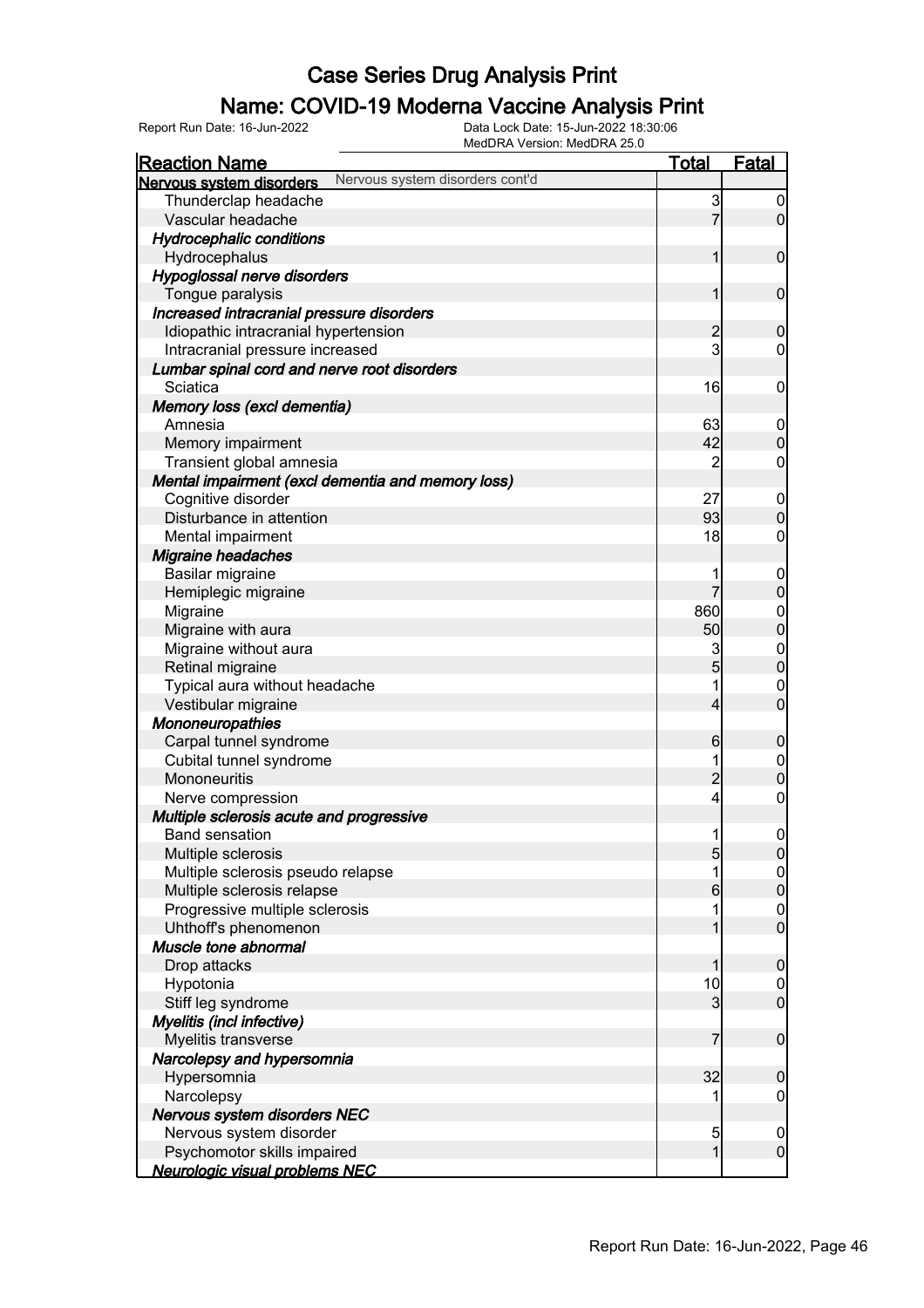#### Name: COVID-19 Moderna Vaccine Analysis Print

Report Run Date: 16-Jun-2022 Data Lock Date: 15-Jun-2022 18:30:06

MedDRA Version: MedDRA 25.0

| <b>Reaction Name</b>                       |                                 | <b>Total</b>    | <b>Fatal</b>                     |
|--------------------------------------------|---------------------------------|-----------------|----------------------------------|
| Nervous system disorders                   | Nervous system disorders cont'd |                 |                                  |
| Hemianopia                                 |                                 | 1               | $\boldsymbol{0}$                 |
| <b>Tunnel vision</b>                       |                                 | 13              | $\overline{0}$                   |
| <b>Neurological signs and symptoms NEC</b> |                                 |                 |                                  |
| Agitation neonatal                         |                                 |                 | $\mathbf 0$                      |
| Clonus                                     |                                 | $\overline{2}$  | $\mathbf 0$                      |
| <b>Dizziness</b>                           |                                 | 3456            |                                  |
| Dizziness exertional                       |                                 | 14              | 0<br>0                           |
| Dizziness postural                         |                                 | 230             |                                  |
| Drooling                                   |                                 | 2               | $0\atop 0$                       |
| Exaggerated startle response               |                                 | 1               |                                  |
| Head discomfort                            |                                 | 71              | $0\atop 0$                       |
|                                            |                                 | 1               |                                  |
| Meningism                                  |                                 |                 | $\mathbf{0}$<br>$\mathbf{0}$     |
| Neurological symptom                       |                                 | 13<br>3         |                                  |
| Persistent postural-perceptual dizziness   |                                 |                 | $\mathbf{0}$                     |
| Presyncope                                 |                                 | 265             | $\overline{0}$                   |
| Tongue biting                              |                                 | 2               | $\mathbf 0$                      |
| Unresponsive to stimuli                    |                                 | 13              | $\overline{0}$                   |
| <b>Neuromuscular disorders NEC</b>         |                                 |                 |                                  |
| Muscle contractions involuntary            |                                 | $\overline{c}$  | $\boldsymbol{0}$                 |
| Muscle spasticity                          |                                 | 4               | $\boldsymbol{0}$                 |
| Neuromuscular pain                         |                                 | $\overline{1}$  | $\overline{0}$                   |
| Neuromuscular junction dysfunction         |                                 |                 |                                  |
| Myasthenia gravis                          |                                 | 1               | $\boldsymbol{0}$                 |
| <b>Olfactory nerve disorders</b>           |                                 |                 |                                  |
| Anosmia                                    |                                 | 39              | $\boldsymbol{0}$                 |
| Hyposmia                                   |                                 | 2               | $\mathbf 0$                      |
| Parosmia                                   |                                 | 49              | $\overline{0}$                   |
| Optic nerve disorders NEC                  |                                 |                 |                                  |
| Optic neuritis                             |                                 | 5               | $\boldsymbol{0}$                 |
| Paraesthesias and dysaesthesias            |                                 |                 |                                  |
| Burning feet syndrome                      |                                 | 7               | $\boldsymbol{0}$                 |
| <b>Burning sensation</b>                   |                                 | 135             | $0\atop 0$                       |
| Dysaesthesia                               |                                 | 1               |                                  |
| Formication                                |                                 | 8               | $\begin{matrix}0\\0\end{matrix}$ |
| Hemianaesthesia                            |                                 | 1               |                                  |
| Hemihypoaesthesia                          |                                 | 1               | 0                                |
| Hyperaesthesia                             |                                 | 57              | 0                                |
| Hypoaesthesia                              |                                 | 696             | $\boldsymbol{0}$                 |
| Paraesthesia                               |                                 | 1006            | $\overline{0}$                   |
| Paralysis and paresis (excl cranial nerve) |                                 |                 |                                  |
| Diplegia                                   |                                 | $6 \overline{}$ | $\boldsymbol{0}$                 |
| Hemiparesis                                |                                 | 6               | $\overline{0}$                   |
| Hemiplegia                                 |                                 | 12              | $\mathbf 0$                      |
| Monoparesis                                |                                 | 25              |                                  |
| Monoplegia                                 |                                 | 30              | $0\atop 0$                       |
| Paralysis                                  |                                 | 37              |                                  |
| Paraparesis                                |                                 |                 | $0$<br>0                         |
| Paresis                                    |                                 | $\frac{2}{2}$   | $\boldsymbol{0}$                 |
| Quadriplegia                               |                                 | $\overline{1}$  | $\overline{0}$                   |
| Parkinson's disease and parkinsonism       |                                 |                 |                                  |
| Freezing phenomenon                        |                                 | 12              | $\pmb{0}$                        |
| Reduced facial expression                  |                                 | 1               | $\mathbf 0$                      |
| <b>Partial complex seizures</b>            |                                 |                 |                                  |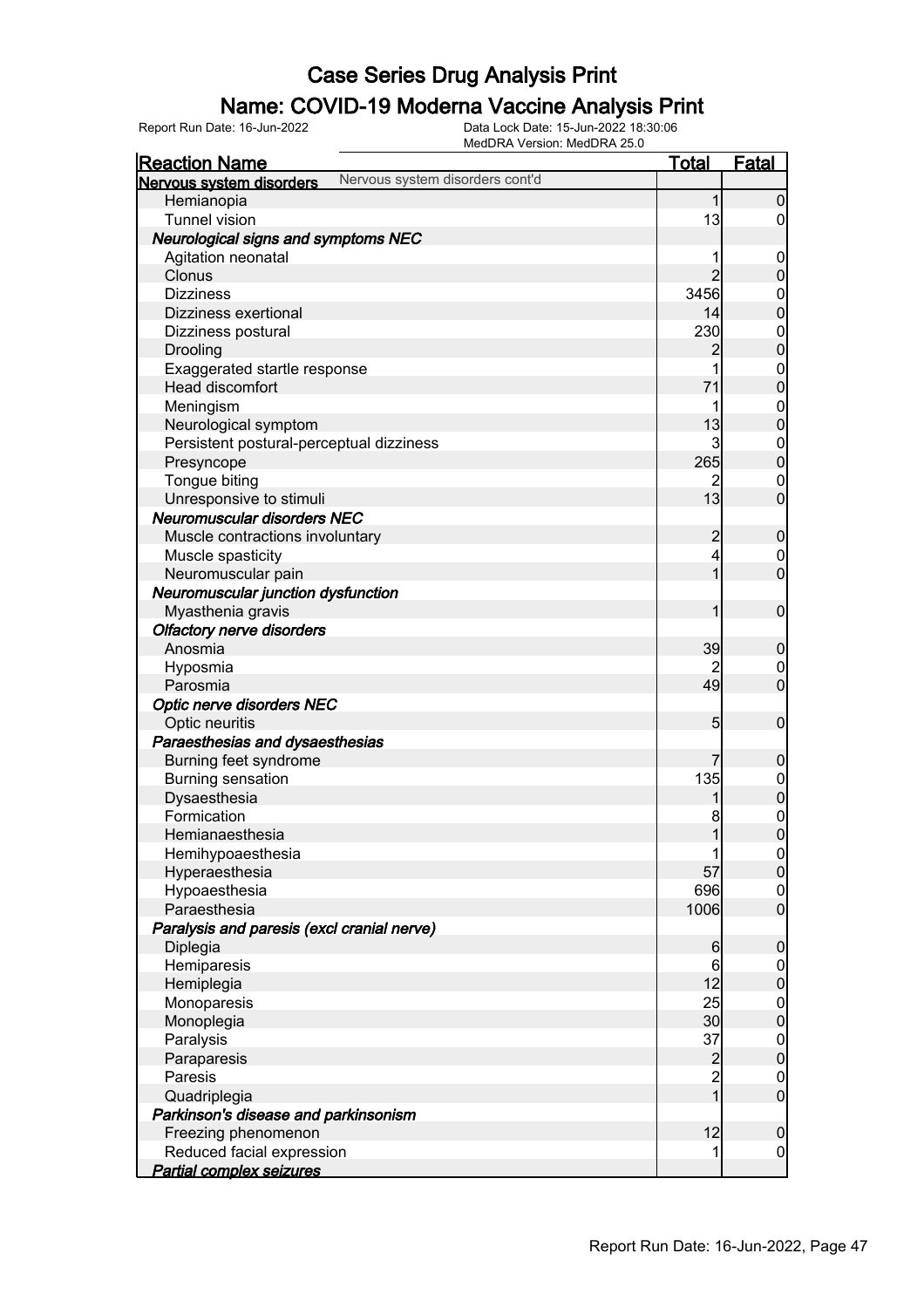### Name: COVID-19 Moderna Vaccine Analysis Print

| <b>Reaction Name</b>                     |                                 | <b>Total</b>   | <b>Fatal</b>     |
|------------------------------------------|---------------------------------|----------------|------------------|
| Nervous system disorders                 | Nervous system disorders cont'd |                |                  |
| Focal dyscognitive seizures              |                                 | $\overline{c}$ | $\boldsymbol{0}$ |
| <b>Peripheral neuropathies NEC</b>       |                                 |                |                  |
| Autoimmune neuropathy                    |                                 |                | $\mathbf 0$      |
| Neuralgic amyotrophy                     |                                 | $\frac{2}{4}$  | $\boldsymbol{0}$ |
| <b>Neuritis</b>                          |                                 | 3              | $\mathbf 0$      |
| Neuropathy peripheral                    |                                 | 14             | $\mathbf 0$      |
| Peripheral sensory neuropathy            |                                 |                | $\mathbf 0$      |
| Polyneuropathy                           |                                 | $\overline{2}$ | $\mathbf 0$      |
| Seizures and seizure disorders NEC       |                                 |                |                  |
| Atonic seizures                          |                                 | 1              | $\mathbf 0$      |
| Epilepsy                                 |                                 | 27             | $\mathbf 0$      |
| Febrile convulsion                       |                                 | 6              | $\mathbf 0$      |
| Myoclonic epilepsy                       |                                 |                | $\boldsymbol{0}$ |
| Partial seizures                         |                                 | 8              | $\mathbf 0$      |
| Psychogenic seizure                      |                                 | 1              | $\boldsymbol{0}$ |
| Seizure                                  |                                 | 216            | $\mathbf 0$      |
| Seizure anoxic                           |                                 | $\overline{c}$ | $\boldsymbol{0}$ |
| Seizure cluster                          |                                 | $\mathbf{1}$   | $\mathbf 0$      |
| Status epilepticus                       |                                 | 29             | $\boldsymbol{0}$ |
| Tonic clonic movements                   |                                 | 3              | $\mathbf 0$      |
| Tonic convulsion                         |                                 | 5              | $\boldsymbol{0}$ |
| <b>Sensory abnormalities NEC</b>         |                                 |                |                  |
| Ageusia                                  |                                 | 94             | $\mathbf 0$      |
| Allodynia                                |                                 | 3              | $\mathbf 0$      |
| Aura                                     |                                 | 4              | $\boldsymbol{0}$ |
| Complex regional pain syndrome           |                                 | $\mathbf{1}$   | $\mathbf 0$      |
| Dysgeusia                                |                                 | 236            | $\boldsymbol{0}$ |
| Electric shock sensation                 |                                 | 15             | $\mathbf 0$      |
| Hypogeusia                               |                                 |                | $\boldsymbol{0}$ |
| Neuralgia                                |                                 | 157            | $\mathbf 0$      |
| Post herpetic neuralgia                  |                                 | 3              | $\boldsymbol{0}$ |
| Restless legs syndrome                   |                                 | 48             | $\pmb{0}$        |
| Sensory disturbance                      |                                 | 29             | $\boldsymbol{0}$ |
| Sensory loss                             |                                 | 36             | $\mathbf 0$      |
| Taste disorder                           |                                 | 54             | $\pmb{0}$        |
| Vibratory sense increased                |                                 | $\overline{2}$ | $\overline{0}$   |
| <b>Sleep disturbances NEC</b>            |                                 |                |                  |
| Sleep deficit                            |                                 | 6              | $\boldsymbol{0}$ |
| Speech and language abnormalities        |                                 |                |                  |
| Dysarthria                               |                                 | 45             | $\mathbf 0$      |
| Incoherent                               |                                 | 12             | $\overline{0}$   |
| Slow speech                              |                                 | 5 <sub>5</sub> | $\pmb{0}$        |
| Speech disorder                          |                                 | 20             | $\mathbf 0$      |
| Spinal cord and nerve root disorders NEC |                                 |                |                  |
| Radicular pain                           |                                 |                | $\overline{0}$   |
| Radiculitis brachial                     |                                 | $\overline{3}$ | $\mathbf 0$      |
| Radiculopathy                            |                                 |                | $\boldsymbol{0}$ |
| Transient cerebrovascular events         |                                 |                |                  |
| Transient ischaemic attack               |                                 | 26             | $\mathbf 0$      |
| Tremor (excl congenital)                 |                                 |                |                  |
| <b>Essential tremor</b>                  |                                 | $\frac{2}{2}$  | $\mathbf 0$      |
| <b>Head titubation</b>                   |                                 |                | $\boldsymbol{0}$ |
| <b>Tremor</b>                            |                                 | 738            | $\overline{0}$   |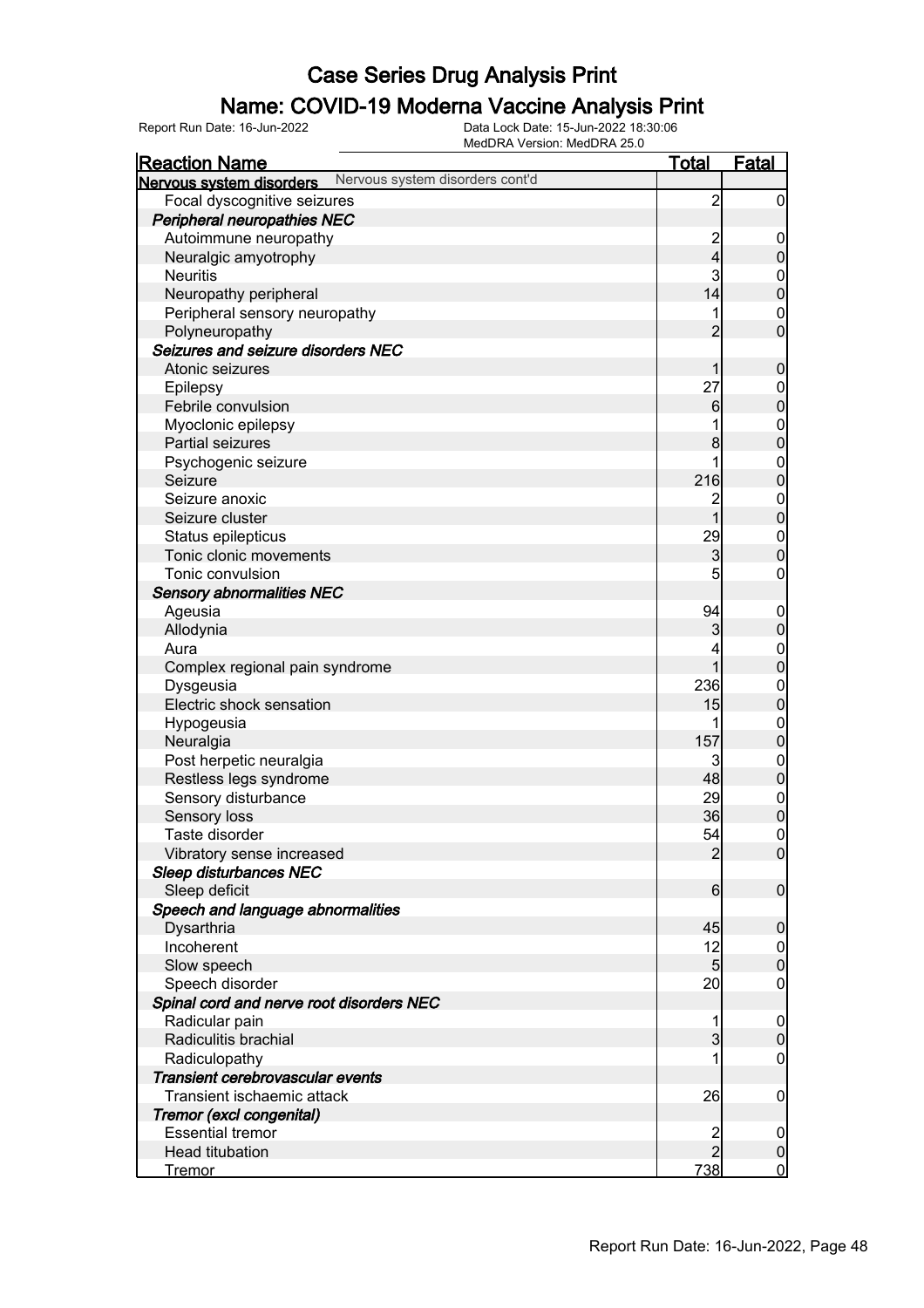#### Name: COVID-19 Moderna Vaccine Analysis Print

Report Run Date: 16-Jun-2022 Data Lock Date: 15-Jun-2022 18:30:06

|                                    | MedDRA Version: MedDRA 25.0     |       |       |
|------------------------------------|---------------------------------|-------|-------|
| <b>Reaction Name</b>               |                                 | Total | Fatal |
| Nervous system disorders           | Nervous system disorders cont'd |       |       |
| <b>Trigeminal disorders</b>        |                                 |       |       |
| Trigeminal neuralgia               |                                 |       |       |
| Trigeminal neuritis                |                                 |       | ΩI    |
| Nervous system disorders SOC TOTAL |                                 | 21278 |       |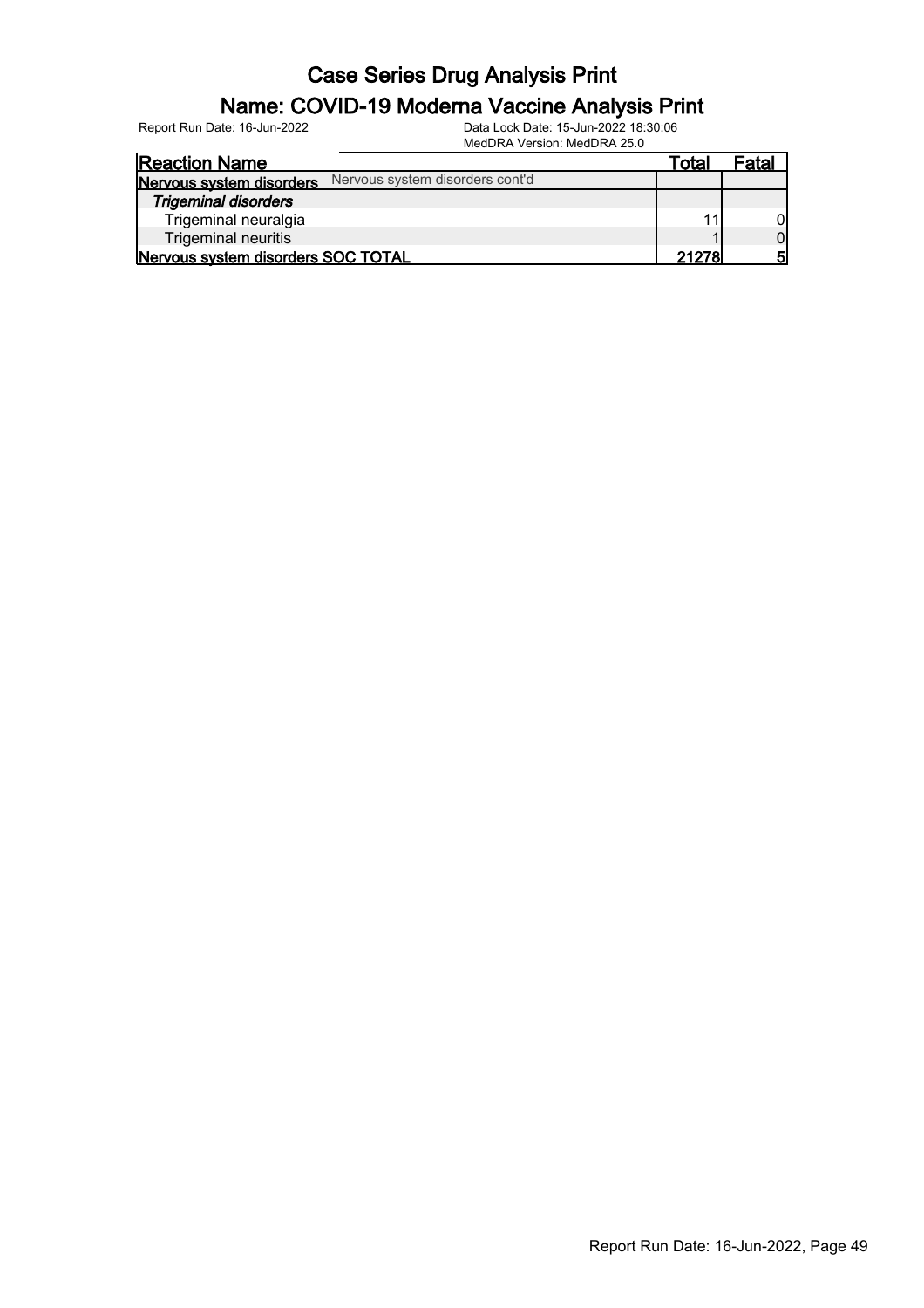### Name: COVID-19 Moderna Vaccine Analysis Print

Report Run Date: 16-Jun-2022 Data Lock Date: 15-Jun-2022 18:30:06

| MedDRA Version: MedDRA 25.0                    |  |                |                |
|------------------------------------------------|--|----------------|----------------|
| <b>Reaction Name</b>                           |  | Total          | <b>Fatal</b>   |
| <b>Pregnancy conditions</b>                    |  |                |                |
| <b>Abortions spontaneous</b>                   |  |                |                |
| Abortion spontaneous                           |  | 71             | $\mathbf 0$    |
| <b>Foetal complications NEC</b>                |  |                |                |
| Foetal hypokinesia                             |  | 4              | $\overline{0}$ |
| Hydrops foetalis                               |  | 1              | 0              |
| <b>Foetal growth complications</b>             |  |                |                |
| Foetal growth restriction                      |  | $\overline{2}$ | $\mathbf 0$    |
| Gestational age and weight conditions          |  |                |                |
| Premature baby                                 |  | 2              | 0              |
| Haemorrhagic complications of pregnancy        |  |                |                |
| Premature separation of placenta               |  | 1              | $\mathbf 0$    |
| Subchorionic haemorrhage                       |  | 1              | $\overline{0}$ |
| Labour onset and length abnormalities          |  |                |                |
| Premature labour                               |  | $\overline{5}$ | $\mathbf 0$    |
| Maternal complications of labour NEC           |  |                |                |
| Uterine atony                                  |  | 1              | 0              |
| Uterine hypertonus                             |  | 3              | 0              |
| <b>Maternal complications of pregnancy NEC</b> |  |                |                |
| Decidual cast                                  |  | 1              | $\mathbf 0$    |
| Ectopic pregnancy                              |  | $\overline{3}$ | $\overline{0}$ |
| Morning sickness                               |  | 1              | $\mathbf 0$    |
| Somatic symptom disorder of pregnancy          |  | 1              | $\overline{0}$ |
| Uterine irritability                           |  | 1              | $\mathbf 0$    |
| Multiple pregnancies                           |  |                |                |
| Twin pregnancy                                 |  | 1              | $\mathbf 0$    |
| Normal pregnancy, labour and delivery          |  |                |                |
| Live birth                                     |  | $\overline{c}$ | $\mathbf 0$    |
| Pregnancy                                      |  | $\overline{4}$ | $\overline{0}$ |
| <b>Postpartum complications NEC</b>            |  |                |                |
| Postpartum haemorrhage                         |  | 1              | $\mathbf 0$    |
| Pregnancy complicated by maternal disorders    |  |                |                |
| <b>Gestational diabetes</b>                    |  | 1              | $\mathbf 0$    |
| Stillbirth and foetal death                    |  |                |                |
| Stillbirth                                     |  | 1              | 1              |
| <b>Umbilical cord complications</b>            |  |                |                |
| Umbilical cord thrombosis                      |  |                | $\mathbf 0$    |
| <b>Pregnancy conditions SOC TOTAL</b>          |  | 109            | $\mathbf{1}$   |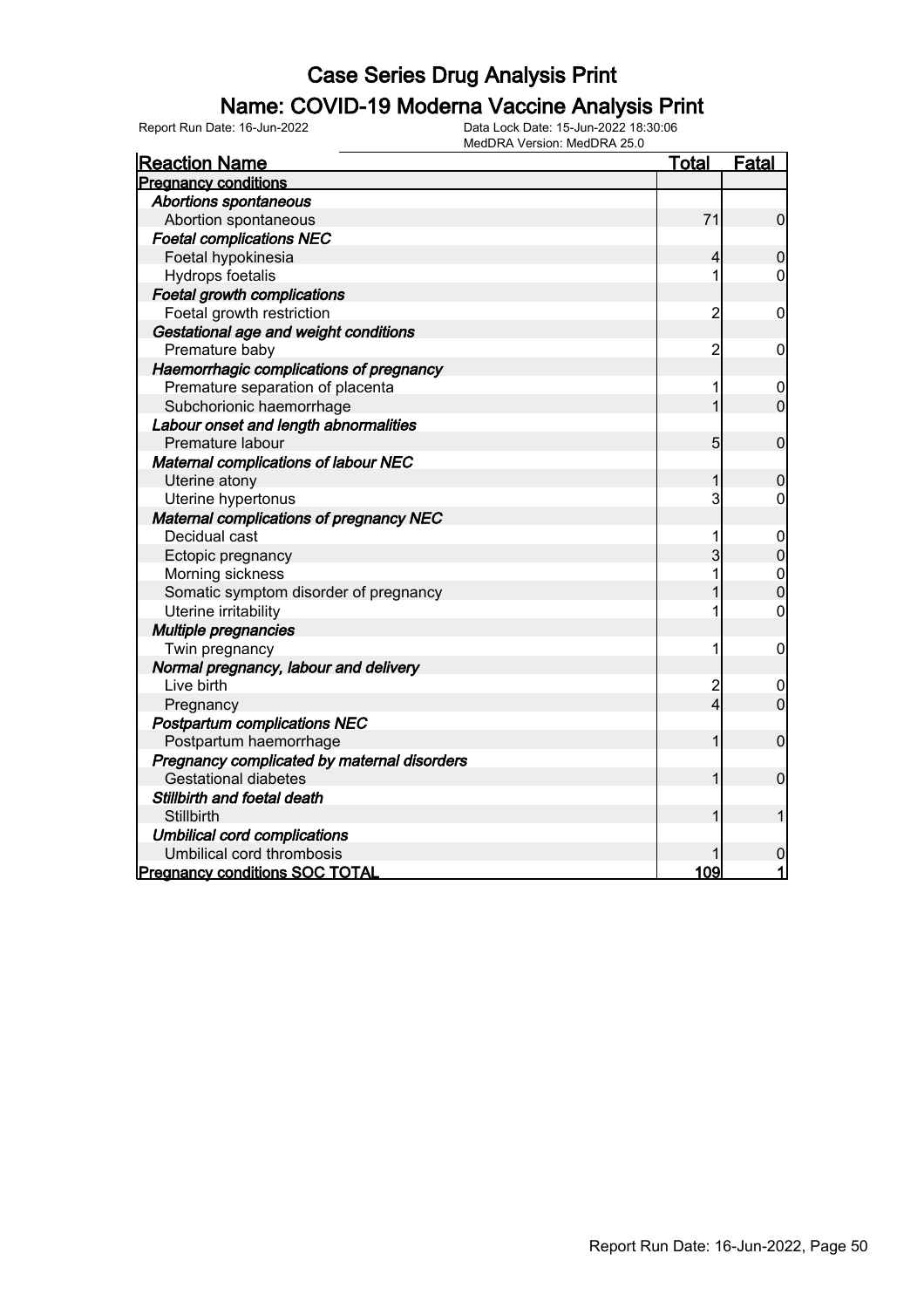#### Name: COVID-19 Moderna Vaccine Analysis Print

| <b>Reaction Name</b>                       | <b>Total</b> | <b>Fatal</b> |
|--------------------------------------------|--------------|--------------|
| <b>Device issues NEC</b>                   |              |              |
| Device expulsion                           |              | 0            |
| Device leakage                             |              |              |
| Device malfunction events NEC              |              |              |
| Oversensing                                |              | 0            |
| Thrombosis in device                       |              |              |
| Undersensing                               |              |              |
| <b>Manufacturing materials issues</b>      |              |              |
| Manufacturing materials issue              |              | 0            |
| Product contamination and sterility issues |              |              |
| Product contamination physical             | 8            | 0            |
| Suspected product contamination            |              | 0            |
| <b>Product label issues</b>                |              |              |
| Product label issue                        | 3            | 0            |
| <b>Product physical issues</b>             |              |              |
| Product after taste                        |              | 0            |
| Product taste abnormal                     |              |              |
| <b>Product quality issues NEC</b>          |              |              |
| Product complaint                          |              |              |
| Product impurity                           |              | 0            |
| Product quality issue                      |              |              |
| Product tampering                          |              | ი            |
| Product supply and availability issues     |              |              |
| Product availability issue                 |              | 0            |
| null SOC TOTAL                             | 28           | $\mathbf 0$  |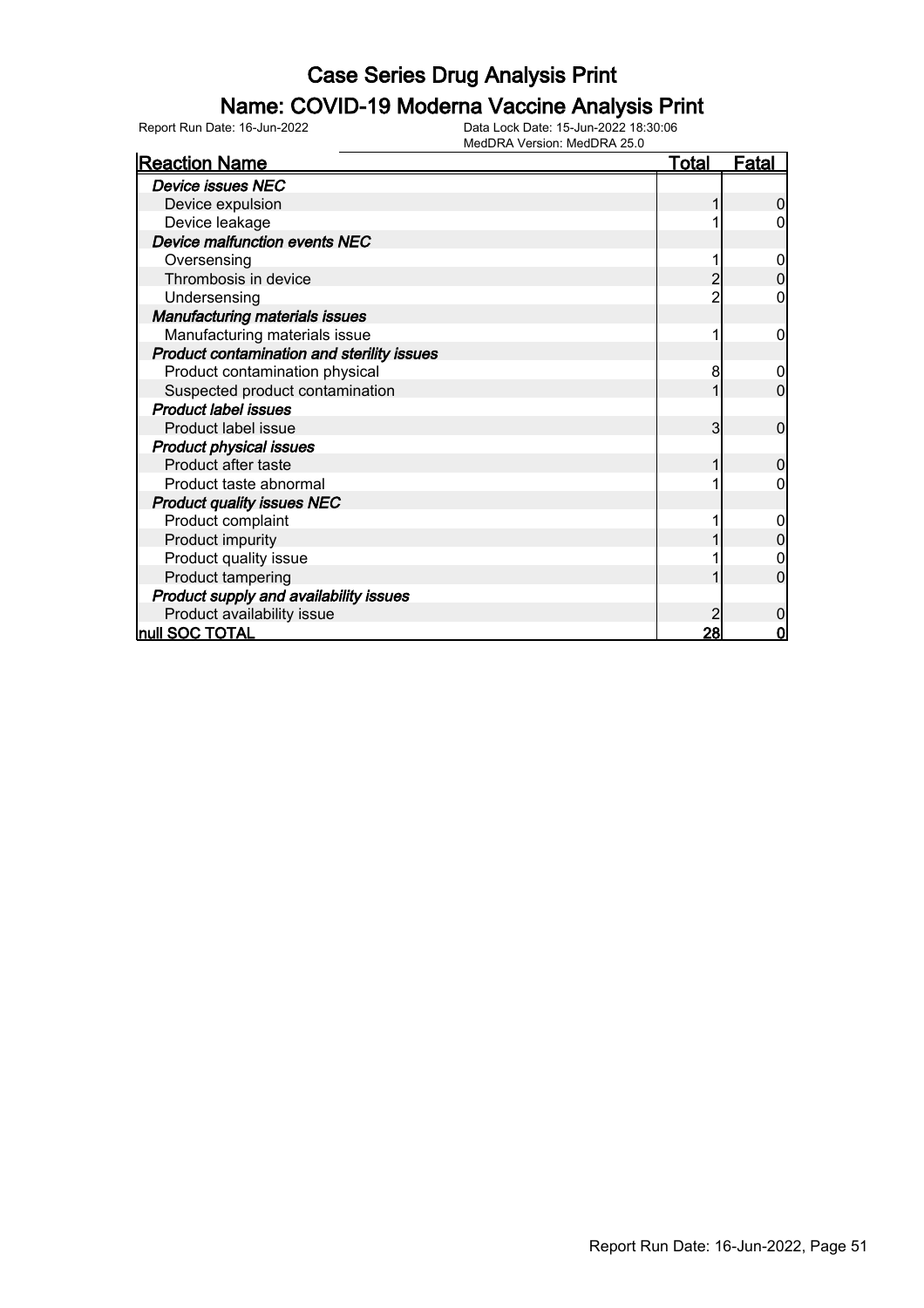#### Name: COVID-19 Moderna Vaccine Analysis Print

| <b>Reaction Name</b>                                   | <u>Total</u>    | <b>Fatal</b>     |
|--------------------------------------------------------|-----------------|------------------|
| <b>Psychiatric disorders</b>                           |                 |                  |
| <b>Abnormal behaviour NEC</b>                          |                 |                  |
| Abnormal behaviour                                     | 6               | 0                |
| <b>Breath holding</b>                                  | 4               | 0                |
| Staring                                                | 1               | $\overline{0}$   |
| <b>Affect alterations NEC</b>                          |                 |                  |
| <b>Affect lability</b>                                 | $\overline{c}$  | 0                |
| Constricted affect                                     | $\overline{c}$  | $\mathbf 0$      |
| <b>Flat affect</b>                                     | 4               | $\overline{0}$   |
| Inappropriate affect                                   | 3               | 0                |
| <b>Amnestic symptoms</b>                               |                 |                  |
| Paramnesia                                             | 2               | $\mathbf 0$      |
| <b>Anxiety disorders NEC</b>                           |                 |                  |
| Anxiety disorder                                       | 1               | $\overline{0}$   |
| Separation anxiety disorder                            |                 | $\overline{0}$   |
| <b>Anxiety symptoms</b>                                |                 |                  |
| Agitation                                              | 26              | 0                |
| Anxiety                                                | 266             | $\boldsymbol{0}$ |
| Nervousness                                            | 51              | $\overline{0}$   |
| <b>Stress</b>                                          | 24              | $\boldsymbol{0}$ |
| Tension                                                | 10              | $\overline{0}$   |
| Attention deficit and disruptive behaviour disorders   |                 |                  |
| Attention deficit hyperactivity disorder               | $5\overline{)}$ | $\mathbf 0$      |
| <b>Behaviour and socialisation disturbances</b>        |                 |                  |
| Aggression                                             | 2               | 0                |
| <b>Disinhibition</b>                                   | 1               | 0                |
| Homicidal ideation                                     |                 | $\mathbf{0}$     |
| Impatience                                             |                 | $\mathbf 0$      |
| Paranoia                                               | 7               | $\overline{0}$   |
| Personality change                                     | 3               | $\mathbf{0}$     |
| Social avoidant behaviour                              | 1               | $\overline{0}$   |
| Violence-related symptom                               | 1               | 0                |
| <b>Bipolar disorders</b>                               |                 |                  |
| Bipolar disorder                                       | 1               | $\mathbf 0$      |
| Cognitive and attention disorders and disturbances NEC |                 |                  |
| Distractibility                                        | 1               | $\mathbf 0$      |
| Mental fatigue                                         | 63              | 0                |
| <b>Communications disorders</b>                        |                 |                  |
| <b>Mutism</b>                                          | 1               | $\mathbf 0$      |
| Confusion and disorientation                           |                 |                  |
| Confusional state                                      | 242             | $\mathbf 0$      |
| Disorientation                                         | 97              | 0                |
| Deliria                                                |                 |                  |
| Delirium                                               | 61              | $\mathbf 0$      |
| <b>Delusional disorders</b>                            |                 |                  |
| Alice in wonderland syndrome                           | 1               | 0                |
| <b>Delusional symptoms</b>                             |                 |                  |
| Delusion                                               | 3               | $\mathbf 0$      |
| Delusion of parasitosis                                | 1               | $\mathbf 0$      |
| Depressive disorders                                   |                 |                  |
| Depression                                             | 102             | $\boldsymbol{0}$ |
| Depression suicidal                                    | 4               | $\overline{0}$   |
| Major depression                                       | $\mathbf{3}$    | $\pmb{0}$        |
| Mixed anxiety and depressive disorder                  | 1               | $\mathbf 0$      |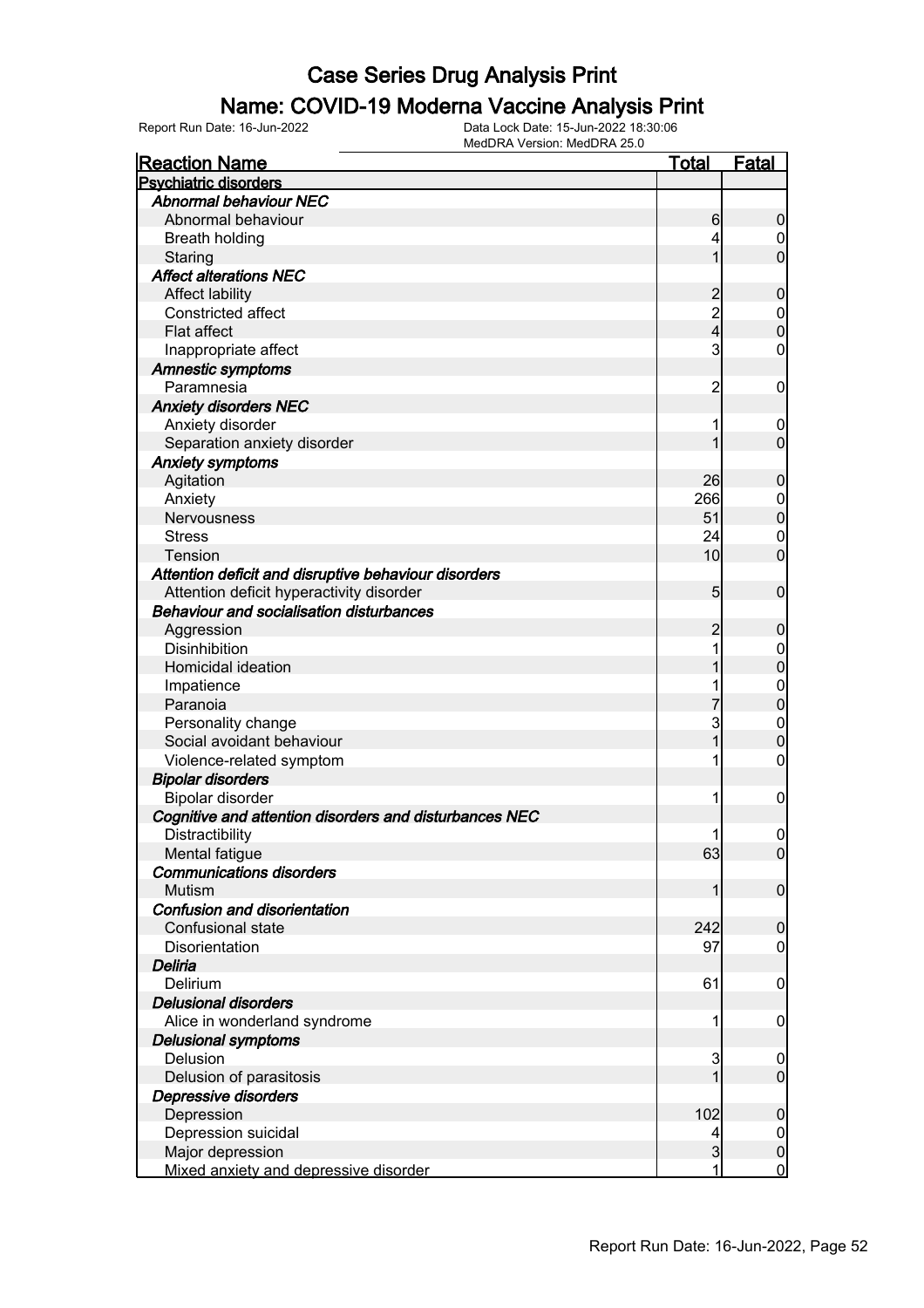# **Name: COVID-19 Moderna Vaccine Analysis Print**<br>
Report Run Date: 16-Jun-2022<br>
Data Lock Date: 15-Jun-2022 18:30:06

Report Run Date: 16-Jun-2022 Data Lock Date: 15-Jun-2022 18:30:06

MedDRA Version: MedDRA 25.0 Reaction Name Total Fatal Psychiatric disorders Psychiatric disorders cont'd Dissociative states Depersonalisation/derealisation disorder 3 0<br>Dissociation 13 0<br>0 0 Dissociation Disturbances in initiating and maintaining sleep Initial insomnia 7 0 Insomnia 521 0 Middle insomnia 14 0<br>Terminal insomnia 15 0<br>13 0 Terminal insomnia 13 **Dyssomnias**  Poor quality sleep 103 0 Eating disorders NEC Binge eating the control of the control of the control of the control of the control of the control of the control of the control of the control of the control of the control of the control of the control of the control of Emotional and mood disturbances NEC Anger 15 0 and 20 0 and 20 0 and 20 0 and 20 0 and 20 0  $\sim$  15 0 0  $\sim$ Emotional disorder 21 0<br>
Emotional distress 21 0<br>
21 0 Emotional distress and the control of the control of the control of the control of the control of the control of the control of the control of the control of the control of the control of the control of the control of the Emotional poverty 1 0<br>
Euphoric mood 12 0<br>
0 Euphoric mood 12 0 Frustration tolerance decreased  $\begin{array}{ccc} 4 & 0 \\ 0 & 55 & 0 \end{array}$  Irritability 55 0 Mood altered  $21 \t 0$  Factitious disorders Factitious disorder  $\begin{bmatrix} 1 & 0 \\ 0 & 1 \end{bmatrix}$  Fear symptoms and phobic disorders (incl social phobia) Fear 7 0 Fear of death in the set of the set of the set of the set of the set of the set of the set of the set of the set of the set of the set of the set of the set of the set of the set of the set of the set of the set of the set Fear of eating 1 0<br>
Fear of injection 1 0<br>
1 0<br>
0 0 Fear of injection and the control of the control of the control of the control of the control of the control of the control of the control of the control of the control of the control of the control of the control of the c Paruresis 1 0 Phobia 1 0 Phonophobia 1 0<br>Social fear 1 0 Social fear 1 0 Fluctuating mood symptoms Mood swings  $\begin{array}{ccc} 18 & 0 \\ 0 & 0 \end{array}$  Hallucinations (excl sleep-related) Hallucination **136** 0 Hallucination, auditory 6 0 Hallucination, olfactory **1** 0<br>
Hallucination, tactile **1** 0 Hallucination, tactile 1 0<br>Hallucination, visual 1 0<br>Hallucination, visual 1 0 Hallucination, visual 6 0 Hallucinations, mixed 3 0 Somatic hallucination and the set of the set of the set of the set of the set of the set of the set of the set of the set of the set of the set of the set of the set of the set of the set of the set of the set of the set o Increased physical activity levels Restlessness 62 0 Mental disorders NEC Mental disorder and the set of the set of the set of the set of the set of the set of the set of the set of the set of the set of the set of the set of the set of the set of the set of the set of the set of the set of the Mood alterations with depressive symptoms Decreased interest and the control of the control of the control of the control of the control of the control of the control of the control of the control of the control of the control of the control of the control of the Depressed mood and the set of the set of the set of the set of the set of the set of the set of the set of the set of the set of the set of the set of the set of the set of the set of the set of the set of the set of the s Feeling of despair 5 0 Negative thoughts **2** 0 Sense of a foreshortened future 1 0 Tearfulness and the control of the control of the control of the control of the control of the control of the control of the control of the control of the control of the control of the control of the control of the control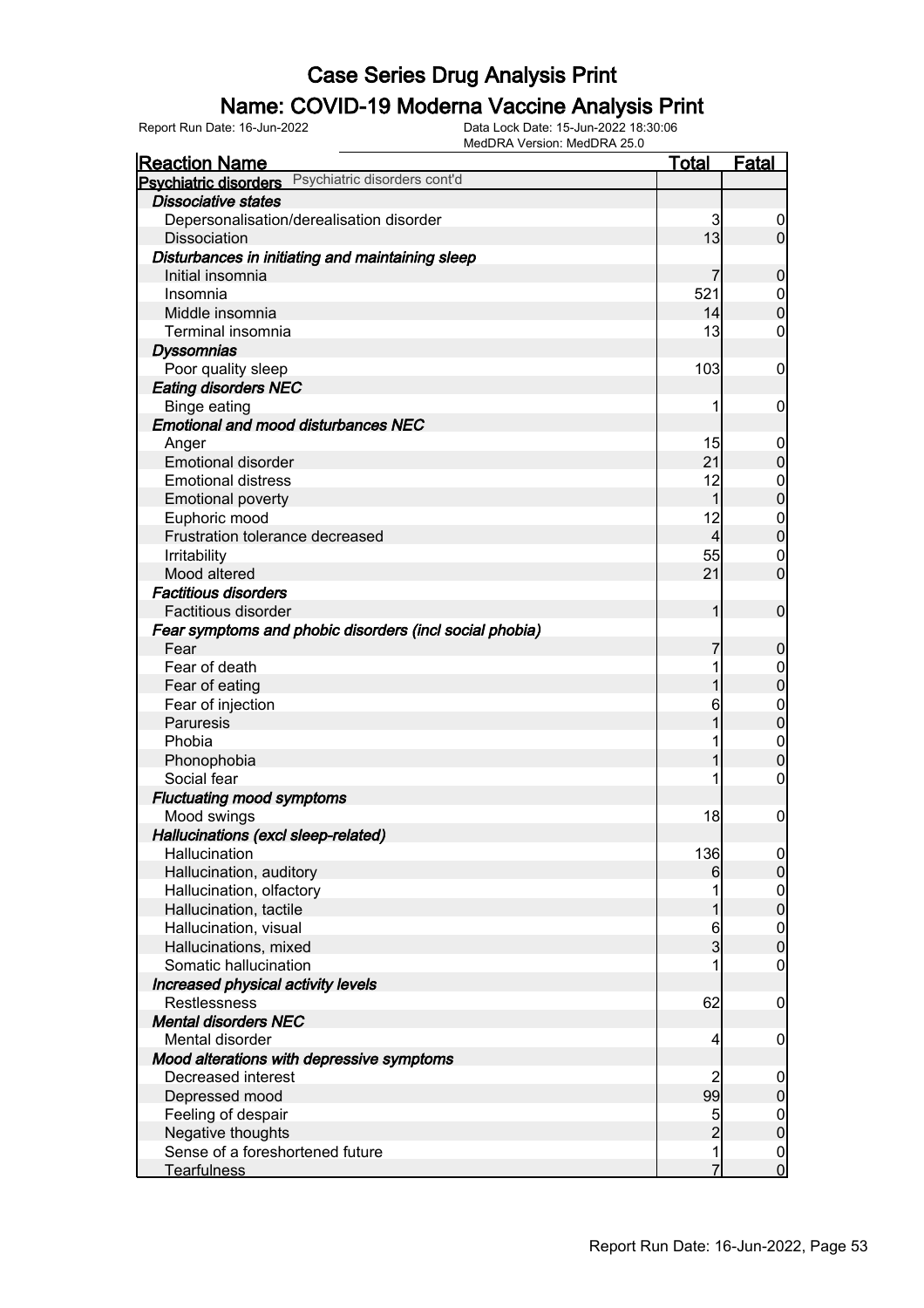#### Name: COVID-19 Moderna Vaccine Analysis Print

| <b>Reaction Name</b>                                         | <u>Total</u>   | <b>Fatal</b>                     |
|--------------------------------------------------------------|----------------|----------------------------------|
| Psychiatric disorders cont'd<br><b>Psychiatric disorders</b> |                |                                  |
| Mood alterations with manic symptoms                         |                |                                  |
| Mania                                                        | 5              | $\mathbf 0$                      |
| <b>Mood disorders NEC</b>                                    |                |                                  |
| Affective disorder                                           | 2              | $\mathbf 0$                      |
| Apathy                                                       | 13             | $\mathbf 0$                      |
| Listless                                                     | 12             | $\overline{0}$                   |
| Narcolepsy and associated conditions                         |                |                                  |
| Hypnagogic hallucination                                     | 1              | $\mathbf 0$                      |
| Obsessive-compulsive disorders and symptoms                  |                |                                  |
| Dermatophagia                                                | 3              | $\mathbf 0$                      |
| Orgasmic disorders and disturbances                          |                |                                  |
| Orgasm abnormal                                              | 1              | $\mathbf 0$                      |
| Orgasmic sensation decreased                                 | 1              | $\mathbf 0$                      |
| <b>Panic attacks and disorders</b>                           |                |                                  |
| Limited symptom panic attack                                 |                | $\mathbf 0$                      |
| Panic attack                                                 | 58             | $\overline{0}$                   |
| Panic reaction                                               | 12             | 0                                |
| Paraphilias and paraphilic disorders                         |                |                                  |
| Exhibitionism                                                | 1              | 0                                |
| Parasomnias                                                  |                |                                  |
|                                                              |                |                                  |
| Abnormal dreams                                              | 42             | $\boldsymbol{0}$                 |
| Abnormal sleep-related event                                 | 1              | $\mathbf 0$                      |
| Nightmare                                                    | 68             | $\begin{matrix}0\\0\end{matrix}$ |
| Sleep inertia                                                | 1              |                                  |
| Sleep talking                                                | 3              | $\mathbf{0}$                     |
| Sleep terror                                                 | $\overline{5}$ | $\overline{0}$                   |
| Somnambulism                                                 | 1              | $\mathbf 0$                      |
| <b>Perception disturbances NEC</b>                           |                |                                  |
| Autoscopy                                                    | 3              | $\mathbf 0$                      |
| Deja vu                                                      | 1              | $\boldsymbol{0}$                 |
| Derealisation                                                | 3              | $\mathbf 0$                      |
| Illusion                                                     | $\overline{1}$ | $\overline{0}$                   |
| Psychiatric elimination disorders                            |                |                                  |
| <b>Enuresis</b>                                              | 14             | $\mathbf 0$                      |
| <b>Psychiatric symptoms NEC</b>                              |                |                                  |
| Helplessness                                                 | $\mathbf{1}$   | $\overline{0}$                   |
| Hypervigilance                                               | $\frac{2}{6}$  | $\overline{0}$                   |
| Psychiatric symptom                                          |                | $\boldsymbol{0}$                 |
| Psychological trauma                                         | 1              | $\mathbf 0$                      |
| <b>Psychotic disorder NEC</b>                                |                |                                  |
| Acute psychosis                                              | 1              | $\boldsymbol{0}$                 |
| Psychotic disorder                                           | $\overline{2}$ | $\overline{0}$                   |
| Sexual arousal disorders                                     |                |                                  |
| Disturbance in sexual arousal                                | $\mathbf{1}$   | $\mathbf 0$                      |
| Sexual desire disorders                                      |                |                                  |
| Libido decreased                                             | 6              | $\mathbf 0$                      |
| Libido increased                                             | 1              | $\mathbf 0$                      |
| Loss of libido                                               | $6 \mid$       | $\mathbf 0$                      |
| <b>Sexual dysfunction NEC</b>                                |                |                                  |
| Genito-pelvic pain/penetration disorder                      | 1              | $\boldsymbol{0}$                 |
| <b>Sleep disorders NEC</b>                                   |                |                                  |
| Sleep disorder                                               | 82             | $\boldsymbol{0}$                 |
|                                                              |                |                                  |
| Somatic symptom disorders                                    |                |                                  |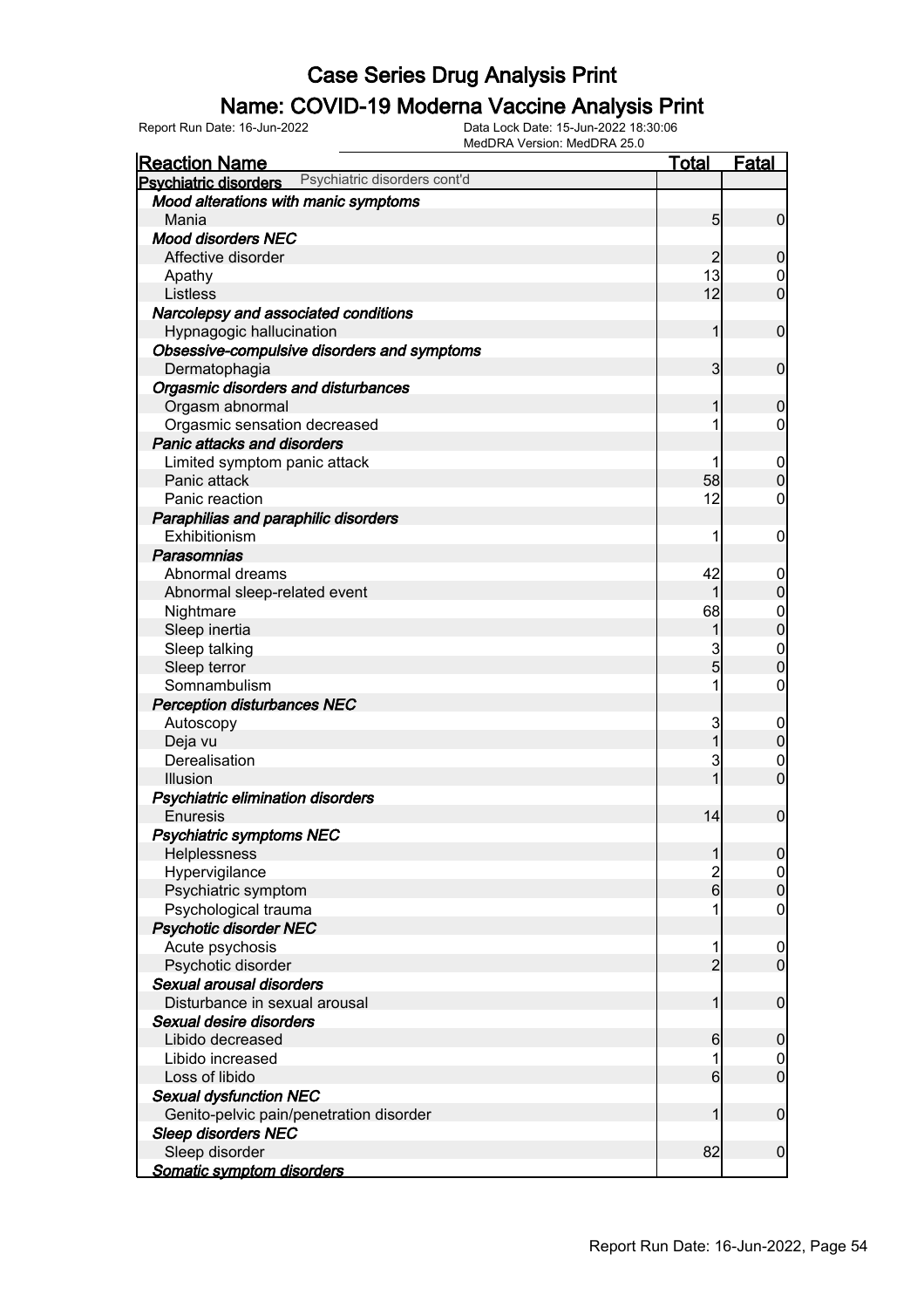# **Name: COVID-19 Moderna Vaccine Analysis Print**<br>
Report Run Date: 16-Jun-2022<br>
Data Lock Date: 15-Jun-2022 18:30:06

Report Run Date: 16-Jun-2022 Data Lock Date: 15-Jun-2022 18:30:06

MedDRA Version: MedDRA 25.0 Reaction Name Total Fatal Psychiatric disorders Psychiatric disorders cont'd Conversion disorder 5 0 Habit cough Speech and language usage disturbances Disorganised speech 2 0 Speech articulation and rhythm disturbances Dysphemia 4 0 Lack of spontaneous speech 1 0 Stereotypies and automatisms Bruxism 4 0 Head banging  $\begin{array}{ccc} 1 & 0 \\ 0 & 0 \end{array}$  Stress disorders Acute stress disorder 1 0<br>Post-traumatic stress disorder 1 0<br>Dost-traumatic stress disorder 1 0 Post-traumatic stress disorder 1 0 Substance related and addictive disorders Alcoholism 1 0 Suicidal and self-injurious behaviour Intentional self-injury and the contract of the contract of the contract of the contract of the contract of the contract of the contract of the contract of the contract of the contract of the contract of the contract of th Suicidal behaviour  $\begin{array}{|c|c|c|c|c|c|}\n\hline\n\text{Suicidal declaration} & 2 & 0 \\
\hline\n\end{array}$ Suicidal ideation and the suicidal ideation and the suicide afternoon and the suicide afternoon and the suicide afternoon and the suicide afternoon and the suicide afternoon and the suicide afternoon and the suicide aftern Suicide attempt Thinking disturbances Bradyphrenia 1 0<br>Intrusive thoughts 1 0<br>Intrusive thoughts 1 0 Intrusive thoughts 1 0<br>Tachvohrenia 1 0<br>Tachvohrenia 1 0 Tachyphrenia 5 0 Thinking abnormal Thought blocking and the contract of the contract of the contract of the contract of the contract of the contract of the contract of the contract of the contract of the contract of the contract of the contract of the contr Tic disorders Tic the contract of the contract of  $\mathbb{R}^n$  of  $\mathbb{R}^n$  of  $\mathbb{R}^n$  of  $\mathbb{R}^n$  of  $\mathbb{R}^n$ Psychiatric disorders SOC TOTAL 2637 0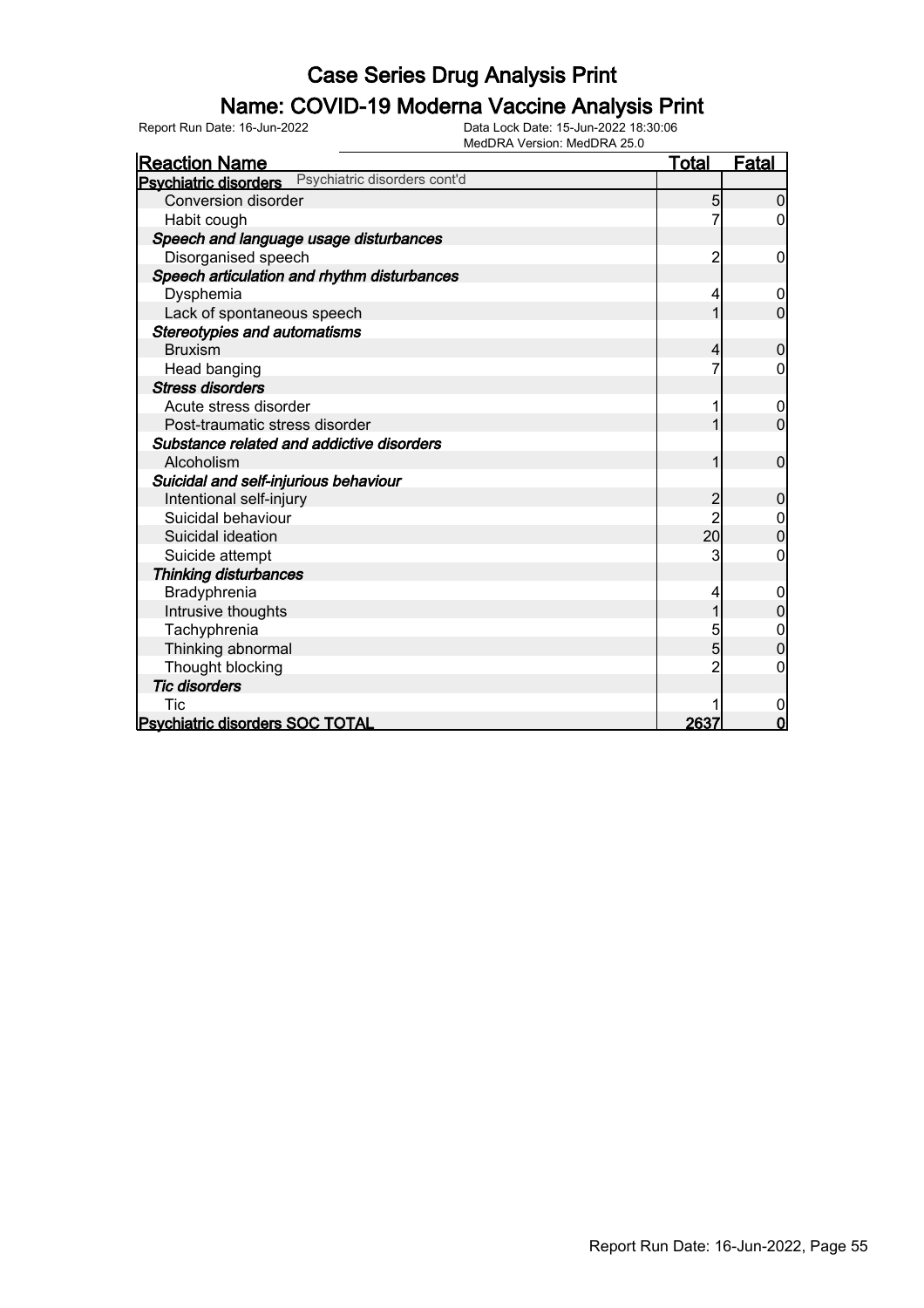#### Name: COVID-19 Moderna Vaccine Analysis Print

| <b>Reaction Name</b>                                 | <u>Total</u>   | <b>Fatal</b>                     |
|------------------------------------------------------|----------------|----------------------------------|
| Renal & urinary disorders                            |                |                                  |
| <b>Bladder and urethral symptoms</b>                 |                |                                  |
| <b>Bladder irritation</b>                            | $\overline{2}$ | $\boldsymbol{0}$                 |
| <b>Bladder pain</b>                                  | 11             | $\mathbf 0$                      |
| Dysuria                                              | 11             | $\mathbf 0$                      |
| Incontinence                                         | 17             | $\mathbf{0}$                     |
| Micturition urgency                                  | 16             | $\overline{0}$                   |
| Pollakiuria                                          | 46             |                                  |
| Stress urinary incontinence                          | 1              | $\begin{matrix}0\\0\end{matrix}$ |
| Urethral pain                                        | $\overline{2}$ |                                  |
| Urinary incontinence                                 | 19             | $\begin{matrix}0\\0\end{matrix}$ |
| Urinary retention                                    | 10             |                                  |
| Urinary straining                                    | $\overline{c}$ | $\begin{matrix}0\\0\end{matrix}$ |
| Urine flow decreased                                 | $\overline{2}$ | $\mathbf 0$                      |
| <b>Bladder disorders NEC</b>                         |                |                                  |
| <b>Bladder dilatation</b>                            | 1              | $\boldsymbol{0}$                 |
| Bladder disorder                                     | 4              | $\mathbf 0$                      |
| Urinary bladder haemorrhage                          | $\overline{2}$ | $\mathbf 0$                      |
| <b>Bladder infections and inflammations</b>          |                |                                  |
| Cystitis interstitial                                | 1              | $\boldsymbol{0}$                 |
| Genitourinary tract infections and inflammations NEC |                |                                  |
| Urinary tract inflammation                           | 1              | $\mathbf 0$                      |
| Glomerulonephritis and nephrotic syndrome            |                |                                  |
| Glomerulonephritis acute                             | 1              | $\boldsymbol{0}$                 |
| IgA nephropathy                                      | $\overline{2}$ | $\mathbf 0$                      |
| Myoneurogenic bladder disorders                      |                |                                  |
| <b>Bladder dysfunction</b>                           | 1              | $\mathbf 0$                      |
| Hypertonic bladder                                   | 4              | $\mathbf{0}$                     |
| Loss of bladder sensation                            | $\overline{2}$ | $\overline{0}$                   |
| <b>Nephritis NEC</b>                                 |                |                                  |
| Nephritis                                            | 1              | $\mathbf 0$                      |
| <b>Renal disorders NEC</b>                           |                |                                  |
| Renal disorder                                       | $\overline{c}$ | $\mathbf 0$                      |
| Renal failure and impairment                         |                |                                  |
| Acute kidney injury                                  |                | $\mathbf 0$                      |
| Chronic kidney disease                               | $\overline{2}$ | $\mathbf 0$                      |
| Oliguria                                             | 1              |                                  |
| Renal failure                                        | $\overline{c}$ | 0 <br>$\overline{0}$             |
| Renal impairment                                     | $\overline{3}$ | $\boldsymbol{0}$                 |
| Renal injury                                         |                | $\mathbf 0$                      |
| <b>Renal lithiasis</b>                               |                |                                  |
| Nephrolithiasis                                      | 1              |                                  |
| Renal vascular and ischaemic conditions              |                | $\mathbf 0$                      |
| Renal vein thrombosis                                | 1              |                                  |
|                                                      |                | $\mathbf 0$                      |
| Urinary abnormalities<br>Chromaturia                 |                |                                  |
|                                                      | 22             | $\mathbf 0$                      |
| Haematuria                                           | 10             | $\pmb{0}$                        |
| Loin pain haematuria syndrome                        | 1              | $\mathbf{0}$                     |
| Urine abnormality                                    | 5              | $\mathbf 0$                      |
| Urine odour abnormal                                 | 4              | $\boldsymbol{0}$                 |
| Urinary tract signs and symptoms NEC                 |                |                                  |
| Haemorrhage urinary tract                            | 9              | 0                                |
| Nocturia                                             | $\mathbf{1}$   | $\boldsymbol{0}$                 |
| Polyuria                                             | 1              | $\overline{0}$                   |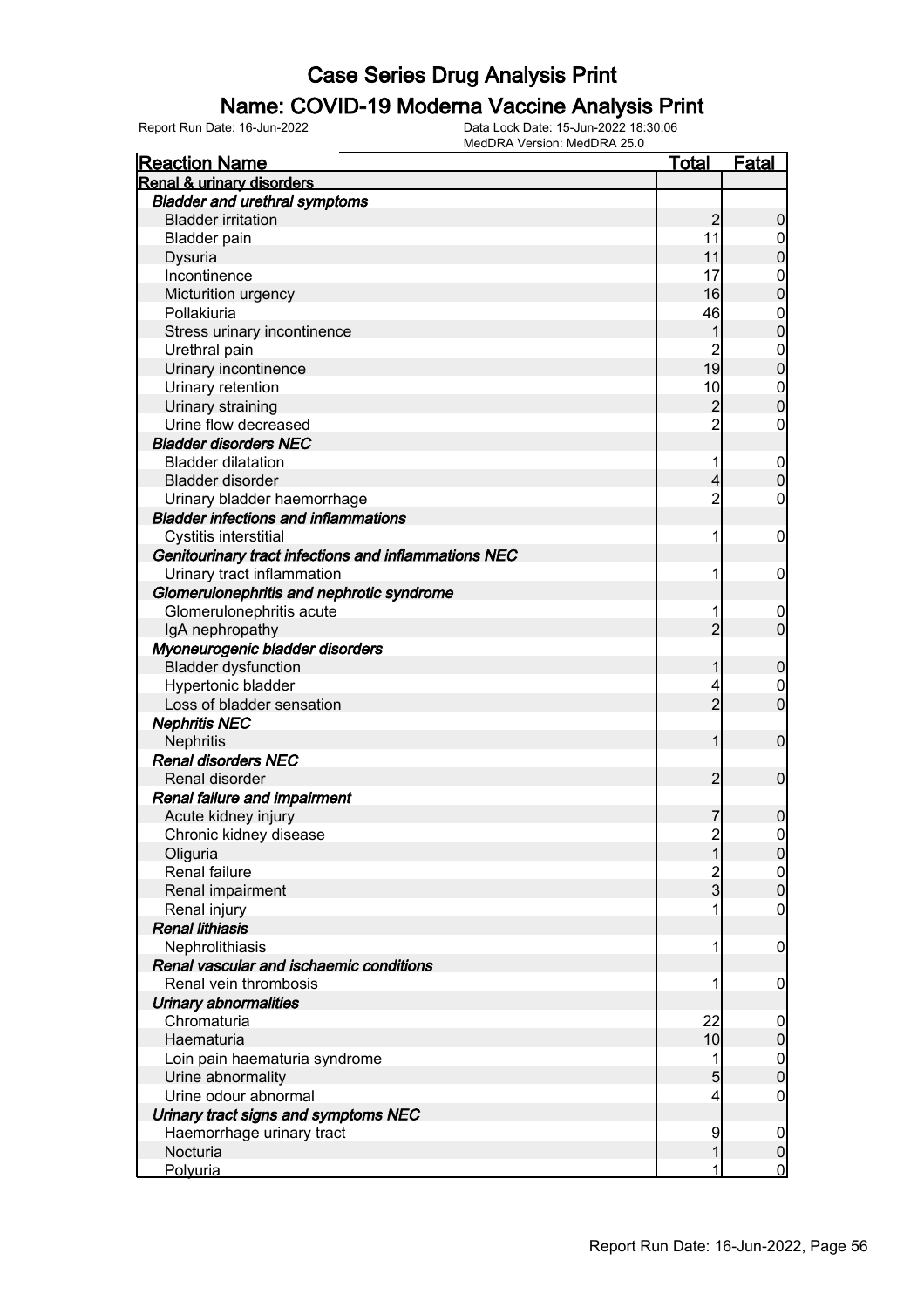#### Name: COVID-19 Moderna Vaccine Analysis Print

Report Run Date: 16-Jun-2022 Data Lock Date: 15-Jun-2022 18:30:06

MedDRA Version: MedDRA 25.0

| <b>Reaction Name</b>                                          | Totar | Fatal |
|---------------------------------------------------------------|-------|-------|
| Renal & urinary disorders cont'd<br>Renal & urinary disorders |       |       |
| Renal pain                                                    | 114   |       |
| Urinary tract pain                                            |       |       |
| Renal & urinary disorders SOC TOTAL                           | 347   |       |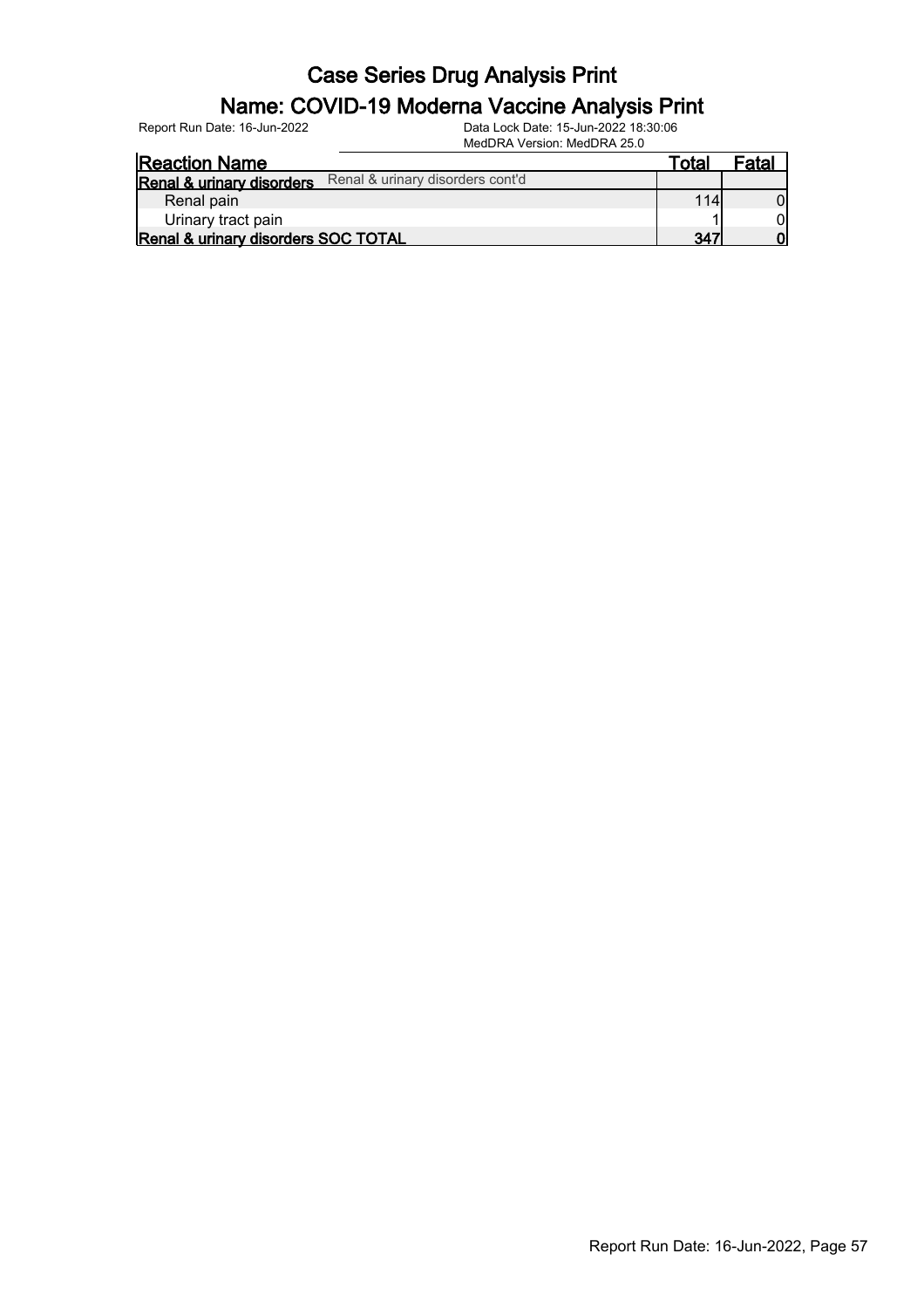#### Name: COVID-19 Moderna Vaccine Analysis Print

| <b>Reaction Name</b>                              | <u>Total</u>                               | <b>Fatal</b>                     |
|---------------------------------------------------|--------------------------------------------|----------------------------------|
| Reproductive & breast disorders                   |                                            |                                  |
| Benign and malignant breast neoplasms             |                                            |                                  |
| <b>Breast cyst</b>                                | 6                                          | $\overline{0}$                   |
| <b>Breast disorders NEC</b>                       |                                            |                                  |
| <b>Breast enlargement</b>                         | 4                                          | $\mathbf 0$                      |
| <b>Breast mass</b>                                | 21                                         |                                  |
| Fibrocystic breast disease                        | 1                                          | $0\atop 0$                       |
| Retracted nipple                                  | 1                                          | 0                                |
| <b>Breast infections and inflammations</b>        |                                            |                                  |
| <b>Breast inflammation</b>                        | 4                                          | $\boldsymbol{0}$                 |
| <b>Breast signs and symptoms</b>                  |                                            |                                  |
| Breast discharge                                  | 3                                          | $\mathbf 0$                      |
| <b>Breast discomfort</b>                          | $\overline{2}$                             | $\mathbf 0$                      |
| Breast haemorrhage                                | 1                                          |                                  |
| Breast oedema                                     | 1                                          | $0\atop 0$                       |
| Breast pain                                       | 158                                        |                                  |
| <b>Breast swelling</b>                            | 23                                         | $\begin{matrix}0\\0\end{matrix}$ |
| <b>Breast tenderness</b>                          | 16                                         |                                  |
| Nipple pain                                       | $\overline{c}$                             | $\begin{matrix}0\\0\end{matrix}$ |
| Nipple swelling                                   | $\overline{2}$                             | $\mathbf 0$                      |
| <b>Cervix disorders NEC</b>                       |                                            |                                  |
| Cervix haemorrhage uterine                        | 1                                          | $\boldsymbol{0}$                 |
| Ectropion of cervix                               | 1                                          | $\overline{0}$                   |
| Erection and ejaculation conditions and disorders |                                            |                                  |
| Ejaculation delayed                               | 1                                          | $\mathbf 0$                      |
| Ejaculation failure                               | 3                                          | $\mathbf{0}$                     |
| Erectile dysfunction                              | 15                                         | $\mathbf 0$                      |
| <b>Erection increased</b>                         | 1                                          |                                  |
| Nocturnal emission                                | 1                                          | $0\atop 0$                       |
| Organic erectile dysfunction                      | 9                                          |                                  |
| Painful ejaculation                               | 1                                          | $\begin{matrix}0\\0\end{matrix}$ |
| Priapism                                          | 1                                          | $\mathbf{0}$                     |
| Spontaneous penile erection                       | $\overline{1}$                             | $\overline{0}$                   |
| Gender disorders                                  |                                            |                                  |
| Feminisation acquired                             | 1                                          | $\mathbf 0$                      |
| <b>Lactation disorders</b>                        |                                            |                                  |
| Galactorrhoea                                     |                                            | 0                                |
| Lactation disorder                                | $\begin{array}{c} 2 \\ 3 \\ 2 \end{array}$ | $\overline{0}$                   |
| Lactation puerperal increased                     |                                            | $\overline{0}$                   |
| Suppressed lactation                              | 10                                         | $\boldsymbol{0}$                 |
| <b>Menopausal effects NEC</b>                     |                                            |                                  |
| Menopausal symptoms                               | 10                                         | $\boldsymbol{0}$                 |
| Premature menopause                               | $\overline{5}$                             | $\overline{0}$                   |
| Menopausal effects on the genitourinary tract     |                                            |                                  |
| Postmenopausal haemorrhage                        | 24                                         | $\boldsymbol{0}$                 |
| <b>Menstruation and uterine bleeding NEC</b>      |                                            |                                  |
| Abnormal uterine bleeding                         | 1                                          | $\mathbf 0$                      |
| Dysmenorrhoea                                     | 486                                        | $\boldsymbol{0}$                 |
| Intermenstrual bleeding                           | 255                                        | $\overline{0}$                   |
| Menstrual discomfort                              | 4                                          | $\boldsymbol{0}$                 |
| Menstrual disorder                                | 422                                        | $\overline{0}$                   |
| Menstruation irregular                            | 695                                        | $\mathbf{0}$                     |
| Premenstrual dysphoric disorder                   | 1                                          | $\pmb{0}$                        |
| Premenstrual headache                             | $\overline{2}$                             | $\overline{0}$                   |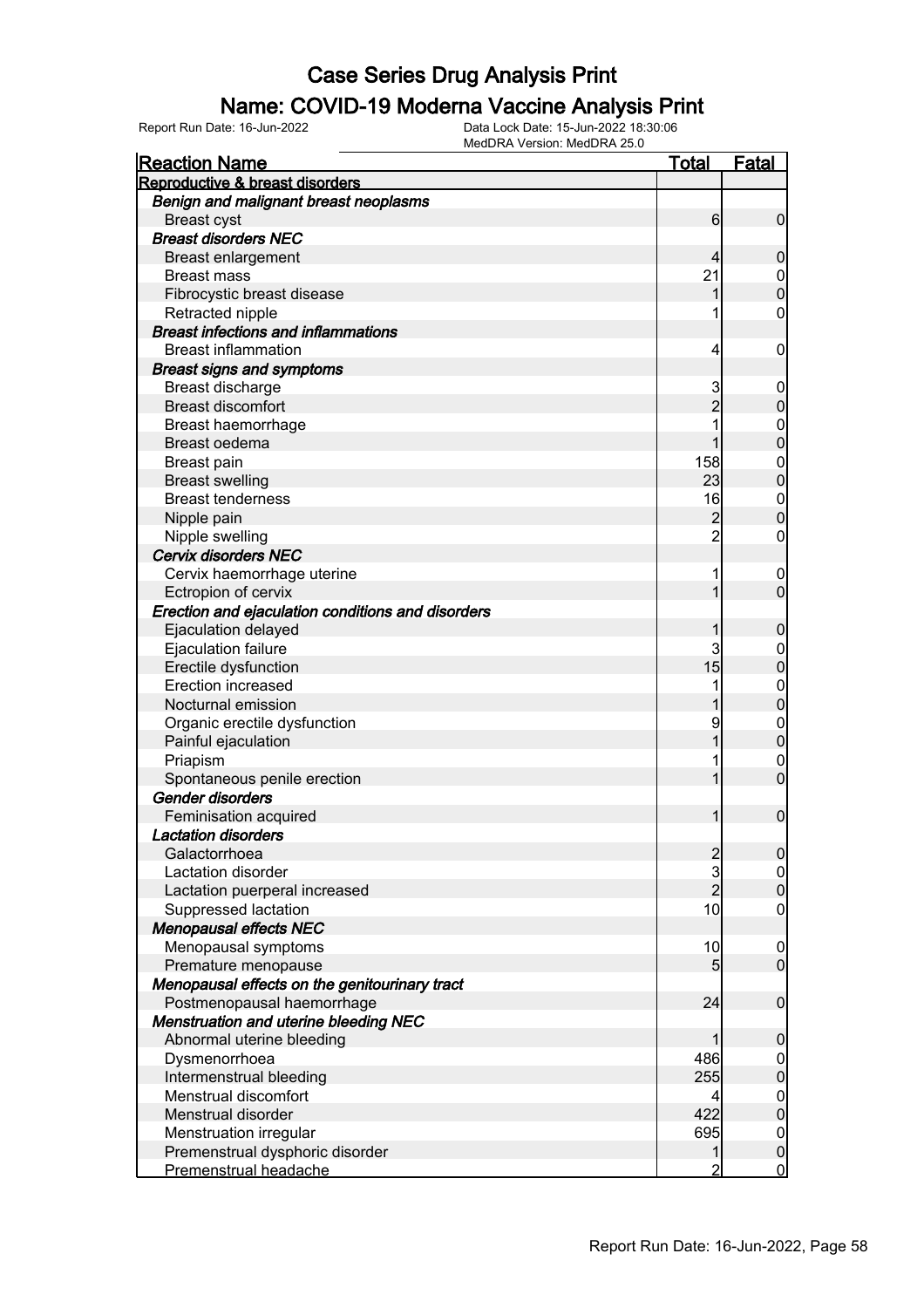#### Name: COVID-19 Moderna Vaccine Analysis Print

Report Run Date: 16-Jun-2022 Data Lock Date: 15-Jun-2022 18:30:06

| MedDRA Version: MedDRA 25.0                                               |                         |                                  |
|---------------------------------------------------------------------------|-------------------------|----------------------------------|
| <b>Reaction Name</b>                                                      | <b>Total</b>            | Fatal                            |
| Reproductive & breast disorders cont'd<br>Reproductive & breast disorders |                         |                                  |
| Premenstrual pain                                                         | 23                      | 0                                |
| Premenstrual syndrome                                                     | 19                      | $\boldsymbol{0}$                 |
| Withdrawal bleed                                                          | $\overline{2}$          | $\overline{0}$                   |
| Menstruation with decreased bleeding                                      |                         |                                  |
| Amenorrhoea                                                               | 104                     | $\mathbf 0$                      |
| Hypomenorrhoea                                                            | 117                     | $\overline{0}$                   |
| Menstruation delayed                                                      | 853                     | $\boldsymbol{0}$                 |
| Oligomenorrhoea                                                           | 35                      | $\mathbf 0$                      |
| Menstruation with increased bleeding                                      |                         |                                  |
| Heavy menstrual bleeding                                                  | 1076                    | $\overline{0}$                   |
| Menometrorrhagia                                                          | 9                       | $\mathbf 0$                      |
| Polymenorrhoea                                                            | 182                     | $\mathbf 0$                      |
| Ovarian and fallopian tube cysts and neoplasms                            |                         |                                  |
| Ovarian cyst                                                              | 7                       | $\overline{0}$                   |
| Polycystic ovaries                                                        | 11                      | $\overline{0}$                   |
| Ovarian and fallopian tube disorders NEC                                  |                         |                                  |
| Fallopian tube spasm                                                      | 1                       | $\mathbf 0$                      |
| Ovulation pain                                                            | 21                      | $\overline{0}$                   |
| Premature ovulation                                                       | 1                       | $\overline{0}$                   |
| Pelvis and broad ligament disorders NEC                                   |                         |                                  |
| Adnexa uteri pain                                                         | 22                      | $\mathbf 0$                      |
| Pelvic haemorrhage                                                        | $\overline{c}$          | $\mathbf 0$                      |
| Penile disorders NEC (excl erection and ejaculation)                      |                         |                                  |
|                                                                           | 1                       |                                  |
| Penile pain<br>Penis disorder                                             | 3                       | $\overline{0}$<br>$\overline{0}$ |
| Prostate and seminal vesicles infections and inflammations                |                         |                                  |
| Prostatitis                                                               | $\overline{2}$          | $\overline{0}$                   |
|                                                                           |                         |                                  |
| Prostatic signs, symptoms and disorders NEC                               | $\overline{2}$          | $\overline{0}$                   |
| Prostatic pain                                                            |                         |                                  |
| Reproductive tract disorders NEC (excl neoplasms)                         |                         |                                  |
| <b>Genital blister</b>                                                    | 1                       | $\mathbf 0$                      |
| Genital haemorrhage                                                       | 3                       | $\overline{0}$                   |
| Genital paraesthesia                                                      | $\mathbf 1$             | 0                                |
| Genital ulceration                                                        | 3                       | $\boldsymbol{0}$                 |
| Reproductive tract signs and symptoms NEC                                 |                         |                                  |
| Genital odour                                                             | 1                       | 0                                |
| Genital pain                                                              | 4                       | 0                                |
| Genital rash                                                              |                         | $\overline{0}$                   |
| Pelvic discomfort                                                         |                         | $\overline{0}$                   |
| Pelvic pain                                                               | 37                      | $\overline{0}$                   |
| <b>Scrotal disorders NEC</b>                                              |                         |                                  |
| Scrotal pain                                                              | 8                       | $\overline{0}$                   |
| Scrotal swelling                                                          | 1                       | $\overline{0}$                   |
| Varicocele                                                                | $\overline{c}$          | $\overline{0}$                   |
| Sexual function and fertility disorders NEC                               |                         |                                  |
| Infertility                                                               | 5                       | $\overline{0}$                   |
| Infertility female                                                        | 1                       | $\overline{0}$                   |
| Sexual dysfunction                                                        | $\overline{c}$          | $\overline{0}$                   |
| Spermatogenesis and semen disorders                                       |                         |                                  |
| Haematospermia                                                            | 1                       | $\boldsymbol{0}$                 |
| <b>Testicular and epididymal disorders NEC</b>                            |                         |                                  |
| Testicular disorder                                                       | $\overline{\mathbf{c}}$ | $\overline{0}$                   |
| Testicular mass                                                           | $\mathbf{1}$            | $\mathbf 0$                      |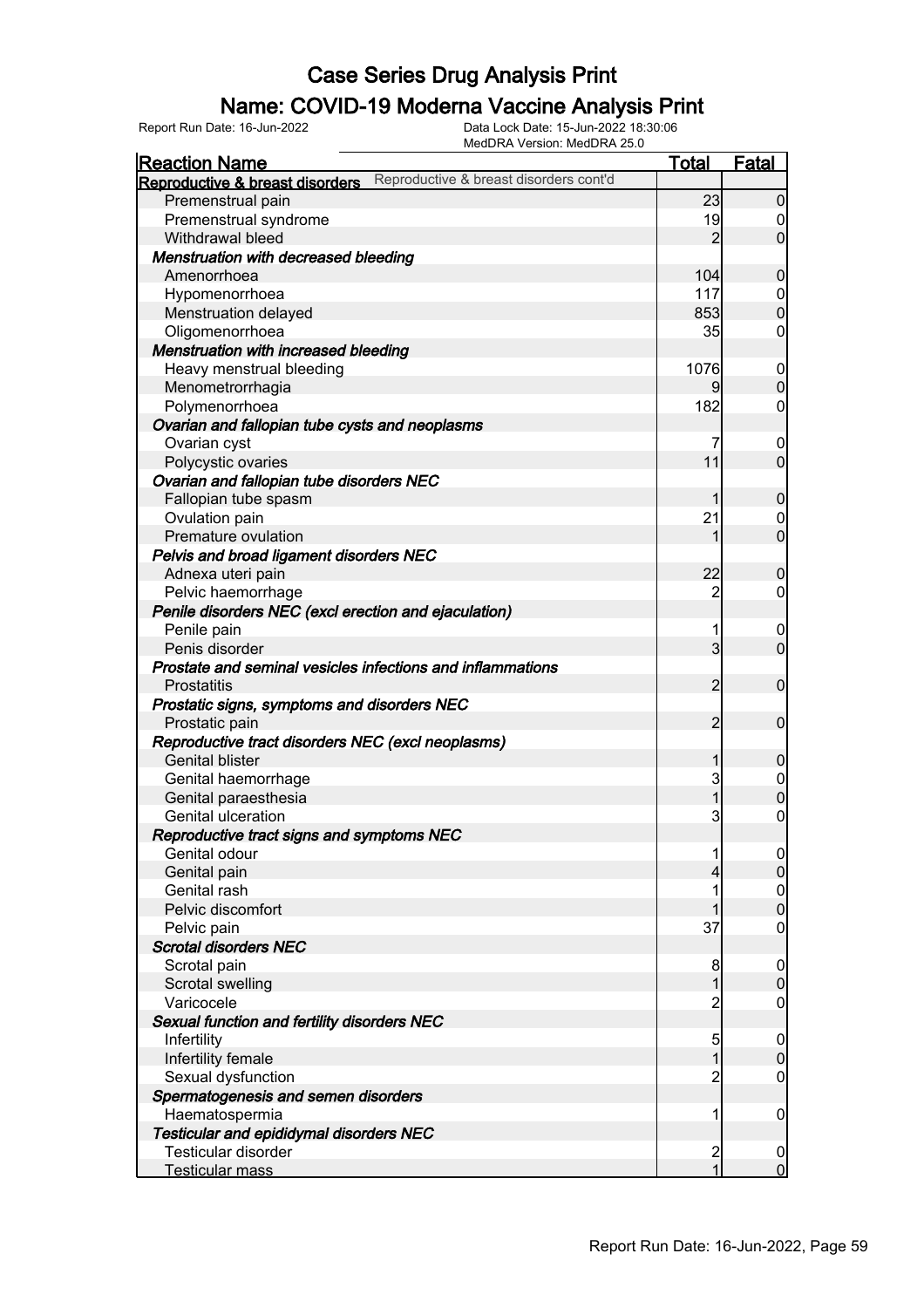#### Name: COVID-19 Moderna Vaccine Analysis Print

| <b>Reaction Name</b>                                                      | <u>Total</u> | <b>Fatal</b>     |
|---------------------------------------------------------------------------|--------------|------------------|
| Reproductive & breast disorders cont'd<br>Reproductive & breast disorders |              |                  |
| Testicular pain                                                           | 21           | 0                |
| <b>Testicular swelling</b>                                                | 7            | $\overline{0}$   |
| <b>Uterine disorders NEC</b>                                              |              |                  |
| Adenomyosis                                                               |              | 0                |
| Endometrial hyperplasia                                                   |              | 0                |
| Endometriosis                                                             | 22           | 0                |
| Metrorrhoea                                                               | 1            | $\mathbf{0}$     |
| Uterine haemorrhage                                                       | 12           | $\overline{0}$   |
| Uterine pain                                                              | 8            | 0                |
| Uterine neoplasms                                                         |              |                  |
| Uterine polyp                                                             | 1            | $\mathbf 0$      |
| Uterine tone disorders                                                    |              |                  |
| Uterine spasm                                                             | 17           | 0                |
| Vulvovaginal cysts and neoplasms                                          |              |                  |
| Vaginal cyst                                                              | 1            | $\mathbf 0$      |
| Vulva cyst                                                                | 1            | $\overline{0}$   |
| <b>Vulvovaginal disorders NEC</b>                                         |              |                  |
| Vaginal haemorrhage                                                       | 349          | $\pmb{0}$        |
| Vaginal ulceration                                                        | 3            | $\mathbf 0$      |
| Vulval haemorrhage                                                        | 10           | $\overline{0}$   |
| <b>Vulval ulceration</b>                                                  | 4            | 0                |
| <b>Vulvovaginal signs and symptoms</b>                                    |              |                  |
| Coital bleeding                                                           | 1            | $\boldsymbol{0}$ |
| Labia enlarged                                                            | 1            | $\mathbf 0$      |
| Vaginal discharge                                                         | 21           | $0$<br>0         |
| Vaginal odour                                                             | 1            |                  |
| Vulvovaginal burning sensation                                            | 2<br>2       | $\mathbf{0}$     |
| Vulvovaginal discomfort                                                   |              | $\overline{0}$   |
| Vulvovaginal dryness                                                      | 1            | $\mathbf{0}$     |
| Vulvovaginal pain                                                         | 6            | 0                |
| Vulvovaginal pruritus                                                     |              | $\mathbf{0}$     |
| Vulvovaginal swelling                                                     |              | 0                |
| Reproductive & breast disorders SOC TOTAL                                 | 5267         | $\overline{0}$   |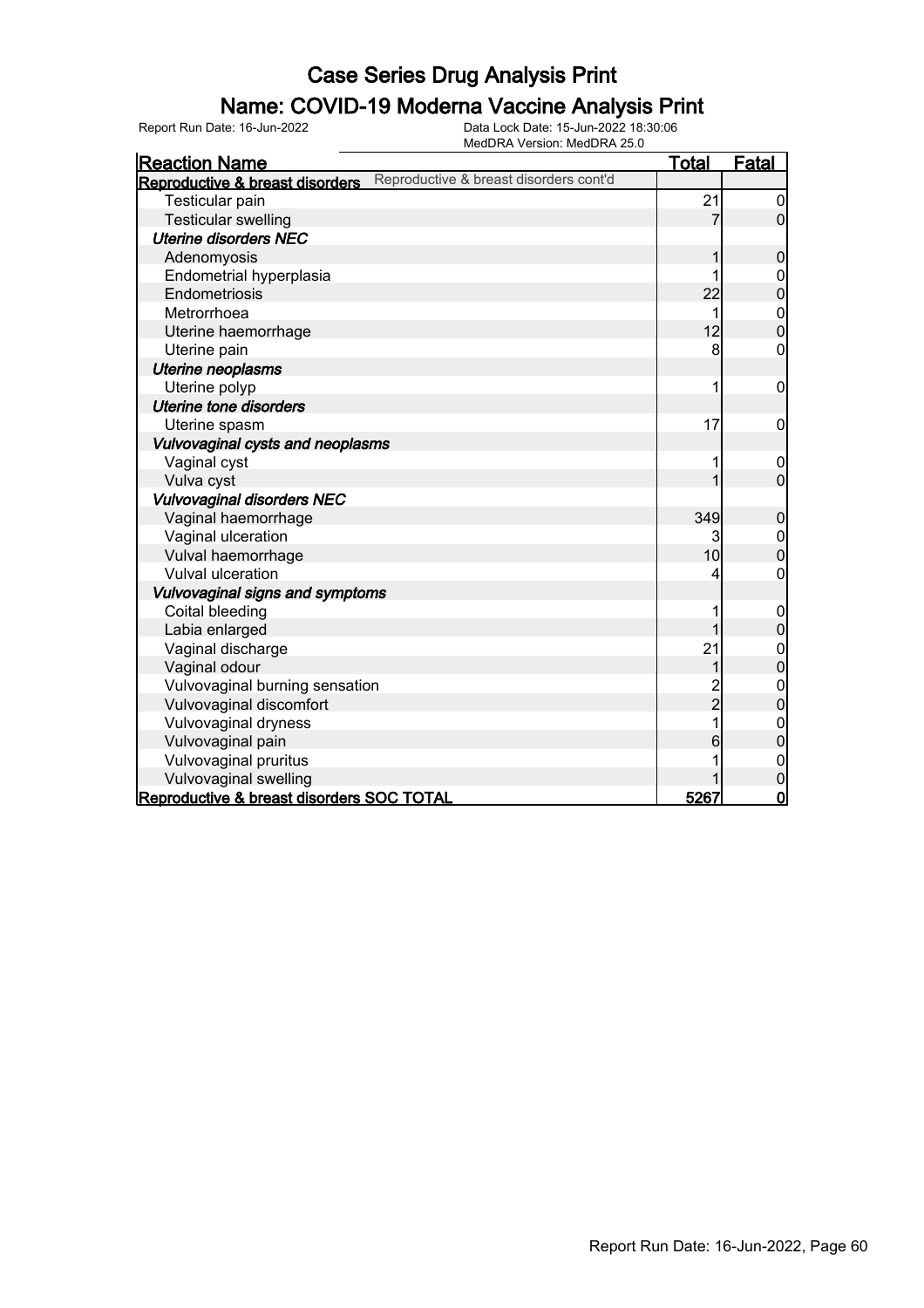#### Name: COVID-19 Moderna Vaccine Analysis Print

| <b>Reaction Name</b>                                                           | Total                   | <b>Fatal</b>      |
|--------------------------------------------------------------------------------|-------------------------|-------------------|
| <b>Respiratory disorders</b>                                                   |                         |                   |
| <b>Breathing abnormalities</b>                                                 |                         |                   |
| Agonal respiration                                                             |                         | 0                 |
| Apnoea                                                                         |                         | 0                 |
| Dyspnoea                                                                       | 1706                    | 0                 |
| Dyspnoea at rest                                                               |                         | $\mathbf 0$       |
| Dyspnoea exertional                                                            |                         | 0                 |
| Hyperventilation                                                               | 16                      | $\mathbf{0}$      |
| Hypopnoea                                                                      | 36                      | O                 |
| Hypoventilation                                                                | 1                       | $\mathbf{0}$      |
| Irregular breathing                                                            | 6                       | O                 |
| Mouth breathing                                                                | 1                       | $\mathbf 0$       |
| Obstructive sleep apnoea syndrome                                              | $\overline{2}$          | O                 |
| Respiration abnormal                                                           | 23                      | $\mathbf 0$       |
| Respiratory arrest                                                             | $\overline{c}$          |                   |
| Respiratory distress                                                           | $\overline{2}$          | $\mathbf{0}$      |
| Sleep apnoea syndrome                                                          | $\overline{5}$          | $\overline{0}$    |
| Tachypnoea                                                                     | $\overline{7}$          | 0                 |
| Bronchospasm and obstruction                                                   |                         |                   |
| Asthma                                                                         | 84                      | $\overline{0}$    |
| Asthma exercise induced                                                        | 2                       | 0                 |
| Asthma late onset                                                              | 1                       | $\mathbf{0}$      |
| Asthmatic crisis                                                               |                         | 0                 |
| Bronchospasm                                                                   | $\overline{c}$          | $\mathbf{0}$      |
| Childhood asthma                                                               | $\overline{2}$          | $\overline{0}$    |
| Chronic obstructive pulmonary disease                                          |                         | $\mathbf{0}$      |
| Obstructive airways disorder                                                   |                         | O                 |
| Wheezing                                                                       | 137                     | 0                 |
| Conditions associated with abnormal gas exchange                               |                         |                   |
| Hypoxia                                                                        | 2                       | 0                 |
| Coughing and associated symptoms                                               |                         |                   |
| Allergic cough                                                                 | 3                       | 0                 |
| Cough                                                                          | 661                     | $\mathbf{0}$      |
| Haemoptysis                                                                    | 5                       | $\mathbf{0}$<br>0 |
| Productive cough<br>Sputum discoloured                                         | 39<br>6                 | 0                 |
|                                                                                |                         |                   |
| Laryngeal and adjacent sites disorders NEC (excl infections and<br> neoplasms) |                         |                   |
| Reflux laryngitis                                                              | 1                       | $\overline{0}$    |
| Laryngeal spasm, oedema and obstruction                                        |                         |                   |
| Stridor                                                                        | $\overline{2}$          | $\boldsymbol{0}$  |
| Lower respiratory tract inflammatory and immunologic conditions                |                         |                   |
| Hypersensitivity pneumonitis                                                   | $\overline{\mathbf{c}}$ | $\boldsymbol{0}$  |
| Pneumonitis                                                                    | $\overline{5}$          | $\overline{0}$    |
| Pulmonary sarcoidosis                                                          |                         | 0                 |
| Lower respiratory tract signs and symptoms                                     |                         |                   |
| Hiccups                                                                        | 16                      | $\boldsymbol{0}$  |
| Lower respiratory tract congestion                                             | $\overline{c}$          | $\mathbf 0$       |
| Pleuritic pain                                                                 | 3                       | $\overline{0}$    |
| Pulmonary haemorrhage                                                          |                         | $\overline{0}$    |
| Pulmonary pain                                                                 | 31                      | $\mathbf 0$       |
| Nasal congestion and inflammations                                             |                         |                   |
| Nasal congestion                                                               | 75                      | $\overline{0}$    |
| Nasal inflammation                                                             | 1                       | $\overline{0}$    |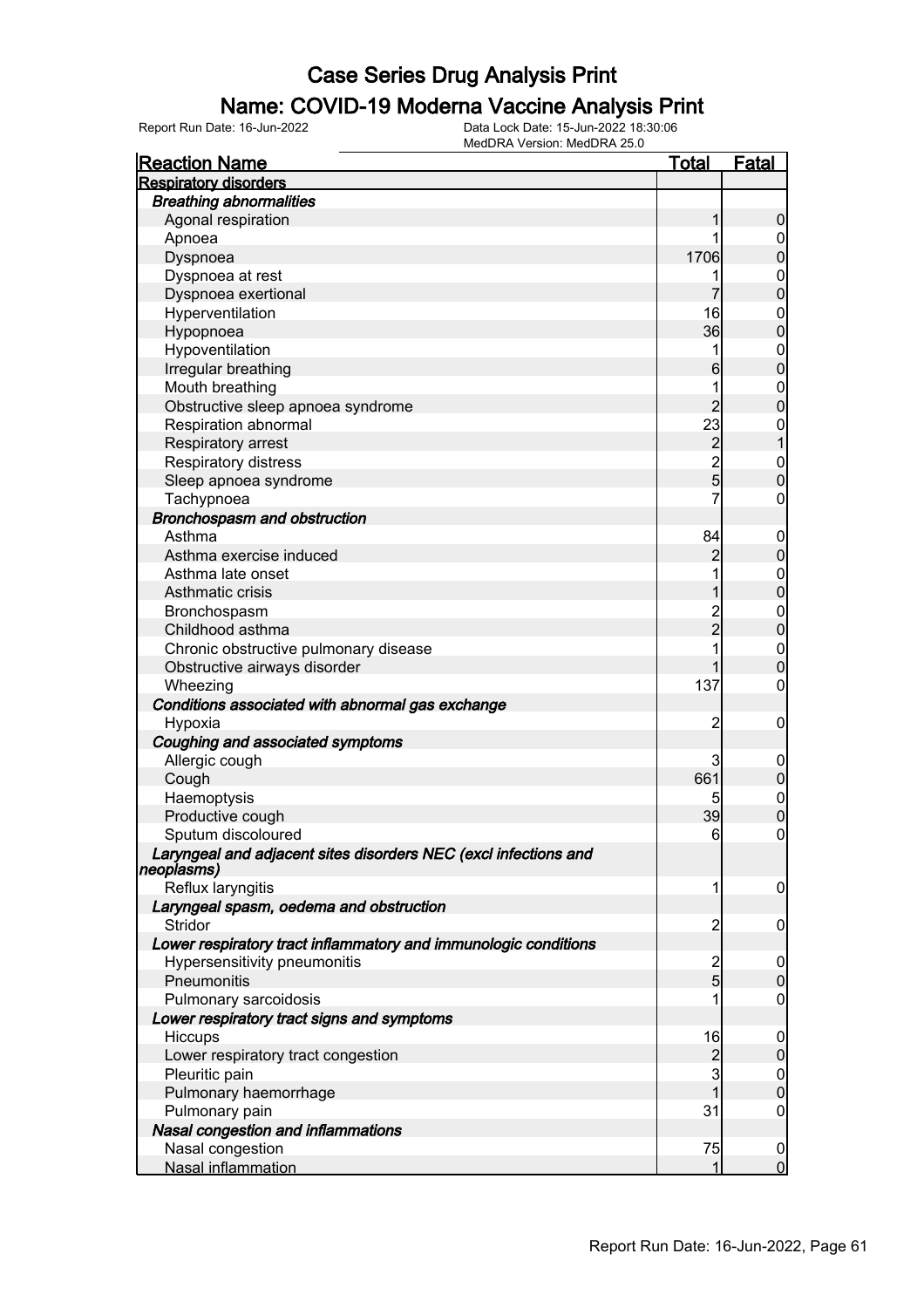### Name: COVID-19 Moderna Vaccine Analysis Print

| <b>Reaction Name</b>                                         | <b>Total</b>            | <b>Fatal</b>                         |
|--------------------------------------------------------------|-------------------------|--------------------------------------|
| Respiratory disorders cont'd<br><b>Respiratory disorders</b> |                         |                                      |
| Rhinitis allergic                                            | 1                       | $\overline{0}$                       |
| <b>Nasal disorders NEC</b>                                   |                         |                                      |
| Epistaxis                                                    | 208                     | $\mathbf 0$                          |
| Nasal crusting                                               |                         | $\pmb{0}$                            |
| Nasal dryness                                                | 3                       |                                      |
| Nasal oedema                                                 | $\overline{c}$          | $\begin{matrix} 0 \\ 0 \end{matrix}$ |
| Nasal pruritus                                               | $\mathbf{3}$            | $\pmb{0}$                            |
| Paranasal sinus disorders (excl infections and neoplasms)    |                         |                                      |
| Sinonasal obstruction                                        | 5                       | $\boldsymbol{0}$                     |
| Sinus congestion                                             | 13                      | $\mathbf 0$                          |
| Sinus disorder                                               | 4                       | $\mathbf 0$                          |
| Parenchymal lung disorders NEC                               |                         |                                      |
| Interstitial lung disease                                    | $\overline{2}$          | $\mathbf 0$                          |
| Pharyngeal disorders (excl infections and neoplasms)         |                         |                                      |
| Pharyngeal erythema                                          | 3                       | $\mathbf 0$                          |
| Pharyngeal hypoaesthesia                                     | 5                       | $\pmb{0}$                            |
| Pharyngeal oedema                                            | 3                       | $\mathbf{0}$                         |
| Pharyngeal paraesthesia                                      | 5                       | $\overline{0}$                       |
| Pharyngeal swelling                                          | 66                      | $\overline{0}$                       |
| Tonsillar erythema                                           | 3                       | $\overline{0}$                       |
| Tonsillar hypertrophy                                        | 17                      | $\mathbf 0$                          |
| <b>Tonsillar inflammation</b>                                | 1                       | $\overline{0}$                       |
| <b>Pleural infections and inflammations</b>                  |                         |                                      |
| Pleurisy                                                     | 11                      | $\mathbf 0$                          |
| Pneumothorax and pleural effusions NEC                       |                         |                                      |
| Pleural effusion                                             | $\overline{4}$          | $\mathbf 0$                          |
| <b>Pulmonary hypertensions</b>                               |                         |                                      |
| Pulmonary hypertension                                       | 1                       | $\mathbf 0$                          |
| <b>Pulmonary oedemas</b>                                     |                         |                                      |
| Acute pulmonary oedema                                       | 1                       | $\mathbf 0$                          |
| Pulmonary congestion                                         | $\overline{c}$          | $\mathbf 0$                          |
| Pulmonary oedema                                             | $\overline{6}$          | $\overline{0}$                       |
| Pulmonary thrombotic and embolic conditions                  |                         |                                      |
| Pulmonary embolism                                           | 76                      | 3                                    |
| Pulmonary thrombosis                                         | 3                       | $\boldsymbol{0}$                     |
| Respiratory failures (excl neonatal)                         |                         |                                      |
| Respiratory failure                                          | $\overline{\mathbf{c}}$ | $\overline{0}$                       |
| <b>Respiratory signs and symptoms NEC</b>                    |                         |                                      |
| Diaphragmalgia                                               | 4                       | $\overline{0}$                       |
| Painful respiration                                          | $\overline{4}$          | $\mathbf 0$                          |
| Respiratory symptom                                          | 4                       |                                      |
| Use of accessory respiratory muscles                         | $\overline{2}$          | $\begin{matrix} 0 \\ 0 \end{matrix}$ |
| <b>Respiratory tract disorders NEC</b>                       |                         |                                      |
| Allergic respiratory disease                                 | $\overline{c}$          | $\mathbf 0$                          |
| Lung disorder                                                | 1                       | $\boldsymbol{0}$                     |
| Pulmonary mass                                               | 1                       | $\mathbf 0$                          |
| Respiratory disorder                                         |                         |                                      |
| Respiratory tract congestion                                 | $\frac{2}{1}$           | $0\atop 0$                           |
| Respiratory tract irritation                                 |                         | $\mathbf 0$                          |
| Upper respiratory tract signs and symptoms                   |                         |                                      |
| Aphonia                                                      | 23                      | $\boldsymbol{0}$                     |
| Catarrh                                                      | $\bf{8}$                | $\pmb{0}$                            |
| Choking                                                      | 8                       | $\overline{0}$                       |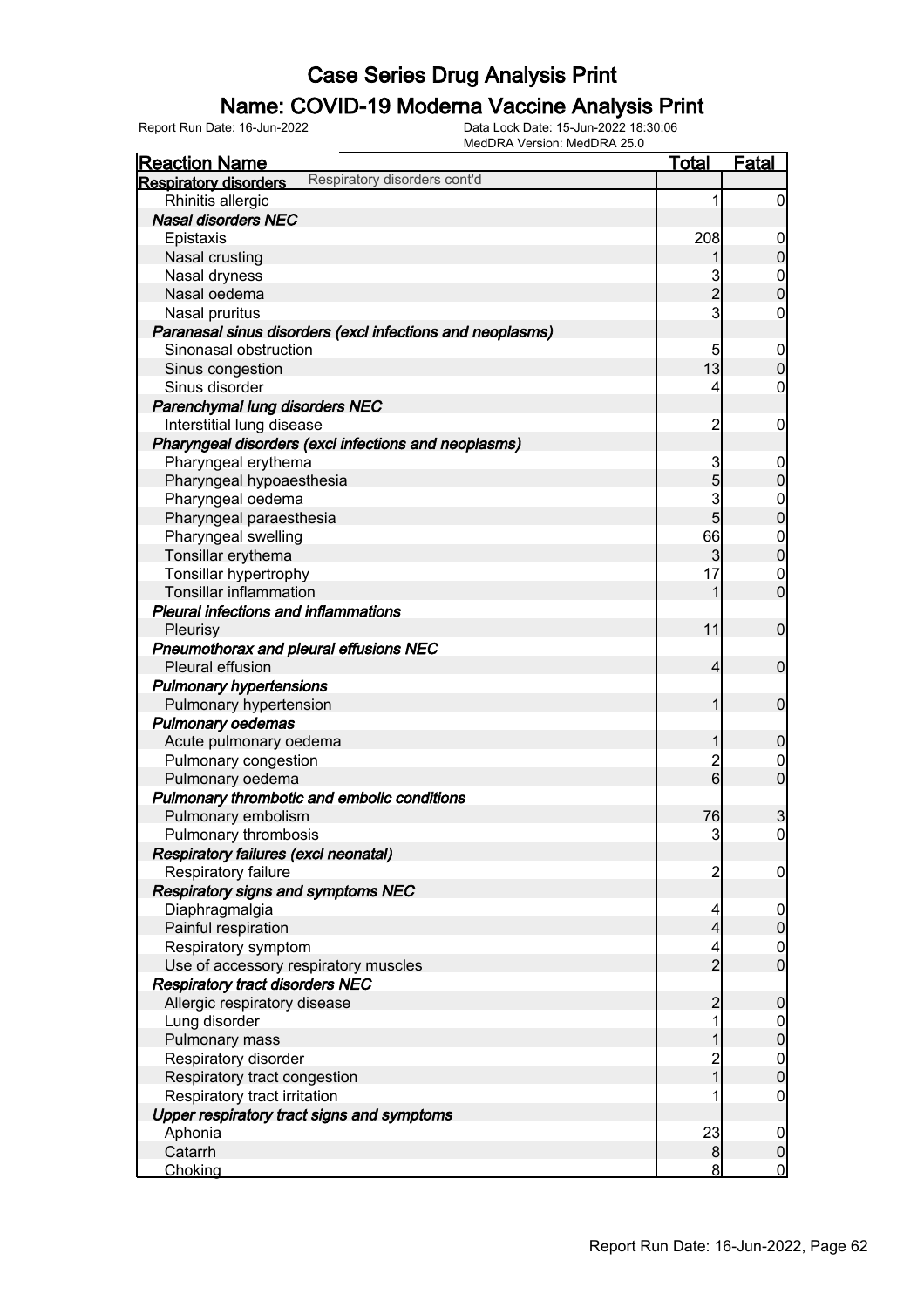### Name: COVID-19 Moderna Vaccine Analysis Print

| <b>Reaction Name</b>                                         | <b>Total</b> | <b>Fatal</b> |
|--------------------------------------------------------------|--------------|--------------|
| Respiratory disorders cont'd<br><b>Respiratory disorders</b> |              |              |
| Dry throat                                                   | 32           |              |
| Dysphonia                                                    | 25           |              |
| Increased viscosity of upper respiratory secretion           | 5            |              |
| Nasal discomfort                                             | 9            |              |
| Oropharyngeal blistering                                     |              |              |
| Oropharyngeal discomfort                                     |              |              |
| Oropharyngeal pain                                           | 614          |              |
| Paranasal sinus discomfort                                   | 8            |              |
| Rhinalgia                                                    | 6            |              |
| Rhinorrhoea                                                  | 179          |              |
| Sinus pain                                                   | 77           | 0            |
| Sneezing                                                     | 61           |              |
| Throat irritation                                            | 44           |              |
| Throat tightness                                             | 56           |              |
| Upper-airway cough syndrome                                  | 5            |              |
| Yawning                                                      |              |              |
| <b>Respiratory disorders SOC TOTAL</b>                       | 4552         |              |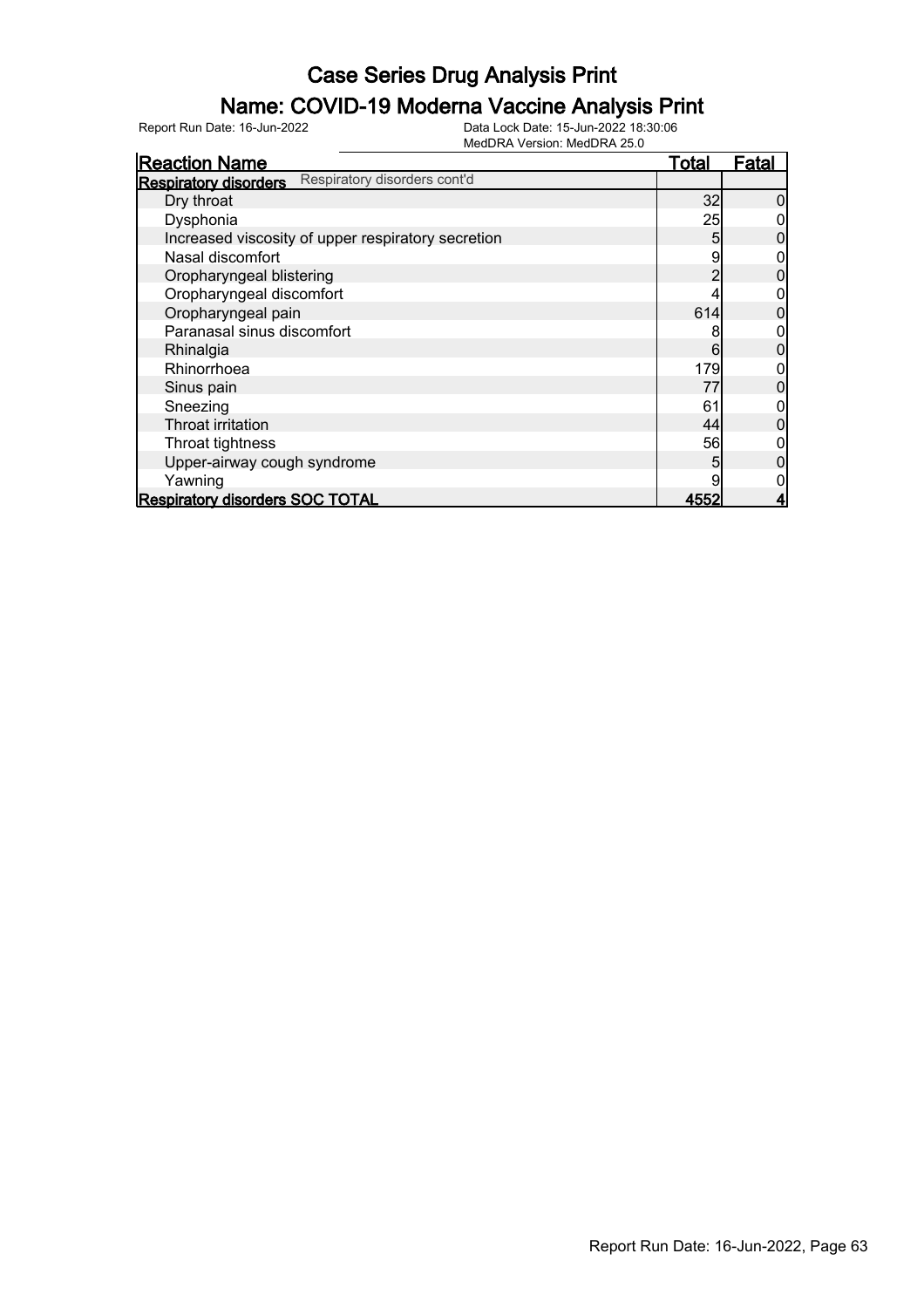#### Name: COVID-19 Moderna Vaccine Analysis Print

Report Run Date: 16-Jun-2022 Data Lock Date: 15-Jun-2022 18:30:06

MedDRA Version: MedDRA 25.0

| <b>Reaction Name</b>                          | <u>Total</u>   | Fatal                            |
|-----------------------------------------------|----------------|----------------------------------|
| <b>Skin disorders</b>                         |                |                                  |
| Acnes                                         |                |                                  |
| Acne                                          | 38             | 0                                |
| Acne cystic                                   | 2              | $\boldsymbol{0}$                 |
| Dermatitis acneiform                          |                | $\overline{0}$                   |
| <b>Alopecias</b>                              |                |                                  |
| Alopecia                                      | 75             | 0                                |
| Alopecia areata                               | 18             | $\mathbf 0$                      |
| Alopecia totalis                              | 2              | $\overline{0}$                   |
| Angioedemas                                   |                |                                  |
| Angioedema                                    | 69             | $\mathbf 0$                      |
| Apocrine and eccrine gland disorders          |                |                                  |
| Cold sweat                                    | 294            | 0                                |
| Hidradenitis                                  | 2              | $\boldsymbol{0}$                 |
| Hyperhidrosis                                 | 1034           | $\overline{0}$                   |
| Miliaria                                      | 71             | $\mathbf{0}$                     |
| <b>Night sweats</b>                           | 323            | O                                |
| <b>Bullous conditions</b>                     |                |                                  |
| <b>Blister</b>                                | 105            | 0                                |
| <b>Blister rupture</b>                        | $\overline{2}$ | $\mathbf 0$                      |
| <b>Blood blister</b>                          | 3              | 0                                |
| <b>Dermatitis bullous</b>                     | 5              |                                  |
| Erythema multiforme                           | 16             | $\begin{matrix}0\\0\end{matrix}$ |
| Pemphigoid                                    | $\overline{c}$ |                                  |
| Pemphigus                                     |                | $\begin{matrix}0\\0\end{matrix}$ |
| Stevens-Johnson syndrome                      | 1              | 0                                |
| Connective tissue disorders                   |                |                                  |
| Cutaneous lupus erythematosus                 | 1              | $\overline{0}$                   |
| Dermatomyositis                               |                | 0                                |
| Dermal and epidermal conditions NEC           |                |                                  |
| Acute febrile neutrophilic dermatosis         |                | 0                                |
| Dry skin                                      | 108            |                                  |
| Pain of skin                                  | 149            | $\mathbf 0$<br>$\overline{0}$    |
|                                               | 22             |                                  |
| Papule<br>Scab                                |                | $\begin{matrix}0\\0\end{matrix}$ |
|                                               | 5              |                                  |
| Scar pain                                     | 6              | 0                                |
| Sensitive skin                                | 152            | $\boldsymbol{0}$                 |
| Skin burning sensation<br>Skin discolouration | 80             | $\mathbf 0$                      |
|                                               | 47             | 0                                |
| Skin discomfort                               | $\frac{2}{2}$  | $\mathbf 0$                      |
| Skin disorder                                 |                | 0                                |
| Skin induration                               | 8              | $\mathbf 0$                      |
| Skin lesion                                   | 26             | 0                                |
| Skin necrosis                                 | $\overline{c}$ | $\mathbf 0$                      |
| Skin odour abnormal                           | 3              | 0                                |
| Skin plaque                                   |                | $\mathbf 0$                      |
| Skin reaction                                 | 124            | 0                                |
| Skin sensitisation                            | 16             | $\boldsymbol{0}$                 |
| Skin swelling                                 | 32             | 0                                |
| Skin texture abnormal                         | 1              | $\boldsymbol{0}$                 |
| Skin tightness                                |                | 0                                |
| Skin warm                                     | 239            | $\mathbf 0$                      |
| Skin weeping                                  | $\overline{4}$ | $\mathbf 0$                      |
| Yellow skin                                   | $5\overline{}$ | $\overline{0}$                   |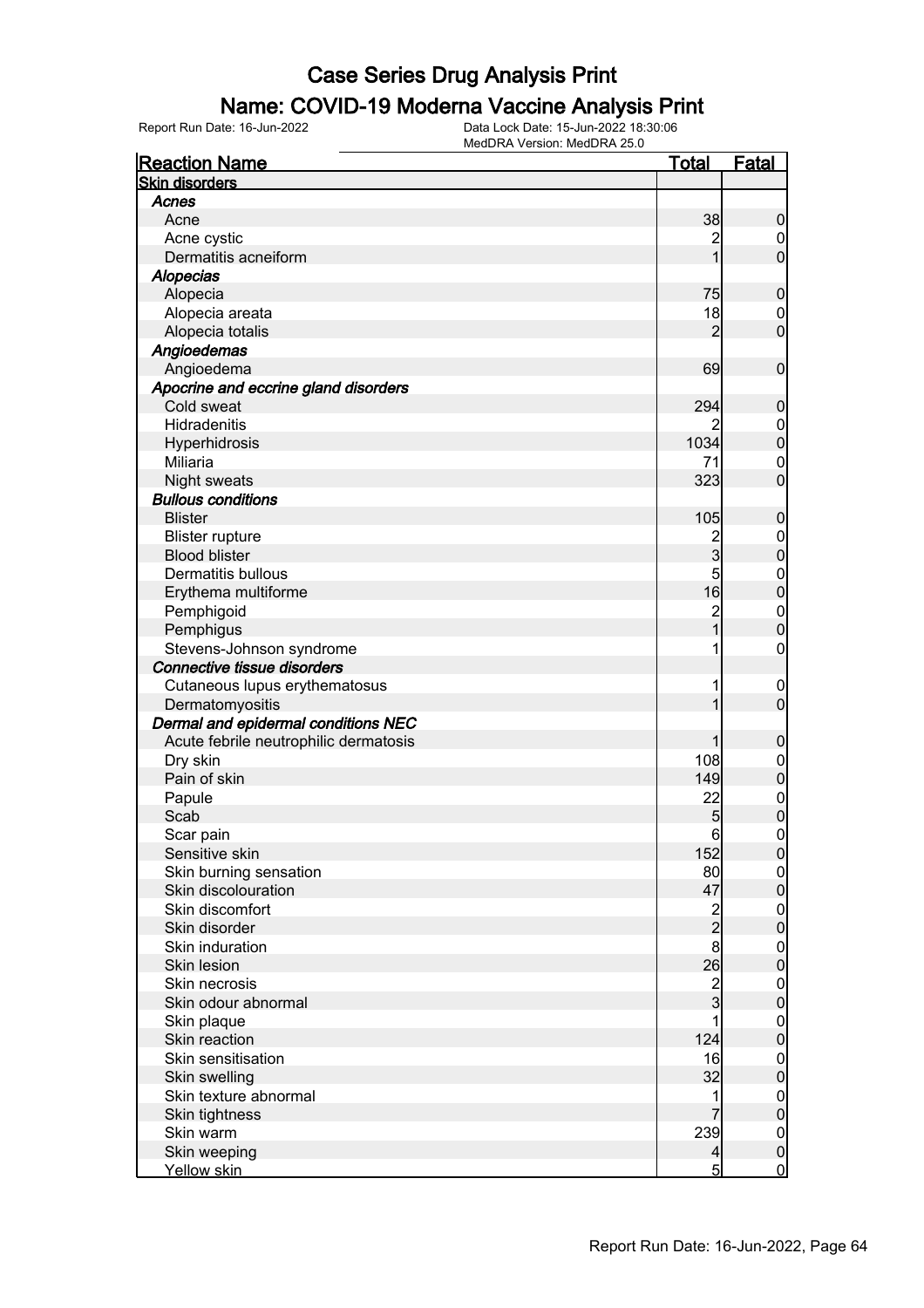#### Name: COVID-19 Moderna Vaccine Analysis Print

| <b>Skin disorders</b><br>Dermatitis and eczema<br>Autoimmune dermatitis<br>0<br>50<br>$\overline{0}$<br><b>Dermatitis</b><br>117<br>Dermatitis allergic<br>$\overline{0}$<br>$\mathbf 0$<br>19<br>Dermatitis atopic<br>Dermatitis contact<br>10<br>$\mathbf{0}$<br>12<br>$\mathbf 0$<br>Dyshidrotic eczema<br>94<br>Eczema<br>$\mathbf{0}$<br>$\mathbf 0$<br>Eczema asteatotic<br>1<br>2<br>2<br>Eczema nummular<br>$\mathbf 0$<br>Eczema weeping<br>Flagellate dermatitis<br>$\mathbf 0$<br>Hand dermatitis<br>Neurodermatitis<br>$\mathbf 0$<br>$\overline{0}$<br>42<br>Skin irritation<br>Dermatitis ascribed to specific agent<br>Drug eruption<br>5<br>$\boldsymbol{0}$<br>$\overline{2}$<br>Fixed eruption<br>$\mathbf 0$<br>$\overline{0}$<br>1<br>Palmar-plantar erythrodysaesthesia syndrome<br>Erythemas<br>Erythema<br>1239<br>$\boldsymbol{0}$<br>Vancomycin infusion reaction<br>$\mathbf 0$<br>1<br><b>Exfoliative conditions</b><br>Dermatitis exfoliative generalised<br>$\overline{c}$<br>1<br>4<br>Exfoliative rash<br>$\pmb{0}$<br>23<br>Skin exfoliation<br>$\mathbf 0$<br><b>Hyperpigmentation disorders</b><br>$\overline{c}$<br><b>Ephelides</b><br>$\mathbf 0$<br>$\overline{1}$<br>$\pmb{0}$<br>Skin hyperpigmentation<br>Solar lentigo<br>1<br>$\boldsymbol{0}$<br><b>Hypopigmentation disorders</b><br>$\overline{c}$<br>Skin hypopigmentation<br>$\mathbf 0$<br>$\mathbf{1}$<br>$\mathbf 0$<br>Vitiligo<br>Nail and nail bed conditions (excl infections and infestations)<br>$\boldsymbol{0}$<br>1<br>Nail discolouration<br>Nail ridging<br>1<br>$\Omega$<br> 0 <br>Onychalgia<br>1<br>Onychoclasis<br>$\overline{c}$<br>$\begin{matrix} 0 \\ 0 \end{matrix}$<br>$\overline{1}$<br>Onychomadesis<br><b>Panniculitides</b><br>11<br>$\boldsymbol{0}$<br>Erythema nodosum<br>Papulosquamous conditions<br>Lichen planus<br>5<br>$\mathbf 0$<br>Parapsoriasis<br>$\overline{0}$<br>$\mathbf{0}$<br>Pityriasis rosea<br>21<br>Photosensitivity and photodermatosis conditions<br>Photosensitivity reaction<br>20<br>$\boldsymbol{0}$<br><b>Pigmentation changes NEC</b><br>$\overline{2}$<br><b>Pigmentation disorder</b><br>$\boldsymbol{0}$<br><b>Pilar disorders NEC</b><br>$\overline{c}$<br>Hair growth abnormal<br>$\boldsymbol{0}$<br>Hair texture abnormal<br>1<br>$\overline{0}$ | <b>Reaction Name</b>  | <b>Total</b> | <b>Fatal</b>   |
|---------------------------------------------------------------------------------------------------------------------------------------------------------------------------------------------------------------------------------------------------------------------------------------------------------------------------------------------------------------------------------------------------------------------------------------------------------------------------------------------------------------------------------------------------------------------------------------------------------------------------------------------------------------------------------------------------------------------------------------------------------------------------------------------------------------------------------------------------------------------------------------------------------------------------------------------------------------------------------------------------------------------------------------------------------------------------------------------------------------------------------------------------------------------------------------------------------------------------------------------------------------------------------------------------------------------------------------------------------------------------------------------------------------------------------------------------------------------------------------------------------------------------------------------------------------------------------------------------------------------------------------------------------------------------------------------------------------------------------------------------------------------------------------------------------------------------------------------------------------------------------------------------------------------------------------------------------------------------------------------------------------------------------------------------------------------------------------------------------------------------------------------------------------------------------------------------------------------------------------------------------------------------------------------------------------------|-----------------------|--------------|----------------|
|                                                                                                                                                                                                                                                                                                                                                                                                                                                                                                                                                                                                                                                                                                                                                                                                                                                                                                                                                                                                                                                                                                                                                                                                                                                                                                                                                                                                                                                                                                                                                                                                                                                                                                                                                                                                                                                                                                                                                                                                                                                                                                                                                                                                                                                                                                                     | Skin disorders cont'd |              |                |
|                                                                                                                                                                                                                                                                                                                                                                                                                                                                                                                                                                                                                                                                                                                                                                                                                                                                                                                                                                                                                                                                                                                                                                                                                                                                                                                                                                                                                                                                                                                                                                                                                                                                                                                                                                                                                                                                                                                                                                                                                                                                                                                                                                                                                                                                                                                     |                       |              |                |
| $\overline{0}$<br>$\overline{0}$                                                                                                                                                                                                                                                                                                                                                                                                                                                                                                                                                                                                                                                                                                                                                                                                                                                                                                                                                                                                                                                                                                                                                                                                                                                                                                                                                                                                                                                                                                                                                                                                                                                                                                                                                                                                                                                                                                                                                                                                                                                                                                                                                                                                                                                                                    |                       |              |                |
|                                                                                                                                                                                                                                                                                                                                                                                                                                                                                                                                                                                                                                                                                                                                                                                                                                                                                                                                                                                                                                                                                                                                                                                                                                                                                                                                                                                                                                                                                                                                                                                                                                                                                                                                                                                                                                                                                                                                                                                                                                                                                                                                                                                                                                                                                                                     |                       |              |                |
|                                                                                                                                                                                                                                                                                                                                                                                                                                                                                                                                                                                                                                                                                                                                                                                                                                                                                                                                                                                                                                                                                                                                                                                                                                                                                                                                                                                                                                                                                                                                                                                                                                                                                                                                                                                                                                                                                                                                                                                                                                                                                                                                                                                                                                                                                                                     |                       |              |                |
|                                                                                                                                                                                                                                                                                                                                                                                                                                                                                                                                                                                                                                                                                                                                                                                                                                                                                                                                                                                                                                                                                                                                                                                                                                                                                                                                                                                                                                                                                                                                                                                                                                                                                                                                                                                                                                                                                                                                                                                                                                                                                                                                                                                                                                                                                                                     |                       |              |                |
|                                                                                                                                                                                                                                                                                                                                                                                                                                                                                                                                                                                                                                                                                                                                                                                                                                                                                                                                                                                                                                                                                                                                                                                                                                                                                                                                                                                                                                                                                                                                                                                                                                                                                                                                                                                                                                                                                                                                                                                                                                                                                                                                                                                                                                                                                                                     |                       |              |                |
|                                                                                                                                                                                                                                                                                                                                                                                                                                                                                                                                                                                                                                                                                                                                                                                                                                                                                                                                                                                                                                                                                                                                                                                                                                                                                                                                                                                                                                                                                                                                                                                                                                                                                                                                                                                                                                                                                                                                                                                                                                                                                                                                                                                                                                                                                                                     |                       |              |                |
|                                                                                                                                                                                                                                                                                                                                                                                                                                                                                                                                                                                                                                                                                                                                                                                                                                                                                                                                                                                                                                                                                                                                                                                                                                                                                                                                                                                                                                                                                                                                                                                                                                                                                                                                                                                                                                                                                                                                                                                                                                                                                                                                                                                                                                                                                                                     |                       |              |                |
|                                                                                                                                                                                                                                                                                                                                                                                                                                                                                                                                                                                                                                                                                                                                                                                                                                                                                                                                                                                                                                                                                                                                                                                                                                                                                                                                                                                                                                                                                                                                                                                                                                                                                                                                                                                                                                                                                                                                                                                                                                                                                                                                                                                                                                                                                                                     |                       |              |                |
|                                                                                                                                                                                                                                                                                                                                                                                                                                                                                                                                                                                                                                                                                                                                                                                                                                                                                                                                                                                                                                                                                                                                                                                                                                                                                                                                                                                                                                                                                                                                                                                                                                                                                                                                                                                                                                                                                                                                                                                                                                                                                                                                                                                                                                                                                                                     |                       |              |                |
|                                                                                                                                                                                                                                                                                                                                                                                                                                                                                                                                                                                                                                                                                                                                                                                                                                                                                                                                                                                                                                                                                                                                                                                                                                                                                                                                                                                                                                                                                                                                                                                                                                                                                                                                                                                                                                                                                                                                                                                                                                                                                                                                                                                                                                                                                                                     |                       |              |                |
|                                                                                                                                                                                                                                                                                                                                                                                                                                                                                                                                                                                                                                                                                                                                                                                                                                                                                                                                                                                                                                                                                                                                                                                                                                                                                                                                                                                                                                                                                                                                                                                                                                                                                                                                                                                                                                                                                                                                                                                                                                                                                                                                                                                                                                                                                                                     |                       |              |                |
|                                                                                                                                                                                                                                                                                                                                                                                                                                                                                                                                                                                                                                                                                                                                                                                                                                                                                                                                                                                                                                                                                                                                                                                                                                                                                                                                                                                                                                                                                                                                                                                                                                                                                                                                                                                                                                                                                                                                                                                                                                                                                                                                                                                                                                                                                                                     |                       |              |                |
|                                                                                                                                                                                                                                                                                                                                                                                                                                                                                                                                                                                                                                                                                                                                                                                                                                                                                                                                                                                                                                                                                                                                                                                                                                                                                                                                                                                                                                                                                                                                                                                                                                                                                                                                                                                                                                                                                                                                                                                                                                                                                                                                                                                                                                                                                                                     |                       |              |                |
|                                                                                                                                                                                                                                                                                                                                                                                                                                                                                                                                                                                                                                                                                                                                                                                                                                                                                                                                                                                                                                                                                                                                                                                                                                                                                                                                                                                                                                                                                                                                                                                                                                                                                                                                                                                                                                                                                                                                                                                                                                                                                                                                                                                                                                                                                                                     |                       |              |                |
|                                                                                                                                                                                                                                                                                                                                                                                                                                                                                                                                                                                                                                                                                                                                                                                                                                                                                                                                                                                                                                                                                                                                                                                                                                                                                                                                                                                                                                                                                                                                                                                                                                                                                                                                                                                                                                                                                                                                                                                                                                                                                                                                                                                                                                                                                                                     |                       |              |                |
|                                                                                                                                                                                                                                                                                                                                                                                                                                                                                                                                                                                                                                                                                                                                                                                                                                                                                                                                                                                                                                                                                                                                                                                                                                                                                                                                                                                                                                                                                                                                                                                                                                                                                                                                                                                                                                                                                                                                                                                                                                                                                                                                                                                                                                                                                                                     |                       |              |                |
|                                                                                                                                                                                                                                                                                                                                                                                                                                                                                                                                                                                                                                                                                                                                                                                                                                                                                                                                                                                                                                                                                                                                                                                                                                                                                                                                                                                                                                                                                                                                                                                                                                                                                                                                                                                                                                                                                                                                                                                                                                                                                                                                                                                                                                                                                                                     |                       |              |                |
|                                                                                                                                                                                                                                                                                                                                                                                                                                                                                                                                                                                                                                                                                                                                                                                                                                                                                                                                                                                                                                                                                                                                                                                                                                                                                                                                                                                                                                                                                                                                                                                                                                                                                                                                                                                                                                                                                                                                                                                                                                                                                                                                                                                                                                                                                                                     |                       |              |                |
|                                                                                                                                                                                                                                                                                                                                                                                                                                                                                                                                                                                                                                                                                                                                                                                                                                                                                                                                                                                                                                                                                                                                                                                                                                                                                                                                                                                                                                                                                                                                                                                                                                                                                                                                                                                                                                                                                                                                                                                                                                                                                                                                                                                                                                                                                                                     |                       |              |                |
|                                                                                                                                                                                                                                                                                                                                                                                                                                                                                                                                                                                                                                                                                                                                                                                                                                                                                                                                                                                                                                                                                                                                                                                                                                                                                                                                                                                                                                                                                                                                                                                                                                                                                                                                                                                                                                                                                                                                                                                                                                                                                                                                                                                                                                                                                                                     |                       |              |                |
|                                                                                                                                                                                                                                                                                                                                                                                                                                                                                                                                                                                                                                                                                                                                                                                                                                                                                                                                                                                                                                                                                                                                                                                                                                                                                                                                                                                                                                                                                                                                                                                                                                                                                                                                                                                                                                                                                                                                                                                                                                                                                                                                                                                                                                                                                                                     |                       |              |                |
|                                                                                                                                                                                                                                                                                                                                                                                                                                                                                                                                                                                                                                                                                                                                                                                                                                                                                                                                                                                                                                                                                                                                                                                                                                                                                                                                                                                                                                                                                                                                                                                                                                                                                                                                                                                                                                                                                                                                                                                                                                                                                                                                                                                                                                                                                                                     |                       |              |                |
|                                                                                                                                                                                                                                                                                                                                                                                                                                                                                                                                                                                                                                                                                                                                                                                                                                                                                                                                                                                                                                                                                                                                                                                                                                                                                                                                                                                                                                                                                                                                                                                                                                                                                                                                                                                                                                                                                                                                                                                                                                                                                                                                                                                                                                                                                                                     |                       |              |                |
|                                                                                                                                                                                                                                                                                                                                                                                                                                                                                                                                                                                                                                                                                                                                                                                                                                                                                                                                                                                                                                                                                                                                                                                                                                                                                                                                                                                                                                                                                                                                                                                                                                                                                                                                                                                                                                                                                                                                                                                                                                                                                                                                                                                                                                                                                                                     |                       |              |                |
|                                                                                                                                                                                                                                                                                                                                                                                                                                                                                                                                                                                                                                                                                                                                                                                                                                                                                                                                                                                                                                                                                                                                                                                                                                                                                                                                                                                                                                                                                                                                                                                                                                                                                                                                                                                                                                                                                                                                                                                                                                                                                                                                                                                                                                                                                                                     |                       |              |                |
|                                                                                                                                                                                                                                                                                                                                                                                                                                                                                                                                                                                                                                                                                                                                                                                                                                                                                                                                                                                                                                                                                                                                                                                                                                                                                                                                                                                                                                                                                                                                                                                                                                                                                                                                                                                                                                                                                                                                                                                                                                                                                                                                                                                                                                                                                                                     |                       |              |                |
|                                                                                                                                                                                                                                                                                                                                                                                                                                                                                                                                                                                                                                                                                                                                                                                                                                                                                                                                                                                                                                                                                                                                                                                                                                                                                                                                                                                                                                                                                                                                                                                                                                                                                                                                                                                                                                                                                                                                                                                                                                                                                                                                                                                                                                                                                                                     |                       |              |                |
|                                                                                                                                                                                                                                                                                                                                                                                                                                                                                                                                                                                                                                                                                                                                                                                                                                                                                                                                                                                                                                                                                                                                                                                                                                                                                                                                                                                                                                                                                                                                                                                                                                                                                                                                                                                                                                                                                                                                                                                                                                                                                                                                                                                                                                                                                                                     |                       |              |                |
|                                                                                                                                                                                                                                                                                                                                                                                                                                                                                                                                                                                                                                                                                                                                                                                                                                                                                                                                                                                                                                                                                                                                                                                                                                                                                                                                                                                                                                                                                                                                                                                                                                                                                                                                                                                                                                                                                                                                                                                                                                                                                                                                                                                                                                                                                                                     |                       |              |                |
|                                                                                                                                                                                                                                                                                                                                                                                                                                                                                                                                                                                                                                                                                                                                                                                                                                                                                                                                                                                                                                                                                                                                                                                                                                                                                                                                                                                                                                                                                                                                                                                                                                                                                                                                                                                                                                                                                                                                                                                                                                                                                                                                                                                                                                                                                                                     |                       |              |                |
|                                                                                                                                                                                                                                                                                                                                                                                                                                                                                                                                                                                                                                                                                                                                                                                                                                                                                                                                                                                                                                                                                                                                                                                                                                                                                                                                                                                                                                                                                                                                                                                                                                                                                                                                                                                                                                                                                                                                                                                                                                                                                                                                                                                                                                                                                                                     |                       |              |                |
|                                                                                                                                                                                                                                                                                                                                                                                                                                                                                                                                                                                                                                                                                                                                                                                                                                                                                                                                                                                                                                                                                                                                                                                                                                                                                                                                                                                                                                                                                                                                                                                                                                                                                                                                                                                                                                                                                                                                                                                                                                                                                                                                                                                                                                                                                                                     |                       |              |                |
|                                                                                                                                                                                                                                                                                                                                                                                                                                                                                                                                                                                                                                                                                                                                                                                                                                                                                                                                                                                                                                                                                                                                                                                                                                                                                                                                                                                                                                                                                                                                                                                                                                                                                                                                                                                                                                                                                                                                                                                                                                                                                                                                                                                                                                                                                                                     |                       |              |                |
|                                                                                                                                                                                                                                                                                                                                                                                                                                                                                                                                                                                                                                                                                                                                                                                                                                                                                                                                                                                                                                                                                                                                                                                                                                                                                                                                                                                                                                                                                                                                                                                                                                                                                                                                                                                                                                                                                                                                                                                                                                                                                                                                                                                                                                                                                                                     |                       |              |                |
|                                                                                                                                                                                                                                                                                                                                                                                                                                                                                                                                                                                                                                                                                                                                                                                                                                                                                                                                                                                                                                                                                                                                                                                                                                                                                                                                                                                                                                                                                                                                                                                                                                                                                                                                                                                                                                                                                                                                                                                                                                                                                                                                                                                                                                                                                                                     |                       |              |                |
|                                                                                                                                                                                                                                                                                                                                                                                                                                                                                                                                                                                                                                                                                                                                                                                                                                                                                                                                                                                                                                                                                                                                                                                                                                                                                                                                                                                                                                                                                                                                                                                                                                                                                                                                                                                                                                                                                                                                                                                                                                                                                                                                                                                                                                                                                                                     |                       |              |                |
|                                                                                                                                                                                                                                                                                                                                                                                                                                                                                                                                                                                                                                                                                                                                                                                                                                                                                                                                                                                                                                                                                                                                                                                                                                                                                                                                                                                                                                                                                                                                                                                                                                                                                                                                                                                                                                                                                                                                                                                                                                                                                                                                                                                                                                                                                                                     |                       |              |                |
|                                                                                                                                                                                                                                                                                                                                                                                                                                                                                                                                                                                                                                                                                                                                                                                                                                                                                                                                                                                                                                                                                                                                                                                                                                                                                                                                                                                                                                                                                                                                                                                                                                                                                                                                                                                                                                                                                                                                                                                                                                                                                                                                                                                                                                                                                                                     |                       |              |                |
|                                                                                                                                                                                                                                                                                                                                                                                                                                                                                                                                                                                                                                                                                                                                                                                                                                                                                                                                                                                                                                                                                                                                                                                                                                                                                                                                                                                                                                                                                                                                                                                                                                                                                                                                                                                                                                                                                                                                                                                                                                                                                                                                                                                                                                                                                                                     |                       |              |                |
|                                                                                                                                                                                                                                                                                                                                                                                                                                                                                                                                                                                                                                                                                                                                                                                                                                                                                                                                                                                                                                                                                                                                                                                                                                                                                                                                                                                                                                                                                                                                                                                                                                                                                                                                                                                                                                                                                                                                                                                                                                                                                                                                                                                                                                                                                                                     |                       |              |                |
|                                                                                                                                                                                                                                                                                                                                                                                                                                                                                                                                                                                                                                                                                                                                                                                                                                                                                                                                                                                                                                                                                                                                                                                                                                                                                                                                                                                                                                                                                                                                                                                                                                                                                                                                                                                                                                                                                                                                                                                                                                                                                                                                                                                                                                                                                                                     |                       |              |                |
|                                                                                                                                                                                                                                                                                                                                                                                                                                                                                                                                                                                                                                                                                                                                                                                                                                                                                                                                                                                                                                                                                                                                                                                                                                                                                                                                                                                                                                                                                                                                                                                                                                                                                                                                                                                                                                                                                                                                                                                                                                                                                                                                                                                                                                                                                                                     |                       |              |                |
|                                                                                                                                                                                                                                                                                                                                                                                                                                                                                                                                                                                                                                                                                                                                                                                                                                                                                                                                                                                                                                                                                                                                                                                                                                                                                                                                                                                                                                                                                                                                                                                                                                                                                                                                                                                                                                                                                                                                                                                                                                                                                                                                                                                                                                                                                                                     |                       |              |                |
|                                                                                                                                                                                                                                                                                                                                                                                                                                                                                                                                                                                                                                                                                                                                                                                                                                                                                                                                                                                                                                                                                                                                                                                                                                                                                                                                                                                                                                                                                                                                                                                                                                                                                                                                                                                                                                                                                                                                                                                                                                                                                                                                                                                                                                                                                                                     |                       |              |                |
|                                                                                                                                                                                                                                                                                                                                                                                                                                                                                                                                                                                                                                                                                                                                                                                                                                                                                                                                                                                                                                                                                                                                                                                                                                                                                                                                                                                                                                                                                                                                                                                                                                                                                                                                                                                                                                                                                                                                                                                                                                                                                                                                                                                                                                                                                                                     |                       |              |                |
|                                                                                                                                                                                                                                                                                                                                                                                                                                                                                                                                                                                                                                                                                                                                                                                                                                                                                                                                                                                                                                                                                                                                                                                                                                                                                                                                                                                                                                                                                                                                                                                                                                                                                                                                                                                                                                                                                                                                                                                                                                                                                                                                                                                                                                                                                                                     |                       |              |                |
|                                                                                                                                                                                                                                                                                                                                                                                                                                                                                                                                                                                                                                                                                                                                                                                                                                                                                                                                                                                                                                                                                                                                                                                                                                                                                                                                                                                                                                                                                                                                                                                                                                                                                                                                                                                                                                                                                                                                                                                                                                                                                                                                                                                                                                                                                                                     |                       |              |                |
|                                                                                                                                                                                                                                                                                                                                                                                                                                                                                                                                                                                                                                                                                                                                                                                                                                                                                                                                                                                                                                                                                                                                                                                                                                                                                                                                                                                                                                                                                                                                                                                                                                                                                                                                                                                                                                                                                                                                                                                                                                                                                                                                                                                                                                                                                                                     |                       |              |                |
|                                                                                                                                                                                                                                                                                                                                                                                                                                                                                                                                                                                                                                                                                                                                                                                                                                                                                                                                                                                                                                                                                                                                                                                                                                                                                                                                                                                                                                                                                                                                                                                                                                                                                                                                                                                                                                                                                                                                                                                                                                                                                                                                                                                                                                                                                                                     |                       |              |                |
|                                                                                                                                                                                                                                                                                                                                                                                                                                                                                                                                                                                                                                                                                                                                                                                                                                                                                                                                                                                                                                                                                                                                                                                                                                                                                                                                                                                                                                                                                                                                                                                                                                                                                                                                                                                                                                                                                                                                                                                                                                                                                                                                                                                                                                                                                                                     |                       |              |                |
|                                                                                                                                                                                                                                                                                                                                                                                                                                                                                                                                                                                                                                                                                                                                                                                                                                                                                                                                                                                                                                                                                                                                                                                                                                                                                                                                                                                                                                                                                                                                                                                                                                                                                                                                                                                                                                                                                                                                                                                                                                                                                                                                                                                                                                                                                                                     | Piloerection          | 17           | $\overline{0}$ |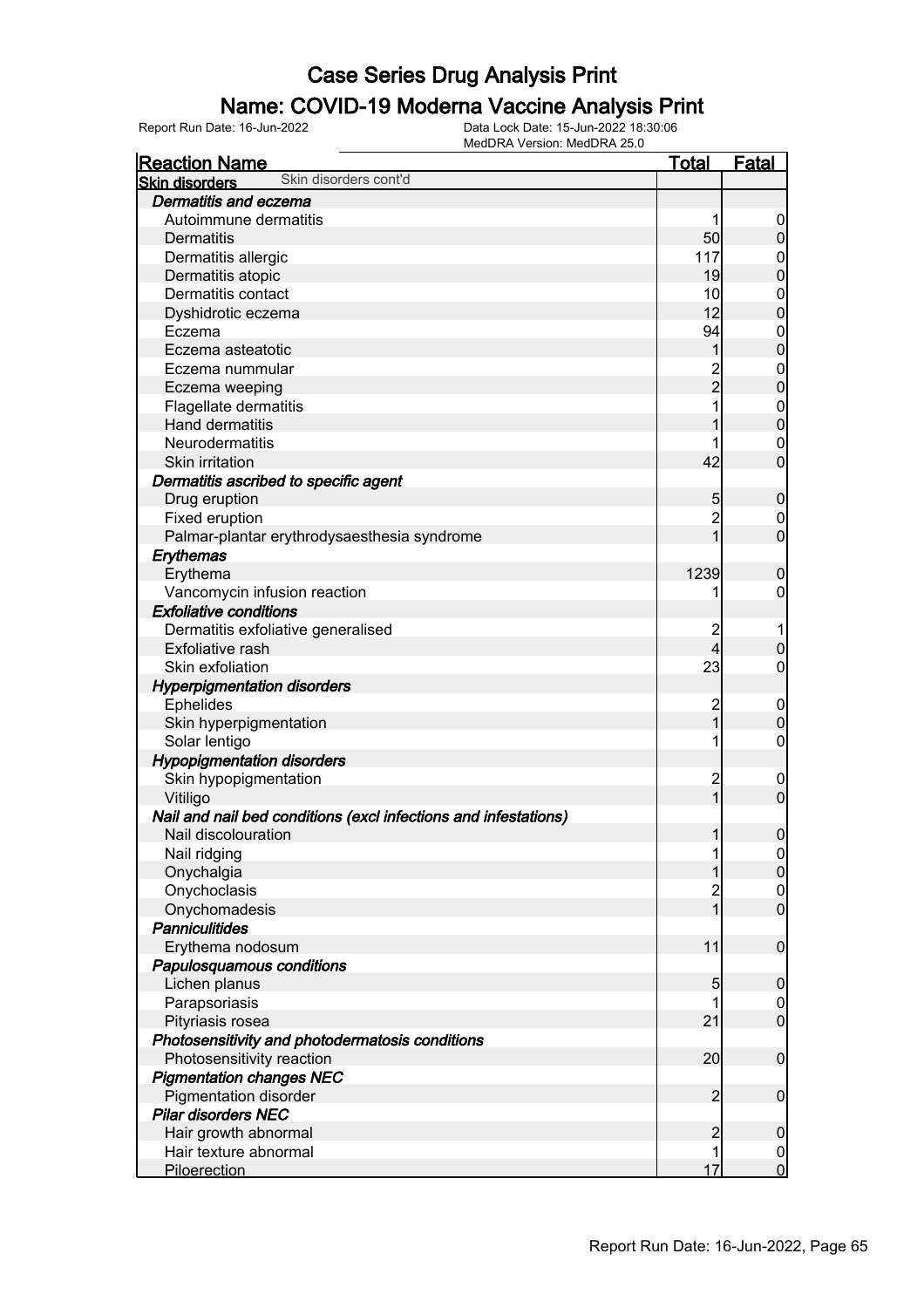#### Name: COVID-19 Moderna Vaccine Analysis Print

| <b>Reaction Name</b>                           | <b>Total</b>    | <b>Fatal</b>     |
|------------------------------------------------|-----------------|------------------|
| Skin disorders cont'd<br><b>Skin disorders</b> |                 |                  |
| Trichodynia                                    | 1               | $\boldsymbol{0}$ |
| Trichorrhexis                                  | 1               | $\overline{0}$   |
| <b>Pruritus NEC</b>                            |                 |                  |
| Itching scar                                   | 4               | $\mathbf 0$      |
| Pruritus                                       | 2602            | $\overline{0}$   |
| <b>Psoriatic conditions</b>                    |                 |                  |
| Guttate psoriasis                              | 2               | $\mathbf 0$      |
| Palmoplantar pustulosis                        | 1               | $\mathbf 0$      |
| Psoriasis                                      | 40              | $\mathbf 0$      |
| Rebound psoriasis                              | 1               | $\overline{0}$   |
| Purpura and related conditions                 |                 |                  |
| Henoch-Schonlein purpura                       | 1               | $\mathbf 0$      |
| Petechiae                                      | 26              | $\mathbf 0$      |
| Purpura                                        | 13              | $\overline{0}$   |
| Rashes, eruptions and exanthems NEC            |                 |                  |
| <b>Butterfly rash</b>                          | 1               | $\mathbf 0$      |
| Rash                                           | 2991            | $\mathbf 0$      |
| Rash erythematous                              | 1135            | $\overline{0}$   |
| Rash macular                                   | 207             | $\mathbf{0}$     |
| Rash maculo-papular                            | 8               | $\mathbf 0$      |
| Rash morbilliform                              | 9               | $\mathbf{0}$     |
| Rash papular                                   | 190             | $\mathbf 0$      |
| Rash pruritic                                  | 641             | $\mathbf 0$      |
| Rash vesicular                                 | 14              | $\mathbf 0$      |
| Rosaceas                                       |                 |                  |
| Rosacea                                        | $\overline{2}$  | $\boldsymbol{0}$ |
| <b>Scaly conditions</b>                        |                 |                  |
| Pityriasis                                     | $6 \overline{}$ | $\mathbf 0$      |
| Sebaceous gland disorders                      |                 |                  |
| Seborrhoea                                     | $\overline{c}$  | $\mathbf 0$      |
| Skin and subcutaneous conditions NEC           |                 |                  |
| Cutaneous symptom                              | 4               | $\mathbf 0$      |
| Skin mass                                      | 13              | $\mathbf 0$      |
| Skin and subcutaneous tissue ulcerations       |                 |                  |
| Skin erosion                                   | 8               | $\mathbf 0$      |
| Skin ulcer                                     | $6 \mid$        | 0                |
| Skin cysts and polyps                          |                 |                  |
| Dermal cyst                                    | 8 <sup>1</sup>  | $\mathbf 0$      |
| Skin dystrophies                               |                 |                  |
| Keloid scar                                    | $\overline{c}$  | $\mathbf 0$      |
| Skin wrinkling                                 | 1               | $\mathbf 0$      |
| Skin haemorrhages                              |                 |                  |
| Haemorrhage subcutaneous                       | 1               | $\mathbf 0$      |
| Skin haemorrhage                               | $\overline{4}$  | $\overline{0}$   |
| Skin hypoplasias and atrophies                 |                 |                  |
| Skin atrophy                                   | 3               | $\boldsymbol{0}$ |
| Skin injuries and mechanical dermatoses        |                 |                  |
| Decubitus ulcer                                | 1               | $\mathbf 0$      |
| Needle track marks                             | $\overline{c}$  | $\boldsymbol{0}$ |
| Skin vasculitides                              |                 |                  |
| Capillaritis                                   | 1               | $\mathbf 0$      |
| <b>Cutaneous vasculitis</b>                    | $\overline{3}$  | $\pmb{0}$        |
| <b>Hypersensitivity vasculitis</b>             | 1               | $\overline{0}$   |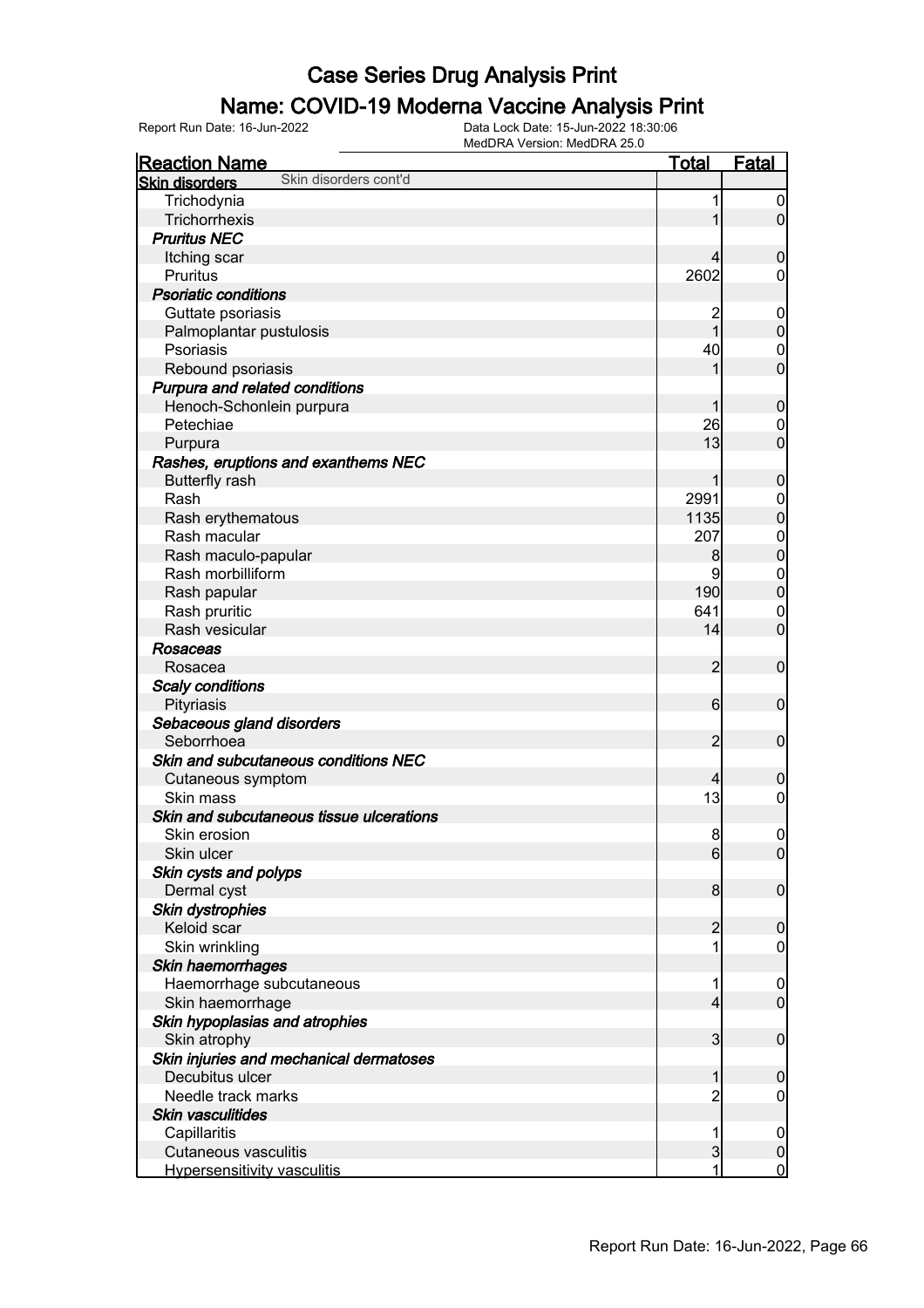#### Name: COVID-19 Moderna Vaccine Analysis Print

| <b>Reaction Name</b>                           | <b>Total</b> | Fatal |
|------------------------------------------------|--------------|-------|
| Skin disorders cont'd<br><b>Skin disorders</b> |              |       |
| Vasculitic rash                                | 3            |       |
| Skin vasomotor conditions                      |              |       |
| Livedo reticularis                             | 5            | 0     |
| Telangiectasia and related conditions          |              |       |
| Spider naevus                                  |              | 0     |
| <b>Urticarias</b>                              |              |       |
| Chronic spontaneous urticaria                  | 5            |       |
| Cold urticaria                                 |              |       |
| Idiopathic urticaria                           | 5            |       |
| Mechanical urticaria                           | 27           |       |
| Urticaria                                      | <b>725</b>   |       |
| Urticaria aquagenic                            |              |       |
| Urticaria cholinergic                          |              |       |
| Urticaria chronic                              |              |       |
| Urticaria contact                              |              |       |
| Urticaria papular                              |              |       |
| Urticarial vasculitis                          |              |       |
| <b>Skin disorders SOC TOTAL</b>                | 13572        |       |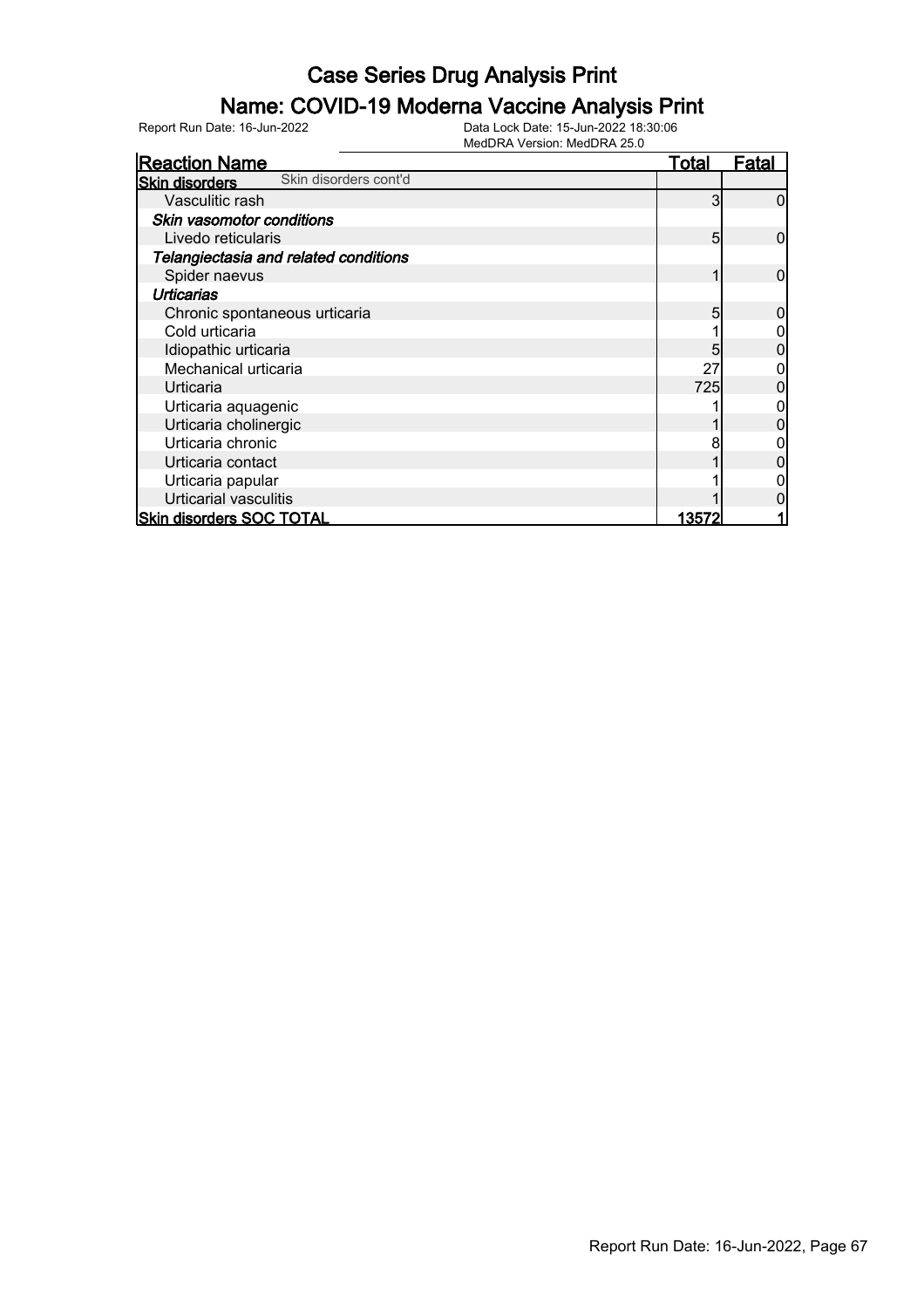### Name: COVID-19 Moderna Vaccine Analysis Print

Report Run Date: 16-Jun-2022 Data Lock Date: 15-Jun-2022 18:30:06

MedDRA Version: MedDRA 25.0

| <b>Reaction Name</b>                                    | <u>Total</u> | Fatal |
|---------------------------------------------------------|--------------|-------|
| Social circumstances                                    |              |       |
| Age related issues                                      |              |       |
| Menarche                                                | 2            |       |
| Menopause                                               | 10           |       |
| Postmenopause                                           |              | 0     |
| <b>Disability issues</b>                                |              |       |
| <b>Bedridden</b>                                        | 11           | 0     |
| <b>Disability</b>                                       |              |       |
| Immobile                                                |              | 0     |
| Impaired driving ability                                |              | 0     |
| Impaired work ability                                   | 3            | 0     |
| Loss of personal independence in daily activities       | 14           | 0     |
| Sight disability                                        |              | 0     |
| Walking aid user                                        |              | 0     |
| <b>Employment issues</b>                                |              |       |
| Retirement                                              | 2            | 0     |
| Non-occupational and unspecified environmental problems |              |       |
| Water pollution                                         | 2            | 0     |
| <b>Pregnancy related circumstances</b>                  |              |       |
| <b>Breast feeding</b>                                   | 6            | 0     |
| <b>Social issues NEC</b>                                |              |       |
| Social problem                                          |              |       |
| Tattoo                                                  |              |       |
| Social circumstances SOC TOTAL                          | 67           | 0     |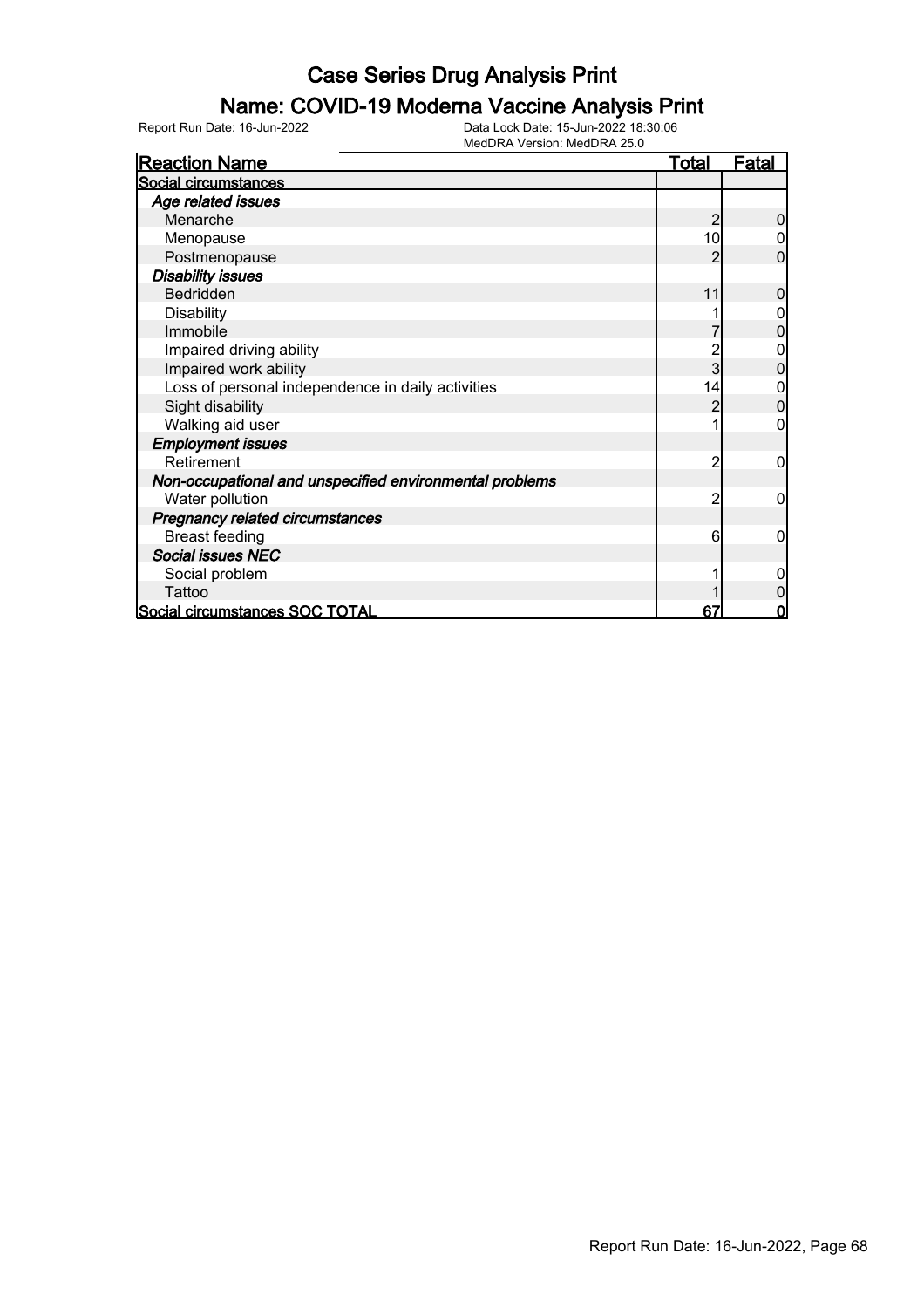#### Name: COVID-19 Moderna Vaccine Analysis Print

Report Run Date: 16-Jun-2022 Data Lock Date: 15-Jun-2022 18:30:06

| MedDRA Version: MedDRA 25.0                             |                |                  |
|---------------------------------------------------------|----------------|------------------|
| <b>Reaction Name</b>                                    | <u>Total</u>   | <b>Fatal</b>     |
| Surgical & medical procedures                           |                |                  |
| Anaesthesia and allied procedures                       |                |                  |
| Light anaesthesia                                       | 1              | $\overline{0}$   |
| Analgesia supportive care                               |                |                  |
| Analgesic therapy                                       |                | $\mathbf 0$      |
| <b>Breast therapeutic procedures NEC</b>                |                |                  |
| Axillary lymphadenectomy                                | 2              | $\mathbf 0$      |
| Contraceptive methods female                            |                |                  |
| Post coital contraception                               | 1              | $\mathbf 0$      |
| Dental and gingival therapeutic procedures              |                |                  |
| Tooth extraction                                        | 1              | $\mathbf 0$      |
| Dietary and nutritional therapies                       |                |                  |
| Medical diet                                            |                | $\mathbf 0$      |
| Eye therapeutic procedures NEC                          |                |                  |
| Eye irrigation                                          | 1              | $\mathbf 0$      |
| Gastrointestinal therapeutic procedures NEC             |                |                  |
| Prophylaxis of nausea and vomiting                      | $\overline{2}$ | $\mathbf 0$      |
| Gynaecological therapeutic procedures NEC               |                |                  |
| Menstrual cycle management                              | 3              | $\mathbf 0$      |
| Hormonal therapeutic procedures NEC                     |                |                  |
| Hormone replacement therapy                             |                | $\mathbf 0$      |
| <b>Immunisations</b>                                    |                |                  |
| COVID-19 immunisation                                   | 23             | $\mathbf 0$      |
| Immunisation                                            | 22             | $\overline{0}$   |
| Influenza immunisation                                  |                | $\boldsymbol{0}$ |
| Vaccine coadministration                                |                | $\boldsymbol{0}$ |
| Joint therapeutic procedures                            |                |                  |
| Joint injection                                         |                | $\overline{0}$   |
| Joint stabilisation                                     |                | $\mathbf 0$      |
| Limb therapeutic procedures                             |                |                  |
| Limb immobilisation                                     |                | $\mathbf 0$      |
| Psychiatric therapies                                   |                |                  |
| Electroconvulsive therapy                               |                | $\mathbf 0$      |
| Respiratory tract therapeutic procedures NEC            |                |                  |
| Asthma prophylaxis                                      | $\overline{2}$ | $\boldsymbol{0}$ |
| Skin and subcutaneous tissue therapeutic procedures NEC |                |                  |
| Dermal filler injection                                 | $\overline{3}$ | $\overline{0}$   |
| Therapeutic procedures NEC                              |                |                  |
| <b>Bed rest</b>                                         | 4              | $\mathbf 0$      |
| Botulinum toxin injection                               |                | $\overline{0}$   |
| Hospitalisation                                         | 4              | $\pmb{0}$        |
| Injection                                               | 17             | $\overline{0}$   |
| Interchange of vaccine products                         | 45             | $\pmb{0}$        |
| Polypectomy                                             |                | $\boldsymbol{0}$ |
| Surgical & medical procedures SOC TOTAL                 | 142            | $\overline{0}$   |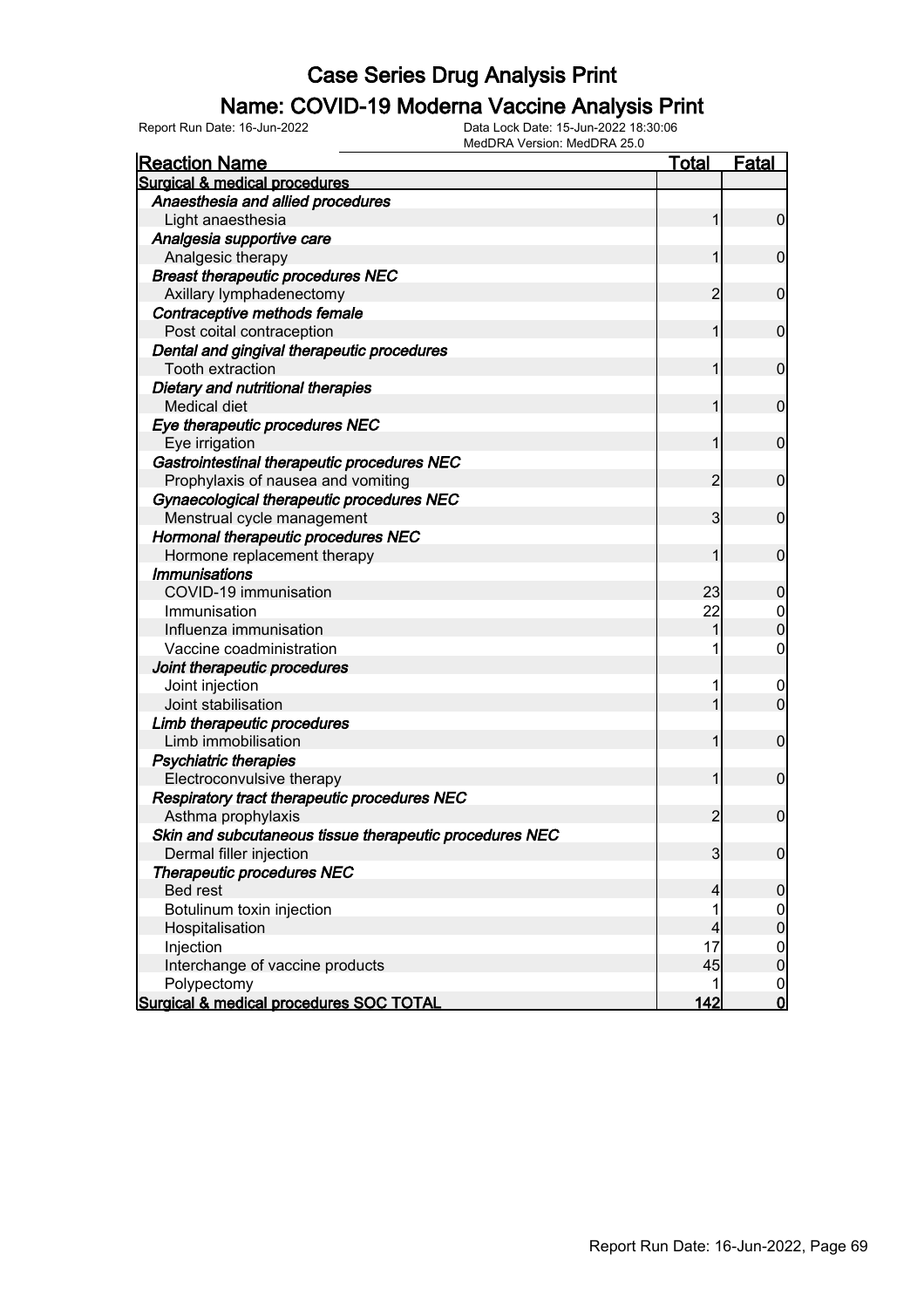# **Name: COVID-19 Moderna Vaccine Analysis Print**<br>Data Lock Date: 15-Jun-2022 18:30:06

| Report Run Date: 16-Jun-2022 | Data Lock Date: 15-Jun-2022 18:30:06 |
|------------------------------|--------------------------------------|
|                              |                                      |

MedDRA Version: MedDRA 25.0

| <b>Reaction Name</b>                                             | Total                   | <b>Fatal</b>     |
|------------------------------------------------------------------|-------------------------|------------------|
| Vascular disorders                                               |                         |                  |
| Accelerated and malignant hypertension                           |                         |                  |
| Hypertensive urgency                                             | 1                       | 0                |
| Aneurysms and dissections non-site specific                      |                         |                  |
| Aneurysm ruptured                                                | 1                       | $\mathbf 0$      |
| Aortic necrosis and vascular insufficiency                       |                         |                  |
| Aortic stenosis                                                  | 1                       | $\mathbf 0$      |
| Arterial infections and inflammations                            |                         |                  |
| <b>Giant cell arteritis</b>                                      | 5                       | 0                |
| <b>Blood pressure disorders NEC</b>                              |                         |                  |
| Blood pressure fluctuation                                       | 3                       | 0                |
| Circulatory collapse and shock                                   |                         |                  |
| Circulatory collapse                                             | 9                       | 0                |
| Neurogenic shock                                                 | 1                       | 0                |
| Shock                                                            | 6                       | 0                |
| <b>Haemorrhages NEC</b>                                          |                         |                  |
| Bloody discharge                                                 | 2                       | 0                |
| Haematoma                                                        | 9                       | 0                |
| Haemorrhage                                                      | 241                     | $\Omega$         |
| Internal haemorrhage                                             | 3                       | 0                |
| Lymphangiopathies                                                |                         |                  |
| Lymphocele                                                       | 1                       | 0                |
| Lymphoedemas                                                     |                         |                  |
| Lymphoedema                                                      | 29                      | 0                |
| Non-site specific embolism and thrombosis                        |                         |                  |
| Embolism                                                         | 3                       | 0                |
| Embolism venous                                                  |                         | 0                |
| Thrombosis                                                       | 72                      | 0                |
| Venous thrombosis                                                |                         | O                |
| Non-site specific necrosis and vascular insufficiency NEC        |                         |                  |
| Arterial spasm                                                   |                         | 0                |
| Arteriosclerosis                                                 |                         | 0                |
| Infarction                                                       |                         | 0                |
| Ischaemia                                                        |                         | $\mathbf 0$      |
| Peripheral venous disease                                        |                         | 0                |
| Vasospasm                                                        | 1                       | 0                |
| Non-site specific vascular disorders NEC                         |                         |                  |
| Vascular pain                                                    | 8                       | $\overline{0}$   |
| Vasodilatation                                                   | 3                       | $\overline{0}$   |
| Vein discolouration                                              | 1                       | 0                |
| Vein rupture                                                     | $\overline{2}$          | $\overline{0}$   |
| Peripheral embolism and thrombosis                               |                         |                  |
| Axillary vein thrombosis                                         |                         | 0                |
| Blue toe syndrome                                                | 8                       | 0                |
| Deep vein thrombosis                                             | 63                      | $\mathbf 0$      |
| Pelvic venous thrombosis                                         | $\overline{\mathbf{c}}$ | $\mathbf 0$      |
| Superficial vein thrombosis                                      | $\overline{3}$          | $\overline{0}$   |
| Thrombophlebitis                                                 | 6                       | 0                |
| Peripheral vascular disorders NEC                                |                         |                  |
| Cyanosis                                                         | 14                      | $\boldsymbol{0}$ |
| Erythromelalgia                                                  | 1                       | $\mathbf 0$      |
| Flushing                                                         | 59                      | $\mathbf 0$      |
| Hot flush                                                        | 320                     | $\mathbf 0$      |
| Peripheral vasoconstriction, necrosis and vascular insufficiency |                         |                  |